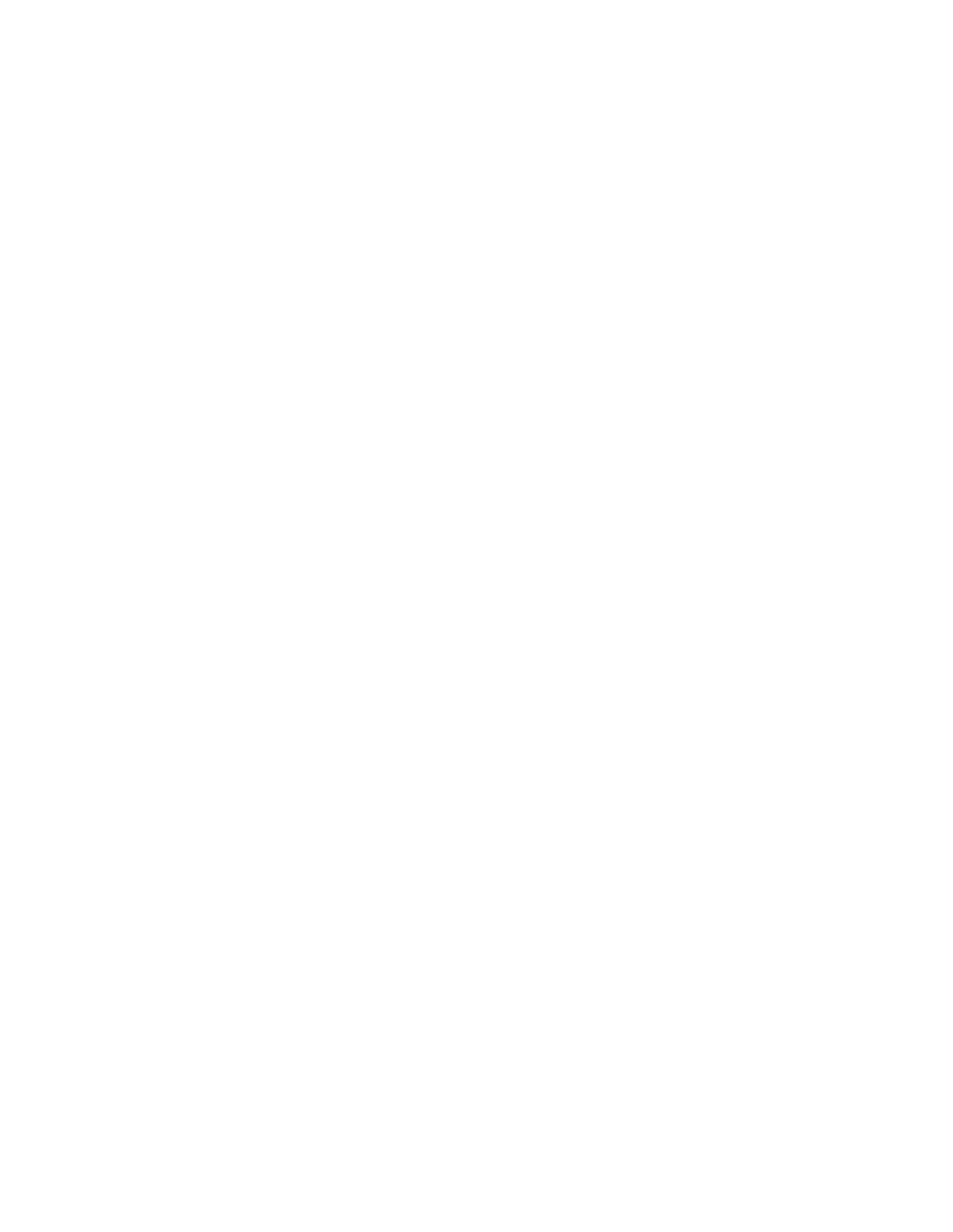# TABLE OF CONTENTS

| a.             |                                                                                         |  |
|----------------|-----------------------------------------------------------------------------------------|--|
| b.             |                                                                                         |  |
| c.             | Application of Federal, State, and Local Laws, Regulations, and Directives.  12         |  |
| d.             | Subrecipient's Primary Responsibility to Comply with Federal/State Requirements13       |  |
| e.             | Subrecipient's Responsibility to Extend Federal/State Requirements to Other Entities 13 |  |
| f.             |                                                                                         |  |
| g.             |                                                                                         |  |
|                |                                                                                         |  |
| a.             |                                                                                         |  |
| b.             |                                                                                         |  |
| $\mathbf{c}$ . |                                                                                         |  |
| d.             |                                                                                         |  |
| e.             |                                                                                         |  |
| f.             |                                                                                         |  |
| g.             |                                                                                         |  |
|                |                                                                                         |  |
| a.             |                                                                                         |  |
| b.             |                                                                                         |  |
| a.             |                                                                                         |  |
| b.             |                                                                                         |  |
| c.             |                                                                                         |  |
| d.             |                                                                                         |  |
| a.             |                                                                                         |  |
| b.             |                                                                                         |  |
| $C_{\bullet}$  |                                                                                         |  |
| a.             |                                                                                         |  |
| b.             |                                                                                         |  |
| c.             |                                                                                         |  |
| d.             |                                                                                         |  |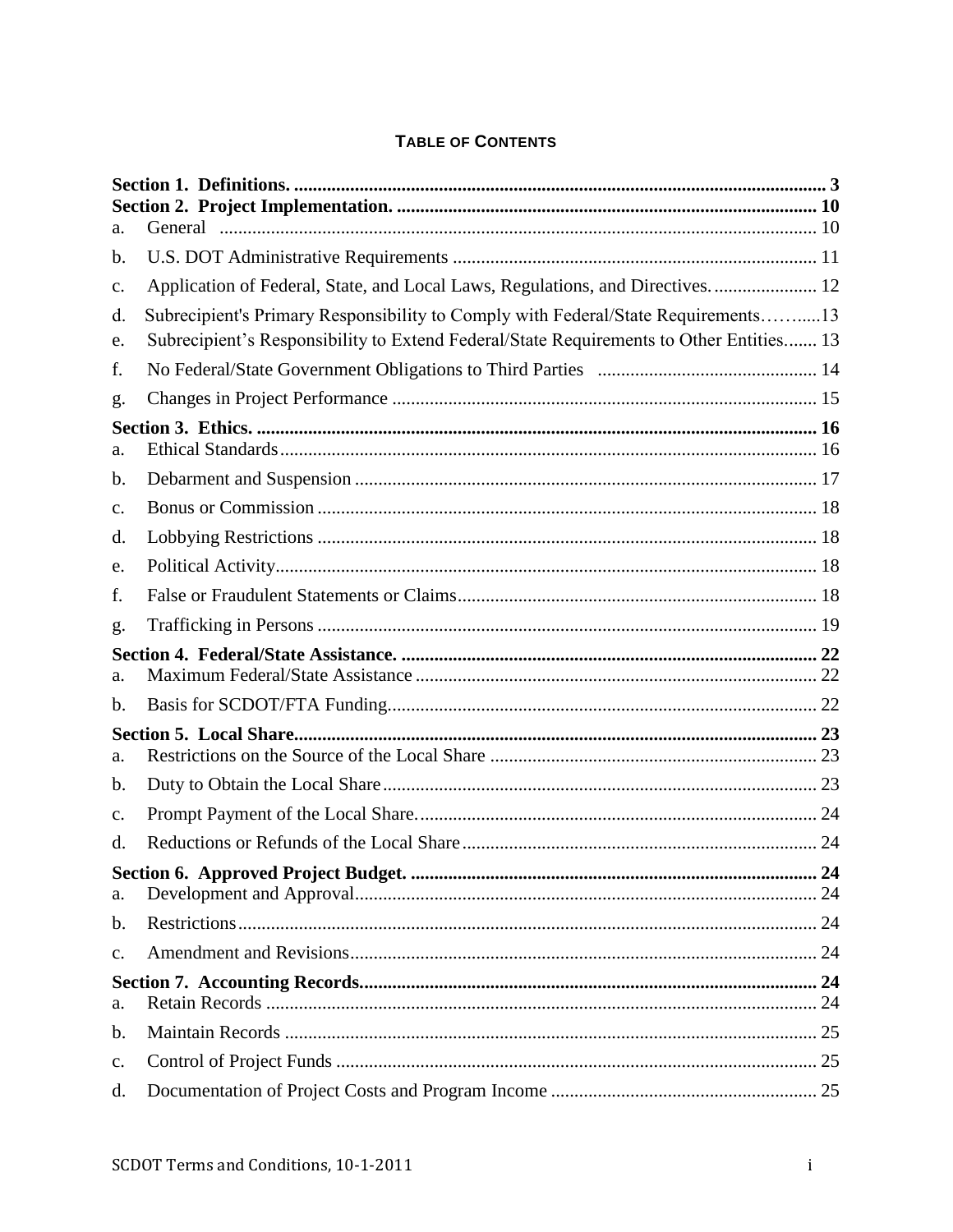| e.             |                                                                                     |  |
|----------------|-------------------------------------------------------------------------------------|--|
|                |                                                                                     |  |
| a.             |                                                                                     |  |
| b.             |                                                                                     |  |
| $\mathbf{c}$ . |                                                                                     |  |
| d.             |                                                                                     |  |
| e.             | Access to Records of Subrecipient and Subrecipient's Third-Party Participants  28   |  |
| f.             |                                                                                     |  |
|                |                                                                                     |  |
| a.             |                                                                                     |  |
| b.             |                                                                                     |  |
| $\mathbf{c}$ . |                                                                                     |  |
| d.             |                                                                                     |  |
| e.             |                                                                                     |  |
| f.             |                                                                                     |  |
| g.             |                                                                                     |  |
| h.             |                                                                                     |  |
| 1.             |                                                                                     |  |
| j.             |                                                                                     |  |
| k.             |                                                                                     |  |
| $\mathbf{l}$ . | Federal/State Claims and Debts, Excess Payments, Disallowed Costs, Refunds Due, and |  |
|                | Other Amounts Owed the Federal/State Government, Including Interest.  33            |  |
| m.             |                                                                                     |  |
|                |                                                                                     |  |
| a.             |                                                                                     |  |
|                |                                                                                     |  |
| c.             |                                                                                     |  |
| d.             |                                                                                     |  |
| a.             |                                                                                     |  |
| b.             |                                                                                     |  |
| $C_{\bullet}$  |                                                                                     |  |
|                |                                                                                     |  |
| a.             | Nondiscrimination in Federal/State Public Transportation Programs.  36              |  |
| b.             |                                                                                     |  |
| c.             |                                                                                     |  |
| d.             |                                                                                     |  |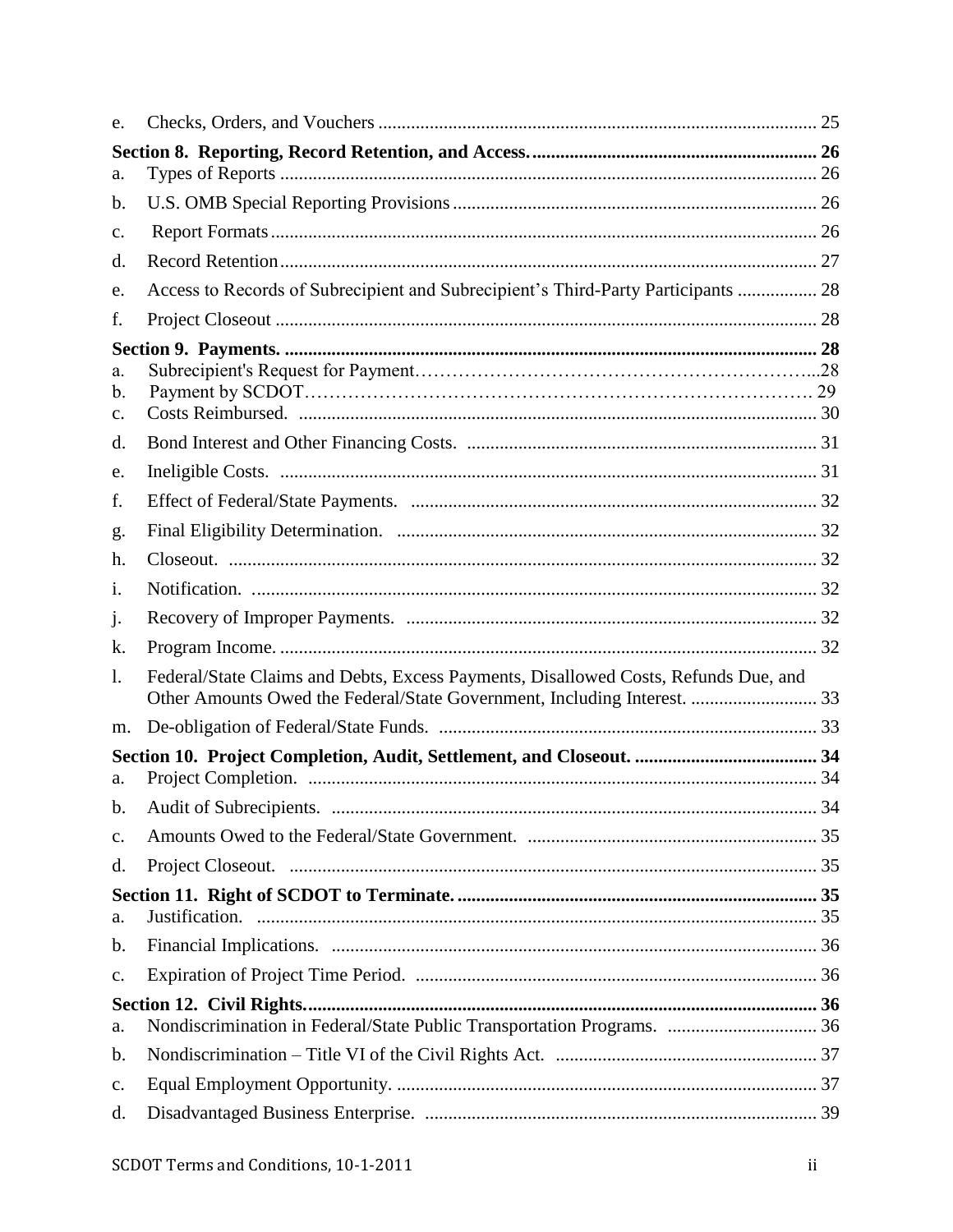| e.             |                                                                                                                                                                          |  |
|----------------|--------------------------------------------------------------------------------------------------------------------------------------------------------------------------|--|
| f.             |                                                                                                                                                                          |  |
| g.             | Accessibility. The Subrecipient agrees to comply with Federal prohibitions against<br>discrimination against elderly individuals or individuals with disabilities of: 40 |  |
| h.             | Drug or Alcohol Abuse - Confidentiality and Other Civil Rights Protections.  41                                                                                          |  |
| $\mathbf{1}$ . |                                                                                                                                                                          |  |
| j.             |                                                                                                                                                                          |  |
| k.             |                                                                                                                                                                          |  |
|                |                                                                                                                                                                          |  |
| a.             |                                                                                                                                                                          |  |
| b.             | Governmental and Private Nonprofit Providers of Nonemergency Transportation 43                                                                                           |  |
| $\mathbf{C}$ . |                                                                                                                                                                          |  |
| a.             |                                                                                                                                                                          |  |
| b.             | Cargo Preference - Use of United States-Flag Vessels. Shipping requirements of:  44                                                                                      |  |
| $\mathbf{c}$ . |                                                                                                                                                                          |  |
|                |                                                                                                                                                                          |  |
| a.             |                                                                                                                                                                          |  |
| b.             |                                                                                                                                                                          |  |
| $\mathbf{c}$ . |                                                                                                                                                                          |  |
| e.             |                                                                                                                                                                          |  |
| f.             |                                                                                                                                                                          |  |
| g.             |                                                                                                                                                                          |  |
| h.             |                                                                                                                                                                          |  |
| 1.             |                                                                                                                                                                          |  |
| j.             |                                                                                                                                                                          |  |
| k.             |                                                                                                                                                                          |  |
| 1.             |                                                                                                                                                                          |  |
| m.             | National Intelligent Transportation Systems Architecture and Standards.  46                                                                                              |  |
| n.             |                                                                                                                                                                          |  |
| 0.             |                                                                                                                                                                          |  |
| p.             |                                                                                                                                                                          |  |
| q.             |                                                                                                                                                                          |  |
| r.             |                                                                                                                                                                          |  |
| S.             |                                                                                                                                                                          |  |
| t.             |                                                                                                                                                                          |  |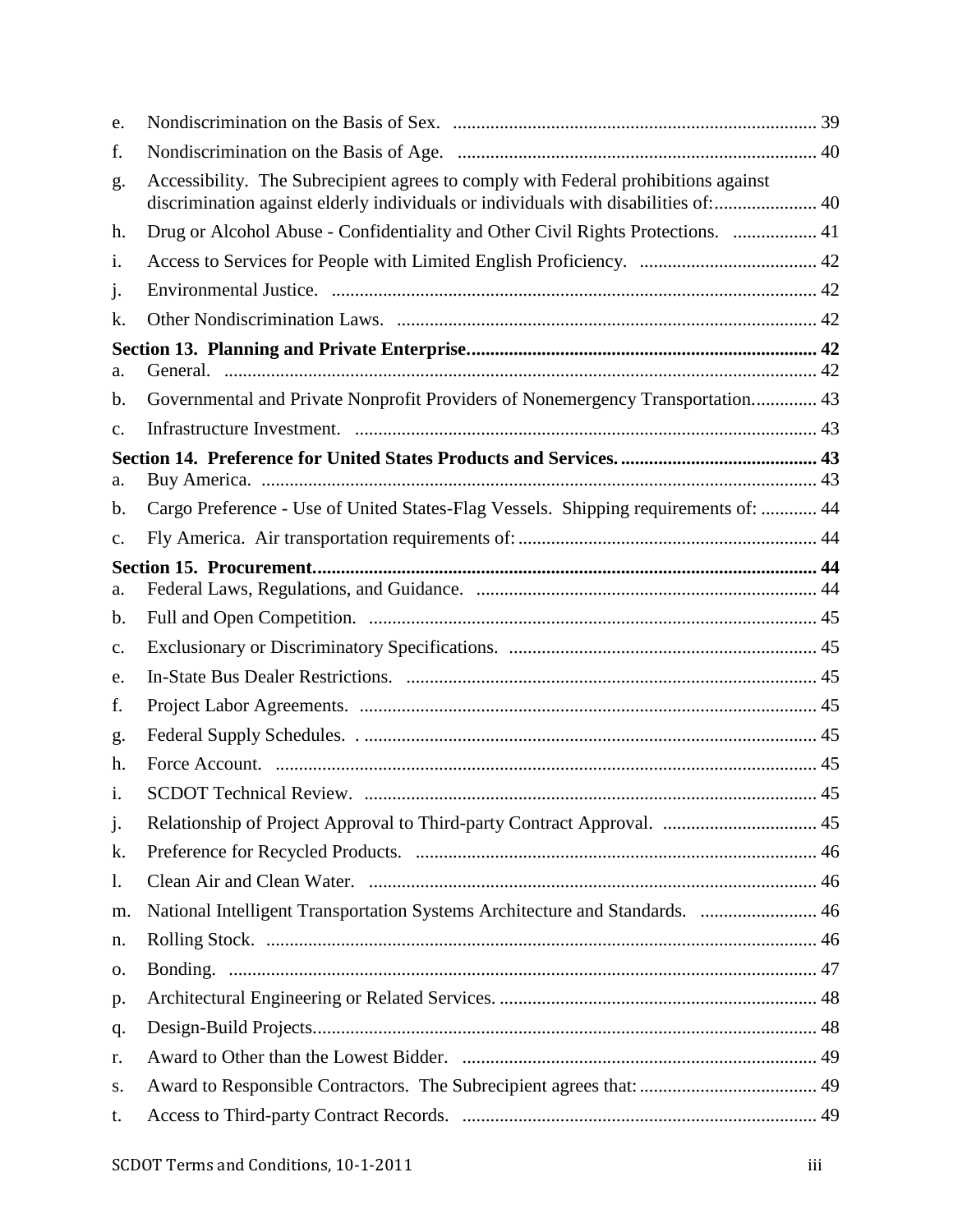| u.             |                                                                                    |  |
|----------------|------------------------------------------------------------------------------------|--|
| V.             |                                                                                    |  |
|                |                                                                                    |  |
| a.             |                                                                                    |  |
| b.             |                                                                                    |  |
| a.             |                                                                                    |  |
| b.             |                                                                                    |  |
| $\mathbf{c}$ . |                                                                                    |  |
|                |                                                                                    |  |
| a.             |                                                                                    |  |
| $\mathbf b$ .  |                                                                                    |  |
| c.             |                                                                                    |  |
| d.             | Special Federal/State Rights in Data for Research, Development, Demonstration, and |  |
| e.             |                                                                                    |  |
| f.             |                                                                                    |  |
| g.             |                                                                                    |  |
| h.             |                                                                                    |  |
| i.             |                                                                                    |  |
|                |                                                                                    |  |
| a.             |                                                                                    |  |
| b.<br>c.       |                                                                                    |  |
| d.             |                                                                                    |  |
| e.             |                                                                                    |  |
| f.             |                                                                                    |  |
| g.             |                                                                                    |  |
| h.             |                                                                                    |  |
| i.             |                                                                                    |  |
| j.             |                                                                                    |  |
| k.             |                                                                                    |  |
| 1.             |                                                                                    |  |
| m.             |                                                                                    |  |
|                |                                                                                    |  |
| a.             |                                                                                    |  |
| b.             |                                                                                    |  |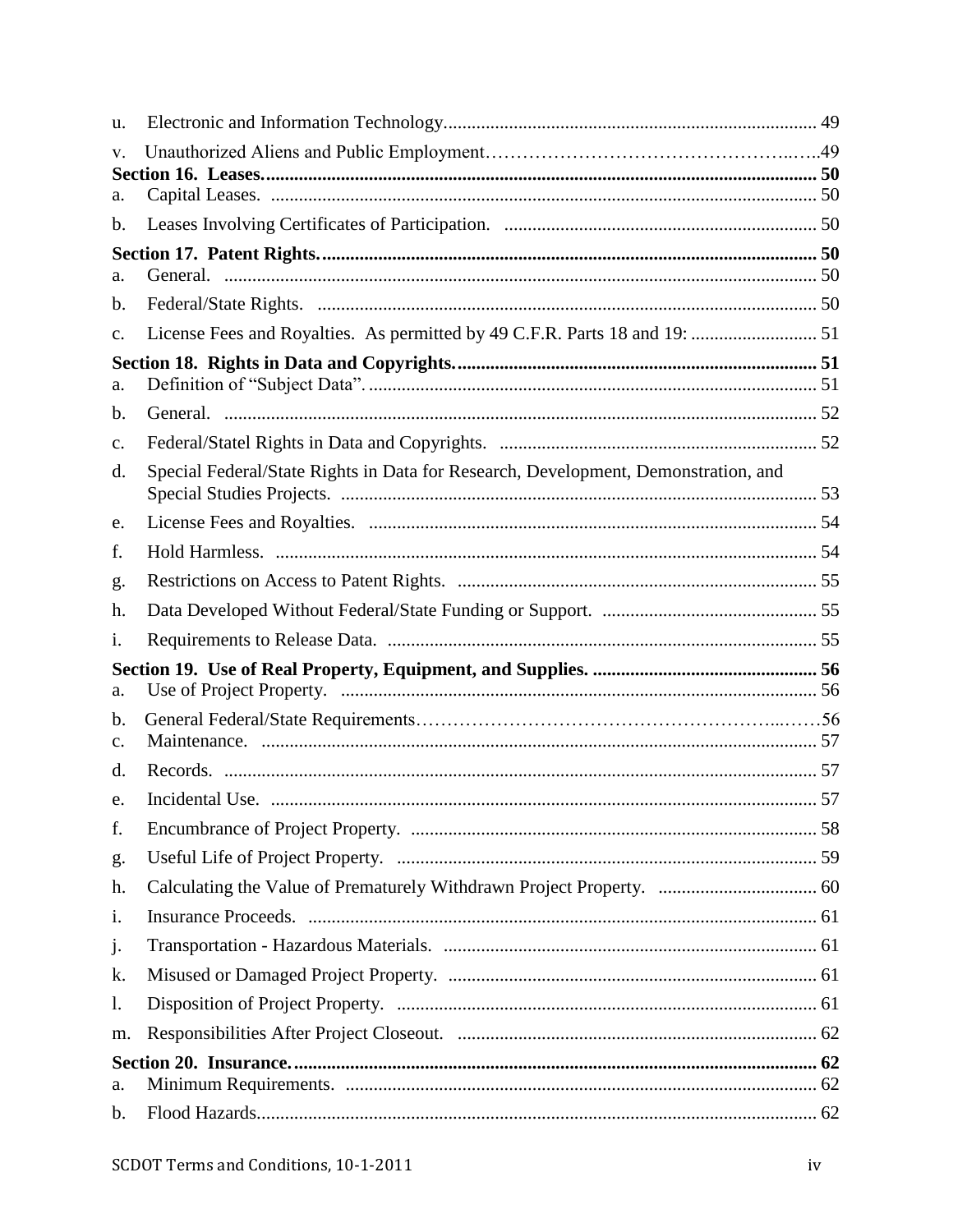| a.             |                                                                              |  |
|----------------|------------------------------------------------------------------------------|--|
| b.             |                                                                              |  |
| c.             |                                                                              |  |
|                |                                                                              |  |
| a.             |                                                                              |  |
| b.             |                                                                              |  |
| c.             |                                                                              |  |
| d.             |                                                                              |  |
|                |                                                                              |  |
| a.             | Drafting, Review, and Approval of Construction Plans and Specifications.  64 |  |
| b.             |                                                                              |  |
| c.             |                                                                              |  |
| d.             |                                                                              |  |
| e.             |                                                                              |  |
|                |                                                                              |  |
| a.             |                                                                              |  |
| b.             |                                                                              |  |
| c.             |                                                                              |  |
| d.             |                                                                              |  |
| a.             |                                                                              |  |
| b.             |                                                                              |  |
|                |                                                                              |  |
| $\mathbf{c}$ . |                                                                              |  |
| d.             |                                                                              |  |
| e.             |                                                                              |  |
| f.             |                                                                              |  |
| g.             |                                                                              |  |
| h.             |                                                                              |  |
| i.             |                                                                              |  |
| j.             |                                                                              |  |
| k.             |                                                                              |  |
| $\mathbf{1}$ . |                                                                              |  |
| m.             |                                                                              |  |
| n.             |                                                                              |  |
|                |                                                                              |  |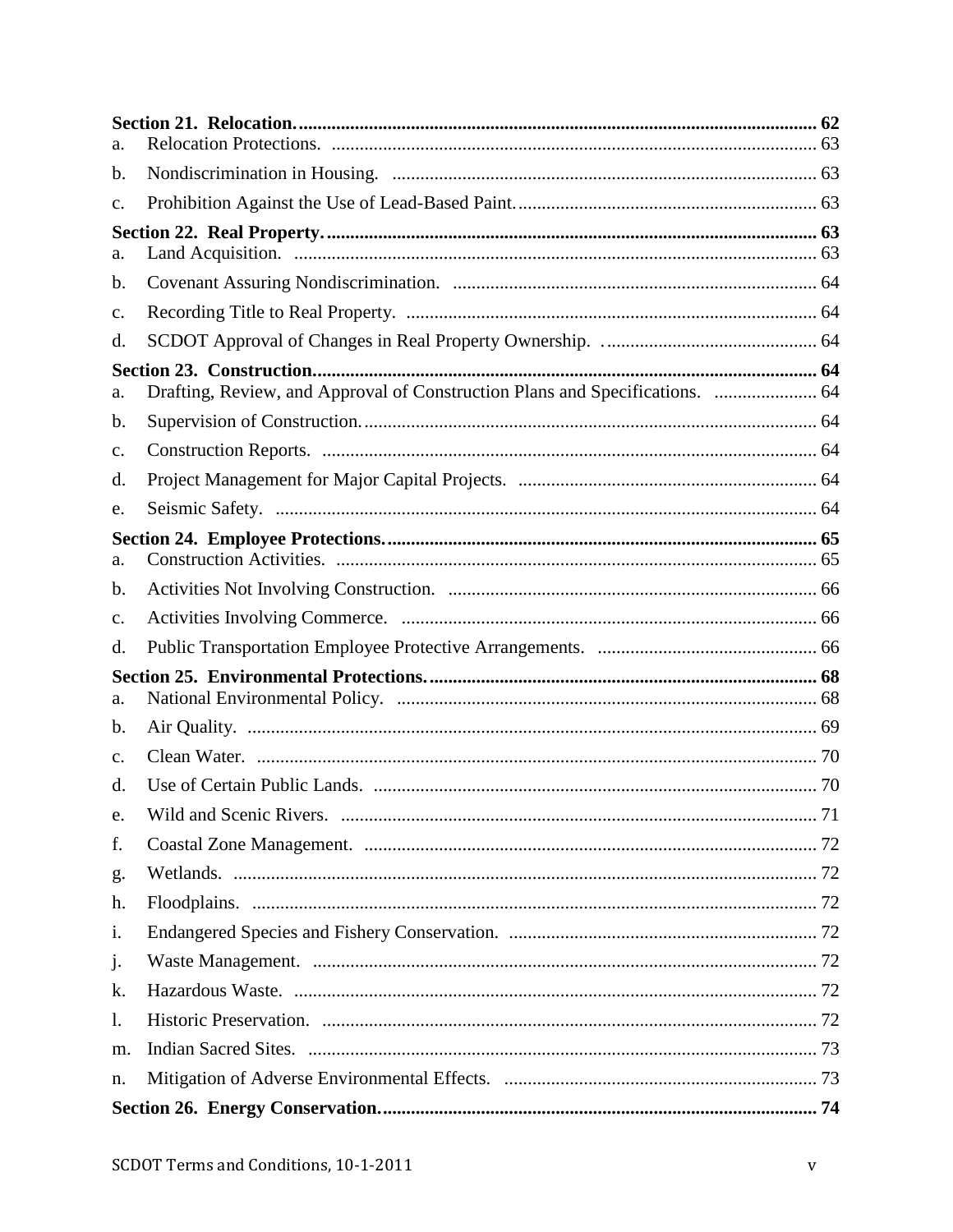| a.             |                                                                                          |  |
|----------------|------------------------------------------------------------------------------------------|--|
| $\mathbf b$ .  |                                                                                          |  |
| a.             | Section 28. Charter Service Operations. The Subrecipient understands and agrees that: 74 |  |
| b.             |                                                                                          |  |
| c.             |                                                                                          |  |
| d.             |                                                                                          |  |
| e.             |                                                                                          |  |
| a.             |                                                                                          |  |
| b.             |                                                                                          |  |
| c.             |                                                                                          |  |
| d.             |                                                                                          |  |
|                |                                                                                          |  |
| a.             |                                                                                          |  |
| $\mathbf{b}$ . |                                                                                          |  |
|                |                                                                                          |  |
| a.             |                                                                                          |  |
| b.             |                                                                                          |  |
| a.             | Section 34. State Safety Oversight of Rail Fixed Guideway Public Systems 78              |  |
| b.             |                                                                                          |  |
| c.             |                                                                                          |  |
| d.             |                                                                                          |  |
| a.             |                                                                                          |  |
| b.             |                                                                                          |  |
| a.             |                                                                                          |  |
| b.             |                                                                                          |  |
| a.             | Section 39. Special Provisions for the Urbanized Area Formula Program.  82               |  |
| b.             |                                                                                          |  |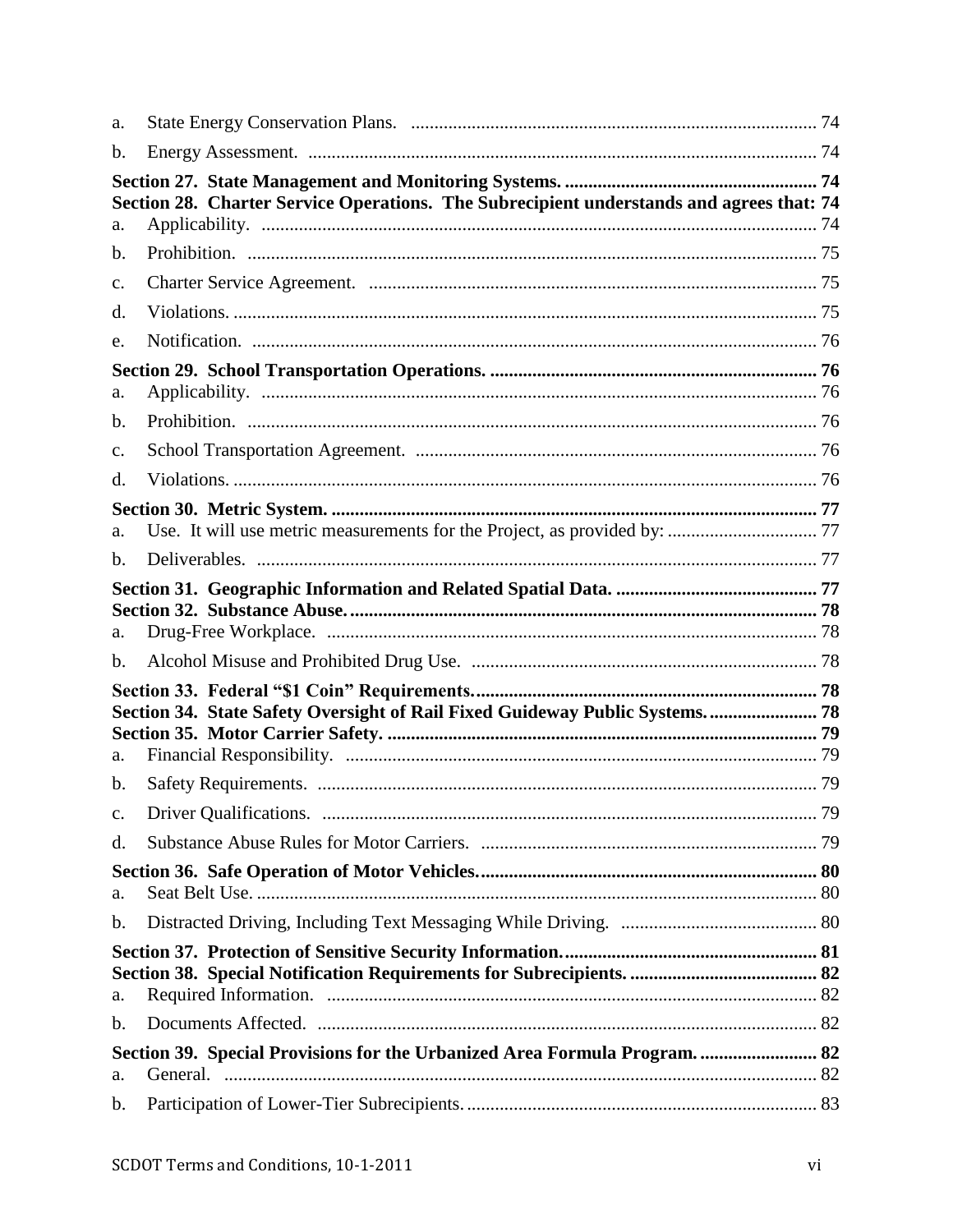|                     | Section 40. Special Provisions for the Elderly Individuals and Individuals with Disabilities |  |
|---------------------|----------------------------------------------------------------------------------------------|--|
| a.                  |                                                                                              |  |
| b.                  |                                                                                              |  |
| c.                  |                                                                                              |  |
| d.                  |                                                                                              |  |
| e.                  |                                                                                              |  |
| f.                  |                                                                                              |  |
| g.                  |                                                                                              |  |
| a.                  |                                                                                              |  |
| b.                  |                                                                                              |  |
| a.                  | Section 42. Special Provisions for the Nonurbanized Area Formula Program 86                  |  |
| b.                  |                                                                                              |  |
| c.                  |                                                                                              |  |
| d.                  |                                                                                              |  |
| e.                  |                                                                                              |  |
| f.                  |                                                                                              |  |
|                     | Section 44. Special Provisions for Research, Development, Demonstration, and Special         |  |
|                     |                                                                                              |  |
| a.                  |                                                                                              |  |
| b.                  |                                                                                              |  |
| $C_{\bullet}$<br>d. |                                                                                              |  |
| e.                  |                                                                                              |  |
| f.                  |                                                                                              |  |
|                     | Section 45. Special Provisions for the Medical Transportation Demonstration Projects 91      |  |
|                     | Section 46. Special Provisions for the National Technical Assistance Center for Senior       |  |
|                     |                                                                                              |  |
| a.                  |                                                                                              |  |
| $\mathbf b$ .       |                                                                                              |  |
|                     | Section 48. Special Provisions for job Access and Reverse Commute (JARC) Formula             |  |
| a.                  |                                                                                              |  |
| b.                  |                                                                                              |  |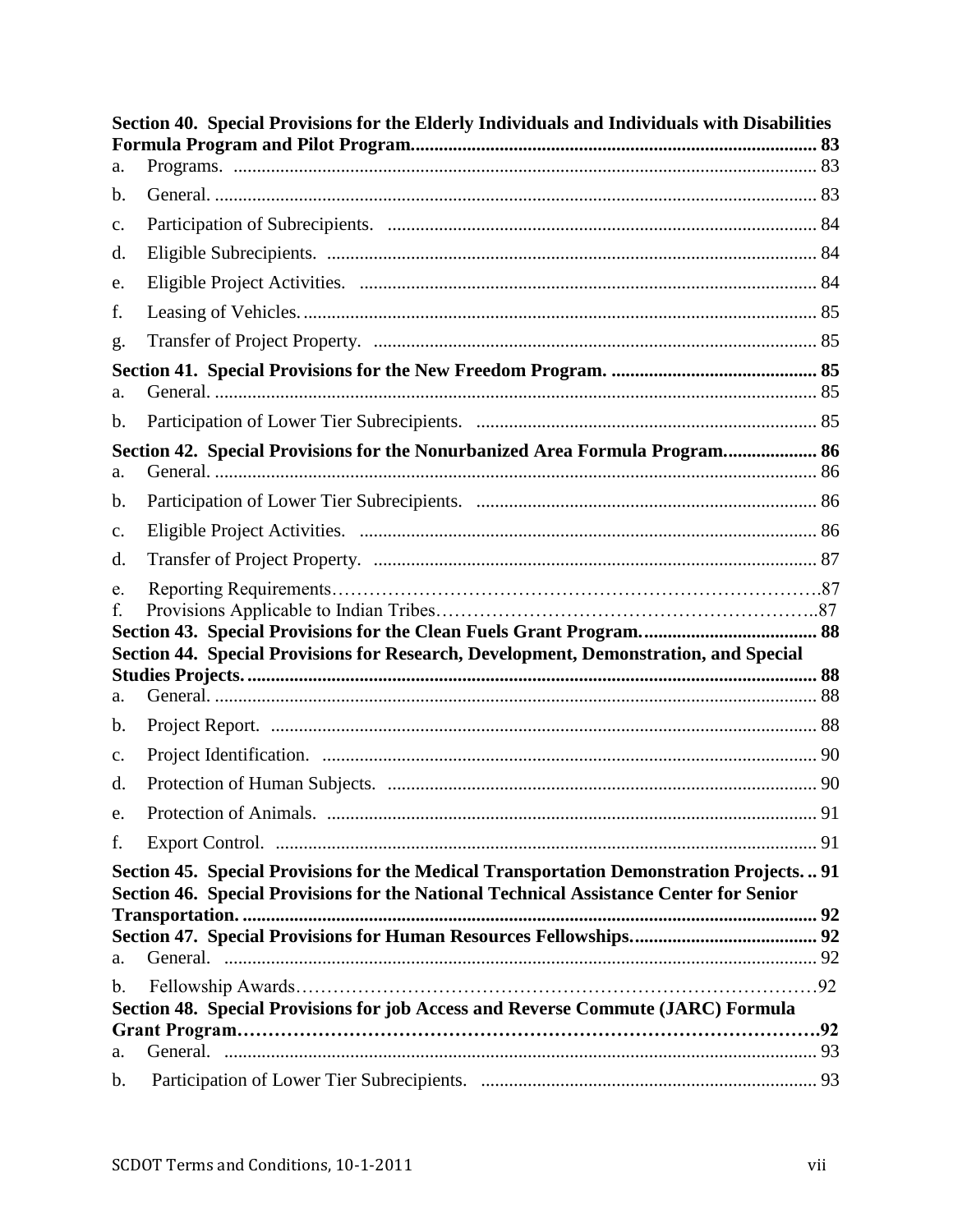|                | Section 49. Special Provisions for the Paul S. Sarbanes Transit in Parks Program.  93 |  |
|----------------|---------------------------------------------------------------------------------------|--|
| a.             |                                                                                       |  |
| b.             |                                                                                       |  |
| $\mathbf{C}$ . |                                                                                       |  |
|                | Section 50. Special Provisions for Over-the-Road Bus Accessibility Projects.  94      |  |
| a.             |                                                                                       |  |
| b.             |                                                                                       |  |
| $\mathbf{c}$ . |                                                                                       |  |
| d.             |                                                                                       |  |
| e.             |                                                                                       |  |
| a.             | Section 51. Special Provisions for State Infrastructure Bank Projects 94              |  |
| b.             |                                                                                       |  |
|                |                                                                                       |  |
| a.             |                                                                                       |  |
| b.             |                                                                                       |  |
| c.             |                                                                                       |  |
| a.             |                                                                                       |  |
| b.             |                                                                                       |  |
| c.             |                                                                                       |  |
| d.             |                                                                                       |  |
| e.             |                                                                                       |  |
| f.             |                                                                                       |  |
| g.             |                                                                                       |  |
| h.             |                                                                                       |  |
| i.             |                                                                                       |  |
| j.             |                                                                                       |  |
| k.             |                                                                                       |  |
| 1.             |                                                                                       |  |
| m.             |                                                                                       |  |
|                | Section 54. Special Provisions for Joint FTA - FRA Recovery Act Projects 100          |  |
| a.             |                                                                                       |  |
| $\mathbf b$ .  |                                                                                       |  |
| c.             |                                                                                       |  |
| d.             |                                                                                       |  |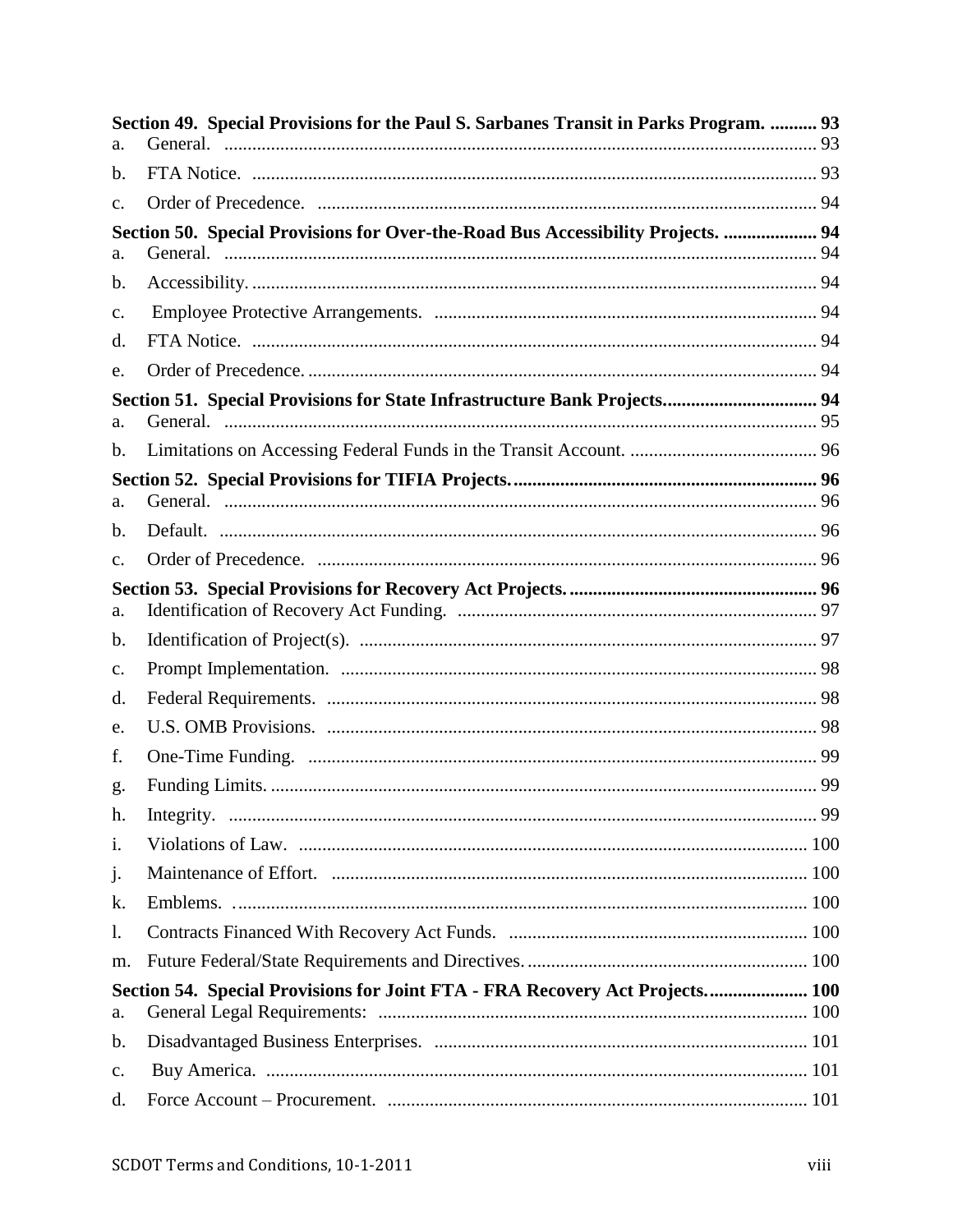| e.             |  |  |  |
|----------------|--|--|--|
| f.             |  |  |  |
| g.             |  |  |  |
| h.             |  |  |  |
| i.             |  |  |  |
| J <sub>1</sub> |  |  |  |
| a.             |  |  |  |
| b.             |  |  |  |
| c.             |  |  |  |
|                |  |  |  |
| a.             |  |  |  |
| $\mathbf{b}$ . |  |  |  |
| c.             |  |  |  |
| d.             |  |  |  |
| e.             |  |  |  |
| a.             |  |  |  |
| $\mathbf b$ .  |  |  |  |
| a.             |  |  |  |
|                |  |  |  |
| a.             |  |  |  |
| $\mathbf b$ .  |  |  |  |
| $\mathbf{C}$ . |  |  |  |
|                |  |  |  |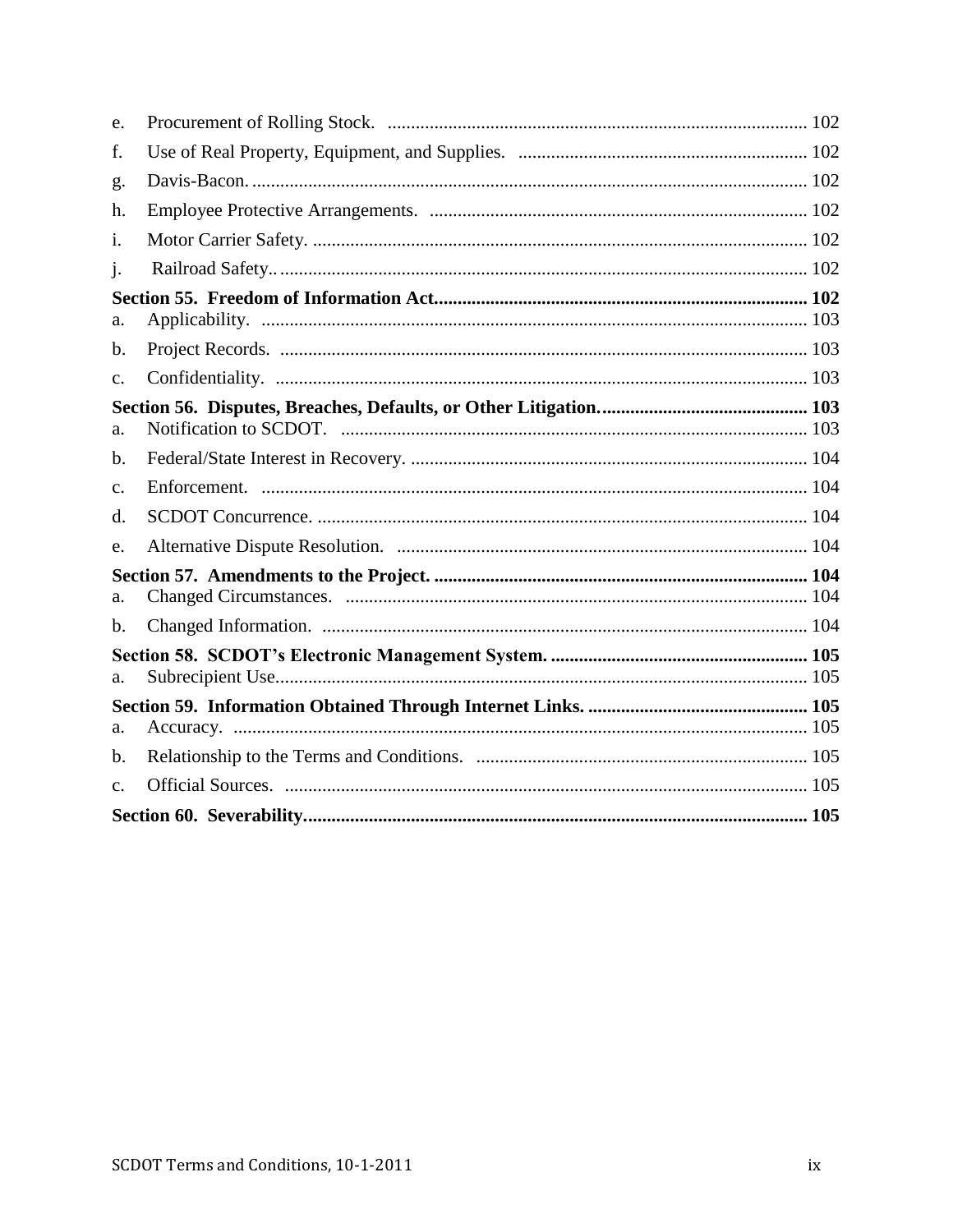## **SOUTH CAROLINA DEPARTMENT OF TRANSPORTATION**

#### **TERMS AND CONDITIONS**

This is the official South Carolina Department of Transportation (SCDOT) Terms and Conditions containing the standard terms and conditions governing the administration of a Project SCDOT supports with Federal/State assistance (funds or funding) awarded through a Grant Agreement with the Subrecipient, or a Transportation Infrastructure Loan, Loan Guarantee, or Line of Credit Federal Transit Administration (FTA) extends to the Subrecipient through SCDOT.

## **This edition of SCDOT's Terms and Conditions has been extensively rewritten to comply with the Plain Writing Act of 2010, Pub. L. 111-274, October 13, 2010, 5 U.S.C. § 301 note.**

#### **Statutory Authorities**

These Terms and Conditions apply to Federal/State funds authorized by:

- Federal transit laws, 49 U.S.C. chapter 53,  $\bullet$
- Title 23, United States Code (Highways),  $\bullet$
- The Safe, Accountable, Flexible, Efficient Transportation Equity Act: A Legacy for Users  $\bullet$ (SAFETEA-LU), Pub. L. 109-59, August 10, 2005, as amended by the SAFETEA-LU Technical Corrections Act of 2008, Pub. L. 110-244, June 6, 2008,
- The Transportation Equity Act for the 21<sup>st</sup> Century (TEA-21), Pub. L. 105-178, June 9,  $\bullet$ 1998, as amended,
- The National Capital Transportation Act of 1969,
- The D.C. Official Code, 9-1111.01 *et seq*.,
- The American Recovery and Reinvestment Act of 2009, Pub. L. 111-5, February 17, 2009 ("Recovery Act"),
- S.C. Code Ann. § 12-28-2725, or
- Other Federal/State legislation SCDOT administers as SCDOT so determines, or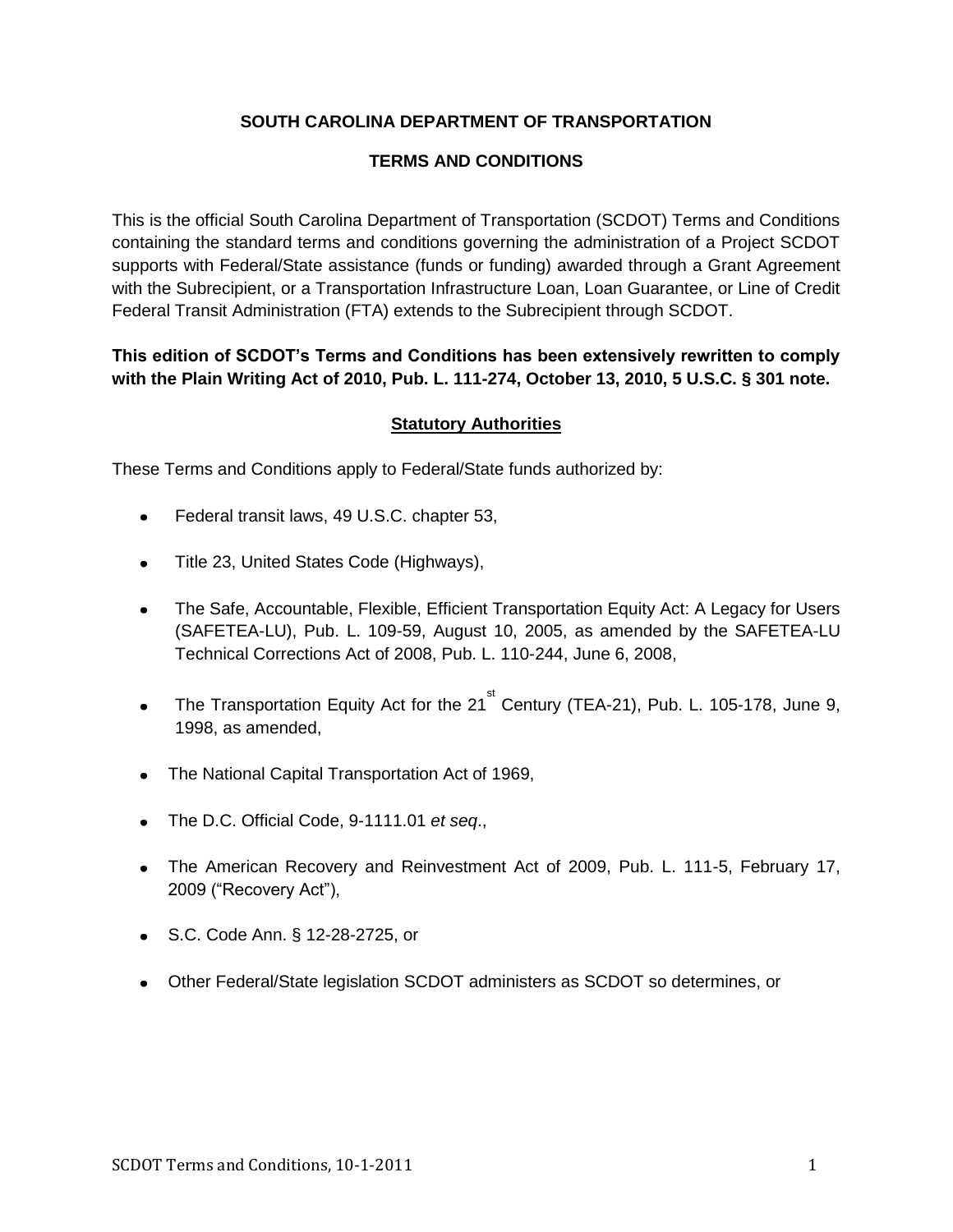#### **Compliance**

**SCDOT and the Subrecipient understand and agree that they both must comply with all applicable Federal/State laws and regulations, and should follow applicable Federal/State directives, except as SCDOT determines otherwise in writing.** 

**In addition, the Subrecipient needs to be sure that others participating in its Project, whether as lower tier subrecipients, lessees, third-party contractors, third-party subcontractors, or otherwise (third-party participants) comply with Federal/State laws, and regulations, and follow directives to the extent that the Subrecipient's compliance with Federal/State requirements will not be compromised. A Subrecipient or a third-party participant that violates a Federal/State law or regulation, or fails to follow a Federal/State directive that applies to itself or the Project, may incur penalties.** 

**SCDOT and the Subrecipient understand and agree that not every provision of these Terms and Conditions will apply to every Subrecipient or every Project for which SCDOT provides Federal/State funds. The type of Project, the Federal/State laws authorizing the Federal/State funding for the Project, the Federal/State regulations governing how the Project is implemented, and the Subrecipient's legal status as a "State Agency," "local government," "private non-profit entity," or "private for-profit entity" will determine which Federal/State laws, regulations, and directives apply.** 

**SCDOT will enforce only those Federal/State laws, regulations, and directives that apply to the Subrecipients, their third-party participants, and their activities related to the Project as required by Federal/State law and regulations. Federal/State laws, regulations, and directives that do not apply will not be enforced.** 

#### **Terminology**

**To determine the extent to which the provisions of the Terms and Conditions do apply, however, SCDOT and the Subrecipient understand and agree that each provision of these Terms and Conditions must be interpreted in view of the requirements of these Terms and Conditions as a whole. For the most part, we have eliminated repetitive phrases with the result that a single provision of the Terms and Conditions, read apart from the rest, will not convey the extent of the requirement expressed.** 

**For example, in the Terms and Conditions:** 

**References to "Federal/State law(s)," "Federal/State regulation(s)," and**   $\bullet$ **"Federal/State directive(s)" mean references to those parts of those Federal/State laws, Federal/State regulations, and Federal/State directives that apply to the Subrecipient, the specific third-party participant, or the Project, as the context may require. SCDOT and the Subrecipient understand and agree that any requirement in these Terms and Conditions for compliance with "Federal/State**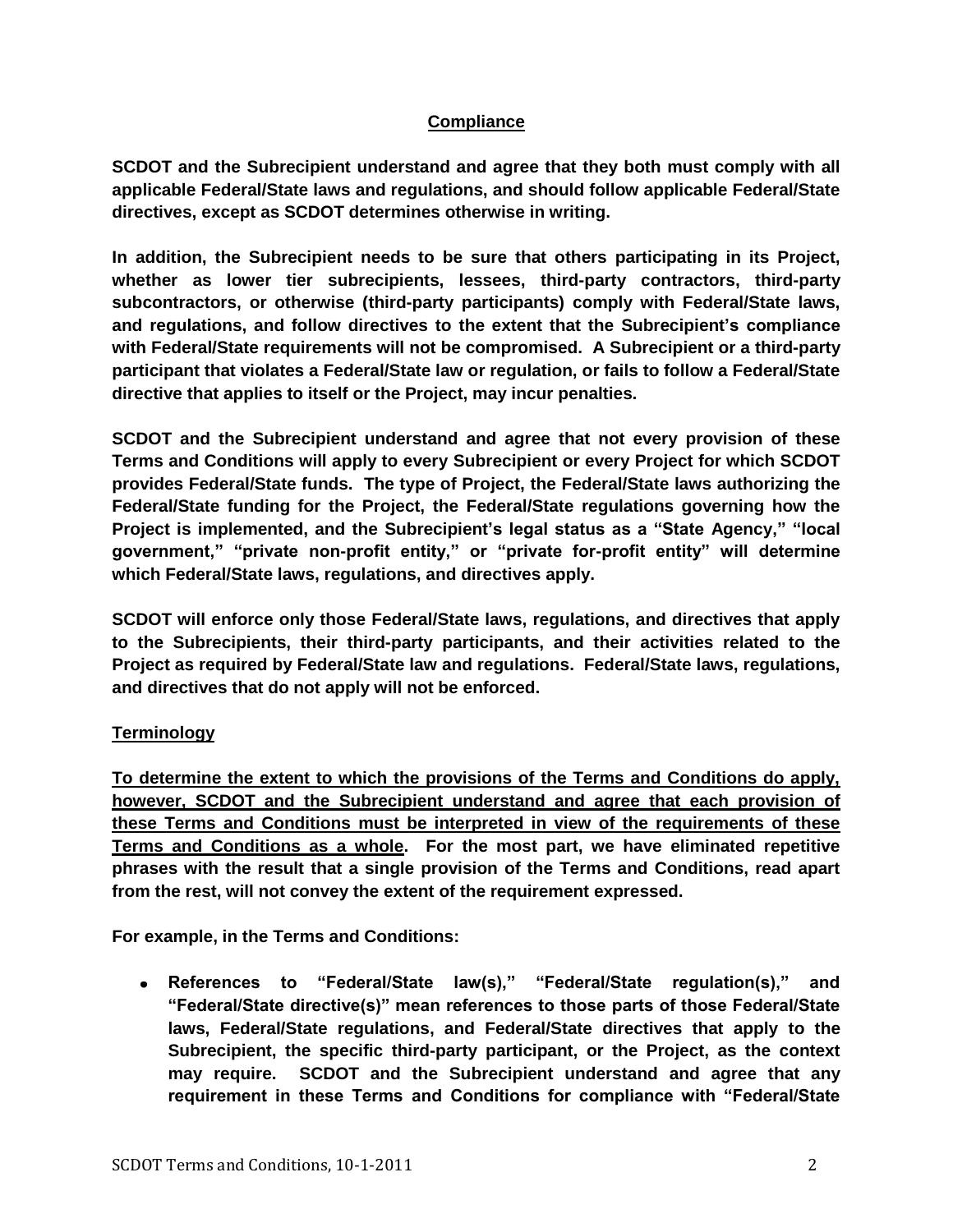**law(s)," "Federal/State regulation(s)," and "Federal/State directive(s)" means compliance with "applicable Federal and/or State law(s)," "applicable Federal and/or State regulation(s)," and "applicable Federal and/or State directive(s)."**

**New terms used in these Terms and Conditions, such as "third-party participant," "third-party agreement," or "Grant Agreement," as well as terms used previously have the precise meaning as specifically stated in their definitions in Section 1 of these Terms and Conditions.** 

# Expiration Date

These Terms and Conditions do not have an Expiration Date. It continues to apply to the Project until modified or superseded by:

Federal/State laws, regulations, or directives that become effective at a later date, or  $\bullet$ 

An amendment to the Grant Agreement or these Terms and Conditions issued at a later date.

Thus, in consideration of the mutual covenants, promises, and representations herein, SCDOT and the Subrecipient agree as follows:

## <span id="page-13-0"></span>**Section 1. Definitions.**

As used in these Terms and Conditions, the terms shall, unless another meaning is clearly indicated by the context, have the following defined meanings:

a. *Application* means that an authorized official of the Subrecipient has signed and dated a request for Federal and/or State funds, including any amendment to its application, with all explanatory, supporting, and supplementary documents filed with SCDOT by or on behalf of the Subrecipient and that SCDOT has accepted or approved.

b. *Approval* means a deliberate written statement of

Except as SCDOT determines otherwise in writing:

(1) Approval of a specific action does not include permission to take or omit other similar actions,

- (2) An oral permission or interpretation has no legal force, authority, or effect, and
- (3) That permission may be transmitted in typewritten hard copy or electronically.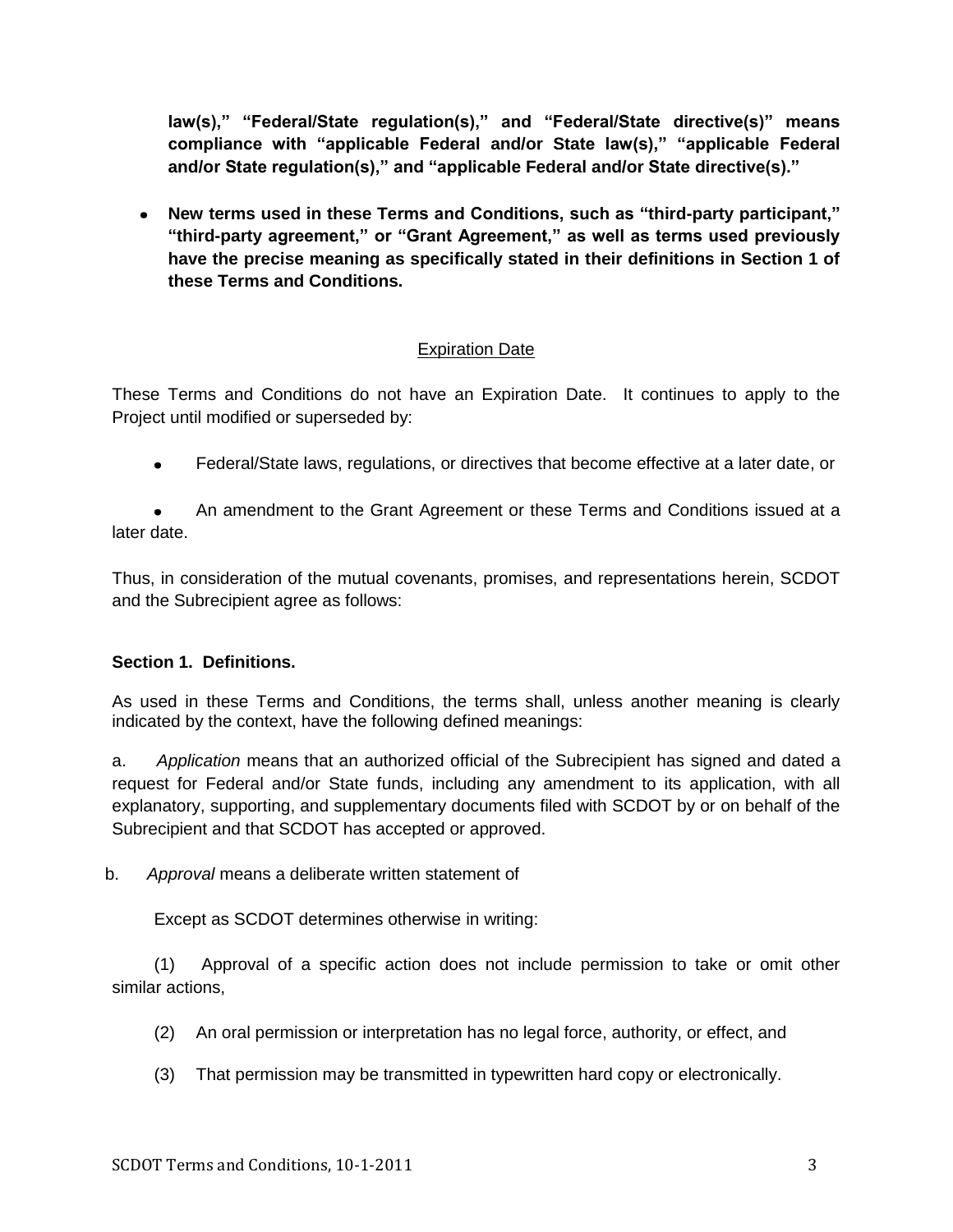For purposes of these Terms and Conditions, the definition of "approval" also applies to "concurrence" and "waiver."

- c. *Approved Project Budget*
	- (1) Means the most recent statement of:
		- (a) Project costs,

(b) The maximum amount of Federal/State funds for which the Subrecipient is currently eligible,

- (c) The specific tasks (including specific contingencies) covered, and
- (d) The estimated cost of each task SCDOT has approved.
- (2) As used in the "Approved Project Budget,"
	- (a) "Scopes" means categories of activities within a Project, and
	- (b) "Scope Level Codes" means category codes of activities within a Project.

(3) Data in the "Approved Project Budget" does not establish the precise boundaries of limits of the "Scope of the Project." SCDOT reserves the right to consider information other than the data displayed in the "Approved Project Budget" to establish what constitutes the "Scope of the Project" for legal or other purposes.

d. *Concurrence*, has the same meaning as the definition of *Approval* in Section 1.b

e. *Cooperative Agreement* means an instrument FTA uses to award Federal funds to a specific Recipient to support a particular Project in which FTA takes an active role or retains substantial control over, as provided in 31 U.S.C. § 6305. The Cooperative Agreement:

- (1) Usually includes
	- (a) The FTA Award establishing the Project's boundaries or limits, including:
		- 1 The Federal Role, and
		- 2 The Subrecipient Role,
	- (b) The Subrecipient's signed Execution statement,

(c) FTA's latest Master Agreement, which is incorporated by reference and made part of the Cooperative Agreement, and

(2) Sometimes includes: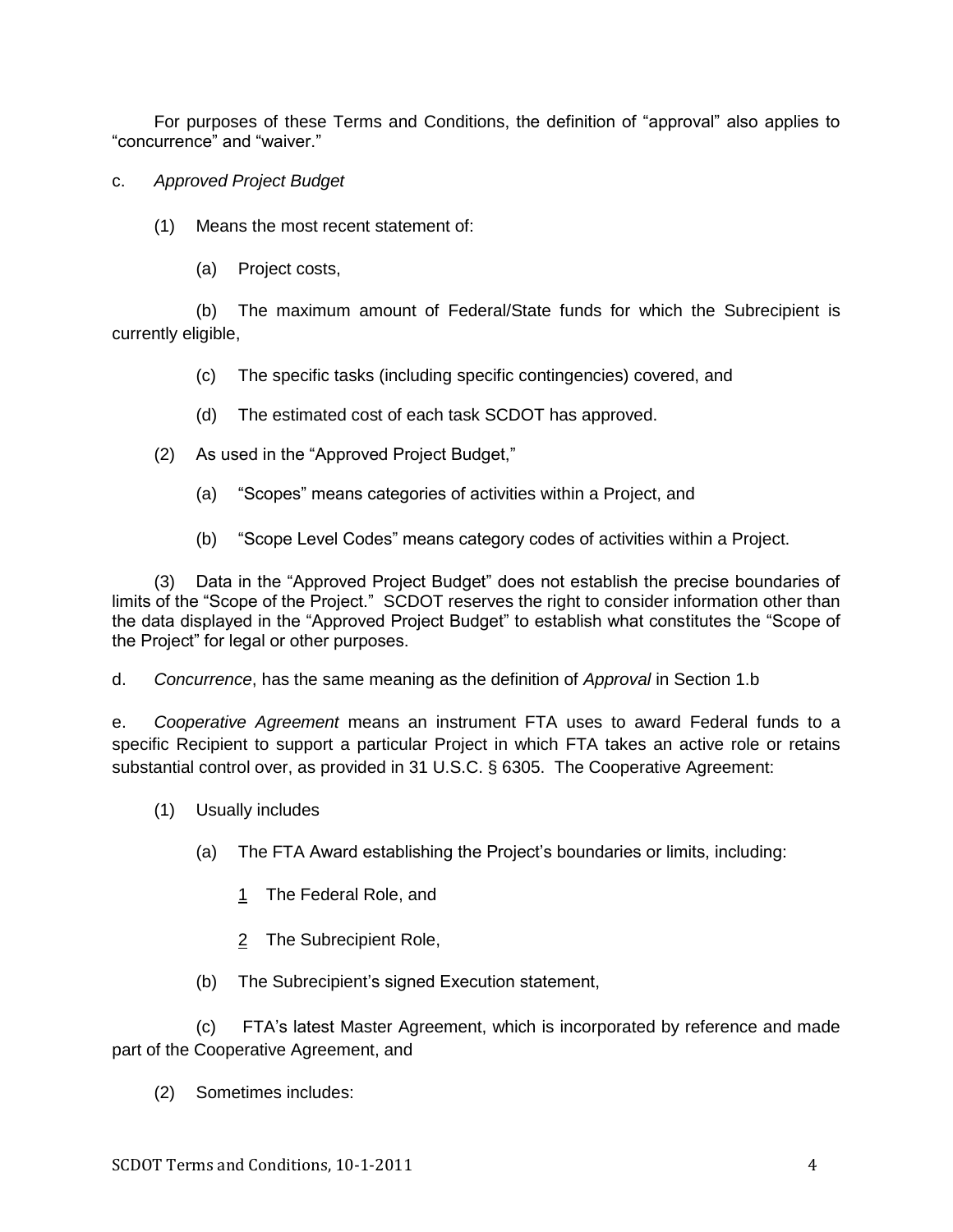- (a) Special Conditions,
- (b) Special Requirements,
- (c) Special Provisions, or
- (d) Conditions of Award
- f. Federal Directive includes:
	- (1) Any Executive Order of the President of the United States,

(2) Any Federal document signed by an authorized Federal official that provides official instructions or advice about a Federal program, such as:

- (a) FTA or U.S. DOT Directives, and
- (b) Published policies,
- (c) Administrative practices,
- (d) Circulars,
- (e) Guidelines,
- (f) Guidance, or
- (g) Letters signed by an authorized Federal official.
- g. *Federal Government* means the United States of America and any executive department or agency thereof.
- h. *Federal Transit Administration* means:
	- (1) An operating administration of the U.S. Department of Transportation (U.S. DOT), and

(2) Designates the former Urban Mass Transportation Administration (also referred to as UMTA), so that any reference to the Urban Mass Transportation Administration is recognized to be a reference to the Federal Transit Administration, when appearing in any of the following records of the United States:

- (a) Law,
- (b) Map,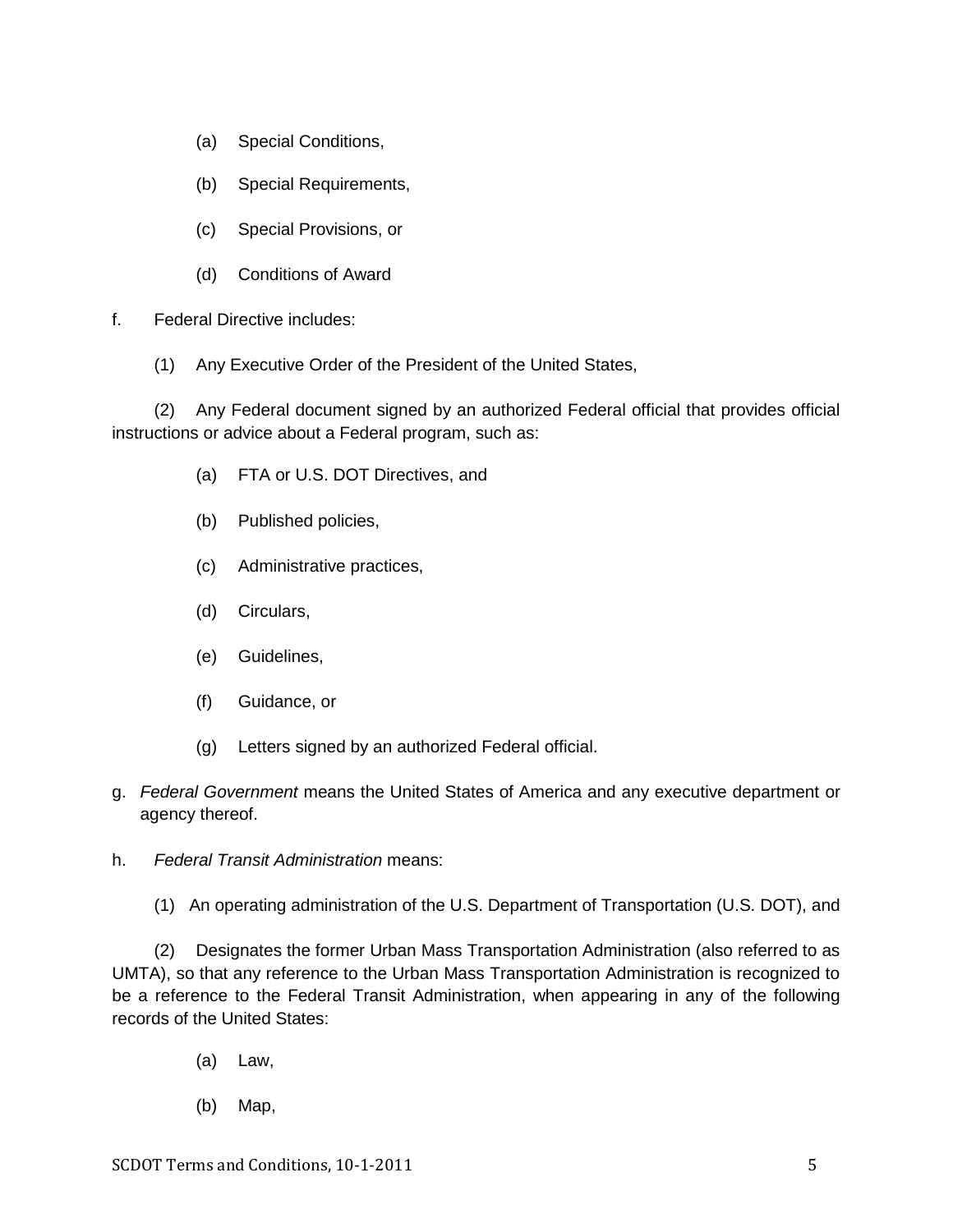- (c) Regulation,
- (d) Document,
- (e) Paper, or
- (f) Other.
- i. *Federal Transit Administrator* means:
	- (1) The head of the Federal Transit Administration, and

(2) Designates the former Urban Mass Transportation Administrator, so that any reference to the Urban Mass Transportation Administrator is recognized to be a reference to the Federal Transit Administrator, when appearing in any of the following records of the United States:

- (a) Law,
- (b) Map,
- (c) Regulation,
- (d) Document,
- (e) Paper, or
- (f) Other.

j. *FTA* is the acronym for the Federal Transit Administration, an operating administration of the U.S. Department of Transportation (U.S. DOT). "FTA" replaces the acronym "UMTA."

k. *Grant Agreement* means an instrument SCDOT uses to award Federal/State funds to a specific Subrecipient to support a particular Project in which SCDOT does not takes an active role or retain substantial control over, as provided in 31 U.S.C. § 6304. The Grant Agreement:

- (1) Usually includes:
	- (a) The SCDOT Award establishing the Project's boundaries or limits,
	- (b) The Subrecipient's signed Execution statement,

(c) SCDOT's latest Terms and Conditions, which is incorporated by reference and made part of the Grant Agreement, and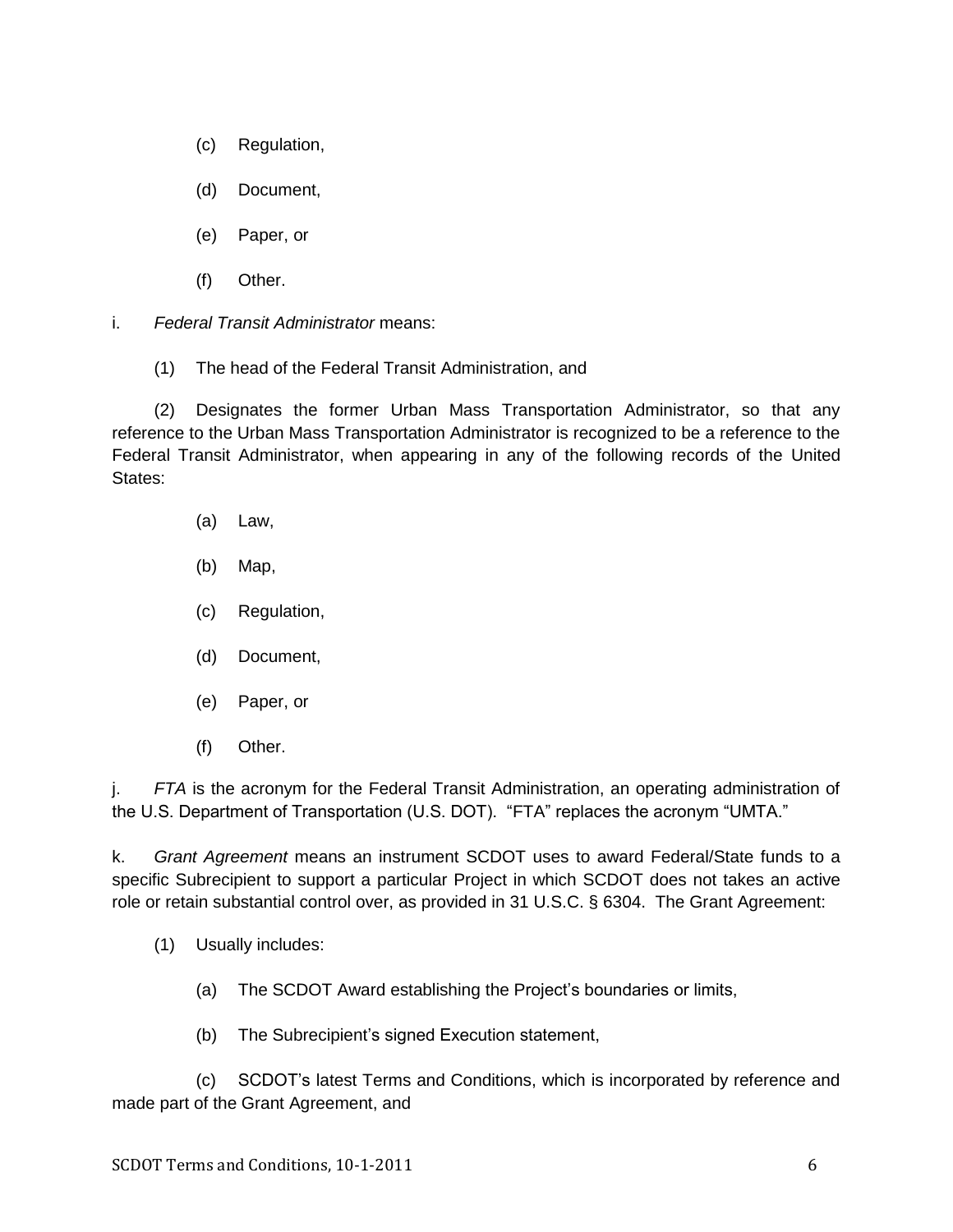- (2) Sometimes includes:
	- (a) Special Conditions,
	- (b) Special Requirements,
	- (c) Special Provisions, or
	- (d) Conditions of Award.

l. *Local Government* includes, but is not limited to:

(1) A public transportation authority,

(2) Any of the following entities established under State law (whether or not incorporated as a private nonprofit organization under State law):

- (a) A county,
- (b) A municipality,
- (c) A city,
- (d) A town,
- (e) A township,
- (f) A special district,
- (g) A council of governments,
- (h) A public corporation,
- (i) A board, or
- (j) A commission,
- (3) A regional governmental entity,
- (4) An interstate governmental entity,
- (5) An Indian tribal government, or
- (6) Any agency or instrumentality of local government.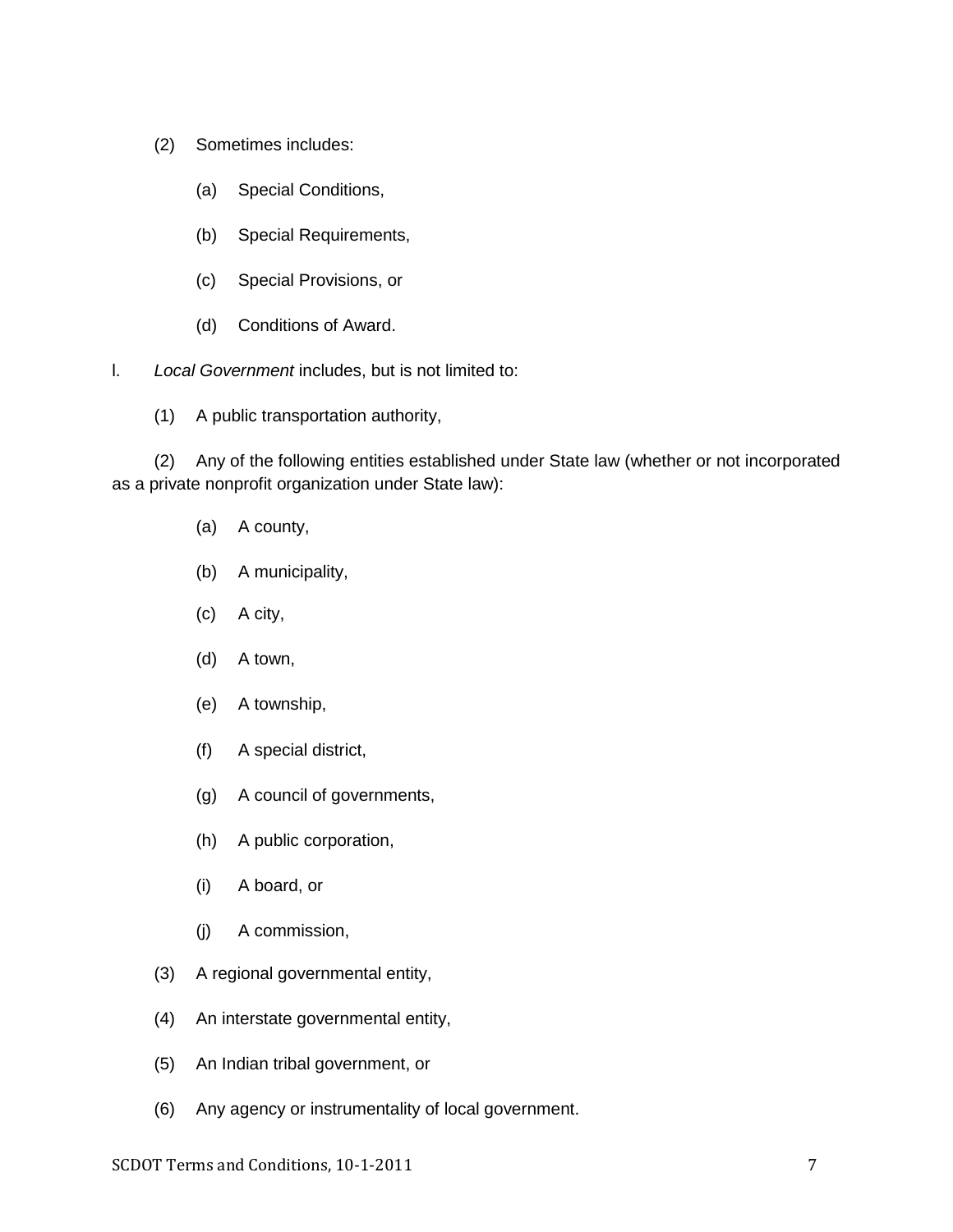m. *Project* means, for purposes of these Terms and Conditions,

(1) The activity or activities (task or tasks) of a Grant Agreement listed in:

(a) The Project Description,

(b) The Approved Project Budget,

(c) Any modifications identified in the Conditions of Award of the Grant Agreement,

and

(d) Any other Special Conditions, Requirements, or Provisions that apply to the Project.

(2) "Program," or "Each Project in the Program," if funding for the Project is conditioned on a statutory requirement for a "Program of Projects."

(3) The transportation activities financed by a Loan, Loan Guarantee, or Line of Credit funded under the Transportation Infrastructure Finance and Innovation Act of 1998, as amended, 23 U.S.C. §§ 601 – 609.

(4) For purposes of legal interpretations and other matters, SCDOT reserves the right to consider information other than the data displayed in SCDOT's Grant Agreement "Scopes" and "Scope Level Codes" of the "Approved Project Budget" to determine what constitutes the ―Scope of the Project‖ or eligible Project activities.

n. *Public Transportation,* for purposes of the Federal/State transit program, has the same meaning as "transit," and "mass transportation," and:

(1) Includes transportation by a conveyance that provides regular and continuing:

- (a) General transportation to the public, or
- (b) Special transportation to the public, but
- (2) Does not include:
	- (a) School bus transportation,
	- (b) Charter transportation,
	- (c) Sightseeing transportation,
	- (d) Intercity bus transportation, or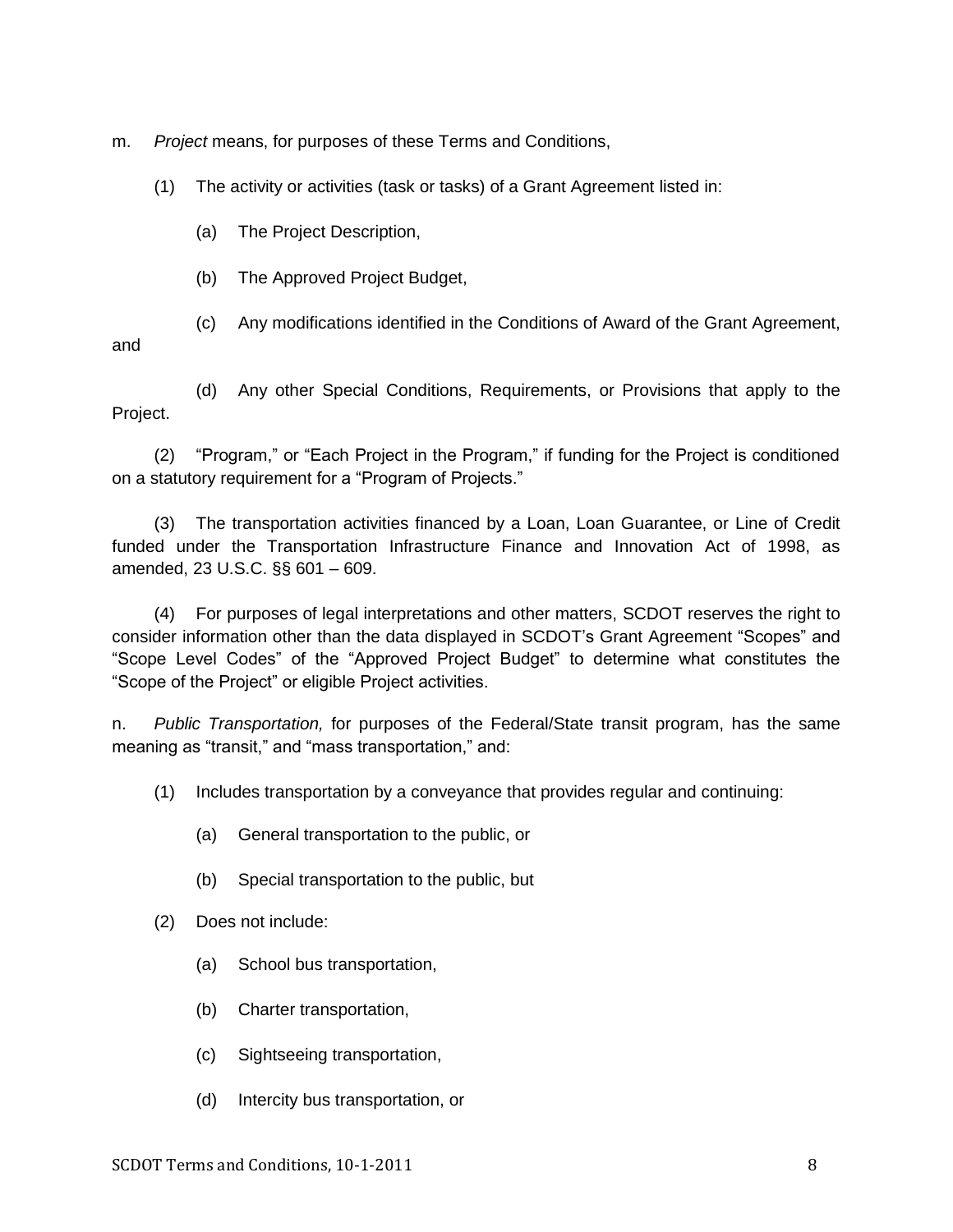(e) Intercity passenger rail transportation provided by Amtrak or a successor to the entity described in 49 U.S.C. chapter 243 (Amtrak).

o. *Subagreement* means an agreement through which a Subrecipient awards Federal assistance funds to a lower tier subrecipient. The term "subagreement" also includes the term "subgrant," but does not include the terms "third-party contract," "third-party subcontract" or "lease."

p. *Subrecipient* means any entity that receives Federal/State assistance funds awarded by SCDOT, rather than Federal Funds award by FTA directly. The term "Subrecipient" also includes the terms "subgrantee," but does not include "third-party contractor," "third-party subcontractor," or "lessee."

(1) A "Grant Subrecipient" or "Grantee" that receives Federal/State funds directly from SCDOT through a Grant Agreement,

(2) Unless SCDOT determines otherwise in writing, it includes:

(a) The entire legal entity of which the "Subrecipient" identified in the Grant Agreement is a part, and

(b) Each party to, member of, or participant in the multi-party entity identified as the "Subrecipient" in the Grant Agreement, including:

- 1 A consortium,
- 2 A partnership,
- 3 A joint venture,
- 4 A team, or
- 5 Other multi-party organization,

q. *Third-party Agreement,* for purposes of these Terms and Conditions unless SCDOT determines otherwise in writing, includes all of the following agreements or arrangements financed in whole or part with Federal/State funds awarded to a Subrecipient by SCDOT, such as:

- (1) Subagreements with lower tier subrecipients,
- (2) Leases,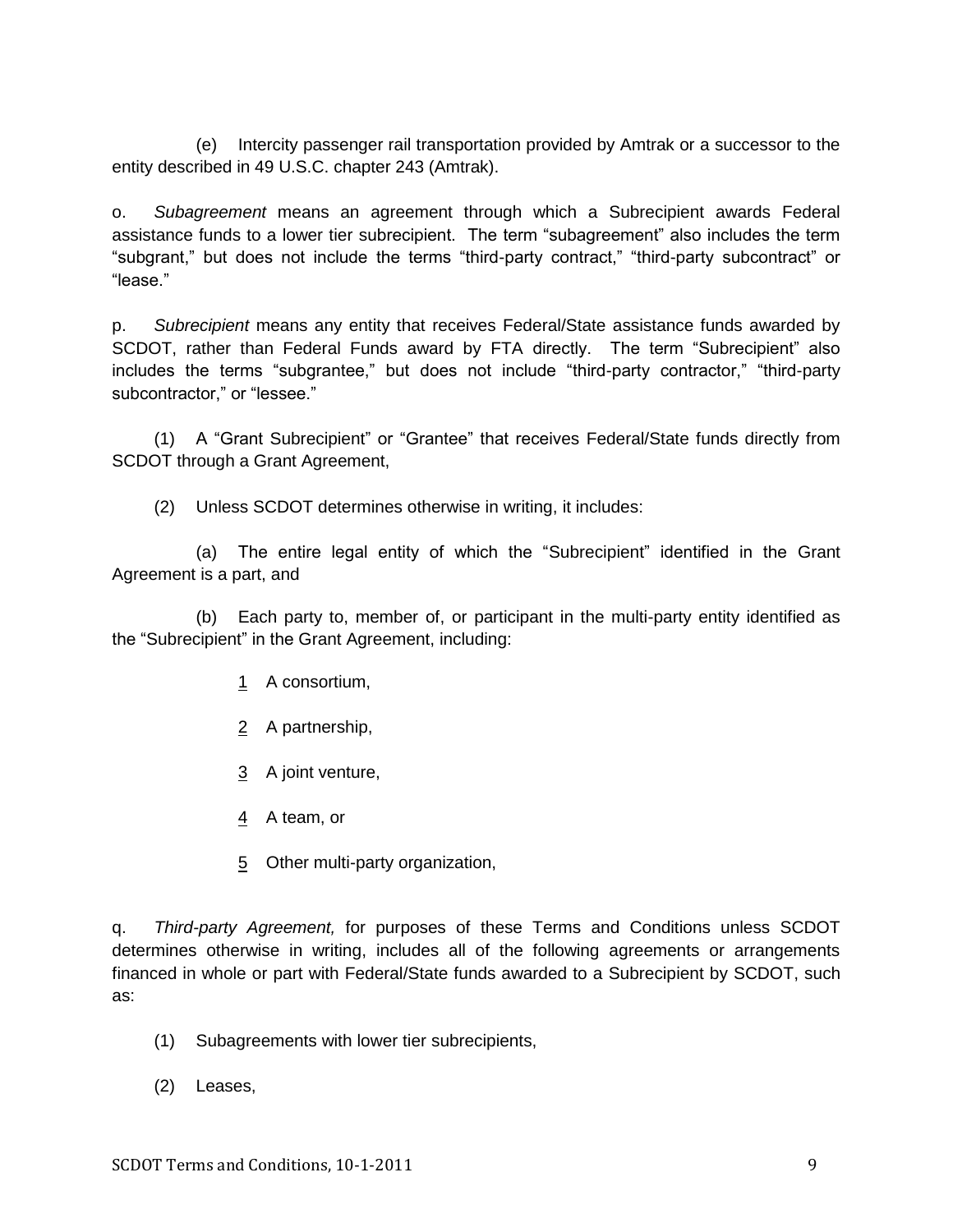- (3) Third-party contracts,
- (4) Third-party subcontracts, and
- (5) Other participants in the Subrecipient's Project

r. *Third-party Contract* means a contract or purchase order awarded by the Subrecipient or lower tier subrecipient to a contractor or vendor, financed in whole or in part with Federal/State funds awarded by SCDOT. It does not include the terms "subagreement," or "lease.

(1) *Third-party Participant*, for purposes of these Terms and Conditions unless SCDOT determines otherwise in writing, includes all participants in the Subrecipient's Project that are not the Subrecipient or SCDOT, such as: lower tier subrecipients,

- (2) Lessees,
- (3) Third-party contractors,
- (4) Third-party subcontractors, and
- (5) Other participants in the Subrecipient's Project.

s. *Third-party Subcontract* means a subcontract that is entered into by the third-party contractor or third-party subcontractor at any tier and that is financed in whole or in part with Federal funds originally derived from SCDOT.

t. *Waiver* has the same meaning as the definition of *Approval* in Section 1.b.

## <span id="page-20-0"></span>**Section 2. Project Implementation.**

<span id="page-20-1"></span>a. General. The Subrecipient agrees to carry out the Project as follows:

(1) Project Description. Because the "Project Description" in the SCDOT Grant Agreement provides only a brief description of the Project or Projects, the Subrecipient agrees to perform the work described in both the "Project Description" and in its application that is incorporated by reference in the Grant Agreement for the Project.

(2) Effective Date. The Effective Date of the Grant Agreement, or later Amendment is the date when the SCDOT Authorized Official has awarded Federal/State funds for the Project, which is displayed in the Grant Agreement or Amendment. The Subrecipient agrees to undertake Project work promptly after receiving notice that SCDOT has awarded Federal/State funds for the Project.

(3) Subrecipient's Capacity. The Subrecipient agrees to maintain sufficient legal,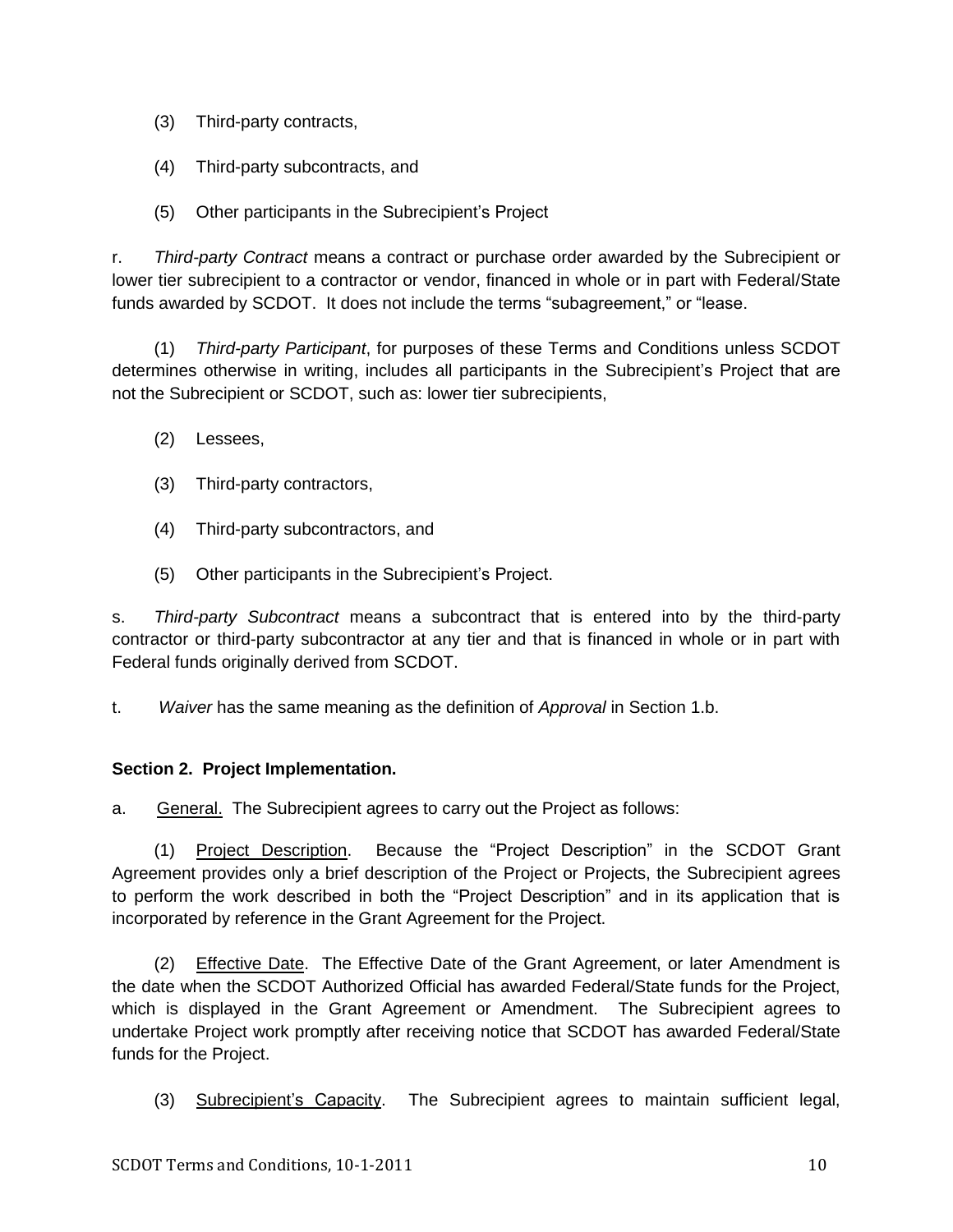financial, technical, and managerial capacity to:

(a) Plan, manage, and complete the Project and provide for the use of Project property,

- (b) Carry out the safety and security aspects of the Project, and
- (c) Comply with:
	- 1 The Grant Agreement,
	- 2 These Terms and Conditions,
	- 3 The Approved Project Budget,
	- 4 Project schedules,
	- 5 Its annual Certifications and Assurances, and
	- 6 Federal laws and regulations, and
- (d) Follow Federal directives, except as SCDOT determines otherwise in writing.

(4) Completion Dates. The Subrecipient agrees to complete the Project within a reasonable time. Nevertheless, except in the case of a Full Funding Grant Agreement or as otherwise specified, SCDOT and the Subrecipient agree that milestone dates and other Project completion dates are to be treated as good faith estimates rather than precise and firm legal requirements.

<span id="page-21-0"></span>b. **U.S. DOT Administrative Requirements**. The Subrecipient agrees to comply with the applicable U.S. DOT regulations establishing uniform administrative requirements for Subrecipients of its type:

(1) State, Local Government, or Indian Tribal Government. U.S. DOT regulations, ―Uniform Administrative Requirements for Grants and Cooperative Agreements to State and Local Governments," 49 C.F.R. Part 18, apply to a Subrecipient that is a State, local government, or Indian tribal government.

(2) Institution of Higher Education or Nonprofit Organization. U.S. DOT regulations, ―Uniform Administrative Requirements for Grants and Agreements with Institutions of Higher Education, Hospitals, and Other Non-Profit Organizations," 49 C.F.R. Part 19, apply to a Subrecipient that is an institution of higher education or a nonprofit organization.

(3) Private For-Profit Organization. Except as SCDOT determines otherwise in writing, U.S. DOT regulations, "Uniform Administrative Requirements for Grants and Agreements with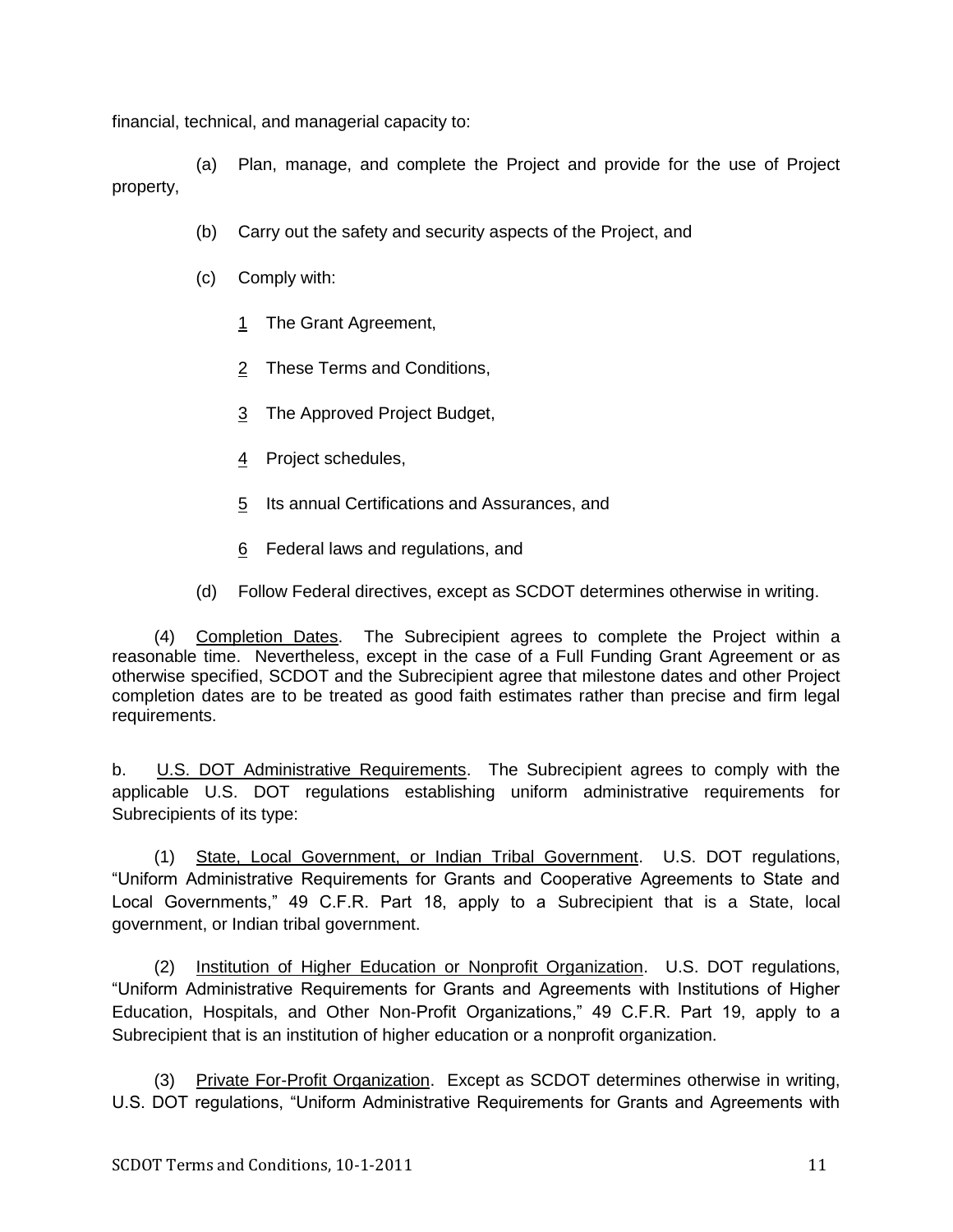Institutions of Higher Education, Hospitals, and Other Non-profit Organizations," 49 C.F.R. Part 19, apply to a Subrecipient that is a private for-profit organization.

- <span id="page-22-0"></span>c. Application of Federal, State, and Local Laws, Regulations, and Directives.
	- (1) Federal/State Laws, Regulations, and Directives. The Subrecipient agrees that:

(a) Federal/State laws and regulations are Federal/State requirements that control Project award and implementation. The Subrecipient understands and agrees it may violate Federal/State laws or regulations, the Grant Agreement, or these Terms and Conditions if it adopts an alternative procedure or course of action without first securing SCDOT's approval in writing.

(b) Federal/State directives, as defined in these Terms and Conditions, provide Federal/State guidance. SCDOT requires the Subrecipient to follow Federal/State directives to ensure compliance with Federal/State requirements.

(c) Federal/State laws, regulations, and directives that apply to the Project and Subrecipient when the SCDOT awards Federal/State funds for the Project may be modified from time to time.

(d) New Federal/State laws, regulations, and directives may become effective after the Subrecipient executes the Grant Agreement, and might apply to that Agreement.

(e) The most recent of Federal/State laws, regulations, and directives will apply to its Project at any specific time, except as SCDOT determines otherwise in writing by:

- 1 Special Condition within the Grant Agreement,
- 2 Special Requirement within the Grant Agreement,
- 3 Special Provision within the Grant Agreement,
- 4 Condition of Award within the Grant Agreement,
- 5 Change to an SCDOT directive, or
- 6 Letter to the Subrecipient signed by an authorized SCDOT official.

(f) All standards or limits in the Grant Agreement and these Terms and Conditions are minimum requirements, except as SCDOT determines otherwise in writing.

(e) It will include in each third-party agreement notice that Federal/State laws,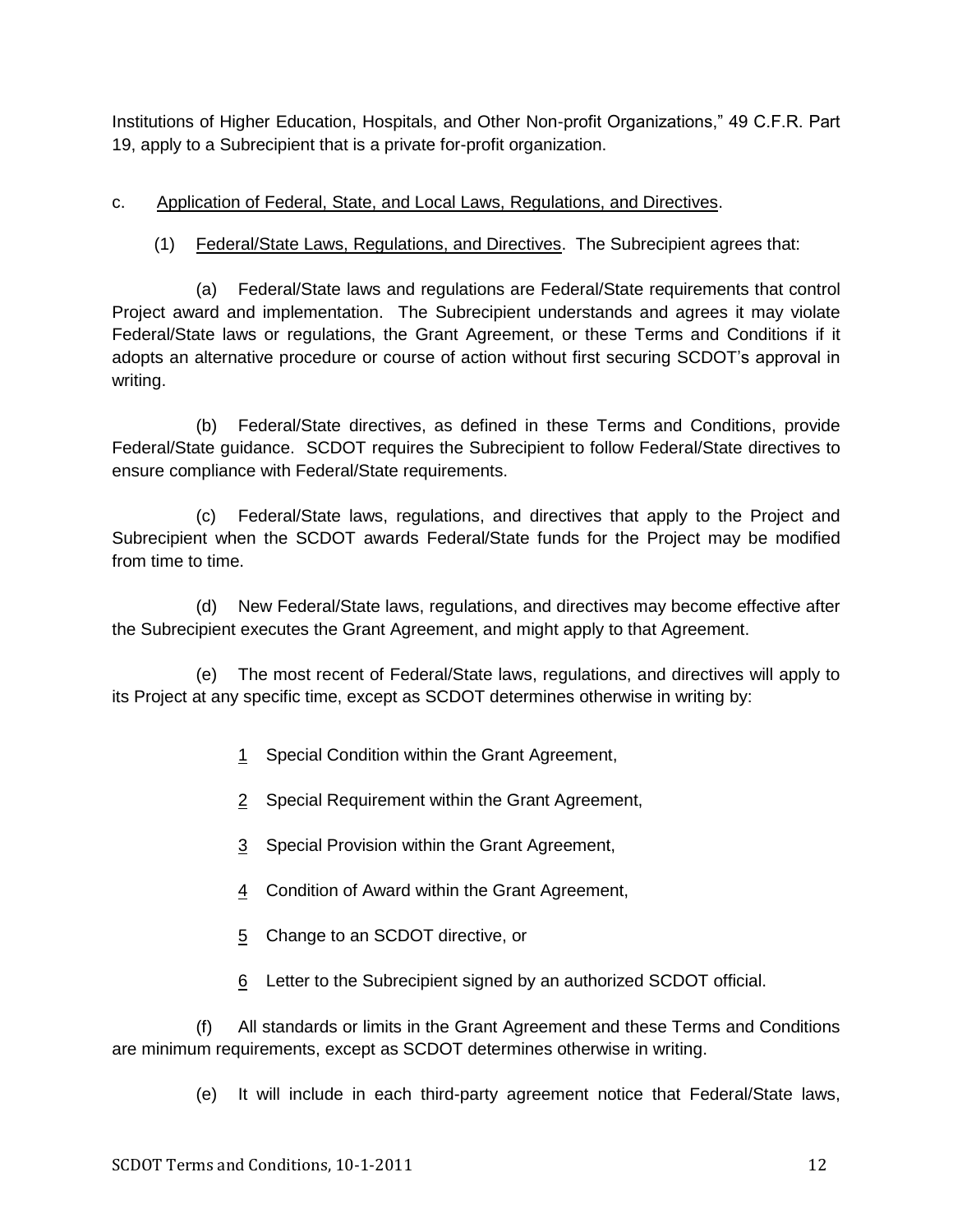regulations, and directives may change and that the changed provisions will apply to the Project, except as SCDOT determines otherwise in writing.

(2) Pre-emption of State, Territorial, and Local Law. If a Federal law pre-empts a State, territorial, or local law, regulation, or ordinance:

(a) The Subrecipient must comply with Federal law and regulations.

(b) The Grant Agreement and these Terms and Conditions, however, do not require the Subrecipient to take any action that would violate State, territorial, or local law, regulations, or ordinances.

(c) If compliance with any provision of Federal law or regulations, the Grant Agreement, or these Terms and Conditions violates or would require the Subrecipient to violate any State, territorial, or local law, regulation, or ordinance, the Subrecipient agrees to:

- 1 Notify SCDOT immediately in writing, and
- 2 Make appropriate arrangements with SCDOT to:
	- a Proceed with the Project or
	- b Terminate the Project expeditiously, if necessary.

d. Subrecipient's Primary Responsibility to Comply with Federal/State Requirements. Irrespective of involvement by any other entity in the Project, the Subrecipient agrees that:

(1) It, rather than any other entity, including a third-party participant, is ultimately responsible for full compliance with Federal/State laws and regulations, Federal/State directives, the Grant Agreement, and these Terms and Conditions, except as SCDOT determines otherwise in writing.

(2) Exceptions. It is not responsible for compliance with Federal requirements when:

(a) It is a Designated Recipient of Urbanized Area Formula Program funds as defined in 49 U.S.C. § 5307(a)(2) that has entered into a Supplemental Agreement with FTA and SCDOT or Grantee covering a specific Project, or

(b) The SCDOT, through appropriate official action, relieves the Subrecipient of part or all responsibility to SCDOT and Federal Government.

<span id="page-23-0"></span>e. Subrecipient's Responsibility to Extend Federal/State Requirements to Other Entities.

(1) Entities Affected. Only the Subrecipient and SCDOT, as defined in Section 1 of these Terms and Conditions, are parties to the Grant Agreement. Nevertheless, the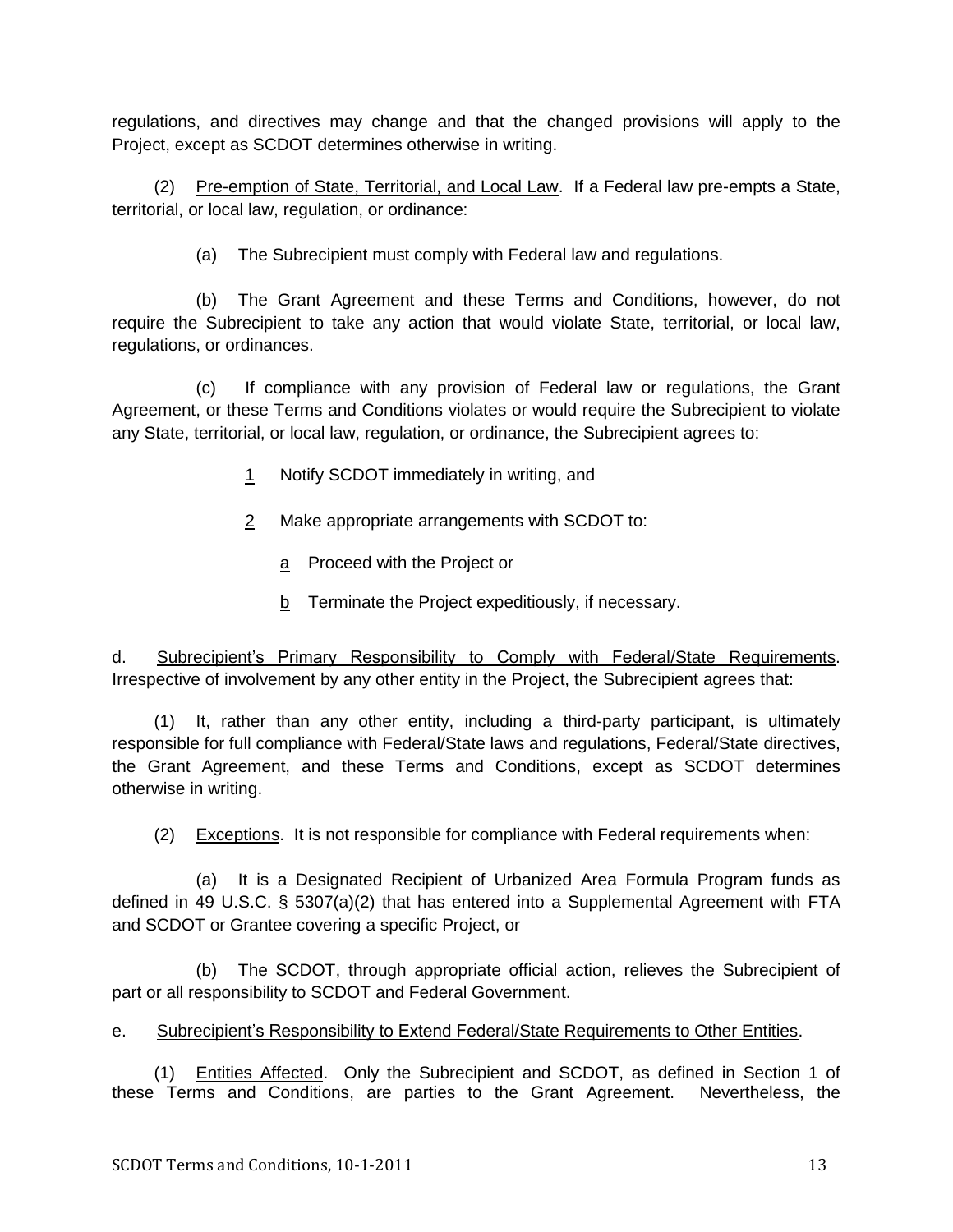Subrecipient and SCDOT need the cooperation of other third-party participants to attain compliance with certain Federal/State laws, regulations, and directives. Therefore,

(a) The Subrecipient agrees to ensure that each third-party participant complies with applicable Federal/State laws and regulations, and follows Federal directives, except as SCDOT determines otherwise in writing.

(b) If a third-party participant is expected to fulfill any responsibilities typically performed by the Subrecipient, the Subrecipient agrees to ensure that the third-party participant carries out the Subrecipient's responsibilities as provided in the Grant Agreement or these Terms and Conditions.

(2) Agreements Affected. The applicability provisions of Federal/State laws, regulations, and directives determine the extent to which they affect a third-party participant and the Project. Thus, the Subrecipient agrees to use a written third-party agreement to ensure that the thirdparty participant complies with Federal/State laws and regulations and follows Federal/State directives, except as SCDOT determines otherwise in writing. Specifically, the Subrecipient agrees that:

(a) Required Provisions. Its third-party agreement will include all appropriate provisions stating the third-party participant's responsibilities under Federal/State laws, regulations, and directives, except as SCDOT determines otherwise in writing.

(b) Flowdown. Its third-party agreement will include any necessary provisions requiring the third-party participant to include Federal/State provisions in its subagreements and other third-party agreements to the lowest tier required, except as SCDOT determines otherwise in writing.

(c) Performance of Subrecipient's Responsibilities. When a third-party agreement requires the third-party participant to undertake Project activities and responsibilities usually performed by the Subrecipient, that third-party agreement must include appropriate provisions that would extend the provisions normally applicable to the Subrecipient by the Grant Agreement or these Terms and Conditions to the third-party participant performing the Subrecipient's responsibilities, except as SCDOT determines otherwise in writing.

<span id="page-24-0"></span>f. No Federal/State Government Obligations to Third Parties. Except as the Federal/State Government expressly consents in writing, the Subrecipient agrees that:

(1) The Federal/State Government shall not be subject to any obligations or liabilities related to:

(a) The Project,

(b) Any third-party participant at any tier, or

(c) Any other person or entity that is not a party (Subrecipient or SCDOT) to the Grant Agreement.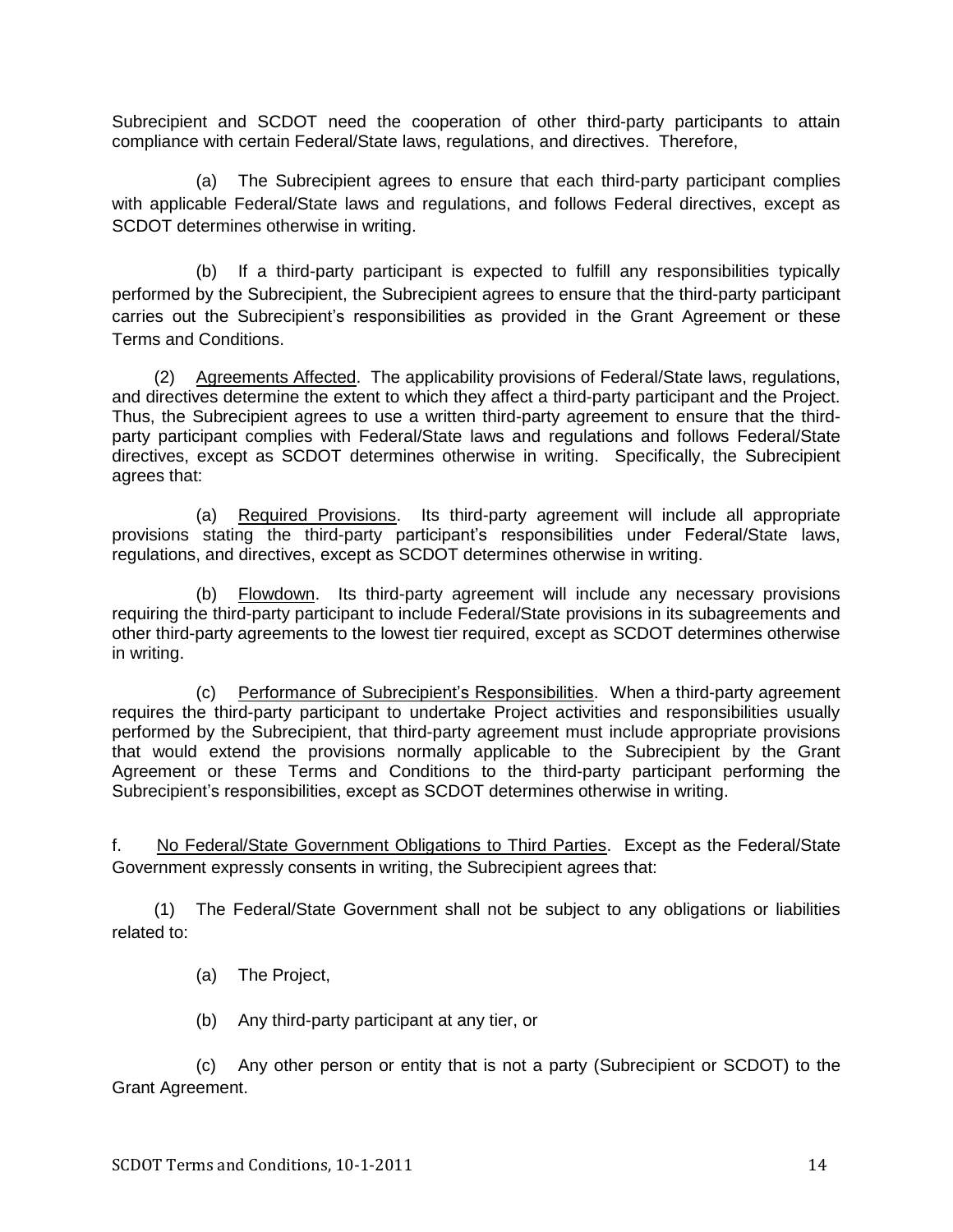(2) Notwithstanding that the SCDOT may have concurred in or approved any solicitation or third-party agreement at any tier that has affected the Project, the Federal/State Government has no obligations or liabilities to any:

- (1) Third-party participant, or
- (2) Any other person or entity that is not a party (Subrecipient or SCDOT) to the Grant Agreement.

<span id="page-25-0"></span>g. Changes in Project Performance. The Subrecipient agrees to notify the program manager for the Project and the SCDOT Chief Counsel immediately in writing in the following circumstances:

(1) Changes in Laws or Conditions. Any change that may adversely affect its ability to carry out the Project, such as:

- (a) A change in State or local law,
- (b) Changed conditions, including its:
	- 1 Legal capacity,
	- 2 Financial capacity,
	- 3 Technical capacity, or
- (c) Any other serious event,

(2) Adverse Actions. Any current or prospective legal matter with potentially serious consequences, such as:

- (a) A major dispute,
- (b) A breach,
- (3) A default, or
- (4) Litigation,

(3) Federal/State Concerns. Any matter, including any change or adverse action described in Sections 2.g(1) and 2.g.(2) of these Terms and Conditions that may adversely affect the Federal Government's:

- (a) Interests in the Project, or
- (b) Administration or enforcement of Federal/State laws or regulations,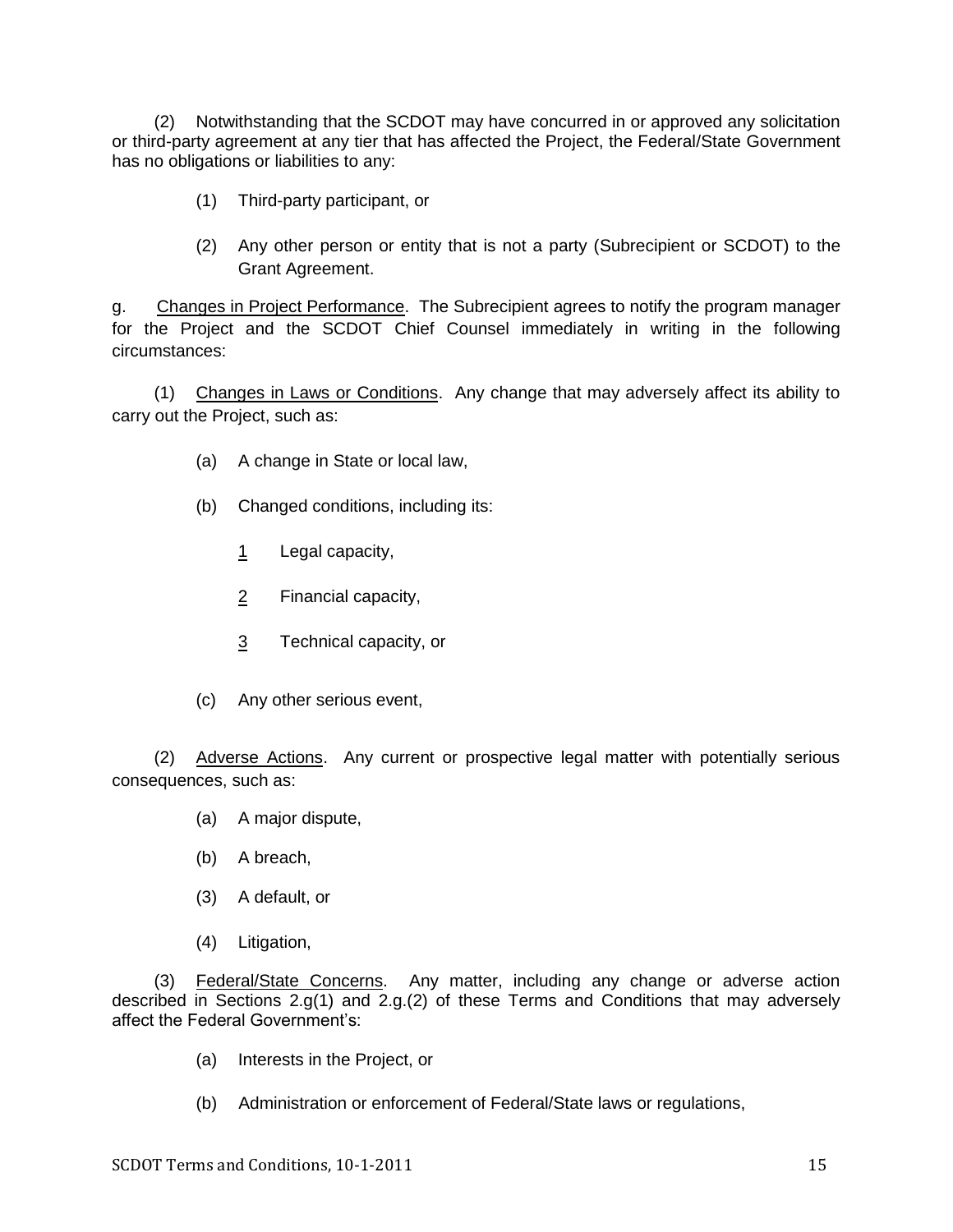(4) Federal Government as "Party." An action such as naming the Federal Government as a party to litigation in any forum for any reason.

#### <span id="page-26-0"></span>**Section 3. Ethics.**

<span id="page-26-1"></span>a. Ethical Standards. The Subrecipient agrees to maintain, and assures that its lower tier subrecipients will also maintain, a written code or standards of conduct governing the performance of their officers, employees, or agents engaged in selection, the award, and administration of third-party contracts, providing, at a minimum that:

(1) Conflicts of Interest. The Subrecipient or lower tier subrecipient's officers, employees, board members or agents may not participate in selection, award, or administration of a Federal/State funded third-party agreement at any tier if a real or apparent personal or organizational conflict of interest would result.

(a) Personal Conflicts of Interest. A personal conflict of interest occurs when:

1 Any of the following people affiliated with the Subrecipient or lower tier subrecipient:

a An officer, employee, board member, or agent,

b Any immediate family member, an officer, employee, board member, or

agent, or

- c The partner of an officer, employee, board member, or agent,
- 2 Either:

a Has a financial or other interest in an entity under consideration or selected for award, or

b Is an employee, or about to be an employee, of an entity under consideration or selected for award.

(b) Organizational Conflicts of Interest. An organizational conflict of interest includes, but is not limited to, a condition that occurs when the Project work, without appropriate restrictions on certain future activities, results in an unfair competitive advantage to:

1 That third-party participant or another third-party participant performing the Project work, or

2 Impairs that third-party participant's objectivity in performing the Project work.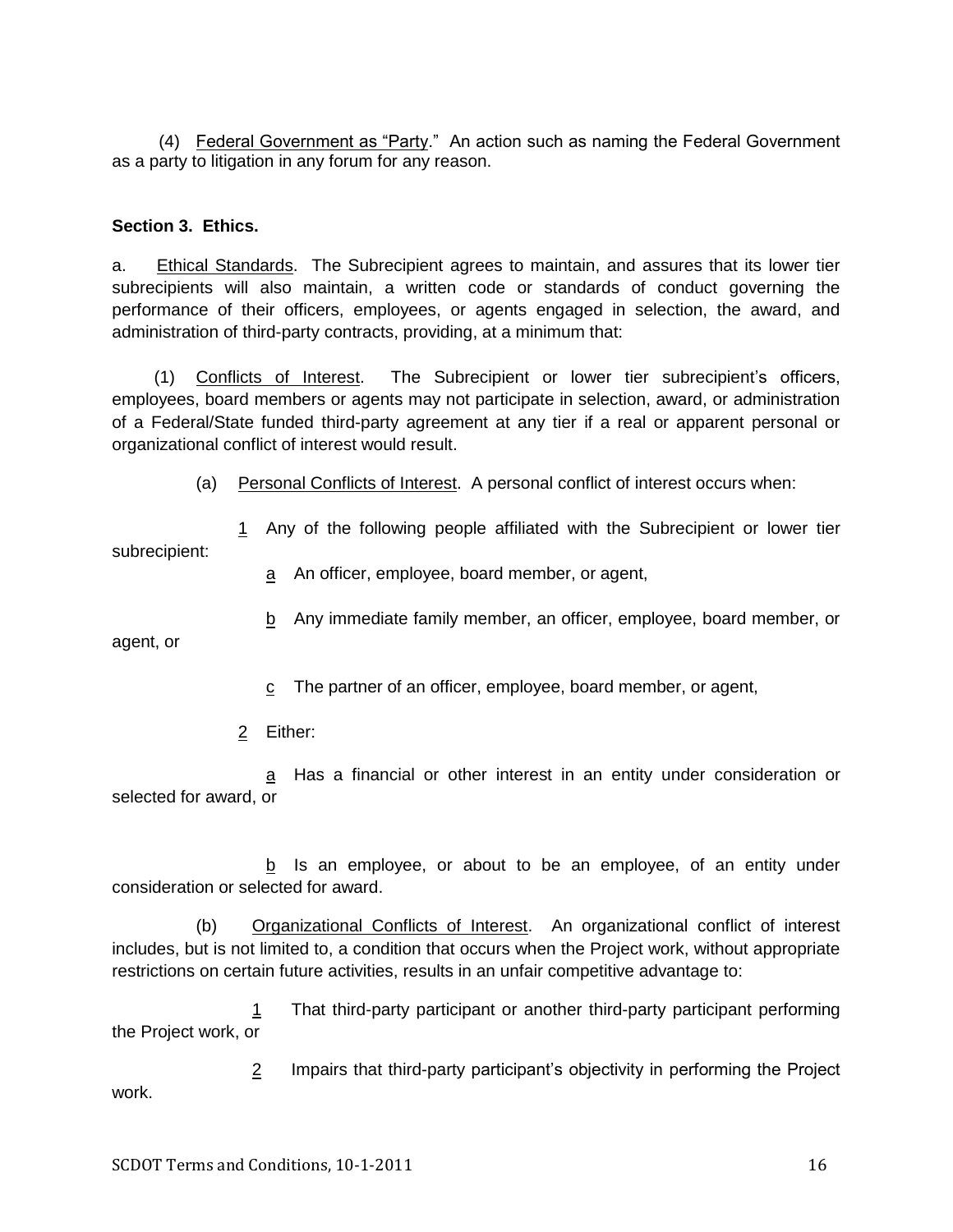(2) Gifts. Gifts include gratuities, favors, or anything of monetary value.

(a) Prohibitions. The Subrecipient and its lower tier Subrecipient's officers, employees, board members, or agents may not solicit or accept anything of monetary value (gift) from a present or potential third-party participant of any type.

(b) Exceptions. The Subrecipient and its lower tier Subrecipient may permit its officers, employees, board members, or agents to accept a gift, however, provided that:

1 The financial value of the gift is insubstantial, or

2 The gift is an unsolicited item of nominal intrinsic value.

(3) Penalties. Penalties, sanctions, or other disciplinary actions must be established for violations of the code or standards of conduct by the Subrecipient or its lower tier Subrecipient's officers, employees, board members, or agents, or by its third-party participants or its agents, as permitted by State or local law or regulations.

<span id="page-27-0"></span>b. Debarment and Suspension. The Subrecipient agrees that:

(1) It will not engage third-party participants that are debarred or suspended except as authorized by:

(a) U.S. DOT regulations, "Nonprocurement Suspension and Debarment," 2 C.F.R. Part 1200, which adopt and supplement the following U.S. Office of Management and Budget (U.S. OMB) Guidelines and Executive Order,

(b) U.S. OMB, "Guidelines to Agencies on Governmentwide Debarment and Suspension (Nonprocurement)," 2 C.F.R. Part 180, and

(c) Executive Orders Nos. 12549 and 12689, "Debarment and Suspension," 31 U.S.C. § 6101 note,

(2) It will review the "Excluded Parties Listing System" at [http://epls.gov/,](http://epls.gov/) if required by *U.S. DOT regulations, 2 C.F.R. Part 1200, and* 

(3) It will include, and require its third-party participants to include a similar condition in each lower tier covered transaction, assuring that the lower tier third-party participant will comply with:

(a) Federal/State debarment and suspension requirements, and

(b) Review the "Excluded Parties Listing System" at [http://epls.gov/,](http://epls.gov/) if needed for compliance with U.S. DOT regulations, 2 C.F.R. Part 1200.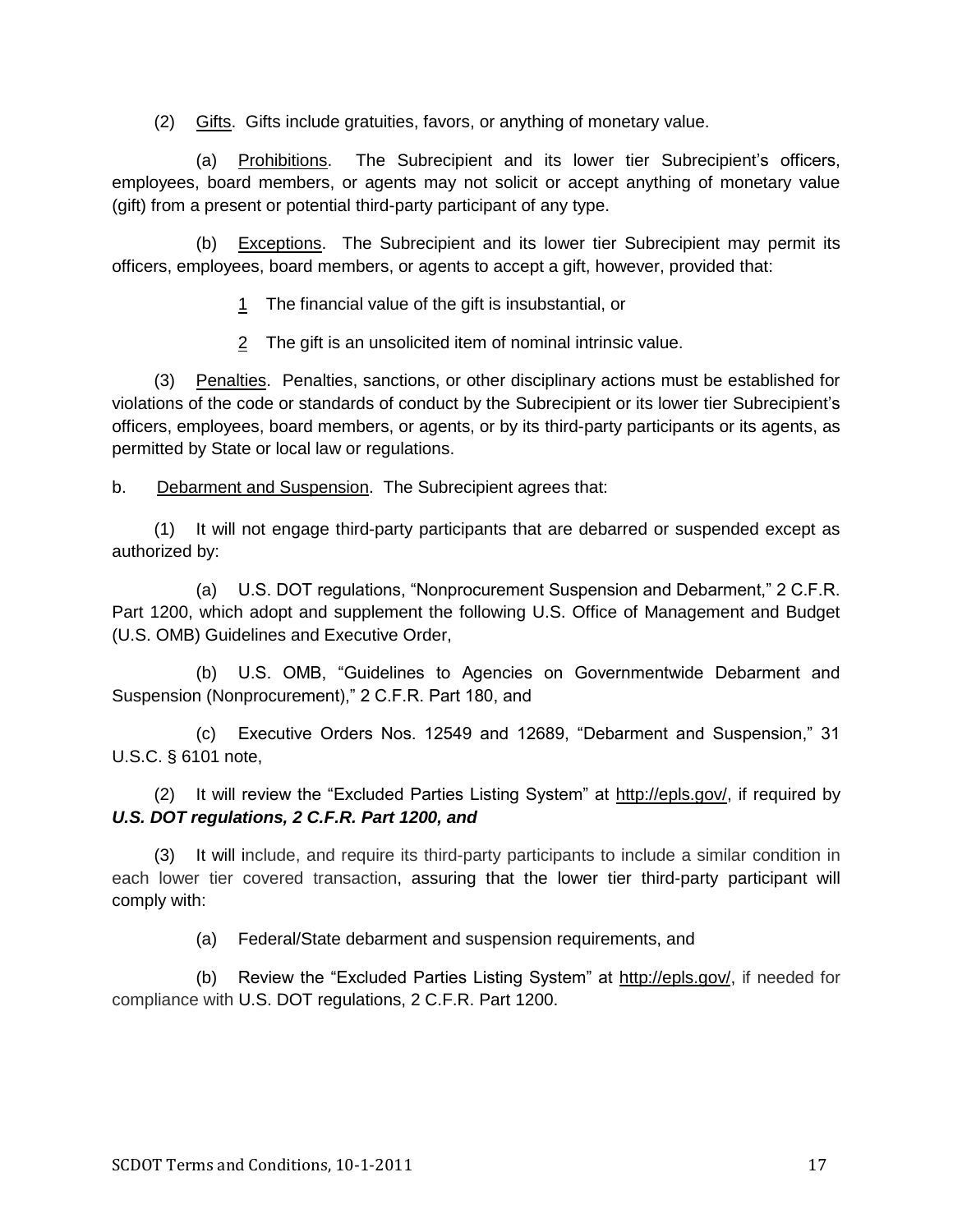<span id="page-28-0"></span>c. Bonus or Commission. The Subrecipient affirms that it has not paid, and agrees not to pay, any bonus or commission to obtain Federal/State funding for its Project.

<span id="page-28-1"></span>d. Lobbying Restrictions. The Subrecipient agrees that:

(1) As provided by 31 U.S.C. § 1352(a), it will not use Federal/State funds to pay the costs of influencing any officer or employee of a Federal/State agency, Member of Congress, officer of Congress or employee of a Member of Congress, to award or extend the Grant Agreement,

(2) It will comply with other Federal/State laws and regulations prohibiting the use of Federal/State funds for activities designed to influence Congress or a State legislature concerning legislation or appropriations, except through proper, official channels, and

(3) It will comply, and will assure the compliance of each third-party participant with U.S. DOT regulations, "New Restrictions on Lobbying," 49 C.F.R. Part 20, modified as necessary by 31 U.S.C. § 1352, as amended.

<span id="page-28-2"></span>e. Political Activity. The Hatch Act limits the political activities of State and local agencies and their officers and employees, whose principal employment activities are financed in whole or part with Federal funds including the Grant Agreement. The Subrecipient agrees to comply with:

(1) The Hatch Act, 5 U.S.C. §§ 1501 – 1508, 7324 – 7326,

(2) U.S. Office of Personnel Management regulations, "Political Activity of State or Local Officers or Employees," 5 C.F.R. Part 151,

(3) 49 U.S.C.  $\S$  5307(k)(2)(B) and 23 U.S.C.  $\S$  142(g), which provide that the Hatch Act does not apply to a nonsupervisory employee, to whom the Hatch Act would not otherwise apply,

(a) Of a public transportation system receiving FTA funds, or

(b) Of any other agency or entity that performs functions related to public transportation and is receiving FTA funds.

<span id="page-28-3"></span>f. False or Fraudulent Statements or Claims.

(1) Civil Fraud. The Subrecipient acknowledges and agrees:

(a) That the following Federal law and regulations apply to itself and its Project:

1 The Program Fraud Civil Remedies Act of 1986, as amended, 31 U.S.C. 3801 *et seq*., and

2 U.S. DOT regulations, "Program Fraud Civil Remedies," 49 C.F.R. Part 31.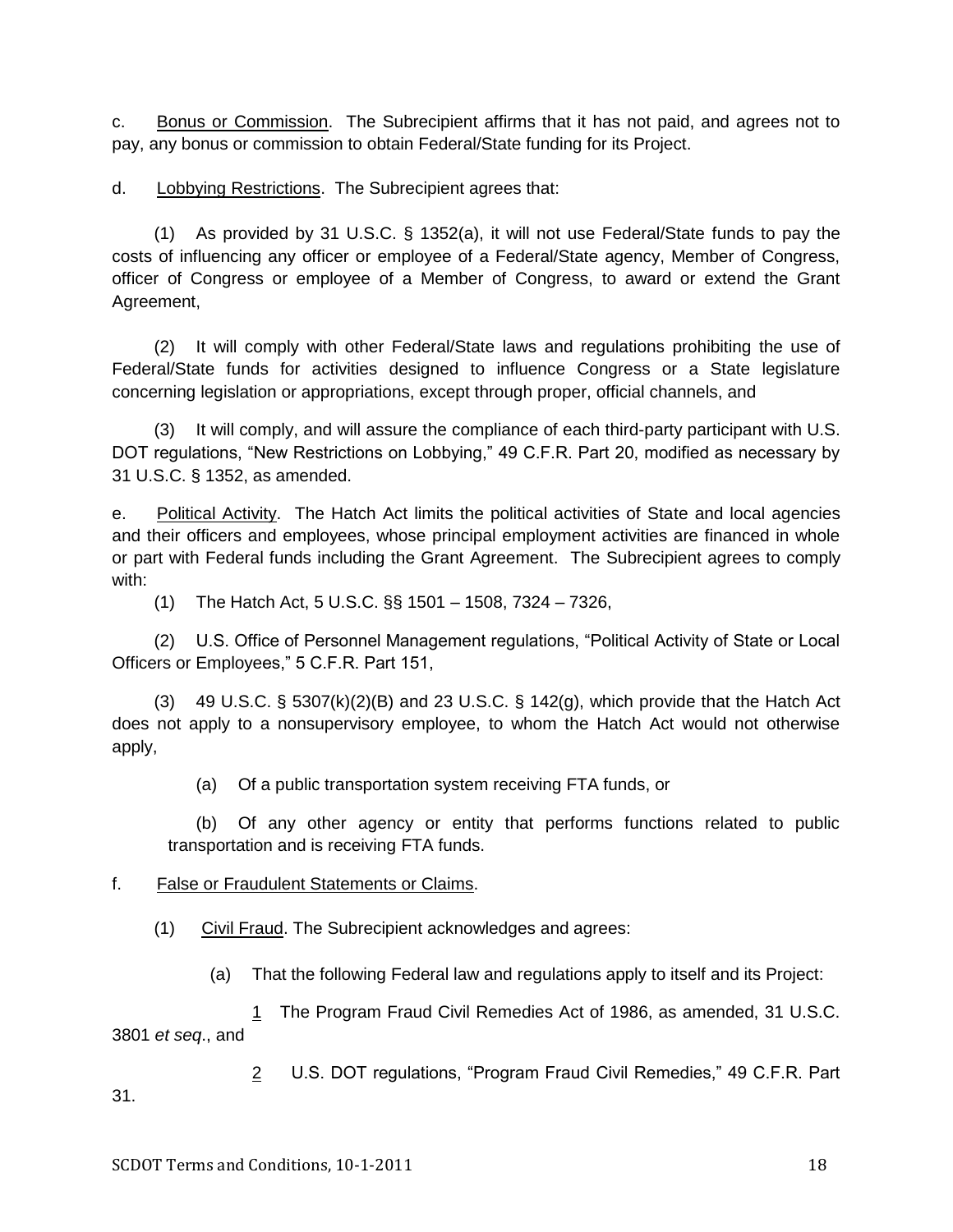(b) By executing the Grant Agreement:

1 It certifies or affirms the truthfulness and accuracy of each statement it has made, it makes, or it will make to SCDOT in connection with the Project.

2 It acknowledges that SCDOT may impose the penalties of the Program Fraud Civil Remedies Act of 1986, as amended, in addition to other penalties, if the Subrecipient makes, presents, or submits to SCDOT a false, fictitious, or fraudulent:

- a Claim,
- b Statement,
- c Submission,
- d Certification,
- e Assurance, or
- f Representation.
- (2) Criminal Fraud. The Subrecipient acknowledges and agrees:
	- (a) That the following Federal laws apply to itself and its Project:
		- 1 Federal transit law, specifically 49 U.S.C. § 5323(l), and
		- 2 18 U.S.C. § 1001

(b) That SCDOT may impose the penalties of 18 U.S.C. § 1001, in addition to other penalties, if it makes a false, fictitious, or fraudulent:

- 1 Claim to SCDOT,
- 2 Statement to SCDOT,
- 3 Submission to SCDOT,
- 4 Certification to SCDOT,
- 5 Assurance to SCDOT, or
- 6 Representation to SCDOT.

<span id="page-29-0"></span>g. Trafficking in Persons. The Subrecipient agrees to comply with, and assures the compliance of each lower tier Subrecipient with:

(1) Subsection 106(g) of the Trafficking Victims Protection Act of 2000 (TVPA), as amended, 22 U.S.C. § 7104(g), and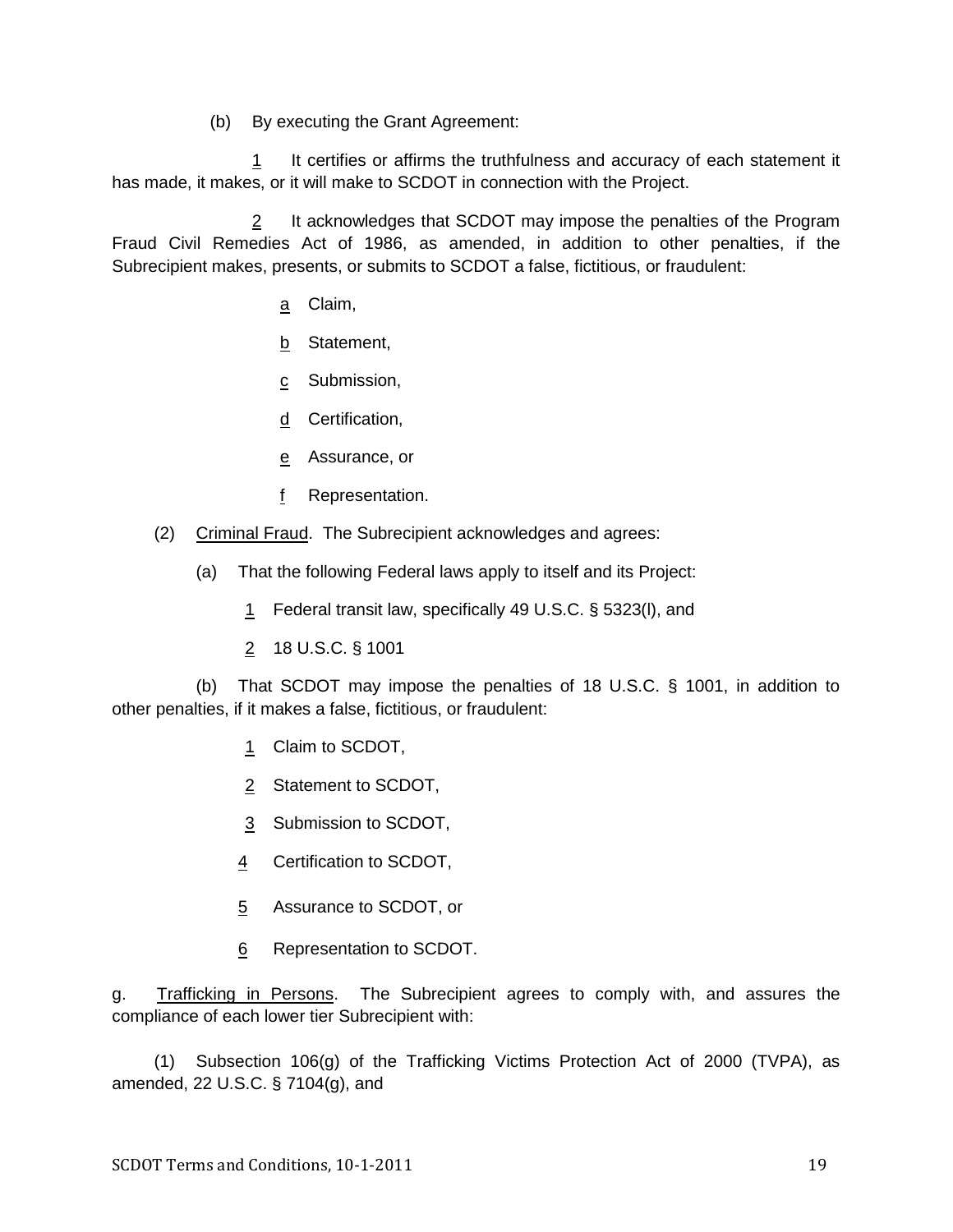(2) This Section 3.g(2) of these Terms and Conditions, containing the following award terms excerpted from "U.S. OMB guidance, "Trafficking in Persons: Grants and Cooperative Agreements," 2 C.F.R. Part 175:

- (a) For purposes of this Section 3.g, the Subrecipient agrees that:
	- 1 Employee means either:

a An individual who is employed by the Subrecipient or a lower tier Subrecipient, and who is participating in the Grant Agreement, or

b Another person who is participating in the Grant Agreement and who is not compensated by the Subrecipient including, but not limited to, a volunteer or individual whose services are contributed by a third-party as an in-kind contribution toward cost sharing or matching requirements of that Grant Agreement and these Terms and Conditions.

2 Forced labor means labor obtained by any of the following methods: the recruitment, harboring, transportation, provision, or obtaining of a person for labor or services, through the use of force, fraud, or coercion for the purpose of subjection to involuntary servitude, peonage, debt bondage, or slavery.

3 Private entity:

a Means any entity other than a State, local government, Indian tribe, or foreign public entity, as those terms are defined in 2 C.F.R. § 175.25, and

b Includes a for-profit organization, and also a nonprofit organization, including any nonprofit institution of higher education, hospital, or tribal organization other than one included in the definition of Indian tribe in 2 C.F.R. § 175.25(b).

Severe forms of trafficking in persons has the meaning given in section 103 of the TVPA, as amended, 22 U.S.C. § 7102.

Commercial sex act has the meaning given in section 103 of the TVPA, as amended, 22 U.S.C. § 7102.

Coercion has the meaning given in section 103 of the TVPA, as amended, 22 U.S.C. § 7102.

(b) Duties of Each Subrecipient. The Subrecipient agrees:

1 To inform SCDOT immediately of any information it receives from any source alleging a violation of a prohibition in Section 3.g(2)(c)1 of these Terms and Conditions below.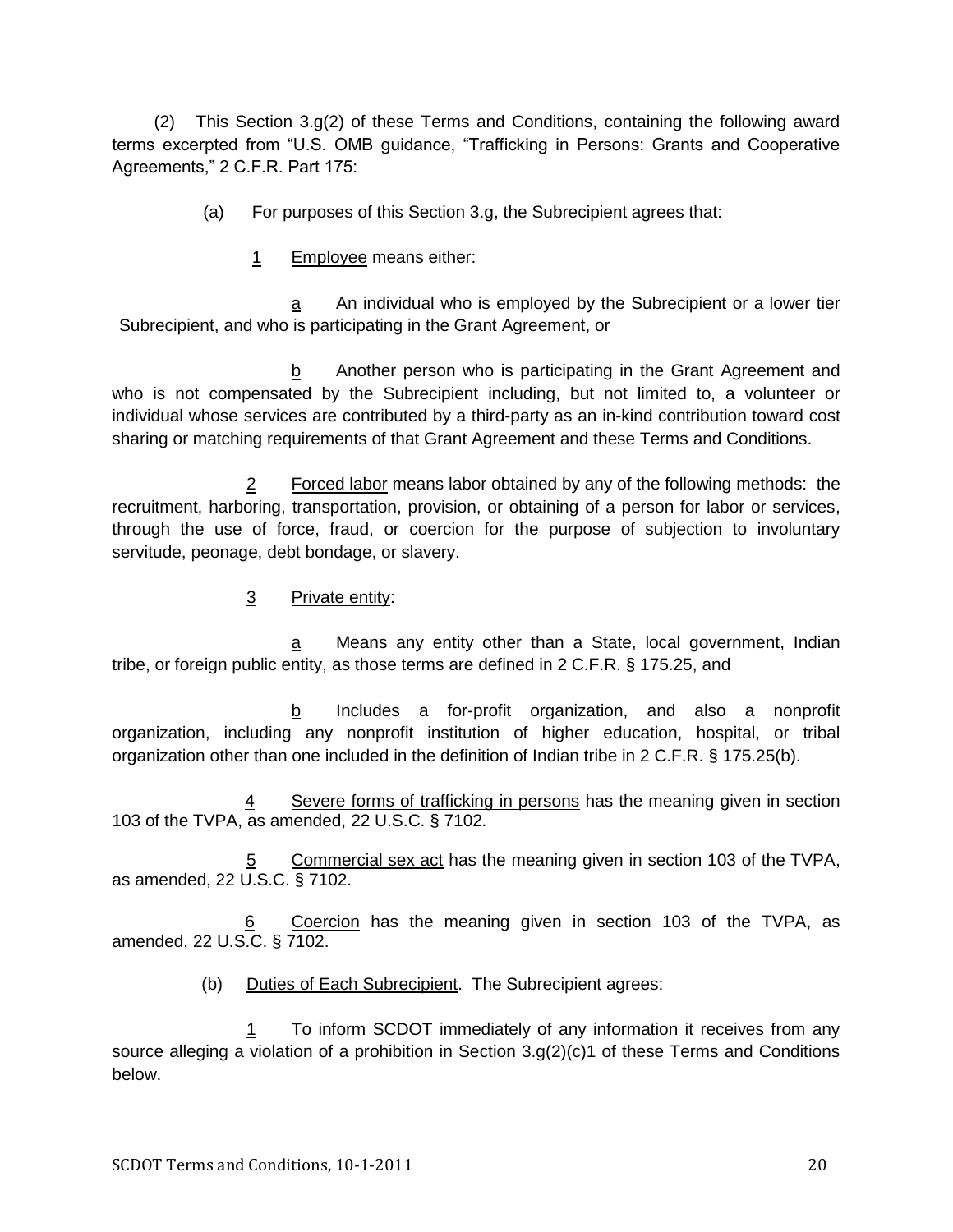2 That SCDOT may unilaterally terminate its funding for the Grant Agreement as provided in Section 3.g(2)(d) or Section 3.g(2)(e) of these Terms and Conditions. SCDOT's right to terminate unilaterally:

 $\alpha$  Implements subsection 106(g) of the TVPA, as amended, 22 U.S.C. § 7104(g), and

b Is in addition to all other remedies for noncompliance that are available to the Federal/State Government under these Terms and Conditions.

3 To include Section 3.g(2)(c) of these Terms and Conditions in any subagreement it enters into with a private entity, as defined in Section  $3.9(2)(a)3$  of these Terms and Conditions.

(c) Prohibitions. The Subrecipient agrees that it, its employees, its lower tier Subrecipients and its lower tier Subrecipients' employees that participate in the Grant Agreement, may not--

1 Engage in severe forms of trafficking in persons during the period of time that the Grant Agreement, is in effect,

2 Procure a commercial sex act during the period of time that the Grant Agreement is in effect, or

3 Use forced labor in the performance of the Grant Agreement or subagreements.

(d) For Each Subrecipient That is a Private Entity. SCDOT may unilaterally terminate the Grant Agreement, without penalty to the Federal/State Government, if the Subrecipient or a lower tire Subrecipient that is a private entity—

1 Is determined to have violated a prohibition in Section  $3.9(2)(c)1$  of these Terms and Conditions, or

2 Has an employee whose conduct is determined by an SCDOT official authorized to terminate the Grant Agreement to have violated a prohibition in Section 3.g(2)(c)1) of these Terms and Conditions because that employee's conduct is either--

a Associated with his or her participation in the Grant Agreement, or

b Imputed to the Subrecipient or its lower tier Subrecipient using the standards and due process for imputing the conduct of an individual to an organization provided in U.S. OMB "Guidelines to Agencies on Governmentwide Debarment and Suspension (Nonprocurement)," 2 C.F.R. Part 180, and U.S. DOT regulations, "Nonprocurement Suspension and Debarment," 2 C.F.R. Part 1200.

(e) For Each Subrecipient Other Than a Private Entity. SCDOT may unilaterally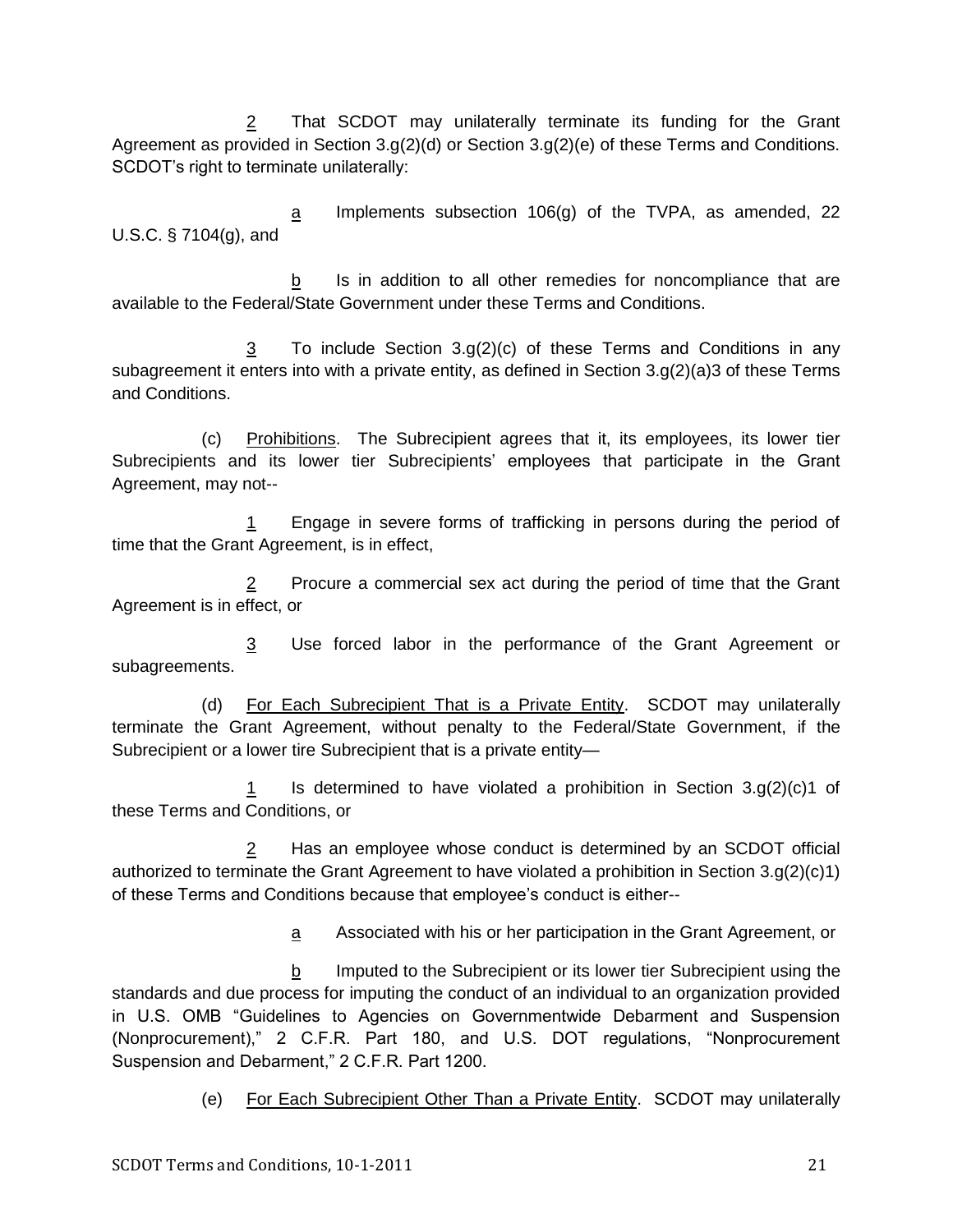terminate the Grant Agreement, without penalty to the Federal/State Government, if a Subrecipient that is other than a private entity--

> 1 Is determined to have violated a prohibition in Section  $3.q(2)(c)1$  of these Terms and Conditions, or

2 Has an employee whose conduct is determined by a SCDOT official authorized to terminate the Grant Agreement to have violated a prohibition in Section 3.g(2)(c)1 of these Terms and Conditions because that employee's conduct is either--

a Associated with his or her participation in the Grant Agreement, or

b Imputed to the Subrecipient using the standards and due process of U.S. OMB "Guidelines to Agencies on Governmentwide Debarment and Suspension (Nonprocurement)," 2 C.F.R. Part 180, as implemented by U.S. DOT regulations, ―Nonprocurement Suspension and Debarment,‖ 2 C.F.R. Part 1200, for imputing the conduct of an individual to an organization.

## <span id="page-32-0"></span>**Section 4. Federal/State Assistance.**

<span id="page-32-1"></span>a. Maximum Federal/State Assistance. The Subrecipient agrees that:

(1) As may be modified by the Conditions of Award, Special Conditions, Special Requirements, or Special Provisions of the Grant Agreement, SCDOT will provide Federal/State funds through the Grant Agreement equal to the smallest of the following amounts:

- (a) The maximum amount permitted by Federal/State law or regulations,
- (b) The "Maximum SCDOT Amount Approved," as stated on the Grant Agreement, or
- (c) The amount calculated on the basis of the "Maximum Percentage(s) of SCDOT/FTA Participation."

(2) SCDOT's responsibility to provide Federal/State funding is limited to the amounts listed in the Approved Project Budget for the Project

(3) The amount stated as the "Estimated Total Eligible Cost" on the Grant Agreement is the amount that forms the basis on which SCDOT determines the "Maximum SCDOT Amount Approved."

<span id="page-32-2"></span>b. Basis for SCDOT/FTA Funding.

(1) "Net Project Cost." For any Project required by Federal/State law or by SCDOT/FTA to be financed on the basis of its "Net Project Cost" as defined in 49 U.S.C. § 5302(a)(8):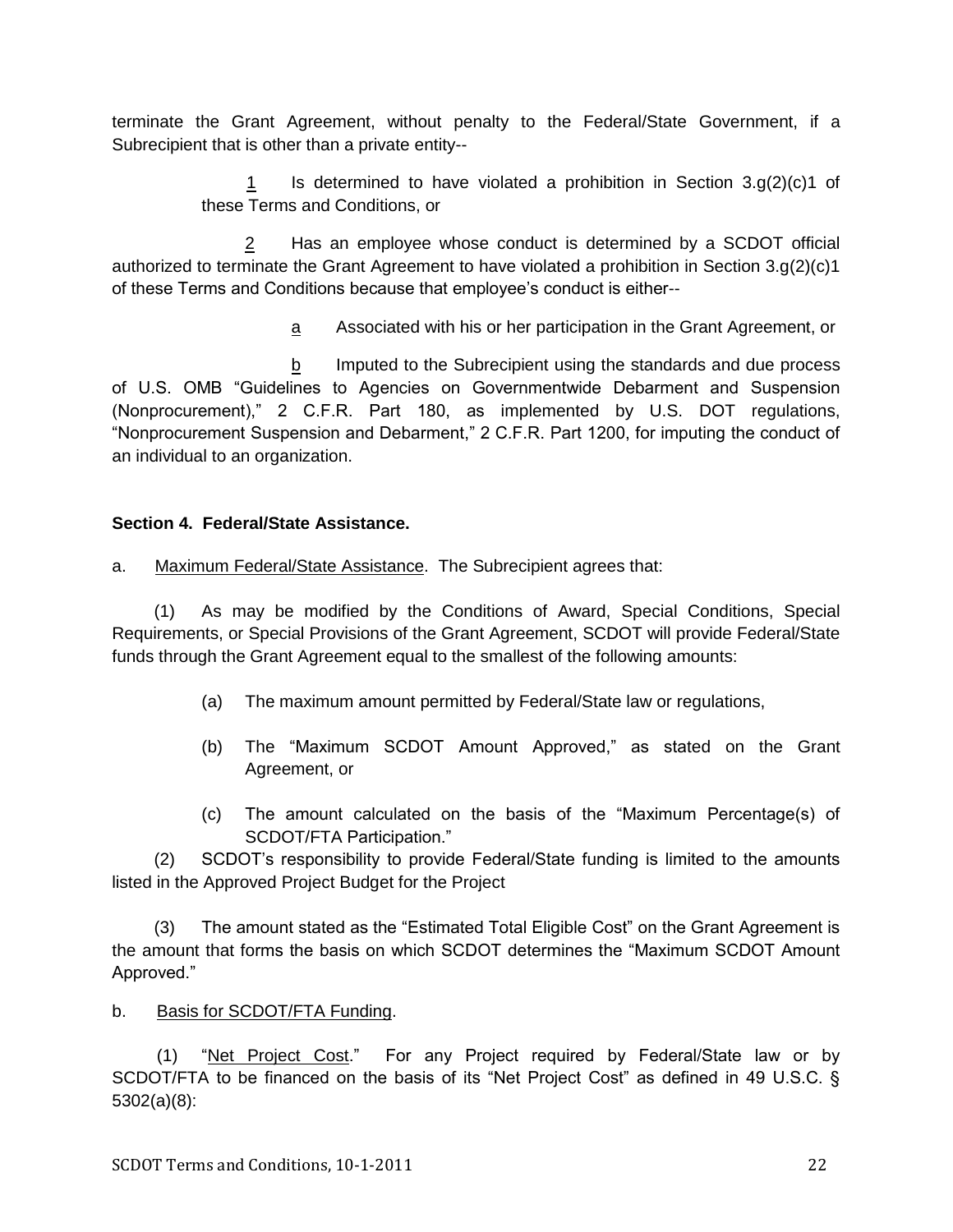(a) SCDOT will provide Federal/State funds for the portion of the eligible Project costs that the Subrecipient cannot reasonably finance from its revenues, which is the "Net Project Cost."

(b) The amount stated as the "Maximum Funding Available" on the Grant Agreement is actually the "Estimated Net Project Cost."

(2) Other Basis for SCDOT Participation. For any Project not required by Federal/State law or SCDOT to be financed on the basis of its "Net Project Cost" as defined by 49 U.S.C.  $\S$ 5302(a)(8). SCDOT will provide Federal/State funds for all or part of the total Project cost that is eligible for Federal/State funding.

#### <span id="page-33-0"></span>**Section 5. Local Share.**

A Subrecipient that is required to provide a local share for the Project agrees to provide sufficient funds or approved in-kind resources, together with the Federal/State funds awarded, that will assure payment of the actual cost of each Project activity covered by the Grant Agreement. The Subrecipient also agrees that:

<span id="page-33-1"></span>a. Restrictions on the Source of the Local Share. Except as permitted by law or regulation, it will not provide any local share funds derived from:

(1) Receipts from the use of Project facilities or equipment,

(2) Revenues of the public transportation system in which such facilities or equipment are used, or

(3) Other Federal/State funds, except as permitted by Federal/State law or regulation.

<span id="page-33-2"></span>b. Duty to Obtain the Local Share. It will:

(1) Complete all proceedings necessary to provide the local share and promptly pay its part of the Project costs, except as SCDOT permits otherwise in writing.

(2) Notify SCDOT of any changed circumstances adversely affecting its ability to pay its local share, and include in that notification:

(a) The actions it has taken or will take to ensure adequate resources to provide the local share, and

(b) A Reaffirmation of its commitment to provide the local share.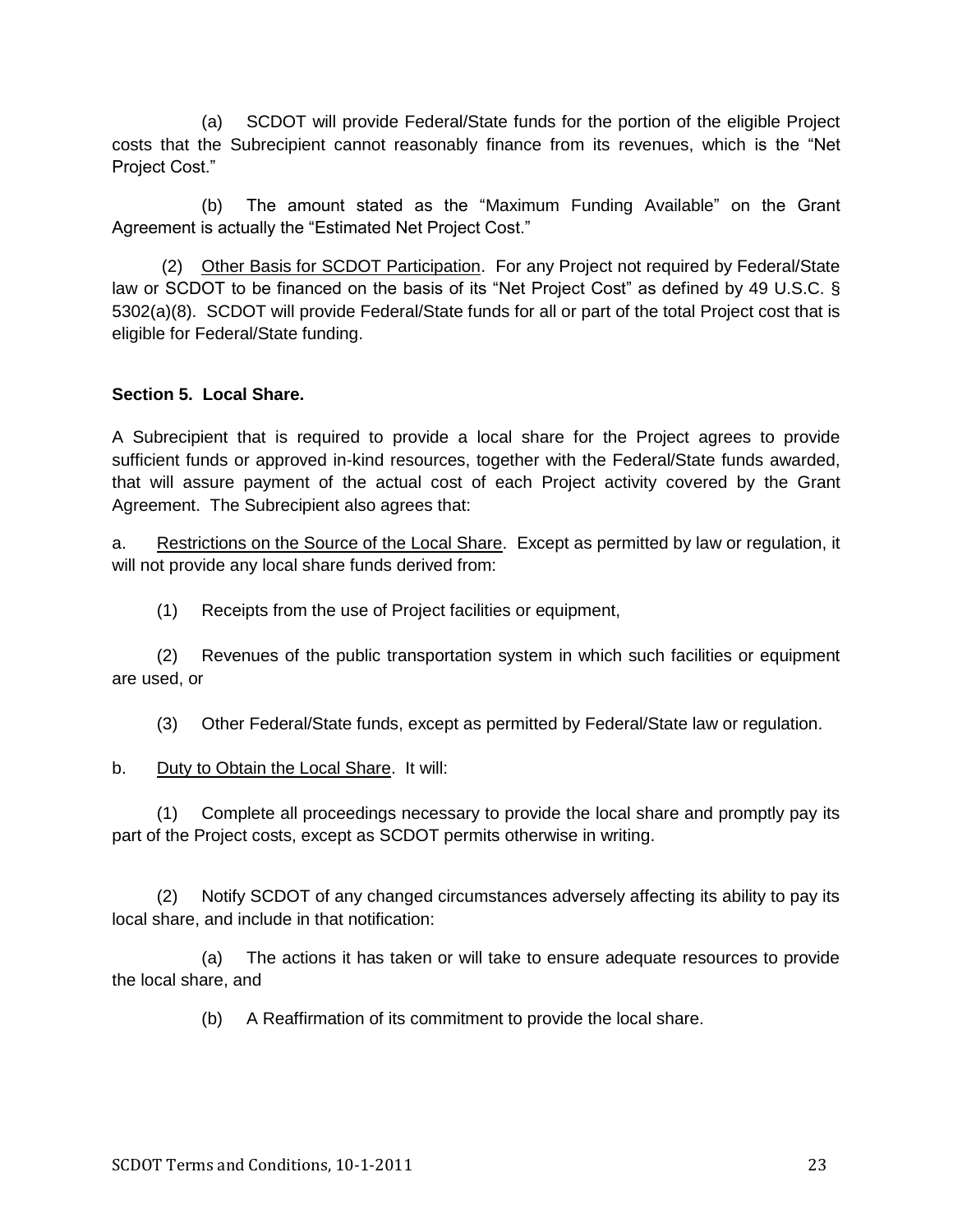<span id="page-34-0"></span>c. Prompt Payment of the Local Share. It will provide the proportionate amount of the local share promptly, except as SCDOT determines otherwise in writing.

<span id="page-34-1"></span>d. Reductions or Refunds of the Local Share. Except as SCDOT permits otherwise in writing,

(1) The Subrecipient will not reduce the local share unless, at the same time, it reduces the proportionate amount of Federal/State share it seeks.

(2) The Subrecipient will not accept a refund of the local share unless, at the same time, it provides a proportionate amount of its refund to SCDOT.

## <span id="page-34-2"></span>**Section 6. Approved Project Budget.**

Except as SCDOT determines otherwise in writing, the Subrecipient agrees that:

<span id="page-34-3"></span>a. Development and Approval. It will prepare a Project budget, which, upon approval by SCDOT, will be designated the "Approved Project Budget," and which will be incorporated and made part of the Grant Agreement.

<span id="page-34-4"></span>b. Restrictions. It will incur Project costs and withdraw Project funds only as permitted by the latest Approved Project Budget.

<span id="page-34-5"></span>c. Amendment and Revisions. It will follow the procedures and guidance provided in Chapter 6 of the State Management Plan for revisions and amendments to the approved project budget.

## <span id="page-34-6"></span>**Section 7. Accounting Records.**

As provided by Federal/State laws, regulations, and directives, except as SCDOT determines otherwise in writing, the Subrecipient agrees that:

<span id="page-34-7"></span>a. Retain Records. It will retain all Project account and financial documents related in whole or in part to the Project, including:

- (1) Checks,
- (2) Payrolls,
- (3) Invoices,
- (4) Contracts,
- (5) Vouchers,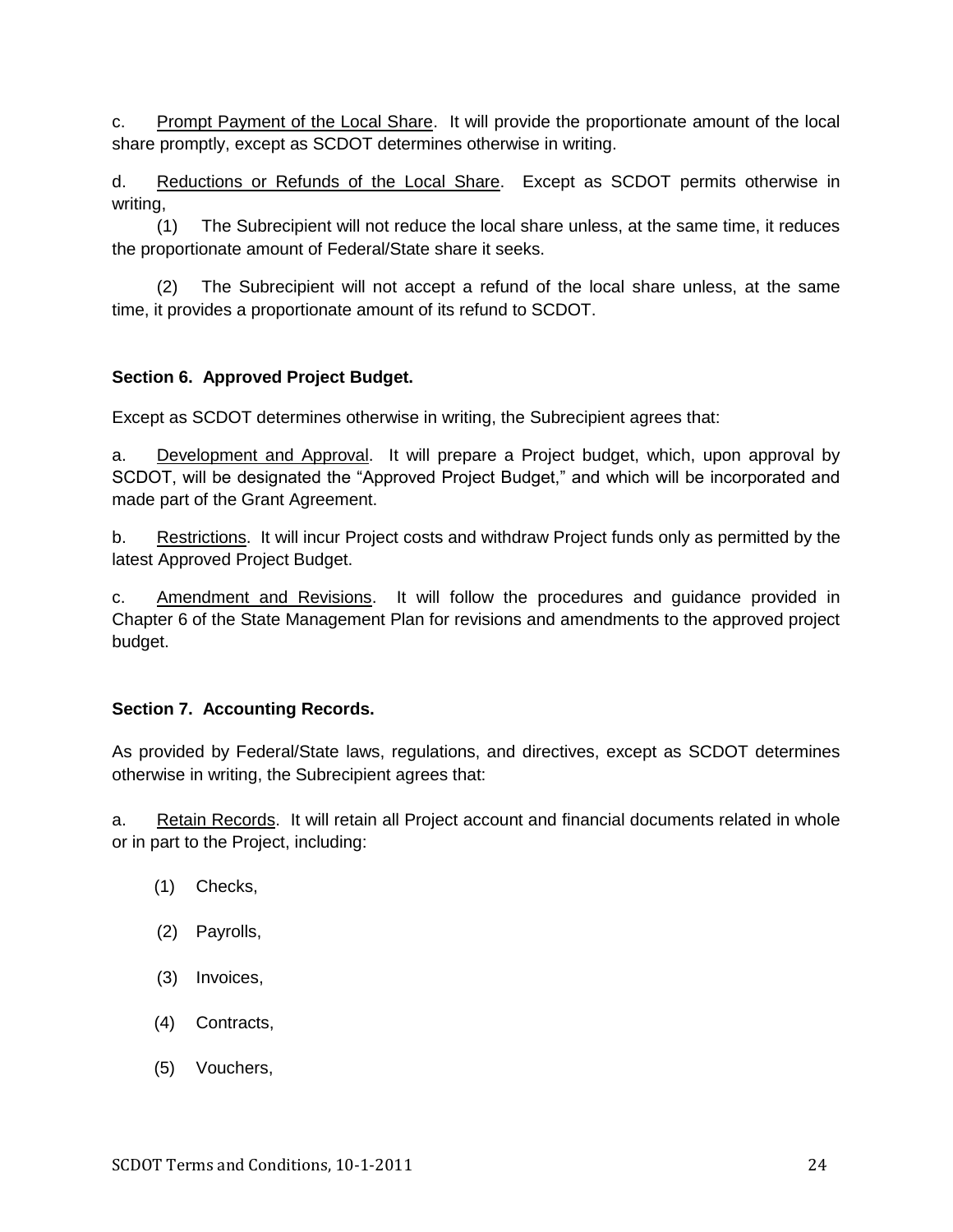- (6) Orders,
- (7) Other financial documents, and
- (8) Other accounting documents.
- <span id="page-35-0"></span>b. Maintain Records. It will maintain Project account and financial records:
	- (1) Readily accessible for review,
	- (2) Clearly identified with the Project, and
	- (3) As feasible, separate from records not related to the Project.

#### <span id="page-35-1"></span>c. Control of Project Funds. It will:

(2) Deposit all Federal/State funds it receives in a financial institution; SCDOT encourages the use of financial institutions owned at least fifty (50) percent by minority group members, and

(3) Record in the Project account all amounts SCDOT provides to the Subrecipient and all other funds provided for, accruing to, or otherwise received on account of the Project (Project funds) as provided by Federal/State laws, regulations, and Federal/State directives, except as SCDOT determines otherwise in writing.

#### <span id="page-35-2"></span>d. Documentation of Project Costs and Program Income. The Subrecipient agrees that:

(1) Project Costs. It will support Project costs, including any approved services or property the Subrecipient or others have contributed, that are accompanied by properly executed payrolls, time records, invoices, contracts, vouchers, or other appropriate records describing in detail the nature and justification for the costs.

(2) Program Income. It will maintain accurate records of all program income derived from Project implementation, except certain income SCDOT determines to be exempt from Federal/State program income requirements.

<span id="page-35-3"></span>e. Checks, Orders, and Vouchers. The Subrecipient agrees that, until it has received and filed a properly signed voucher or other appropriate record describing in proper detail the purpose for the expenditure, it will not draw checks, drafts, or orders for property or services to be charged against the Project Account.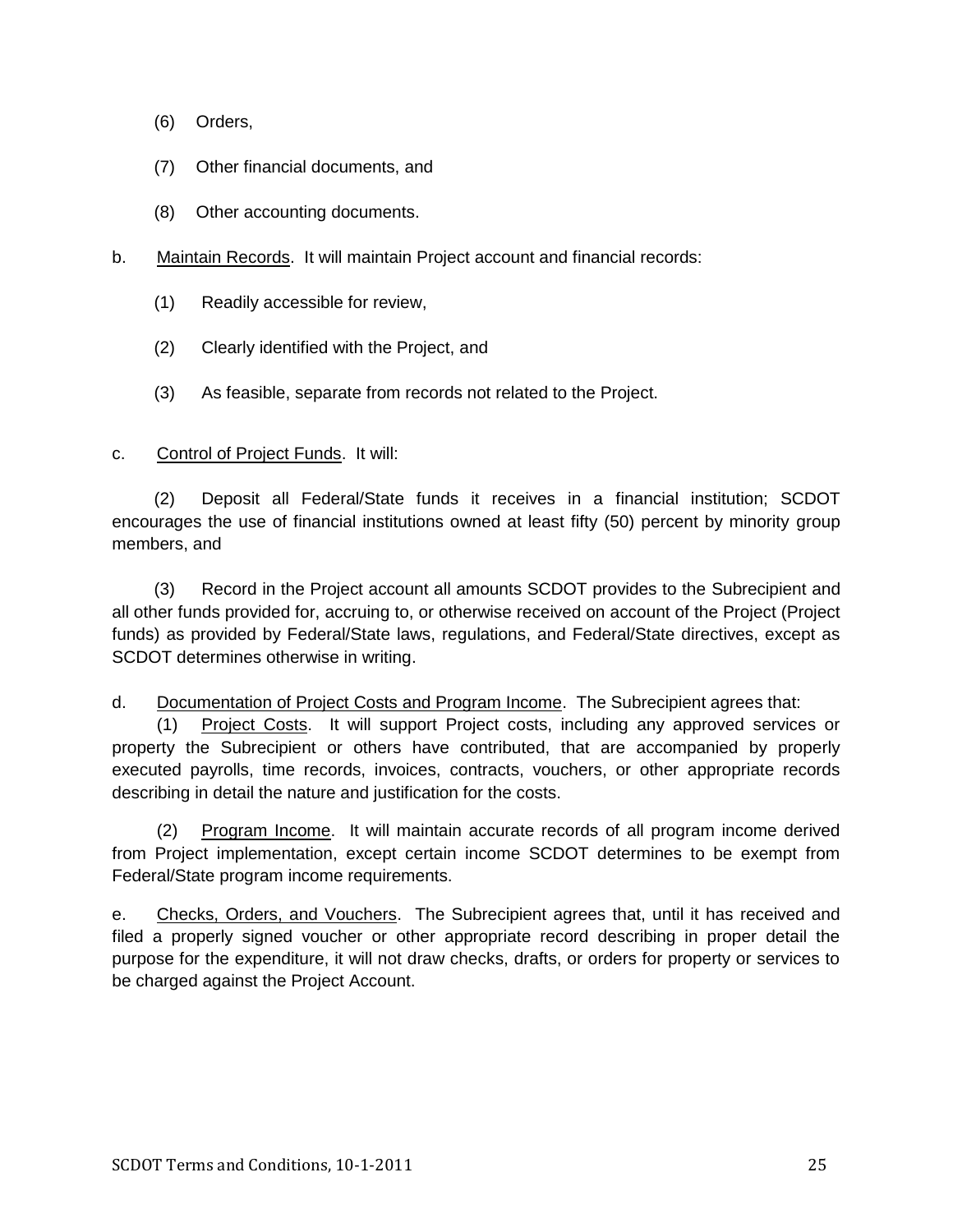# **Section 8. Reporting, Record Retention, and Access.**

a. Types of Reports. Except as determined otherwise in writing, the Subrecipient agrees to provide to SCDOT, and to others if SCDOT so directs:

(1) All reports required by Federal/State laws, regulations, and directives,

- (2) The Grant Agreement, these Terms and Conditions,
- (3) State Management Plan, and
- (4) Any reports SCDOT may specify.

## b. U.S. OMB Special Reporting Provisions.

(1) Authority. U.S. OMB has issued regulatory guidance in Title 2, Code of Federal/State Regulations, instructing Federal/State agencies to include the following special "award terms" as authorized by the following Federal laws:

(a) Federal Funding Accountability and Transparency Act of 2006 (FFATA),

(b) Section 6202 of the Department of Defense Appropriations Act for Fiscal Year 2008, Pub. L. 110-252, June 30, 2008, which amended the FFATA, and

(c) Section 872 of the Duncan Hunter National Defense Authorization Act for Fiscal Year 2009, Pub. L. 110-417, Oct. 14, 2008, which further amended the FFATA.

(2) Universal Identifier and Central Contractor Registration. The Subrecipient agrees to comply with the following award terms in "Appendix A" of U.S. OMB guidance, "Universal Identifier and Central Contractor Registration," 2 C.F.R. Part 25, as requested by SCDOT, in order for SCDOT to comply with its reporting requirements.

(3) SCDOT cannot make any subaward to the Subrecipient unless the Subrecipient has provided its DUNS number to SCDOT

(4) Other Prospective U.S. OMB Reporting Guidance. U.S. OMB has issued proposed guidance, "Subrecipient Integrity and Performance Matters," to be published in 2 C.F.R. Part 35, containing a mandatory "award term" that, if unchanged, would affect the Subrecipient when U.S. OMB issues final guidance.

c. Report Formats. The Subrecipient agrees that:

- (1) SCDOT may specify the formats of all reports, documents, or information:
	- (a) Developed under the Project,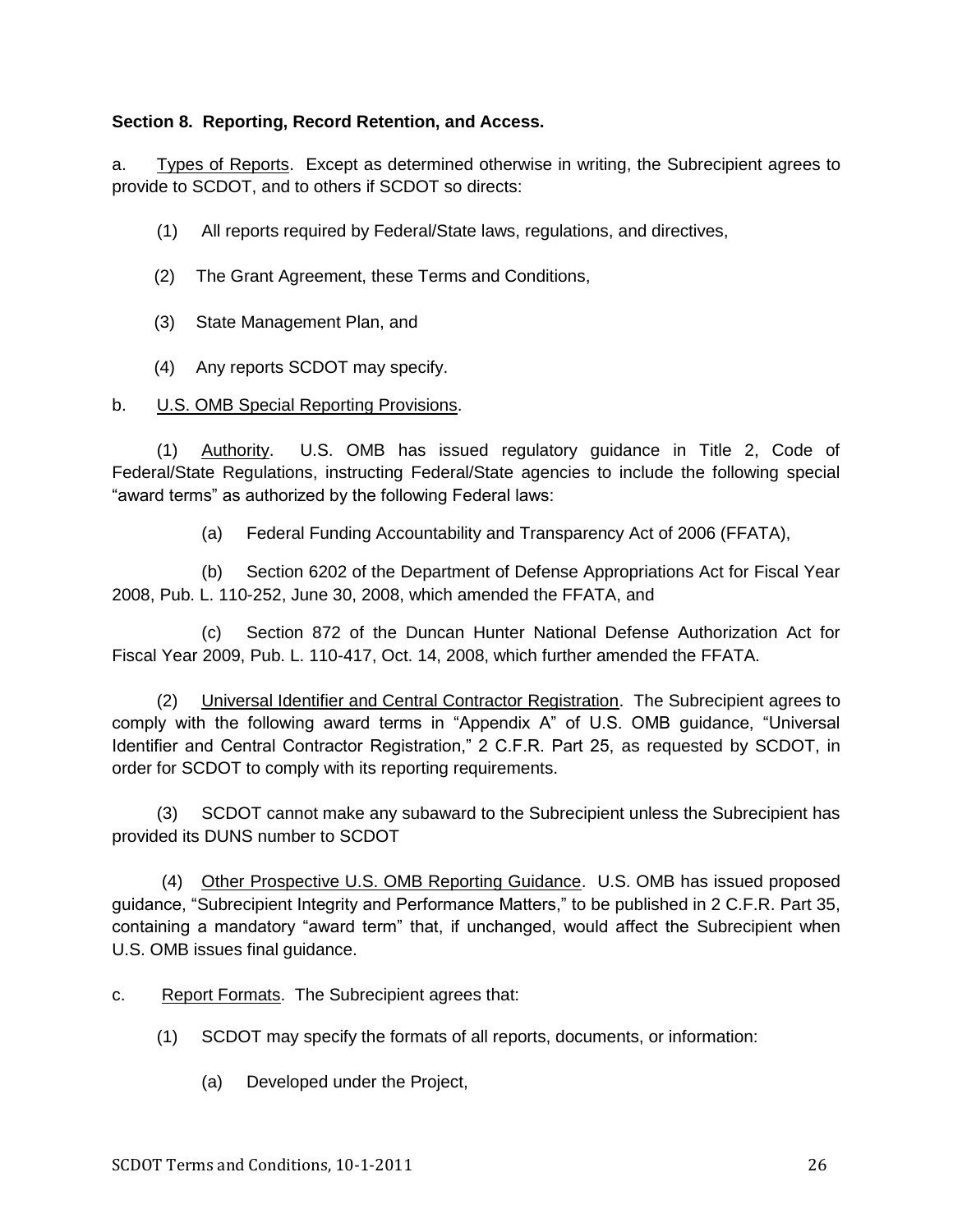- (b) Required to be submitted to SCDOT, and
- (c) Intended to be provided to the public,
- (2) SCDOT may specify:
	- (a) Typewritten hard copy formats,
	- (b) Electronic formats, and
	- (c) Other formats as SCDOT determines.

(3) Electronic submissions must comply with the Federal electronic accessibility requirements of:

(a) Section 508 of the Rehabilitation Act of 1973, as amended, 29 U.S.C. § 794d, and

(b) U.S. Architectural and Transportation Barriers Compliance Board (ATBCB) regulations, "Electronic and Information Technology Accessibility Standards," 36 C.F.R. Part 1194.

d. Record Retention. As the Federal/State Government may require, the Subrecipient agrees to maintain intact and readily accessible all:

- (1) Types of Records. Records related in whole or in part to the Project as follows:
	- (a) Data,
	- (b) Documents,
	- (c) Reports,
	- (d) Records,
	- (e) Subagreements,
	- (f) Leases,
	- (g) Third-party contracts,
	- (h) Arrangements,
	- (i) Other third-party agreements of any type, and
	- (j) Supporting materials related to the foregoing records.

(2) Retention Period. All records listed in Section 8.d(1), from the beginning of the Project, through the course of the Project, until three years after the Subrecipient has submitted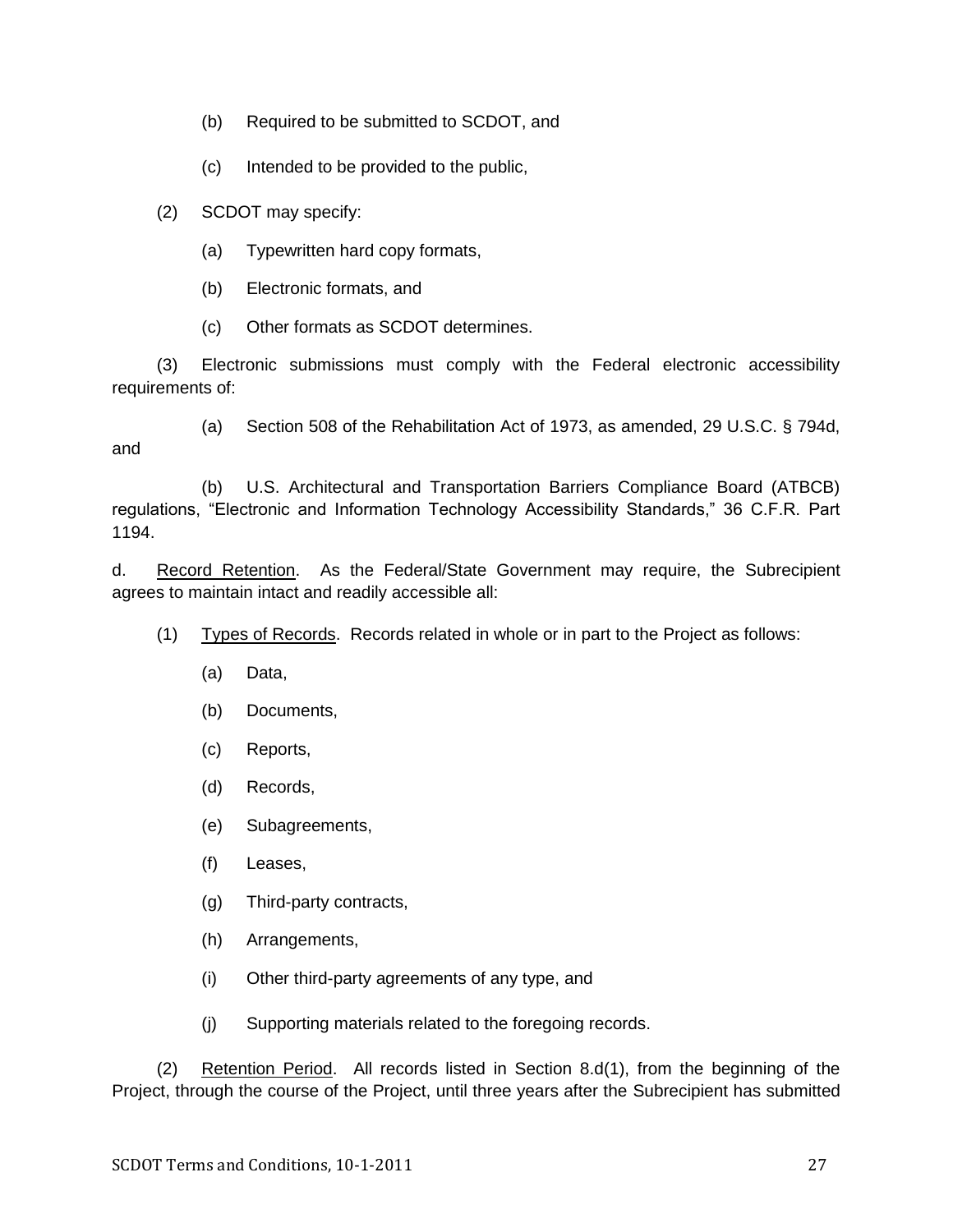its final expenditure report and other pending matters are closed.

e. Access to Records of Subrecipient and Subrecipient's Third-Party Participants. The Subrecipient agrees that:

(1) It will provide, and also require its third-party participants at each tier to provide, the following people sufficient access to inspect and audit the Project, as required by 49 U.S.C. § 5325(g):

(a) The U.S. Secretary of Transportation, and the Secretary's duly authorized representatives,

(b) The Comptroller General of the United States, and his or her duly authorized representatives, and

(c) SCDOT, State officials, and their duly authorized representatives.

(2) The people listed in the preceding Section 8.e(1) of these Terms and Conditions will have access to:

(a) Inspect all of the following, whether owned or maintained by the Subrecipient or other third-party participant:

- 1 Project work,
- 2 Project materials,
- 3 Project payrolls, and
- 4 Other Project data, and

(b) Audit any information about the Project, whether owned or maintained by the Subrecipient or third-party participant, in its:

- 1 Books,
- 2 Records, or
- 3 Accounts.

f. Project Closeout. The Subrecipient agrees that Project closeout does not alter the reporting and record retention requirements of this Section 8.

## **Section 9. Payments.**

The Subrecipient agrees that it will not seek payment from SCDOT for Project costs until it has executed the Grant Agreement.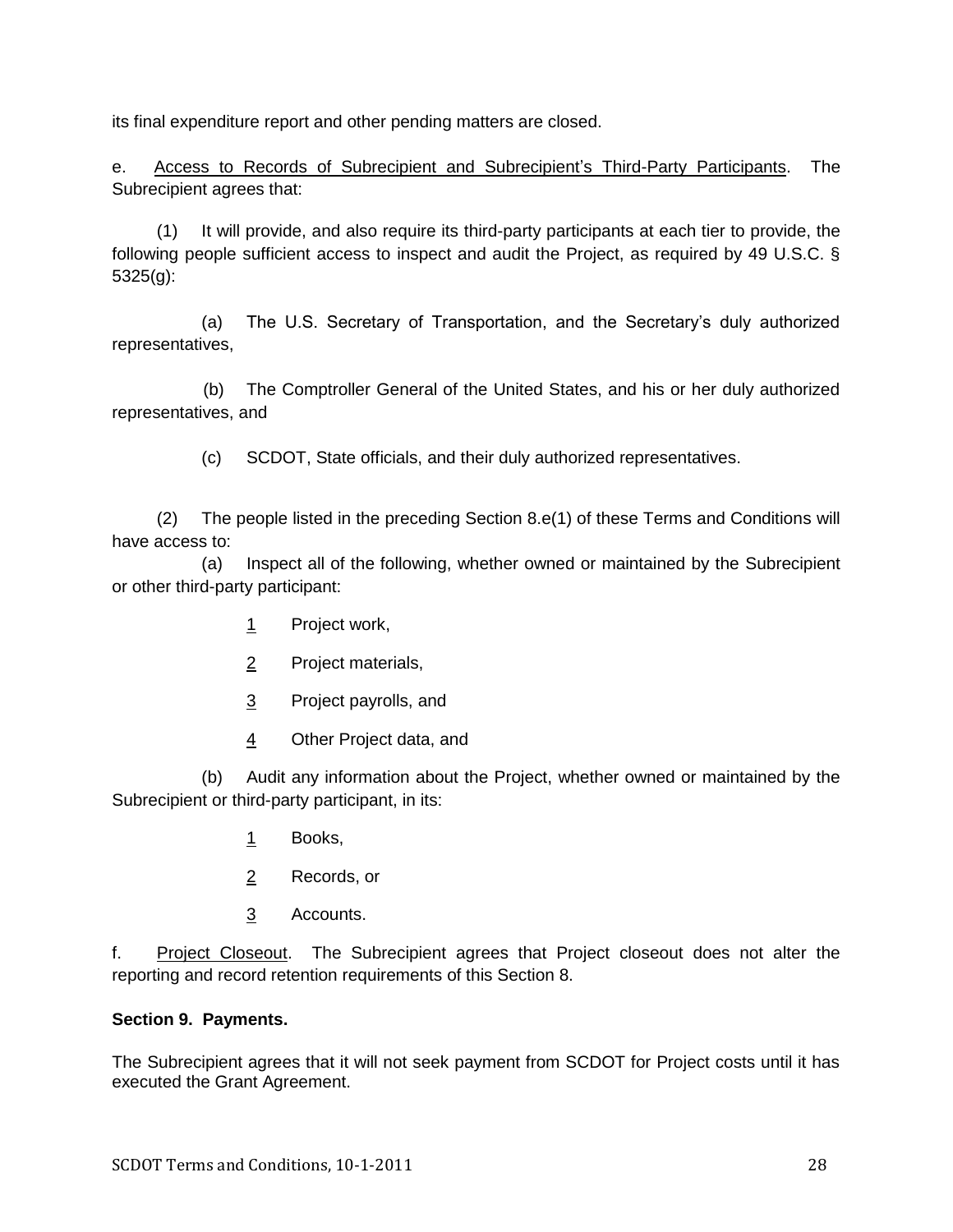a. Subrecipient's Request for Payment. Except to the extent SCDOT determines otherwise in writing, to obtain a Federal/State assistance payment for the Project from SCDOT, the Subrecipient agrees to:

(1) Demonstrate or certify that it will provide adequate local funds that, when combined with Federal/State payments, will cover all costs to be incurred for the Project. Unless SCDOT determines in writing that the Subrecipient may defer its provision of its local share for the Project, a Subrecipient is required under the terms of Federal law, regulation, directive, and the Grant Agreement to provide a local share for the Project agrees that it will not:

(a) Request or obtain Federal/State funds exceeding the amount justified by the local share previously provided; or

(b) Take any action that would cause the proportion of Federal/State funds made available to the Project at any time to exceed the percentage authorized by the Grant Agreement.

(2) Submit to SCDOT all financial and progress reports required to date by the Grant Agreement.

(3) Identify the source(s) of Federal/State assistance provided for the Project from which the payment is to be derived.

(4) File with SCDOT Division of Intermodal and Freight Programs, official documentation, i.e., minutes or a resolution delineating the individual who has authority to sign invoices on behalf of the Subrecipient's organization.

(5) Submit invoices for expenditures incurred during the previous month. Invoices should be submitted by the  $15<sup>th</sup>$  of each month for all public providers. MPO's should invoice quarterly.

(6) Assure that expenditures do not exceed 30 percent of the Grant Agreement amount and do not exceed the period of the availability of funds.

b. Payment by SCDOT. Upon receipt of the Request for Payment Invoice and the required accompanying documentation, and if the Subrecipient is complying with its obligations pursuant to these Terms and Conditions, has satisfied SCDOT of its need for such funds requested, and is making adequate progress towards the timely completion of the Project, the SCDOT will process the invoice . If all of these circumstances are found to exist, SCDOT may reimburse apparent allowable costs incurred through the prior month (or to be incurred during the request period, if eligible) by the Subrecipient up to the maximum amount allowable under the Grant Agreement but not more frequently than once a month. Reimbursement of any cost pursuant to this section shall not constitute a final determination by the SCDOT of the allowability of such cost and shall not constitute a waiver of any violation of the terms of the Grant Agreement committed by the Subrecipient. SCDOT will not make a final determination about the eligibility of any cost until an audit of the project has been completed. In the event that SCDOT determines that the Subrecipient is not currently eligible to receive any or all of the funds requested, it shall promptly notify the Subrecipient stating the reasons for such determination. Project closeout will not alter the Subrecipient's obligation to return any funds due to SCDOT as a result of later refunds, corrections, or other transactions. Unless prohibited by law, the SCDOT reserves the right to offset any funds to be made available under this Project as may be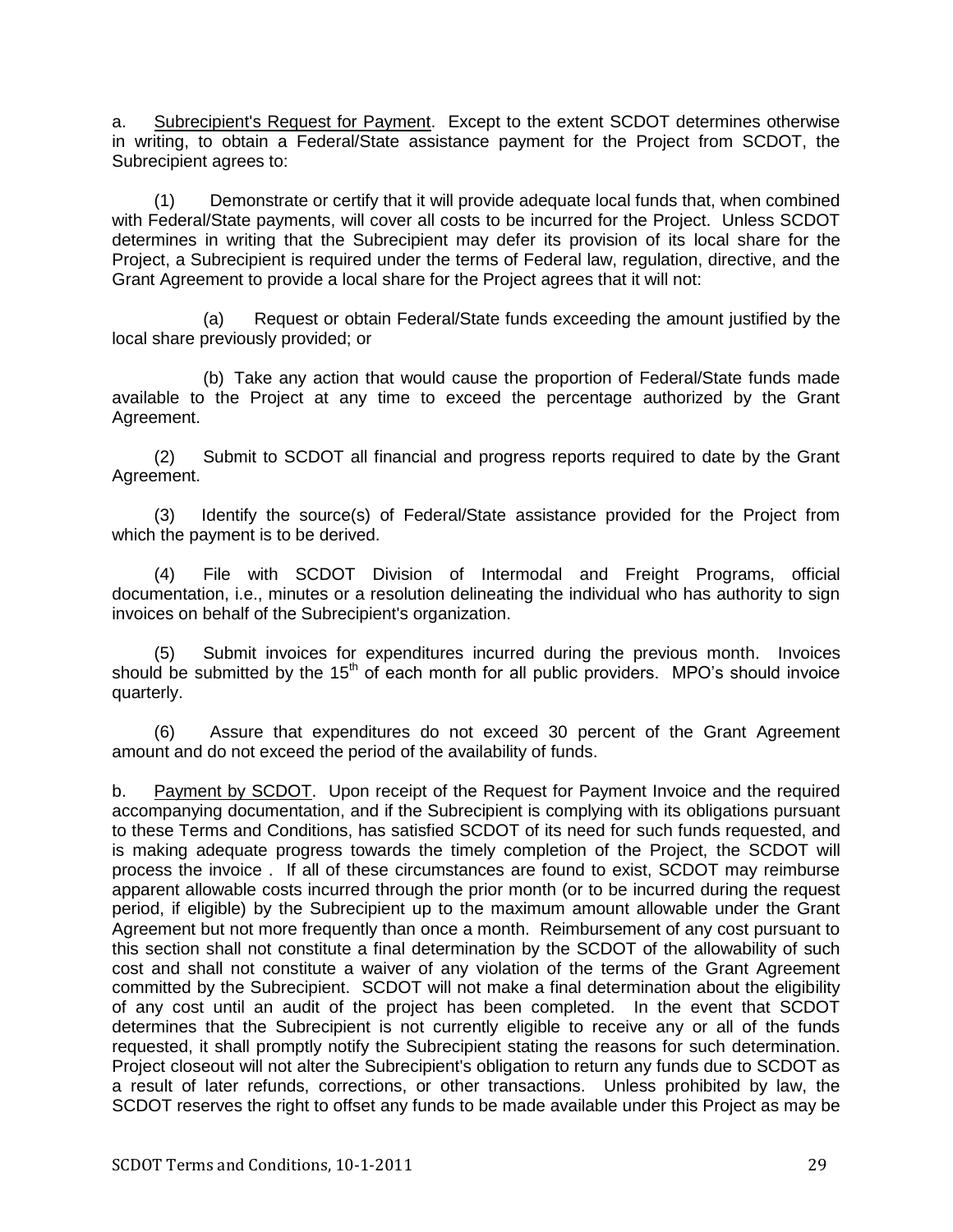necessary to satisfy any monetary claims that the SCDOT may have outstanding against the Subrecipient.

(1) The Subrecipient agrees to initiate cash requests only when actually needed for prior month reimbursement or for disbursement required for Project purposes. If funds are received by the Subrecipient prior to disbursing funds, the Subrecipient shall disburse all funds no later than three (3) workdays after receipt of such funds. Failure to disburse funds within three (3) workdays may result in the termination of the Grant Agreement or other remedies authorized by Federal/State law or regulation.

(2) When a Subrecipient has budgeted travel costs under its Project Budget, expenditures for meetings, conferences, and travel are allowable. Cost must be deemed necessary and reasonable for proper and efficient administration of the project. The Subrecipient must have prior written approval by SCDOT before it can use funds received under the Grant Agreement to pay for out-of-state travel. Approval of the Subrecipient's budget does not in itself constitute prior written approval. The SCDOT shall reimburse the Subrecipient for travel and per diem expenses at rates that are in accordance with the Subrecipient's "local travel policy". The Subrecipient's local travel policy shall be approved by its Board and shall consist of a written statement delineating the rates that the Subrecipient shall use in computing travel and per diem expenses of its employees. The SCDOT may schedule meetings for the purpose of reviewing compliance with the terms of the Grant Agreement. The authorized representative(s) of the Subrecipient shall be required to attend such meetings as often as necessary.

(3) The Subrecipient agrees to remit interest to SCDOT on any Federal assistance prematurely withdrawal, irrespective of whether that Federal assistance has been deposited in an interest-bearing account. The Subrecipient agrees that a debt for any premature withdrawal of Federal assistance does not qualify as a "claim" covered by the Debt Collection Act of 1982, as amended, 31 U.S.C. §§ 3701 *et seq*., and that the interest provisions of this Subsection 9.b(3) of these Terms and Conditions, rather than the interest provisions of the Debt Collection Act of 1982, as amended, 31 U.S.C. §§ 3701 *et seq*., will determine the amount of interest due on any debt for Federal assistance it has prematurely withdrawn. The Subrecipient agrees to remit to SCDOT the amount of interest calculated in accordance with U.S. Treasury regulations, "Rules and Procedures for Efficient Federal/State Funds Transfer," 31 C.F.R. Part 205, which implements section 5(b) of the Cash Management Improvement Act of 1990, as amended, 31 U.S.C. § 6503(b).

c. Costs Reimbursed. Except as SCDOT determines otherwise in writing, the Subrecipient agrees that Project costs must be:

(1) Consistent with the Project Description, the Approved Project Budget, the Grant Agreement, and these Terms and Conditions,

- (2) Necessary to carry out the Project,
- (3) Reasonable for the property or services acquired,

(4) The actual net costs (the price paid minus any refunds, rebates, or other items of value it has received that reduced the costs it actually incurred, excluding program income),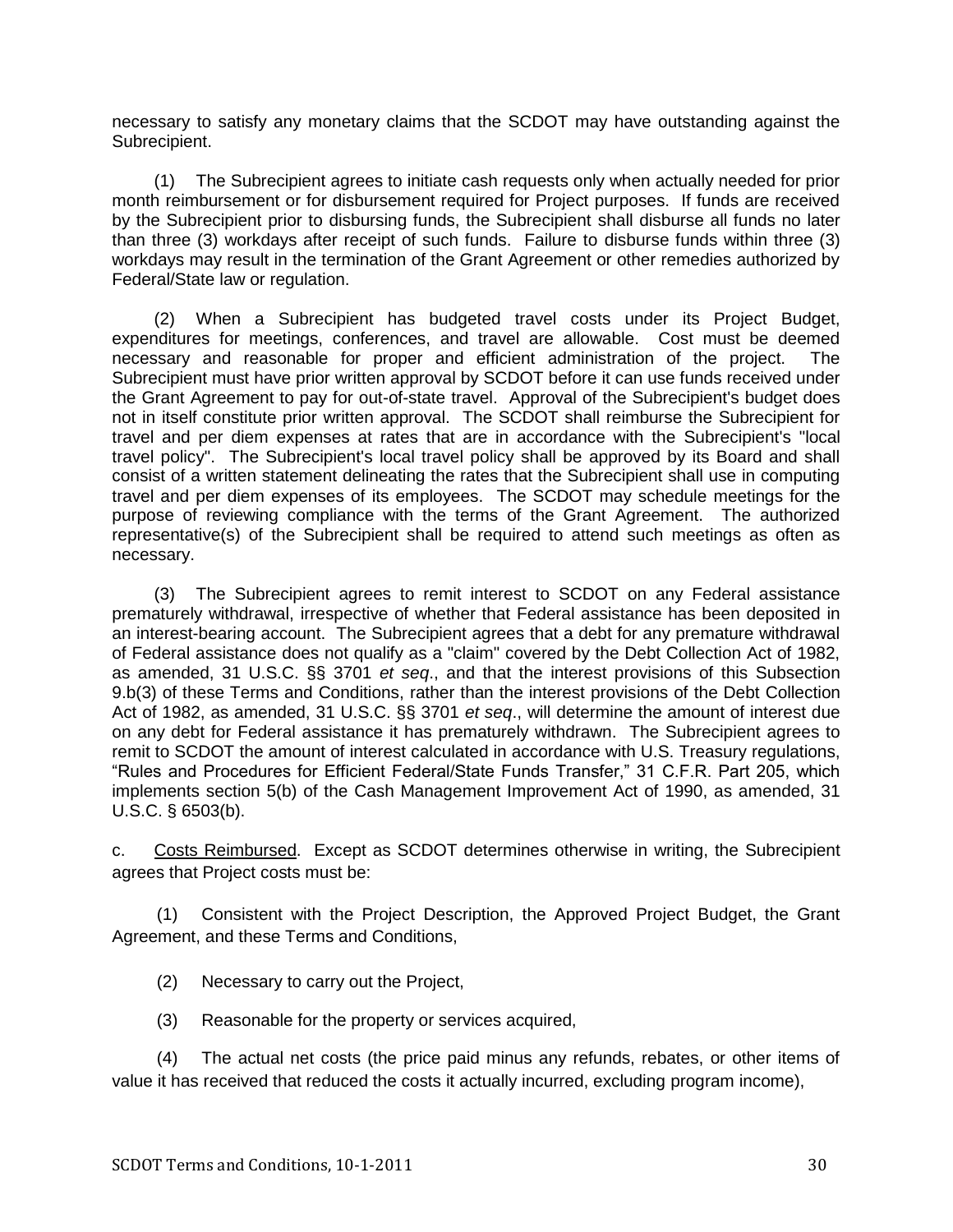(5) Incurred for work performed after the Effective Date of the Grant Agreement,

(6) Satisfactorily documented,

(7) Treated consistently as provided in Federal/State approved accounting principles and procedures, and

(8) Eligible for Federal/State funding under Federal/State laws, regulations, and directives, including U.S. DOT regulations pertaining to allowable costs, specifically 49 C.F.R. § 18.22(b) and 49 C.F.R. § 19.27, which identify the applicable Federal/State cost principles as follows:

(a) U.S. OMB, "Cost Principles for State, Local, and Indian Tribal Governments (OMB Circular A-87)," 2 C.F.R. Part 225, which applies to Project costs incurred by a State, local government, or Indian tribal government.

(b) U.S. OMB, "Cost Principles for Educational Institutions (OMB Circular A-21)," 2 C.F.R. Part 220, which applies to Project costs incurred by an institution of higher education.

(c) U.S. OMB, "Cost Principles for Non-profit Organizations (OMB Circular A-122)," 2 C.F.R. Part 230, which applies to Project costs incurred by a private nonprofit organization.

(d) The FAR, specifically 48 C.F.R. Chapter 1, Subpart 31.2, "Contracts with Commercial Organizations," which applies to Project costs incurred by a for-profit organization.

d. Bond Interest and Other Financing Costs. The Subrecipient agrees as follows:

(1) Allowability. Bond interest and other financing costs are allowable as permitted by Federal/State laws, regulations, and directives.

(2) Federal/State Share. SCDOT's share of Project interest and financing costs will be limited to an amount that does not exceed the most favorable financing terms reasonably available for the Project at the time of borrowing, except as SCDOT determines otherwise in writing.

e. Ineligible Costs. The Subrecipient understands and agrees that, except as SCDOT determines otherwise in writing, SCDOT will treat the following ineligible costs as excluded costs:

(1) Any Project cost the Subrecipient has incurred before the Effective Date of the Grant Agreement or any Amendment to the Grant Agreement, unless otherwise permitted by Federal/State law, regulation, or directive, accompanied by SCDOT's written approval,

(2) Any cost not included in the latest Approved Project Budget,

(3) Any cost for Project property or services received in connection with a third-party agreement that is required to be, but has not been, concurred in or approved in writing by SCDOT,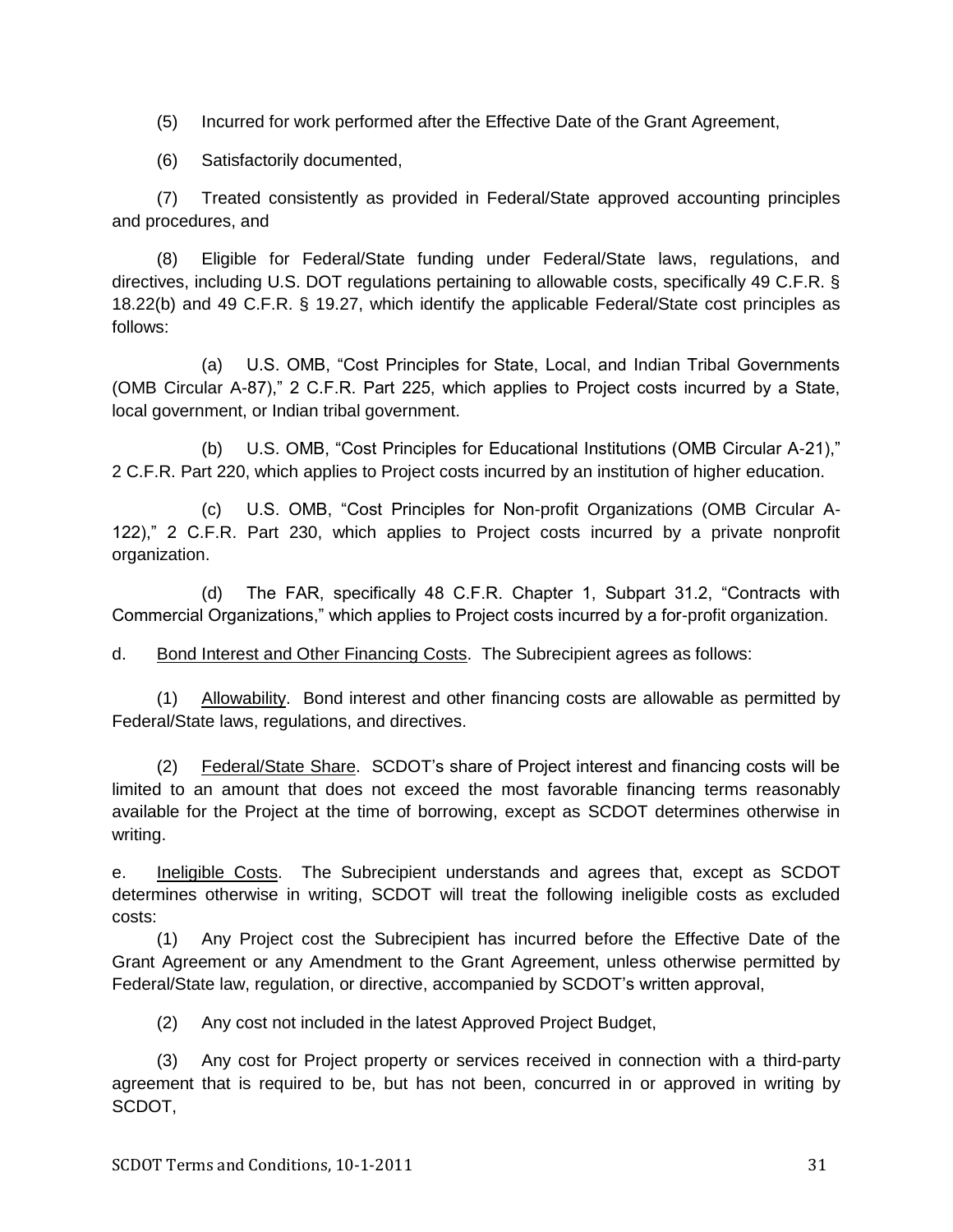(4) Any ordinary governmental or nonproject operating cost as prohibited by 49 U.S.C. § 5323(h),

(5) Any profit or fee the Subrecipient seeks for its services in connection with the Grant Agreement, and

(6) Any cost ineligible for SCDOT participation as provided by Federal/State laws or regulations, as provided in Federal/State directives.

f. Effect of Federal/State Payments. The Subrecipient understands and agrees that any payment made for a Project cost does not constitute:

(1) The Federal/State Government's final decision about the eligibility of the cost for payment under the Project, and

(2) A waiver of any violation of any Federal/State law or regulation, the Grant Agreement, or these Terms and Conditions.

g. Final Eligibility Determination. The Subrecipient acknowledges that the Federal/State Government will not make a final determination about the eligibility of any cost until the Project audit has been completed.

h. Closeout. The Subrecipient agrees that Project closeout will not alter:

(1) Its responsibility to return any amounts due the Federal/State Government resulting from later refunds, corrections, or other similar transactions;

(2) SCDOT's right to disallow costs and recover funds based on a later audit or other review.

i. Notification. SCDOT will notify the Subrecipient in writing if it determines that the Subrecipient is not entitled to receive any portion of the Federal/State funds paid.

j. Recovery of Improper Payments. Unless prohibited by Federal/State law or regulation, SCDOT may recover any funds necessary to satisfy any outstanding monetary claims it may have against the Subrecipient.

k. Program Income.

(1) State, Local, or Indian Tribal Governments. After SCDOT and the Subrecipient have entered into the Grant Agreement, SCDOT/FTA may permit a Subrecipient that must comply with 49 C.F.R. Part 18 to add program income to funds committed to that Project, and use that program income for purposes of and under the conditions of the Grant Agreement, in addition to uses authorized by 49 C.F.R. § 18.25.

(2) Institutions of Higher Education, Private Non-Profit Entities, and Private For-Profit Entities. After SCDOT and the Subrecipient have entered into the Grant Agreement, SCDOT/FTA may permit a Subrecipient that must comply with 49 C.F.R. Part 19 to add the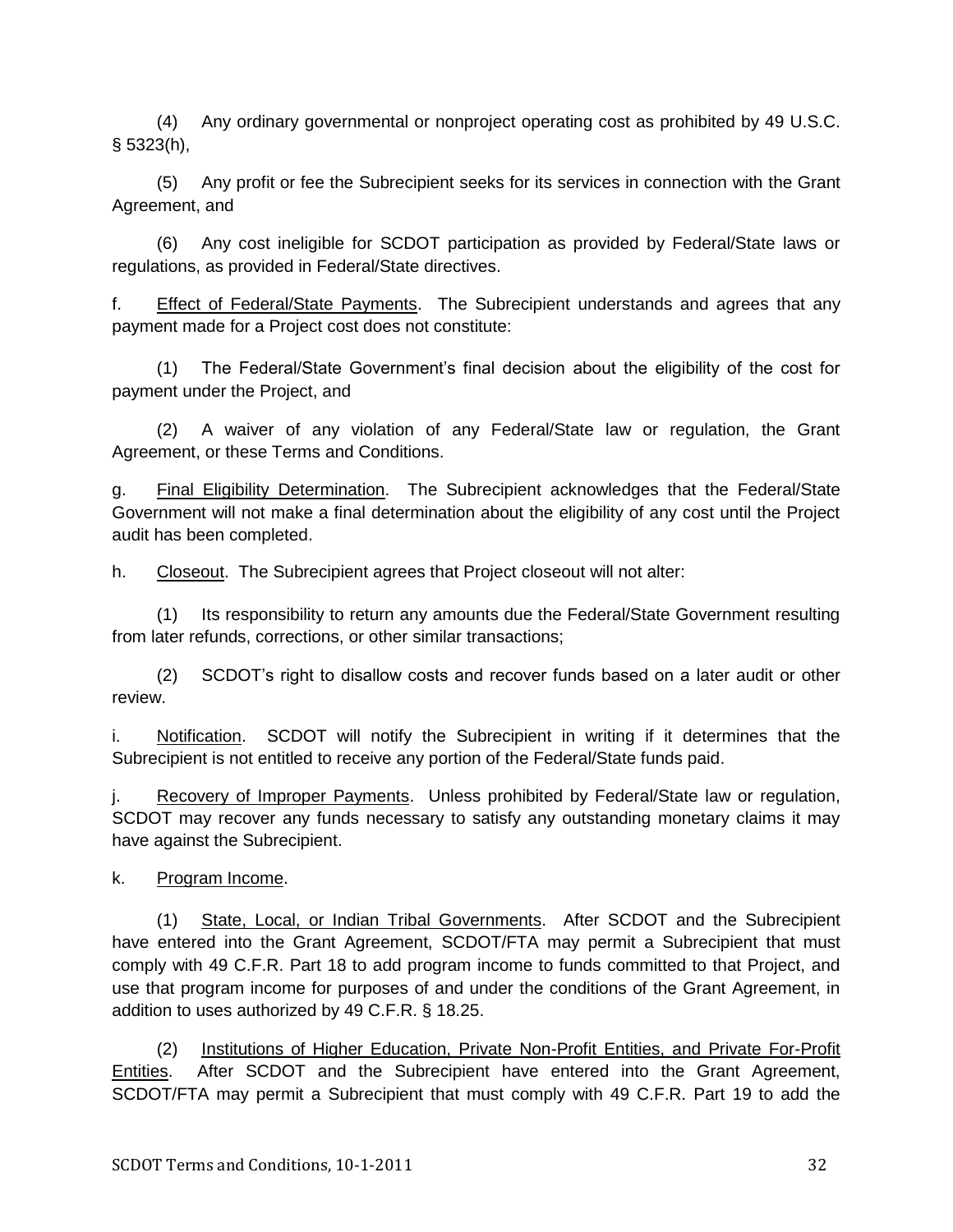program income to the funds committed to that Project, and use the program income to further eligible project or program objectives, in addition to uses authorized by 49 C.F.R. § 19.24.

(3) Costs Associated With Program Income. Except as SCDOT determines otherwise in writing, the costs incident to the earning program income may be deducted from the Subrecipient's gross income when determining program income, if these costs have not been charged to the Grant Agreement.

l. Federal/State Claims and Debts, Excess Payments, Disallowed Costs, Refunds Due, and Other Amounts Owed the Federal/State Government, Including Interest.

(1) Subrecipient's Responsibility to Pay. After receiving notice of specific amounts due, whether for excess payments, disallowed costs, amounts recovered from third parties or other sources, or other funds it owes to the Federal/State Government, the Subrecipient agrees to pay SCDOT the amounts owed, including interest, penalties, and administrative charges.

(2) Amount of Interest. The Subrecipient agrees that the method by which interest is calculated depends on which process the Federal/State Government uses to recover the funds owed. The Subrecipient therefore understands and agrees to pay the amount of interest to the SCDOT determined as follows:

(a) Federal/State Claims or Debts Under the Debt Collection Act. When the Federal/State Government uses the procedures of the Debt Collection Act of 1982, as amended, 31 U.S.C. 3701 *et seq.* to collect claims or debts owed by the Subrecipient for any reason as authorized under that Act (including excess payments and disallowed costs), the Subrecipient agrees that the amount of interest it will owe will be determined by:

1 Joint U.S. Treasury and U.S. DOJ regulations, "Standards for the Administrative Collection of Claims," 31 C.F.R. Part 900, specifically 31 C.F.R. § 901.9(a) – (g), or

2 Common law interest authorized by 31 C.F.R. § 901.9(i), as the Federal/State Government determines.

(b) Other Processes. When the Federal/State Government uses methods other than the 31 U.S.C. 3701 *et seq*. and 31 C.F.R. Part 900 procedures to recover moneys owed by the Subrecipient for any reason, the Subrecipient agrees that common law interest due will be determined:

1 By joint U.S. Treasury and U.S. DOJ regulations, "Standards for the Administrative Collection of Claims," 31 C.F.R. Part 900, specifically 31 C.F.R. § 901.9(i), or

2 As SCDOT may determine otherwise.

m. De-obligation of Federal/State Funds. The Subrecipient agrees that SCDOT may deobligate unexpended Federal/State funds before Project closeout.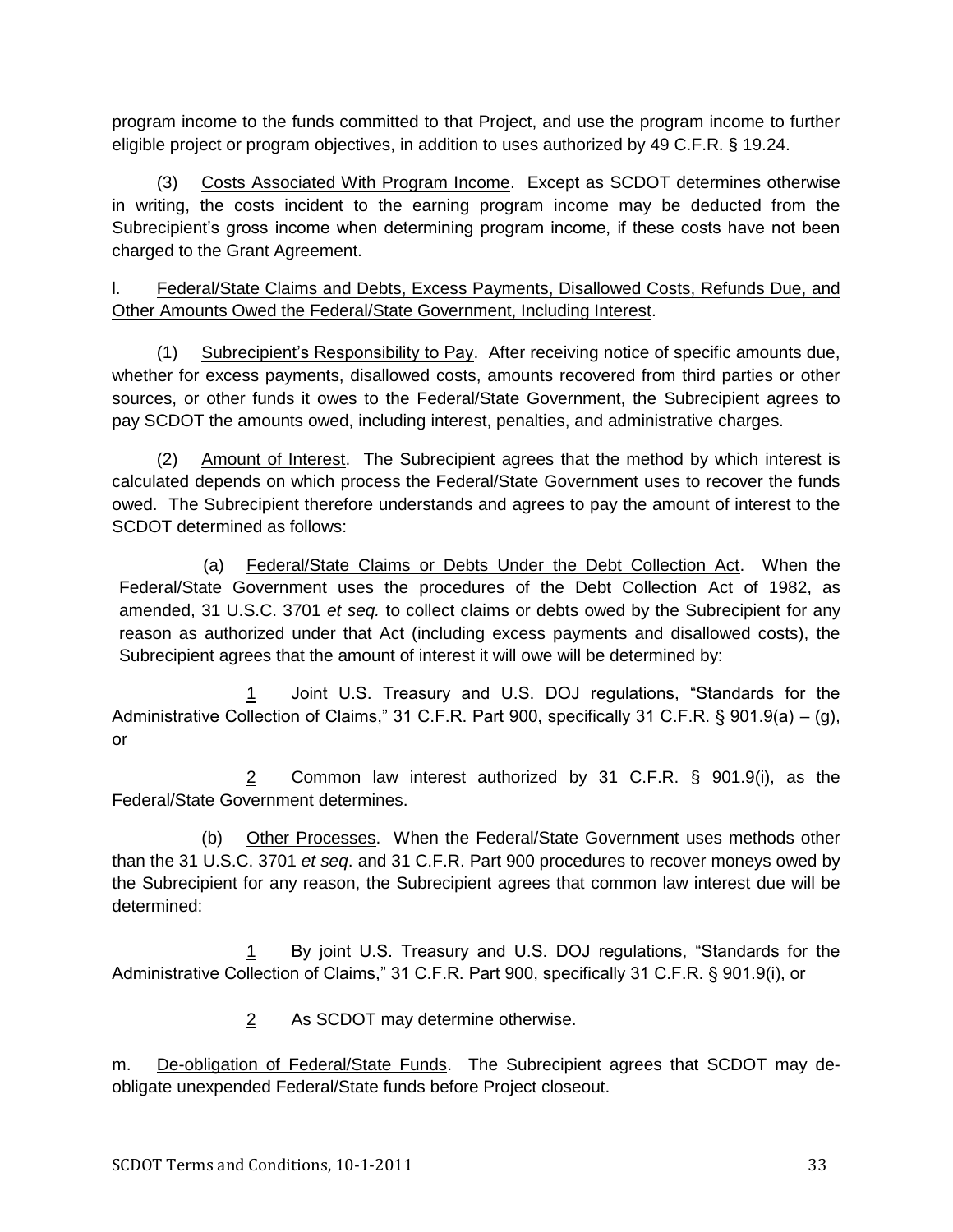# **Section 10. Project Completion, Audit, Settlement, and Closeout.**

a. Project Completion. Within thirty (30) calendar days following Project completion or termination by SCDOT, the Subrecipient agrees to submit.

(1) a final line-item budget, which shows actual, cost incurred;

(2) a final Request for Payment Invoice (Form 600) and Financial Status Report Supplement (Form 601-S) to request payment for any remaining eligible expenses, if appropriate;

(3) a check made payable to the South Carolina Department of Transportation for funds received but not disbursed; and

(4) copies of any technical studies or other documents produced as a result of the grant, if not already submitted.

SCDOT shall then proceed to close the Project. A final payment transmitting any amount due the Subrecipient, including retainage, shall be forwarded to the Subrecipient.

b. Audit of Subrecipients. Except as SCDOT determines otherwise in writing, the Subrecipient acknowledges and agrees that:

(1) Audits Required. It will obtain the following audits:

(a) Annual "Single Audit". Financial and compliance audits that comply with:

1 The Single Audit Act Amendments of 1996, 31 U.S.C. 7501 *et seq*.,

2 49 C.F.R. § 18.26, if the Subrecipient is a State, Local, or Indian Tribal Government,

3 49 C.F.R. § 19.26, if the Subrecipient is an institution of higher learning, or a private nonprofit entity,

4 4 OMB Circular A-133, Revised, "Audits of States, Local Governments, and Non-Profit Organizations,"

5 The latest OMB A-133 Compliance Supplement for U.S. DOT Supplement, and any revision to that OMB Compliance Supplement, and

(b) Other Audits. Other audits the Federal/State Government may require.

(2) (Auditing Standards. Conform to U.S. Government Accountability Office (U.S. GAO) ―Government Auditing Standards‖ in conducting audits.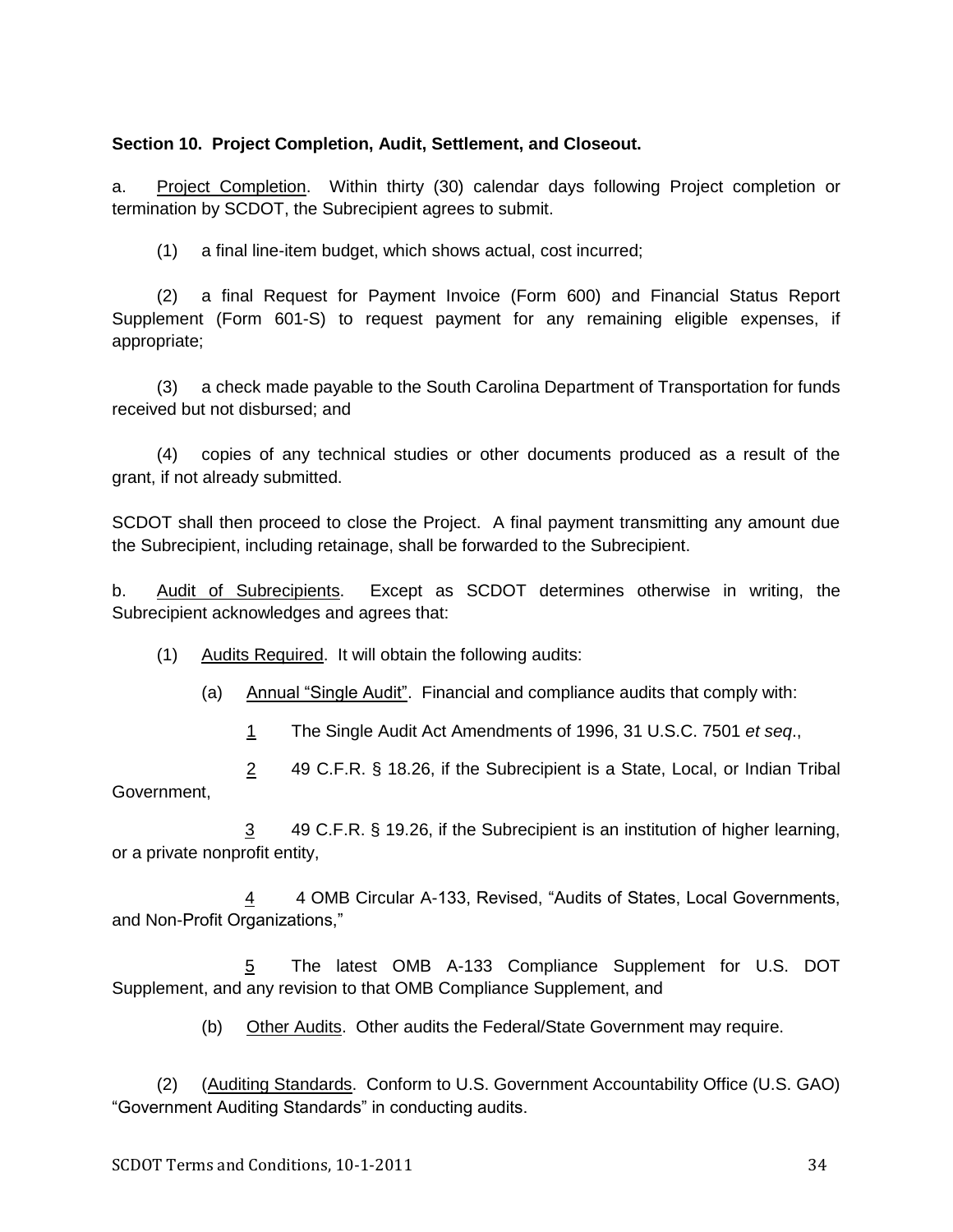(3) Costs of Audits. That audit costs for Project administration and management are allowable as authorized by Federal Cost Principles in:

(a) U.S. OMB, "Cost Principles for State, Local, and Indian Tribal Governments (OMB Circular A-87)," 2 C.F.R. Part 225,

(b) U.S. OMB, "Cost Principles for Educational Institutions (OMB Circular A-21)," 2 C.F.R. Part 220,

(c) U.S. OMB, "Cost Principles for Non-profit Organizations (OMB Circular A-122), 2 C.F.R. Part 230, or

(d) The FAR, specifically 48 C.F.R. Chapter I, Subpart 31.2.

c. Amounts Owed to the Federal/State Government. The Subrecipient agrees to return to SCDOT:

(1) Any excess Federal/State payments it receives for disallowed costs,

(2) Any amounts it recovers from third parties or other sources, and

(3) Any penalties and any interest required by Section 9.l of these Terms and Conditions.

d. Project Closeout. The Subrecipient agrees that Project closeout:

(1) Occurs when SCDOT notifies the Subrecipient that the Project is closed, and either:

- (a) Approves the final Federal/State payment, or
- (b) Acknowledges receipt of the proper refund.
- (2) Does not alter its audit responsibilities, and

(3) Does not invalidate any continuing requirements of Federal/State law, regulations, or directives, the Grant Agreement, these Terms and Conditions, or SCDOT's final notice or acknowledgment of Project closeout.

## **Section 11. Right of SCDOT to Terminate.**

a. Justification. After receiving notice, the Subrecipient agrees that SCDOT may suspend, suspend then terminate, or terminate all or any part of the Federal/State funding to be provided for the Project for the following reasons:

(1) The Subrecipient has violated the Grant Agreement and these Terms and Conditions, especially if that violation would endanger substantial performance of the Project, or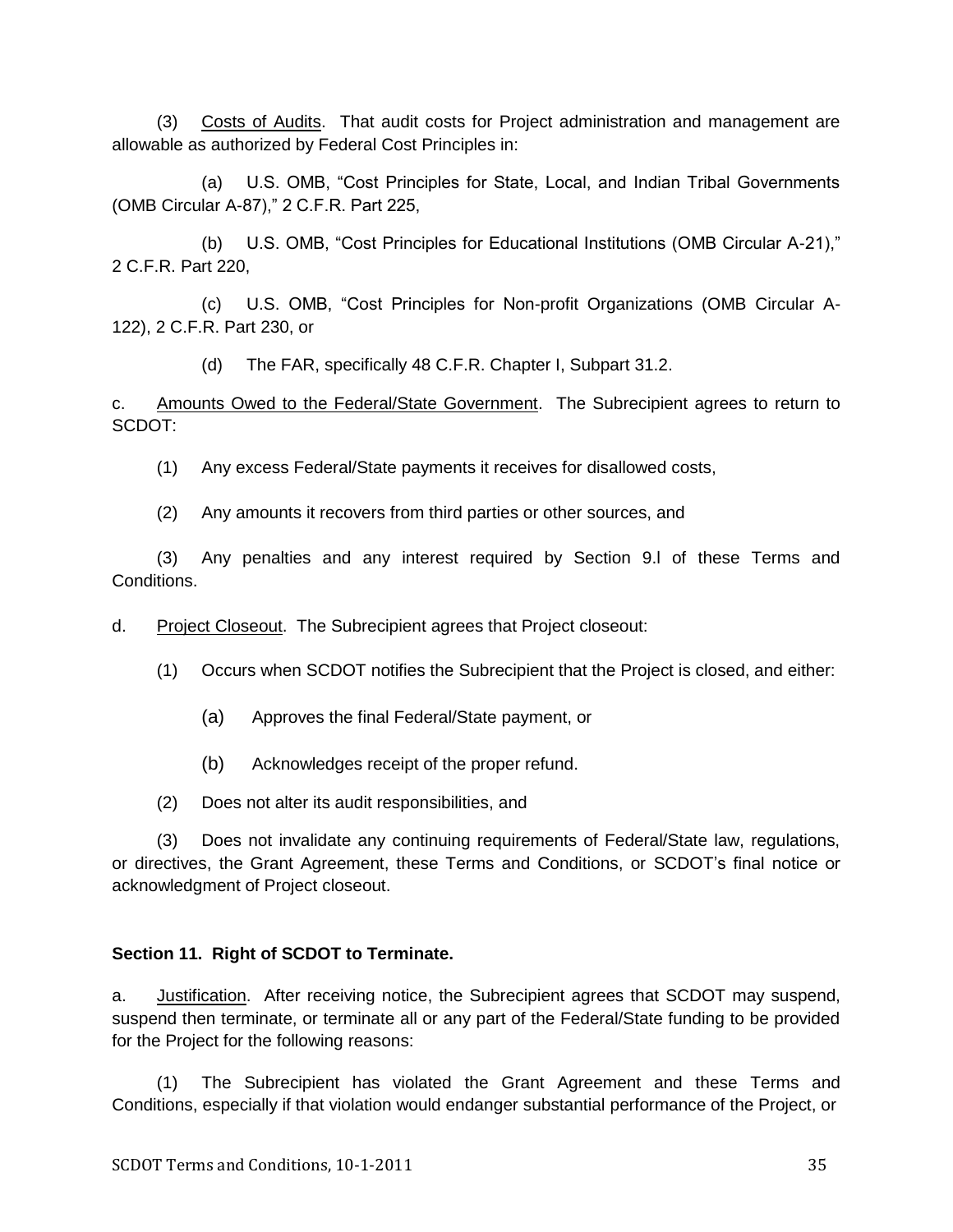(2) Any failure to make reasonable progress on the Project, or

(3) SCDOT determines that the continuation of Federal/State funding for the Project does not adequately serve the purposes of the law authorizing the Project.

b. Financial Implications. The Subrecipient agrees that:

(1) In general, termination of Federal/State funding for the Project will not invalidate obligations properly incurred before the termination date to the extent those obligations cannot be canceled.

(2) SCDOT may require the Subrecipient to refund the entire amount of Federal/State funds provided for the Project or any lesser amount as SCDOT may determine, if the SCDOT determines that the Subrecipient has willfully misused Federal/State funds by:

- (a) Failing to make adequate progress,
- (b) Failing to make appropriate use of Project property, or
- (c) Failing to comply with the Grant Agreement and these Terms and Conditions.

c. Expiration of Project Time Period. The expiration of the period of performance specified in the Grant Agreement, by itself, does not constitute an expiration or termination of the Grant Agreement.

# **Section 12. Civil Rights.**

The Subrecipient understands and agrees that it must comply with Federal/State civil rights laws and regulations, and follow Federal/State directives, except as SCDOT determines otherwise in writing. These include, but are not limited to, the following:

a. Nondiscrimination in Federal/State Public Transportation Programs. The Subrecipient agrees to, and assures that each third-party participant will, comply with Federal/State transit law, specifically 49 U.S.C. § 5332, which prohibits the following:

- (1) Types of Discrimination.
	- (a) Exclusion from participation,
	- (b) Denial of program benefits, or
	- (c) Discrimination, including discrimination in employment or business opportunity,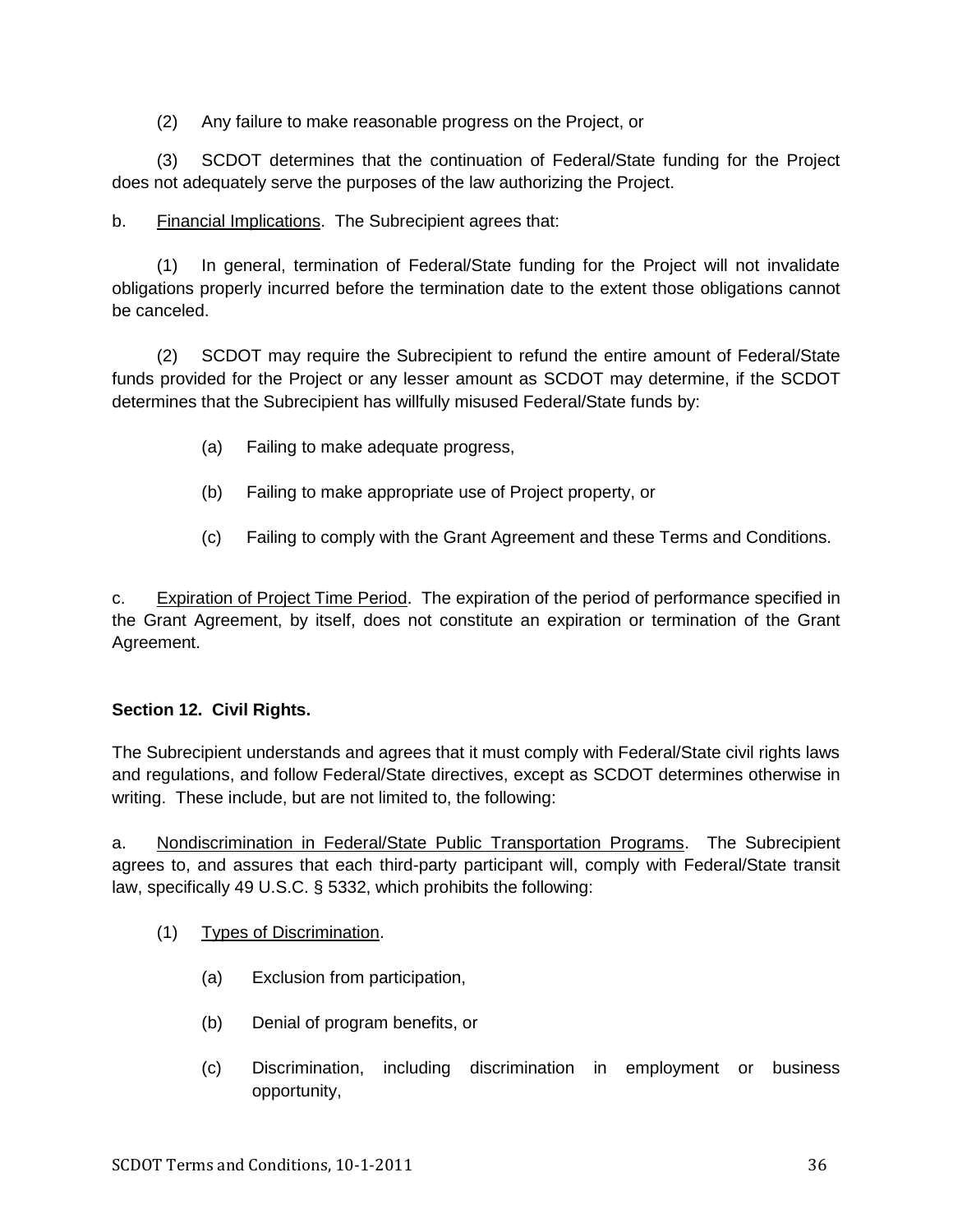(2) Basis for Discrimination:

- (a) Race,
- (b) Color,
- (c) Creed,
- (d) National origin,
- (e) Sex,
- (f) Age.

b. Nondiscrimination – Title VI of the Civil Rights Act. The Subrecipient agrees to, and assures that each third-party participant will, prohibit discrimination on the basis of race, color, or national origin and:

(1) Comply with:

(a) Title VI of the Civil Rights Act of 1964, as amended, 42 U.S.C. 2000d *et seq*.,

(b) U.S. DOT regulations, "Nondiscrimination in Federal/Stately-Assisted Programs of the Department of Transportation – Effectuation of Title VI of the Civil Rights Act," 49 C.F.R. Part 21, and

(c) Federal/State transit law, specifically 49 U.S.C. § 5332, as stated in Section 12.a, and

(2) Follow FTA Circular 4702.1A, "Title VI and Title VI-Dependent Guidelines for Federal Transit Administration Subrecipients," and any other applicable Federal/State directives that may be issued, except as SCDOT determines otherwise in writing.

c. Equal Employment Opportunity.

(1) Federal/State Requirements and Directives. The Subrecipient agrees to, and assures that each third-party participant will, prohibit discrimination on the basis of race, color, religion, sex, or national origin, and:

(a) Comply with Title VII of the Civil Rights Act of 1964, as amended, 42 U.S.C. 2000e *et seq*.

(b) Follow and facilitate compliance with Executive Order No. 11246, "Equal Employment Opportunity," as amended by Executive Order No. 11375, "Amending Executive Order No. 11246 Relating to Equal Employment Opportunity," 42 U.S.C. § 2000e note,

(c) Comply with Federal transit law, specifically 49 U.S.C. § 5332, as stated in Section 12.a, and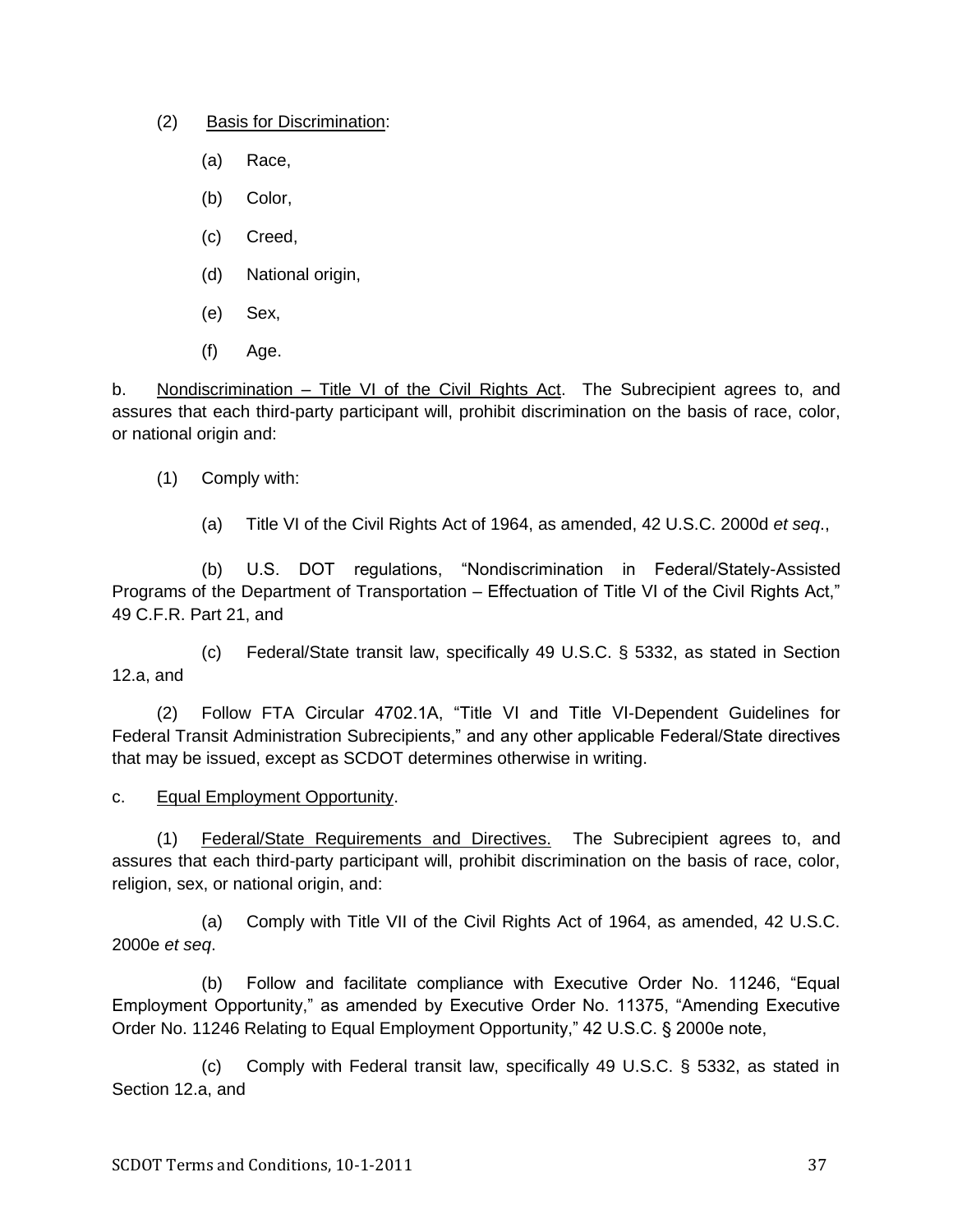(d) Comply with other applicable EEO laws and regulations, as provided in directives, including laws and regulations prohibiting discrimination on the basis of disability, except as SCDOT determines otherwise in writing.

# (2) General. Subrecipient agrees to

(a) Ensure that applicants for employment and employees are treated during employment without discrimination on the basis of their:

- 1 Race,
- 2 Color,
- 3 Creed,
- $\frac{4}{5}$  Sex,
- 5 Disability
- 6 Age, or
- 7 National origin.
- (b) Take affirmative action that includes, but is not limited to:
	- 1 Recruitment advertising,
	- 2 Recruitment,
	- 3 Employment,
	- 4 Rates of pay,
	- 5 Other forms of compensation,
	- 6 Selection for training, including apprenticeship,
	- 7 Upgrading,
	- 8 Transfers,
	- 9 Demotions,
	- 10 Layoffs, and
	- 11 Terminations.

(3) Equal Employment Opportunity Requirements for Construction Activities. In addition to the foregoing, when undertaking "construction" as recognized by the U.S. Department of Labor (U.S. DOL), the Subrecipient agrees to comply, and assures the compliance of each third-party participant, with: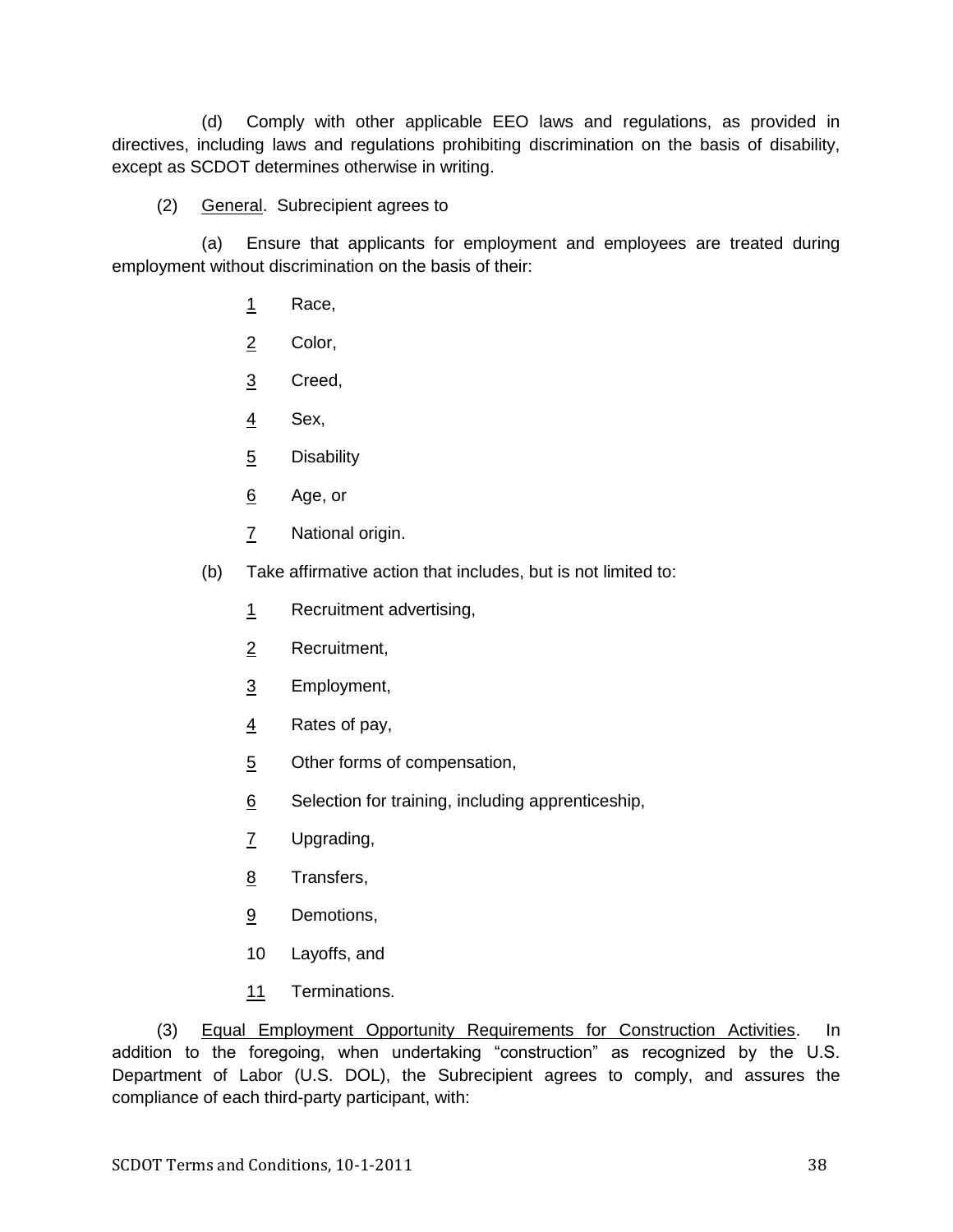(a) U.S. DOL regulations, "Office of Federal Contract Compliance Programs, Equal Employment Opportunity, Department of Labor," 41 C.F.R. Parts 60 *et seq.* 

(b) Executive Order No. 11246, "Equal Employment Opportunity," as amended by Executive Order No. 11375, "Amending Executive Order No. 11246 Relating to Equal Employment Opportunity," 42 U.S.C. § 2000e note, and

d. Disadvantaged Business Enterprise. To the extent authorized by Federal/State law, the Subrecipient agrees to facilitate, and assures that each third-party participant will facilitate, participation by Disadvantaged Business Enterprises (DBEs) in the Project as follows:

(1) Requirements. The Subrecipient agrees to comply with:

(a) Section 1101(b) of SAFETEA-LU, 23 U.S.C. § 101 note, as amended by Section 451 of the Hiring Incentives to Restore Employment (HIRE) Act, Pub. L. 111-147, March 18, 2010, 23 U.S.C. § 101 note,

(b) U.S. DOT regulations, "Participation by Disadvantaged Business Enterprises in Department of Transportation Financial Assistance Programs," 49 C.F.R. Part 26 *[U.S. DOT published final rule, "Disadvantaged Business Enterprise: Program Improvements," 49 C.F.R. Part 26, on January 28, 2011 (see 76 Fed. Reg. 5083)],* and

(c) Federal transit law, specifically 49 U.S.C. § 5332, as stated in Section 12.a.

(2) Assurance. The Subrecipient assures that it shall not discriminate on the basis of race, color, sex, or national origin in the award and performance of any third-party agreement supported with Federal/State funds derived from SCDOT in the administration of its DBE program and shall comply with the requirements of 49 C.F.R. Part 26. The Subrecipient agrees to take all necessary and reasonable steps provided in 49 C.F.R. Part 26 to ensure nondiscrimination in the award and administration of all third-party agreements supported with Federal/State funds derived from SCDOT. If SCDOT has approved the Subrecipient's DBE program, that DBE program is incorporated by reference and made part of the Grant Agreement. The Subrecipient agrees that it has a legal obligation to implement its approved DBE program, and that its failure to carry out its DBE program shall be treated as a violation of the Grant Agreement and these Terms and Conditions. If SCDOT finds and notifies the Subrecipient that it has not implemented its approved DBE program, SCDOT may impose sanctions provided by the Grant Agreement, 49 C.F.R. Part 26, and, in certain cases, seek enforcement under 18 U.S.C. § 1001, or the Program Fraud Civil Remedies Act, 31 U.S.C. 3801 *et seq*., or both.

e. Nondiscrimination on the Basis of Sex. The Subrecipient agrees to comply with the following Federal prohibitions against discrimination on the basis of sex:

(1) Title IX of the Education Amendments of 1972, as amended, 20 U.S.C. 1681 *et seq.*,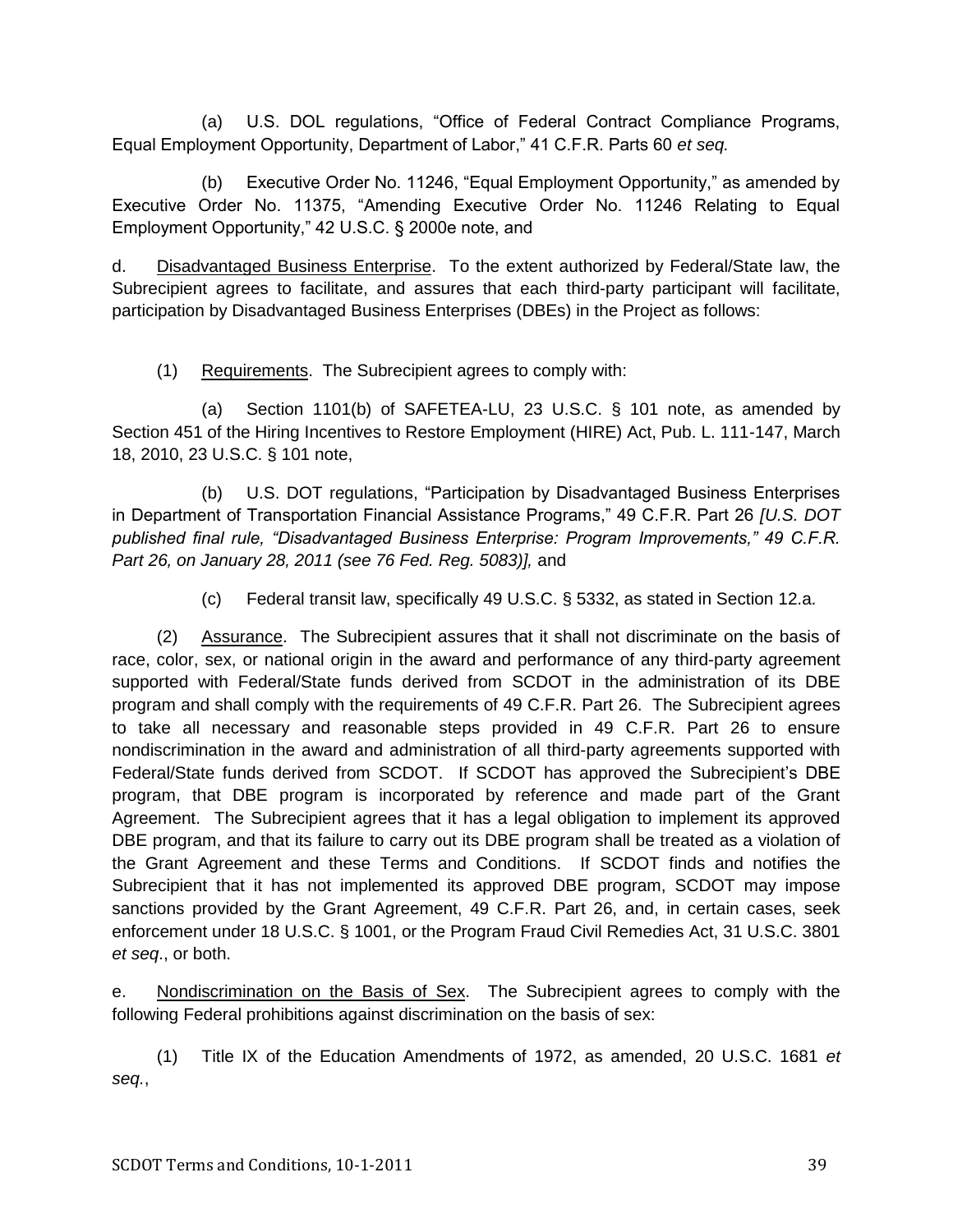(2) U.S. DOT regulations, "Nondiscrimination on the Basis of Sex in Education Programs or Activities Receiving Federal Financial Assistance," 49 C.F.R. Part 25, and

(3) Federal transit law, specifically 49 U.S.C. § 5332, as stated in Section 12.a.

f. Nondiscrimination on the Basis of Age. The Subrecipient agrees to comply with the following Federal prohibitions against discrimination on the basis of age:

(1) The Age Discrimination in Employment Act (ADEA), 29 U.S.C. §§ 621 – 634, which prohibits discrimination on the basis of age,

(2) U.S. Equal Employment Opportunity Commission (U.S. EEOC) regulations, "Age Discrimination in Employment Act," 29 C.F.R. Part 1625, which implements the ADEA,

(3) The Age Discrimination Act of 1975, as amended, 42 U.S.C. 6101 *et seq*., which prohibits discrimination against individuals on the basis of age in the administration of programs or activities receiving Federal funds,

(4) U.S. Health and Human Services regulations, "Nondiscrimination on the Basis of Age in Programs or Activities Receiving Federal Financial Assistance," 45 C.F.R. Part 90, which implements the Age Discrimination Act of 1975, and

(5) Federal transit law, specifically 49 U.S.C. § 5332, as stated in Section 12.a.

g. Accessibility. The Subrecipient agrees to comply with Federal prohibitions against discrimination against elderly individuals or individuals with disabilities of:

(1) The following Federal laws:

(a) 49 U.S.C. § 5301(d), which acknowledges that elderly individuals and individuals with disabilities have the same right as others to use public transportation, and that special efforts must be made to plan and assure that they do have similar access to public transportation,

(b) Section 504 of the Rehabilitation Act of 1973, as amended, 29 U.S.C. § 794, which prohibits discrimination on the basis of disability in the administration of Federal funded programs or activities,

(c) The Americans with Disabilities Act of 1990 (ADA), as amended, 42 U.S.C. 12101 *et seq*., which requires that accessible facilities and services be made available to individuals with disabilities,

(d) The Architectural Barriers Act of 1968, as amended, 42 U.S.C. 4151 *et seq*., which requires that buildings and public accommodations be accessible to individuals with disabilities,

(e) Other applicable laws and amendments pertaining to access for elderly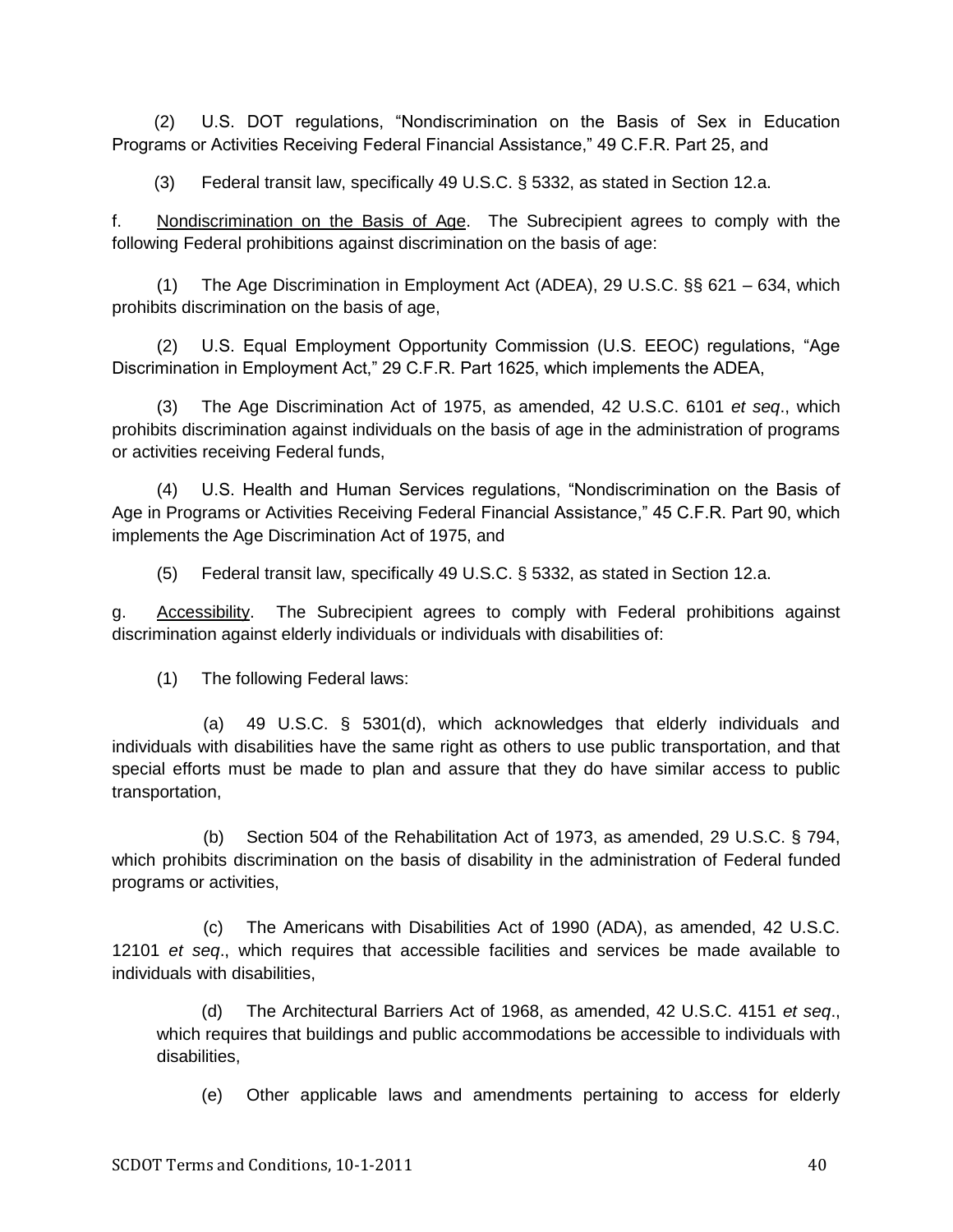individuals or individuals with disabilities,

(2) The following Federal regulations:

(a) U.S. DOT regulations, "Transportation Services for Individuals with Disabilities (ADA),‖ 49 C.F.R. Part 37,

(b) U.S. DOT regulations, "Nondiscrimination on the Basis of Handicap in Programs and Activities Receiving or Benefiting from Federal Financial Assistance," 49 C.F.R. Part 27,

(c) Joint U.S. Architectural and Transportation Barriers Compliance Board (U.S. ATBCB) and U.S. DOT regulations, "Americans With Disabilities (ADA) Accessibility Specifications for Transportation Vehicles," 36 C.F.R. Part 1192 and 49 C.F.R. Part 38,

(d) U.S. DOJ regulations, "Nondiscrimination on the Basis of Disability in State and Local Government Services," 28 C.F.R. Part 35,

(e) U.S. DOJ regulations, "Nondiscrimination on the Basis of Disability by Public Accommodations and in Commercial Facilities," 28 C.F.R. Part 36,

(f) U.S. General Services Administration (U.S. GSA) regulations, "Accommodations for the Physically Handicapped," 41 C.F.R. Subpart 101-19,

(g) U.S. EEOC, "Regulations to Implement the Equal Employment Provisions of the Americans with Disabilities Act," 29 C.F.R. Part 1630,

(h) U.S. Federal Communications Commission regulations, "Telecommunications Relay Services and Related Customer Premises Equipment for the Hearing and Speech Disabled," 47 C.F.R. Part 64, Subpart F,

(i) U.S. ATBCB regulations, "Electronic and Information Technology Accessibility Standards,‖ 36 C.F.R. Part 1194,

(i) FTA regulations, "Transportation for Elderly and Handicapped Persons," 49 C.F.R. Part 609, and

(3) Other applicable Federal civil rights and nondiscrimination directives.

h. Drug or Alcohol Abuse - Confidentiality and Other Civil Rights Protections. The Subrecipient agrees to comply with the confidentiality and civil rights protections of:

(1) The Drug Abuse Office and Treatment Act of 1972, as amended, 21 U.S.C. 1101 *et seq*.,

(2) The Comprehensive Alcohol Abuse and Alcoholism Prevention, Treatment and Rehabilitation Act of 1970, as amended, 42 U.S.C. 4541 *et seq*., and

(3 The Public Health Service Act of 1912, as amended, 42 U.S.C. 290dd – 290dd-2.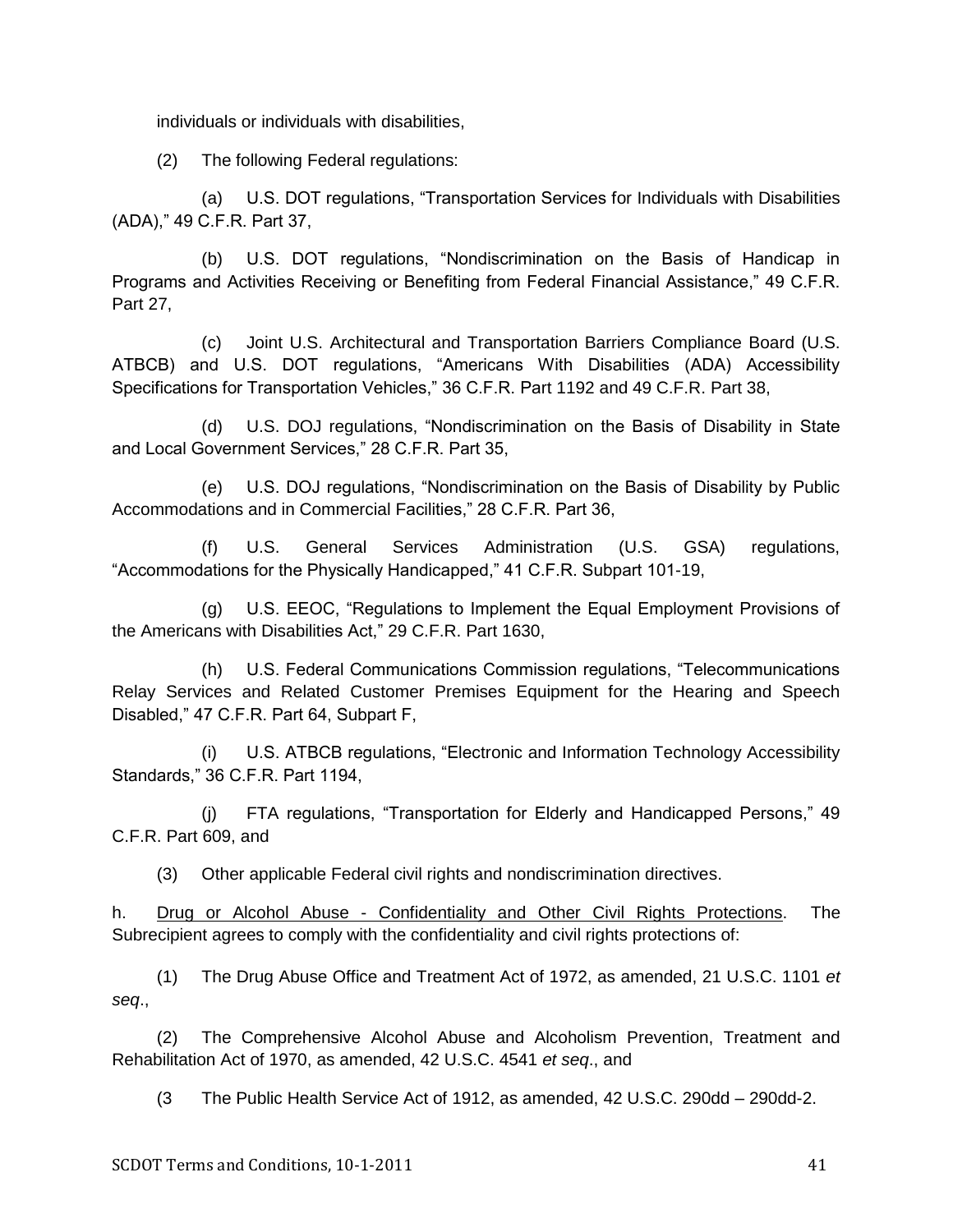i. Access to Services for People with Limited English Proficiency. Except as SCDOT determines otherwise in writing, the Subrecipient agrees to promote accessibility of public transportation services to people whose understanding of English is limited by:

(1) Facilitating compliance with and following Executive Order No. 13166, "Improving Access to Services for Persons with Limited English Proficiency," 42 U.S.C. § 2000d-1 note, and

(2) Following U.S. DOT Notice, "DOT Policy Guidance Concerning Recipients' Responsibilities to Limited English Proficiency (LEP) Persons," 70 *Fed. Reg.* 74087, December 14, 2005, except as SCDOT determines otherwise in writing.

j. Environmental Justice. Except as SCDOT determines otherwise in writing, the Subrecipient agrees to promote environmental justice by:

(1) Following and facilitating compliance with Executive Order No. 12898, "Federal Actions to Address Environmental Justice in Minority Populations and Low-Income Populations," 42 U.S.C. § 4321 note, and

(2) Following DOT Order 5620.3, "Department of Transportation Actions To Address Environmental Justice in Minority Populations and Low-Income Populations,‖ 62 *Fed. Reg*. 18377, April 15, 1997.

k. Other Nondiscrimination Laws. The Subrecipient agrees to comply with other applicable Federal/State nondiscrimination laws and regulations, and follow Federal/State directives prohibiting discrimination, except as SCDOT determines otherwise in writing.

## **Section 13. Planning and Private Enterprise.**

a. General. The Subrecipient agrees to implement the Project consistent with plans that comply with the following Federal planning and private enterprise requirements of:

(1) Federal transit law, specifically 49 U.S.C. §§ 5303, 5304, 5306, and 5323(a)(1),

(2) Joint FHWA and FTA regulations, "Statewide Transportation Planning; Metropolitan Transportation Planning," 23 C.F.R. Part 450 and 49 C.F.R. Part 613 and any amendments to these regulations, and

(3) FTA regulations, "Major Capital Investment Projects," 49 C.F.R. Part 611,

(a) To the extent that those regulations are consistent with the SAFETEA-LU amendments to the public transportation planning and private enterprise laws,

- (b) Any amendments to those regulations when issued, and
- (c) The latest FTA "Guidance on New Starts/Small Starts Policies and Procedures."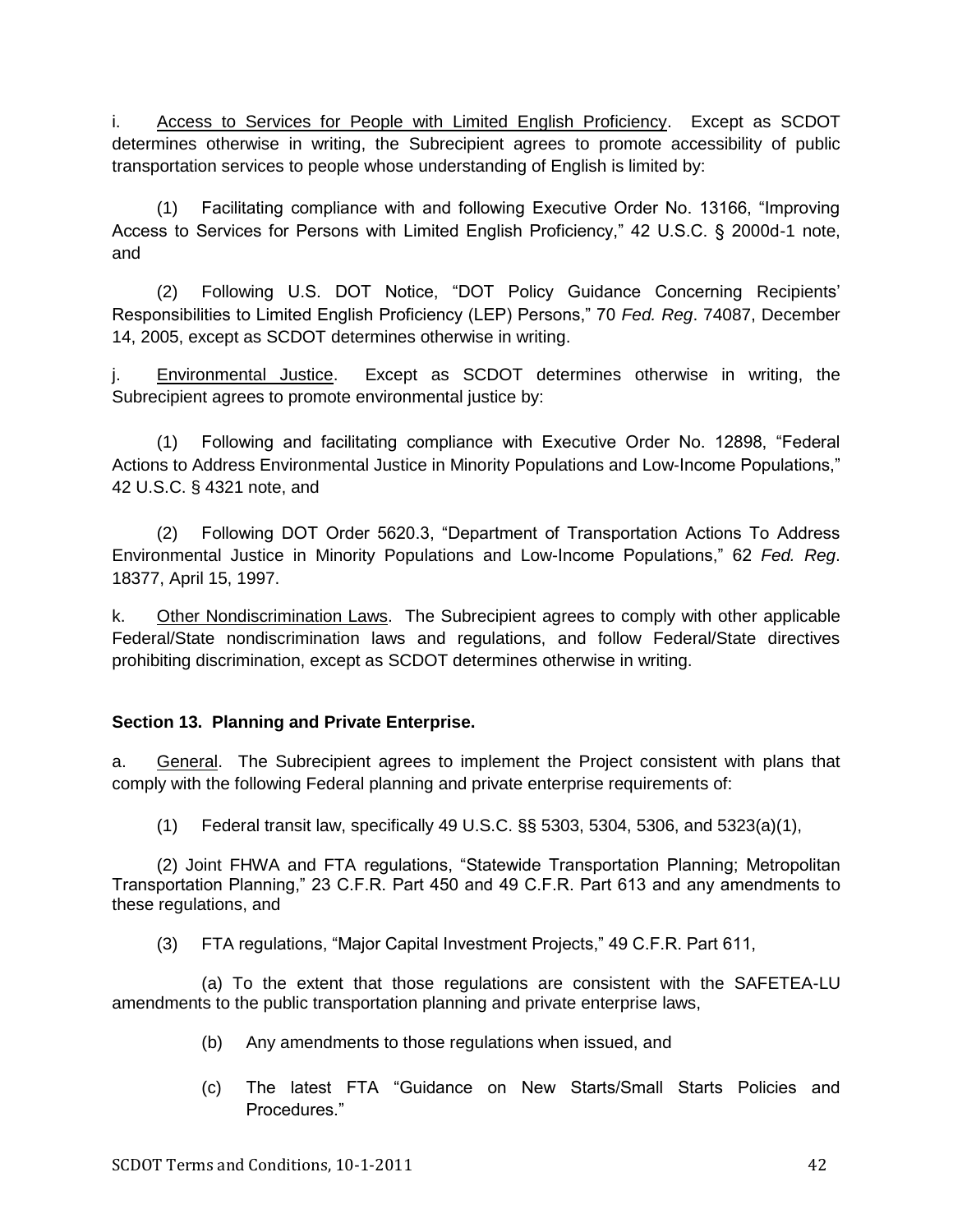b. Governmental and Private Nonprofit Providers of Nonemergency Transportation. Federal transit law, specifically 49 U.S.C. § 5323(k):

- (1) Assures the following entities opportunities to become involved in SCDOT projects:
	- (a) Federally funded governmental agencies that:
		- i) Receive funds for nonemergency transportation, but
		- $ii)$  Do not receive funds for nonemergency transportation from U.S. DOT,

and

- (b) Federally funded nonprofit organizations that:
	- 1 Receive funds for nonemergency transportation, but
	- 2 Do not receive funds for nonemergency transportation from U.S. DOT,

and

(2) Provides those entities described in the preceding Section 13(b)(1) of these Terms and Conditions, as feasible, the opportunity to:

(a) Participate and coordinate with SCDOT Subrecipients in the design and delivery of SCDOT funded transportation services, and

(b) (b) Be included in planning SCDOT funded transportation services.

c. Infrastructure Investment. During the implementation of the Project, the Subrecipient agrees to consider the infrastructure recommendations of:

(1) Executive Order No. 12803, "Infrastructure Privatization," 31 U.S.C. § 501 note, and

(2) Executive Order No. 12893, "Principles for Federal Infrastructure Investments," 31 U.S.C. § 501 note.

# **Section 14. Preference for United States Products and Services.**

Except as SCDOT determines otherwise in writing, the Subrecipient agrees to comply with the following United States domestic preference requirements and follow applicable Federal directives regarding:

a. Buy America. Acquisition requirements of:

- (1) 49 U.S.C. § 5323(j), and
- (2) FTA regulations, "Buy America Reguirements," 49 C.F.R. Part 661.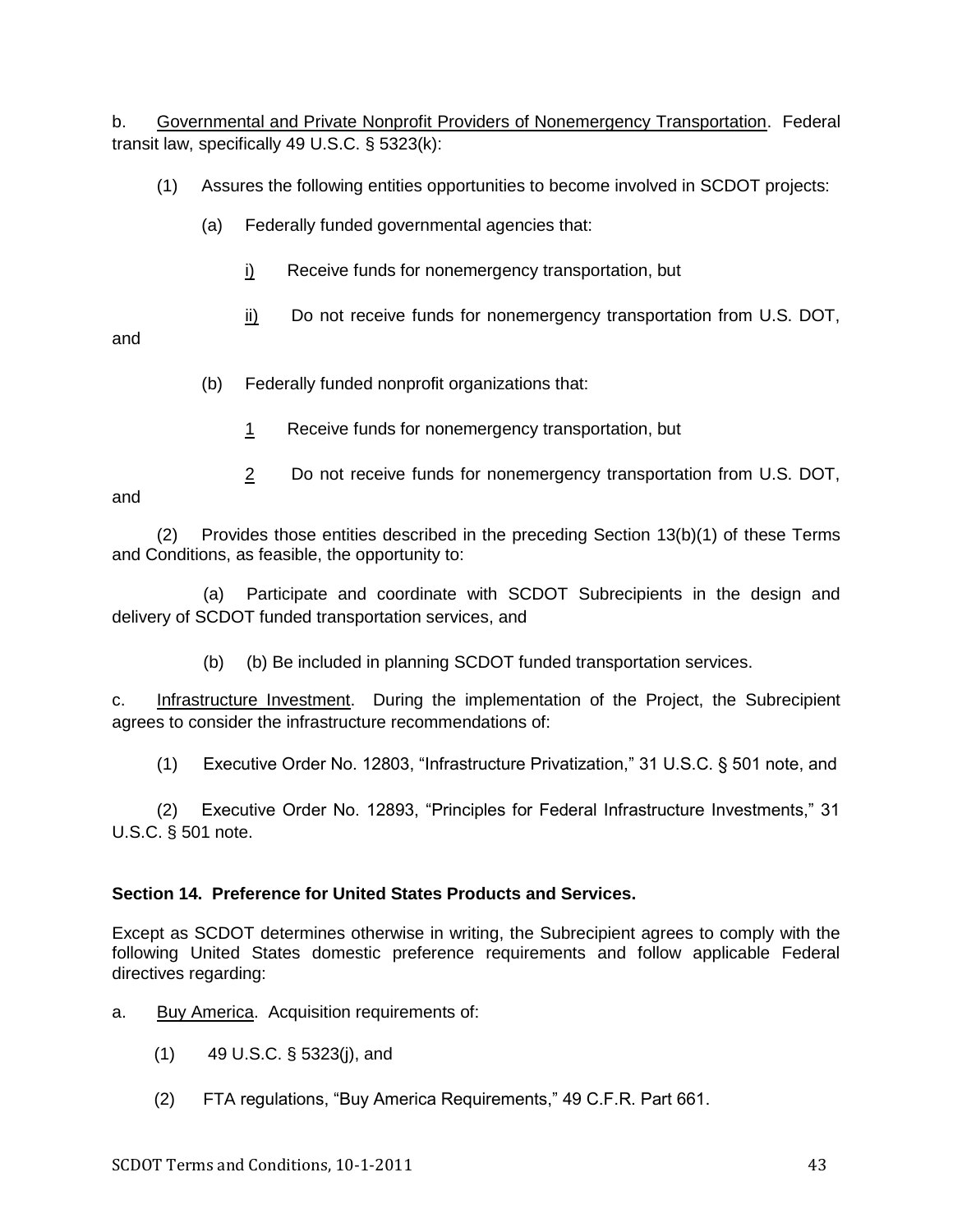b. Cargo Preference - Use of United States-Flag Vessels. Shipping requirements of:

(1) 46 U.S.C. § 55305, and

(2) U.S. Maritime Administration regulations, "Cargo Preference - U.S.-Flag Vessels," 46 C.F.R. Part 381.

c. Fly America. Air transportation requirements of:

(1) Section 5 of the International Air Transportation Fair Competitive Practices Act of 1974, as amended, 49 U.S.C. § 40118, and

(2) (2) U.S. GSA regulations, "Use of United States Flag Air Carriers," 41 C.F.R. §§ 301-10.131 – 301-10.143.

## **Section 15. Procurement.**

The Subrecipient agrees not to use SCDOT funds for third-party procurements, unless they comply with Federal/State requirements. Therefore:

a. Federal Laws, Regulations, and Guidance. The Subrecipient agrees:

(1) To comply with the requirements of South Carolina Procurement Code, S.C. Code Ann. §§ 35-10 *et seq.*,

(2) To comply with the requirements of 49 U.S.C. chapter 53 and other applicable Federal laws and regulations now in effect or later that affects its third-party procurements,

(3) To comply with U.S. DOT third-party procurement regulations, specifically 49 C.F.R. § 18.36 or 49 C.F.R. §§ 19.40 – 19.48, and other applicable Federal regulations that affect its third-party procurements as may be later amended,

(4) To follow the most recent edition and any revisions of FTA Circular 4220.1F, "Thirdparty Contracting Guidance," except as SCDOT determines otherwise in writing,

(5) That although the FTA "Best Practices Procurement Manual" provides additional third-party contracting guidance, the Manual may lack the necessary information for compliance with certain Federal requirements that apply to specific third-party contracts at this time, and

(6) To comply with, as appropriate, SCDOT's Statement Management Plan, Chapter 7, "Procurement and Third-Party Contract Management."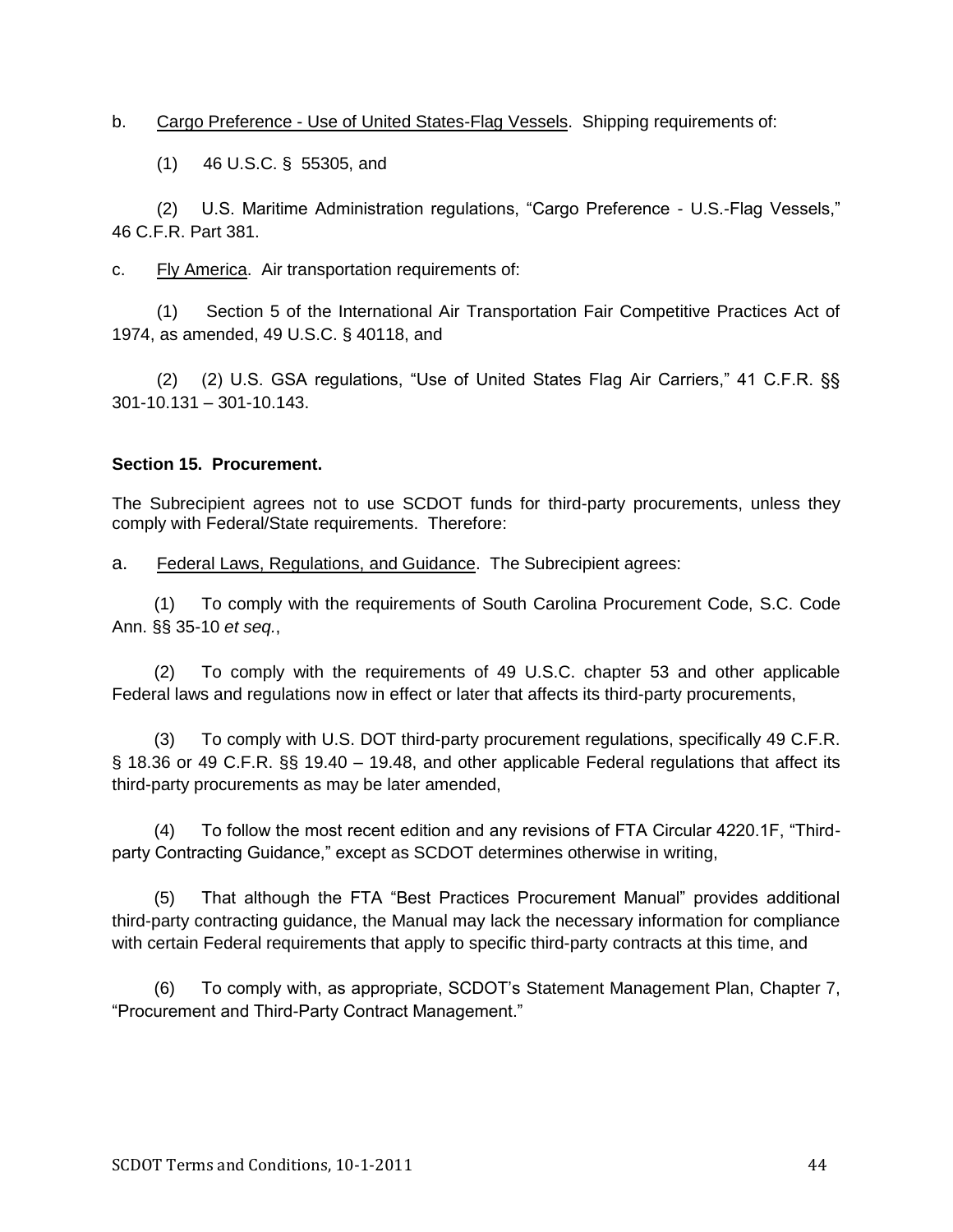b. Full and Open Competition. The Subrecipient agrees to conduct all its third-party procurements using full and open competition as provided in 49 U.S.C. § 5325(a), and as determined by SCDOT.

c. Exclusionary or Discriminatory Specifications. The Subrecipient agrees not to use any FTA/SCDOT Project funds for any procurement based on exclusionary or discriminatory specifications, as provided by 49 U.S.C. § 5325(h), unless authorized by other applicable Federal law or regulations.

d. Geographic Restrictions. The Subrecipient agrees not to use any State or local geographic preference, except:

(1) A preference expressly mandated by Federal law, or

(2) A preference permitted by FTA/SCDOT. *For example*, in procuring architectural engineering, or related services, the contractor's geographic location may be a selection criterion, provided that a sufficient number of qualified firms are eligible to compete.

e. In-State Bus Dealer Restrictions. The Subrecipient agrees that any State law requiring buses to be purchased through in-State dealers will not apply to purchases of vehicles funded by 49 U.S.C. chapter 53, as provided by 49 U.S.C. § 5325(i).

f. Project Labor Agreements. As a condition of contract award, the Subrecipient may require a third-party contractor or subcontractor to have an affiliation with a labor organization, such as a project labor agreement, consistent with Executive Order No. 13502, "Use of Project Labor Agreements [PLA] for Federal Construction Projects," February 6, 2009, 41 U.S.C. ch. 39, Refs. & Annos., except as SCDOT determines otherwise in writing.

g. Federal Supply Schedules. A Subrecipient that is a State, local government, or nonprofit entity, agrees that it may not use Federal Supply Schedules to acquire federally assisted property or services, except as permitted by Federal laws or regulations, U.S. GSA, U.S. DOT, FTA/SCDOT, or as provided in Federal directives or determinations.

h. Force Account. The Subrecipient agrees that SCDOT may determine the amount of Federal/State funds it may use for its force account costs.

i. SCDOT Technical Review. The Subrecipient agrees that SCDOT may review and approve its technical specifications and requirements as SCDOT believes necessary to ensure proper Project administration.

j. Relationship of Project Approval to Third-party Contract Approval. The Subrecipient agrees that SCDOT's award of Federal/State funds for the Project does not, by itself, constitute pre-approval of any non-competitive third-party contract associated with the Project, except as SCDOT determines otherwise in writing.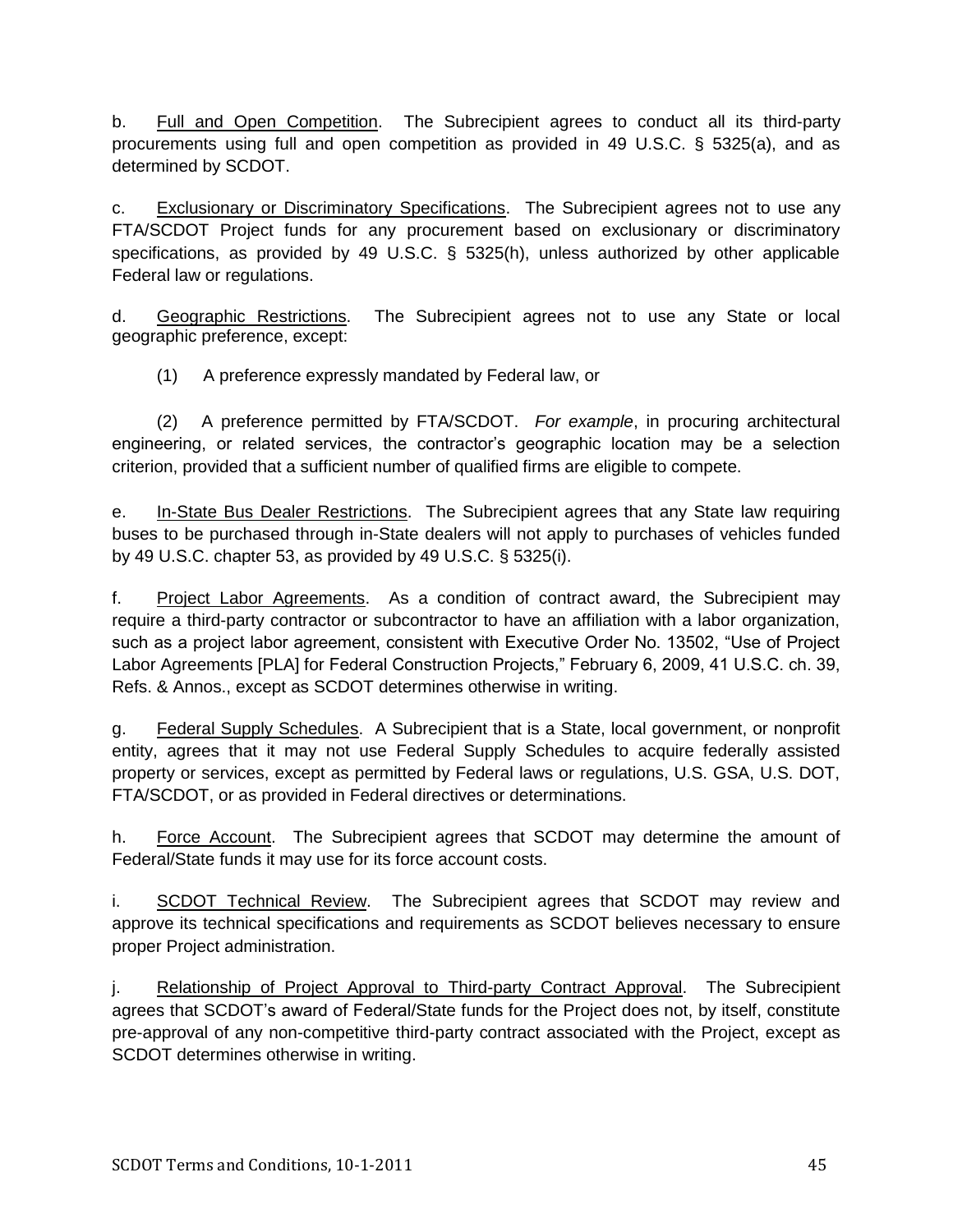k. Preference for Recycled Products. Except as SCDOT determines otherwise in writing, the Subrecipient agrees to provide a competitive preference for products and services that conserve natural resources, protect the environment, and are energy efficient by:

(1) Complying and facilitating compliance with Section 6002 of the Resource Conservation and Recovery Act, as amended, 42 U.S.C. § 6962, and

(2) Complying with U.S. Environmental Protection Agency (U.S. EPA), "Comprehensive Procurement Guideline for Products Containing Recovered Materials," 40 C.F.R. Part 247.

l. Clean Air and Clean Water. The Subrecipient agrees to include in each third-party agreement exceeding \$100,000, adequate provisions to ensure that each third-party participant will agree to:

- (1) Report the use of facilities placed on or likely to be placed on the U.S. EPA "List of Violating Facilities,"
- (2) Refrain from using any violating facilities,
- (3) Report violations to SCDOT and the Regional U.S. EPA Office, and

(4) Comply with inspection and other applicable requirements of:

(a) Section 306 of the Clean Air Act, as amended, 42 U.S.C. § 7606, and other applicable provisions of the Clean Air Act, as amended, 42 U.S.C. §§ 7401 – 7671q, and

(b) Section 508 of the Clean Water Act, as amended, 33 U.S.C. § 1368, and other applicable requirements of the Clean Water Act, as amended, 33 U.S.C. §§ 1251 – 1377.

m. National Intelligent Transportation Systems Architecture and Standards. The Subrecipient agrees to:

(1) Conform to the National Intelligent Transportation Systems (ITS) Architecture and Standards as required by SAFETEA-LU § 5307(c), 23 U.S.C. § 512 note, and

(2) Follow FTA Notice, "FTA National ITS Architecture Policy on Transit Projects," 66 *Fed. Reg.* 1455, January 8, 2001, and any other applicable implementing Federal directives, except as SCDOT determines otherwise in writing.

n. Rolling Stock. The Subrecipient agrees to comply, and assures its lower-tier subrecipiants will comply, with the following procurement requirements for SCDOT funded rolling stock:

(1) Method of Acquisition. Each third-party contract award for rolling stock will be based on any of the following factors in compliance with 49 U.S.C. § 5325(f):

(a) Initial capital costs,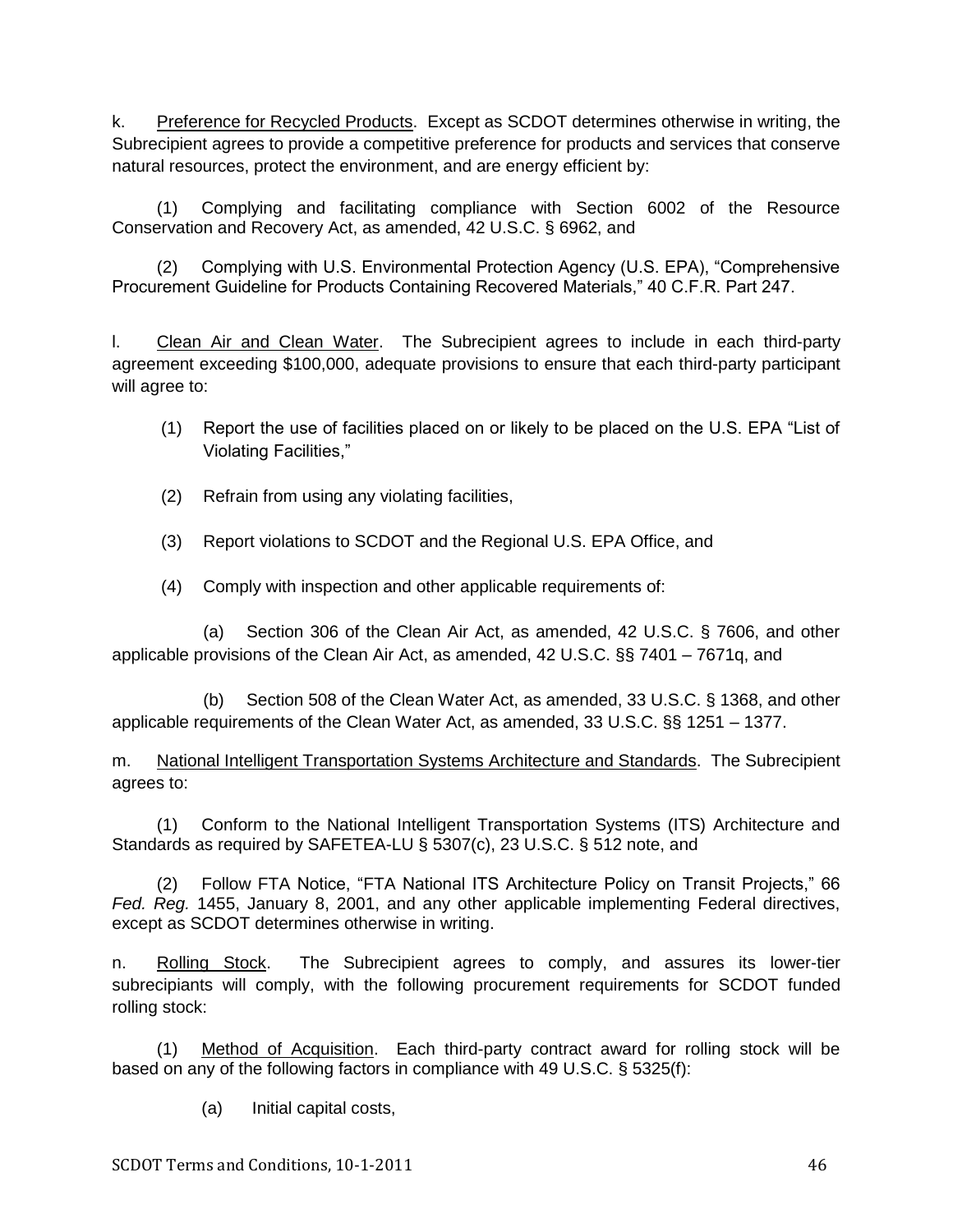(b) Performance,

(c) Standardization,

(d) Life cycle costs,

(e) Other relevant factors, or

(f) Another competitive procurement process,

(2) Multi-year Options. As required by 49 U.S.C. § 5325(e)(1), a multi-year third-party contract to purchase additional rolling stock and replacement parts with options supported with funds authorized by 49 U.S.C. chapter 53 may not exceed five (5) years after the date of the original contract,

(3) Preaward and Post Delivery Requirements. It will complete the pre-award and postdelivery reviews required by:

(a) Federal transit law, specifically 49 U.S.C. § 5323(m), and

(b) FTA regulations, "Pre-Award and Post-Delivery Audits of Rolling Stock Purchases," 49 C.F.R. Part 663, and

(4) Bus Testing. Complete the bus testing required by:

(a) Federal transit law, specifically 49 U.S.C. § 5318(e), and

(b) FTA regulations, "Bus Testing," 49 C.F.R. Part 665.

o. Bonding. The Subrecipient agrees to comply with the following bonding requirements and restrictions as required by Federal regulations and guidance, except to the extent SCDOT determines otherwise in writing:

(1) Construction. As provided by Federal regulations and modified by FTA/SCDOT directives, it will provide the following bonds for construction activities:

- (a) Bid guarantee,
- (c) Contract performance, and
- (c) Payment bonds.

(2) Activities Not Involving Construction. For project activities not involving construction:

- (a) It will not impose excessive bonding, and
- (b) It will follow applicable FTA/SCDOT guidance.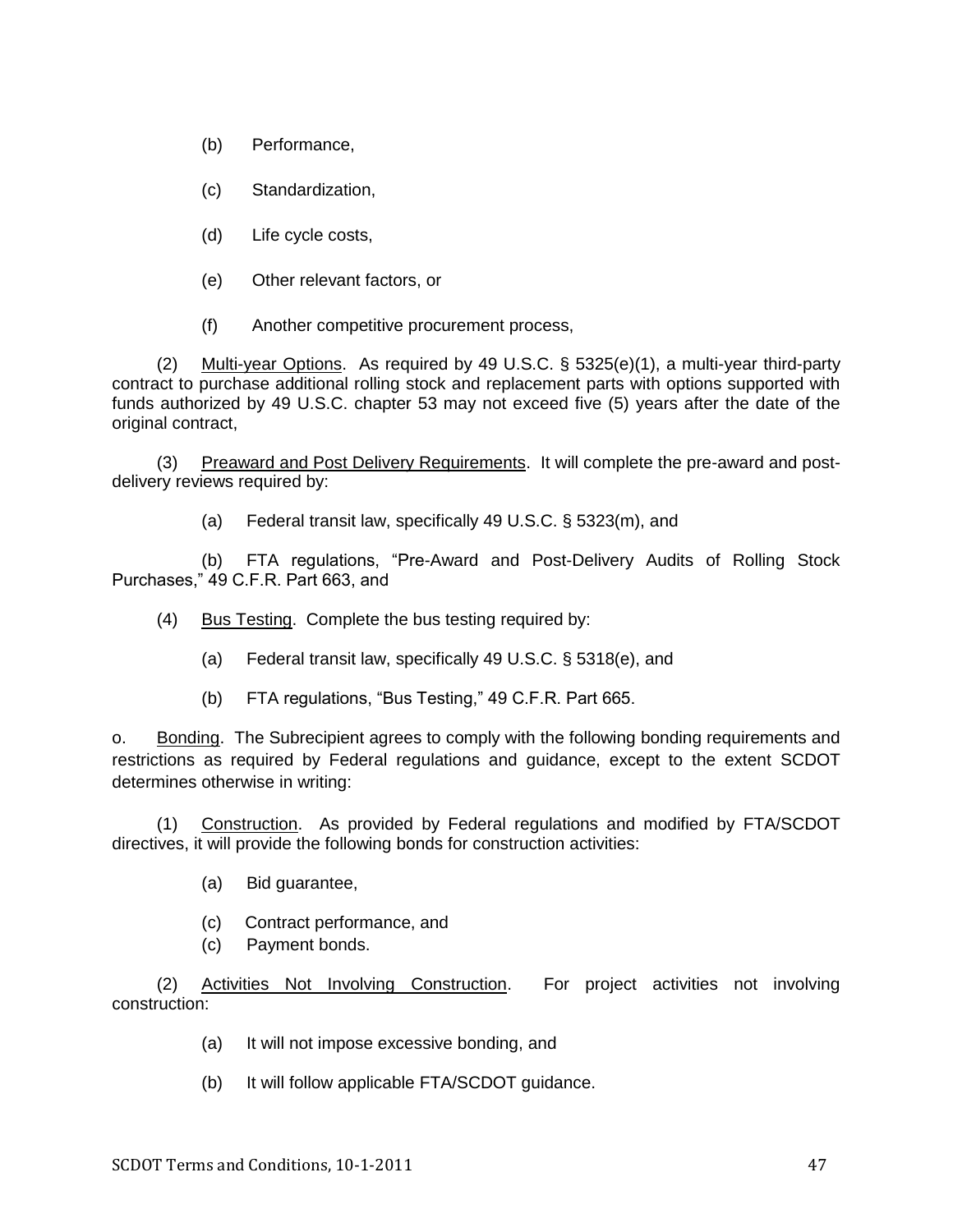p. Architectural Engineering or Related Services. When procuring architectural engineering or related services funded under 49 U.S.C. chapter 53 or under any other law requiring the Project to be administered under 49 U.S.C. chapter 53, the Subrecipient agrees to comply, and assures its Subrecipients will comply, with the following requirements or 49 U.S.C. § 5325(b):

(1) It and its subcontractors at any tier:

(a) Will negotiate for these services in the same manner as a contract for those services is negotiated under chapter 11 of Title 40, United States Code, or

(b) Will comply with an equivalent State qualifications-based requirement for contracting for those services, if the State has adopted that type of law before August 10, 2005.

(2) Upon awarding a contract for architectural engineering or related services, it and its subcontractors at any tier will:

(a) Will use the FAR cost principles of 48 C.F.R. Part 31 when carrying out and auditing its third-party contracts or subcontracts.

(b) Will accept the indirect cost rates established by a cognizant Federal or State government agency consistent with FAR requirements that apply for one-year accounting periods, if those rates are not currently under dispute.

(c) After the indirect cost rates are accepted by a cognizant Federal or State government agency, will use those indirect cost rates for contract or subcontract estimation, negotiation, administration, reporting, and payment without limitation by administrative or de facto ceilings.

(d) As required by 49 U.S.C. § 5325(b)(2)(D), together with the members of any group of entities sharing cost or rate data described in the preceding Section 15.p(2)(c) of these Terms and Conditions, do the following:

1 Will notify any affected firm before requesting or using that data,

2 Will maintain the confidentiality of that data, and assure that the data is not accessible or provided to others, and

3 Will not disclose that data under any circumstances if prohibited by 49 U.S.C. § 5325(b) or other applicable law.

q. Design-Build Projects. As provided in 49 U.S.C. § 5325(d)(2), the Subrecipient may use a design-build procurement to carry out its Project after it has complied with Federal/State laws, and regulations, as provided in Federal/State directives, except as SCDOT determines otherwise in writing.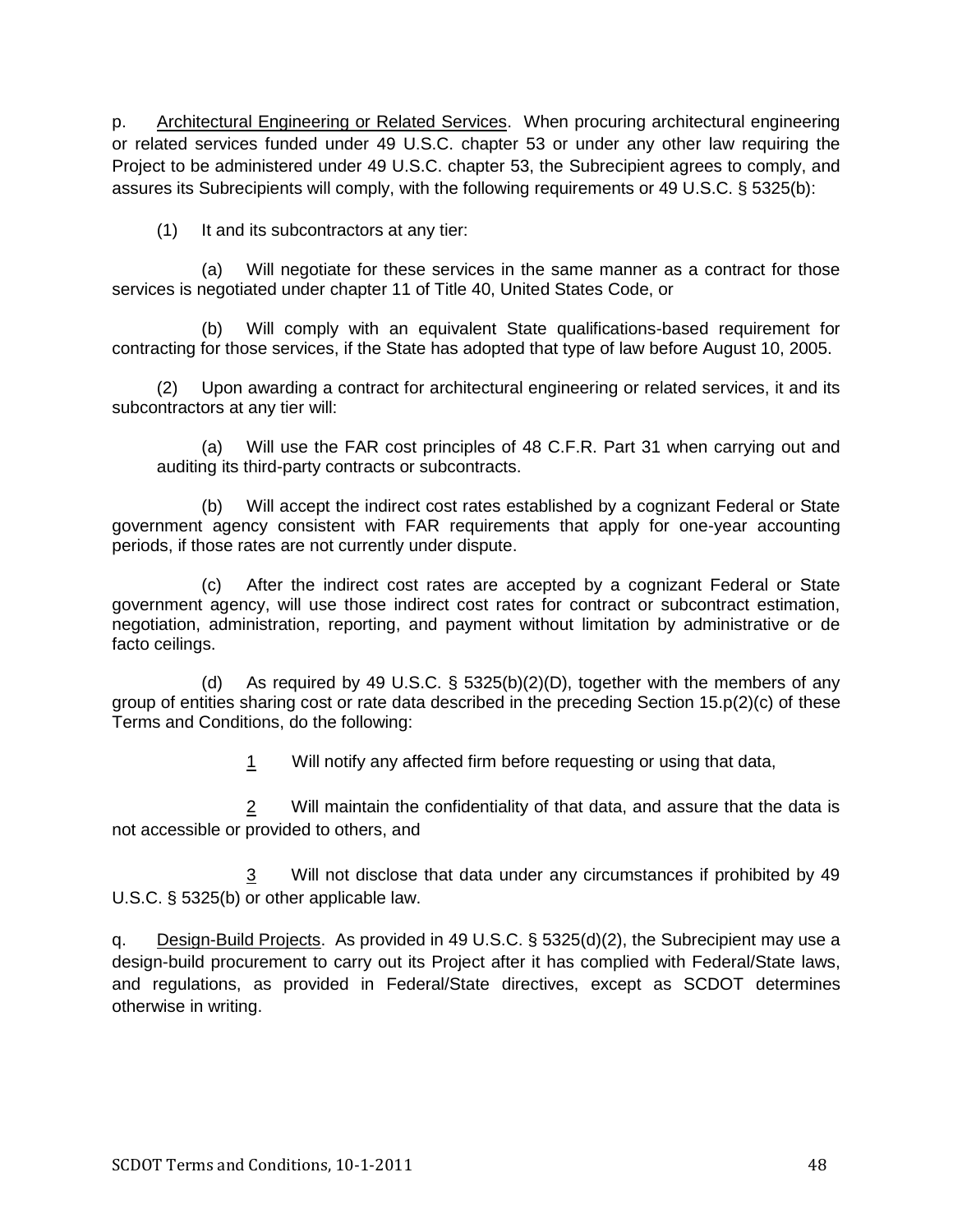r. Award to Other than the Lowest Bidder. Except as SCDOT determines otherwise in writing, the Subrecipient may award a third-party contract to other than the lowest bidder, as provided in 49 U.S.C. § 5325(c), if the award furthers an objective (for example, improved longterm operating efficiency and lower long-term costs) consistent with the purposes of 49 U.S.C. chapter 53, and any implementing Federal/State regulations or directives that FTA/SCDOT may issue.

s. Award to Responsible Contractors. The Subrecipient agrees that:

(1) Capability. It will award third-party contracts only to contractors able to carry out the procurement successfully, as provided by 49 U.S.C. § 5325(j), and

(2) Criteria. Before awarding a third-party contract, it will consider the proposed contractor's:

- (a) Integrity,
- (b) Compliance with public policy,

(c) Past performance, including any performance reported in Contractor Performance Assessment Reports required by 49 U.S.C. § 5309(l)(2), and

(d) Financial and technical resources.

t. Access to Third-party Contract Records. The Subrecipient agrees to require, and assures that its Subrecipients will require, its third-party contractors and subcontractors at each tier, to provide:

(1) The U.S. Secretary of Transportation and the Comptroller General of the United States, the State, or their duly authorized representatives, access to all third-party contract records (at any tier) as required by 49 U.S.C. § 5325(g), and

(2) Sufficient access to all third-party contract records (at any tier) as needed for compliance with Federal/State laws and regulations or to assure proper Project management as determined by SCDOT.

u. Electronic and Information Technology. The Subrecipient agrees that reports or information it provides to or on behalf of SCDOT will use electronic or information technology that complies with the accessibility requirements of:

- (1) Section 508 of the Rehabilitation Act of 1973, as amended, 29 U.S.C. § 794d, and
- (2) U.S. ATBCB regulations, "Electronic and Information Technology Accessibility Standards,‖ 36 C.F.R. Part 1194.

v. Unauthorized Aliens and Public Employment. The Subrecipient agrees to comply with the requirements of the "South Carolina Illegal Immigration Reform Act," Code of Laws of South Carolina, 1976, as amended, §§ 8-14-10, *et seq*. As required by this Act, a public employer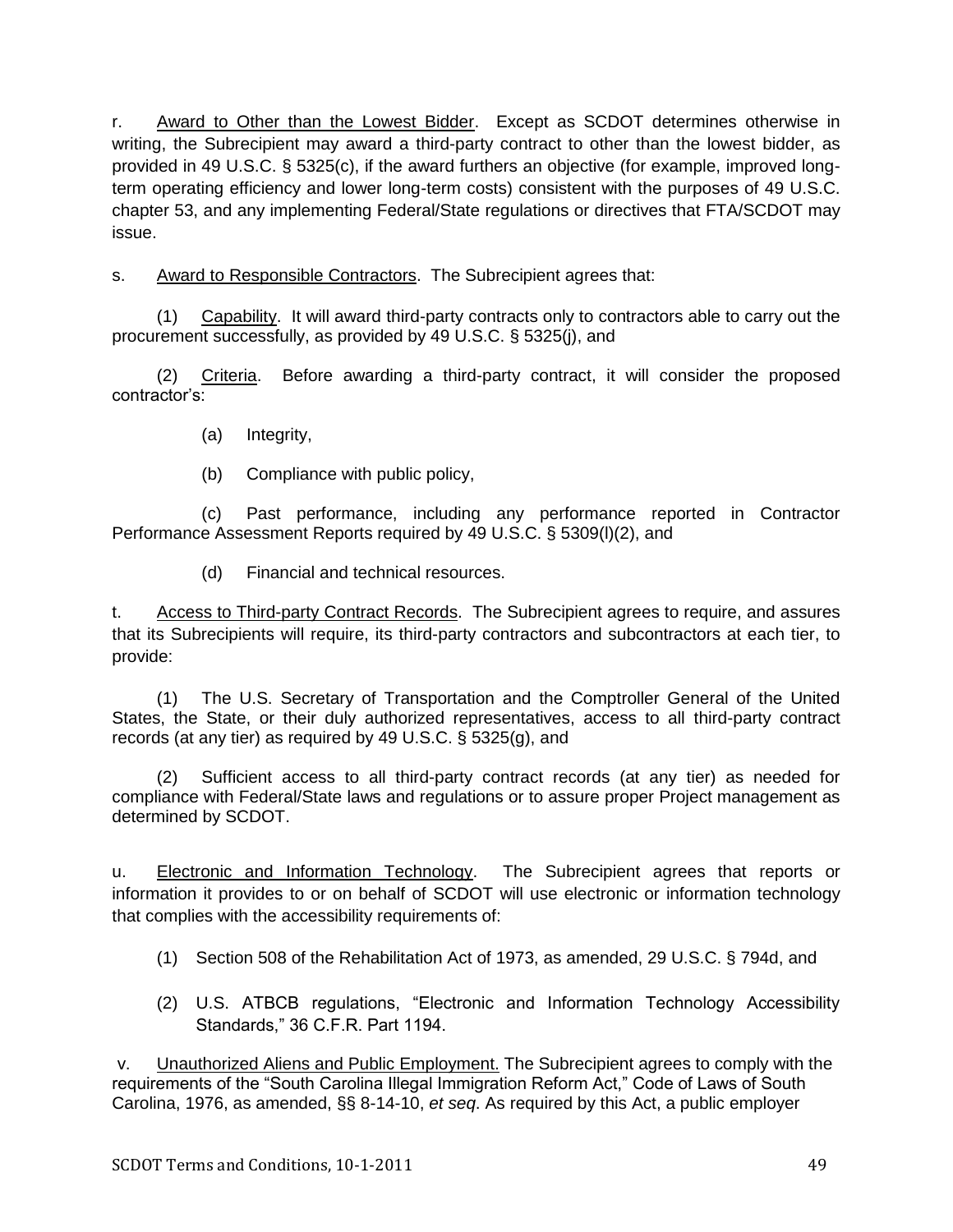may not enter into a service contract, unless the contractor agrees to verify that the new employees are legally present in the United States. This requirement shall flowdown from the prime contractor to the lowest tier subcontractor. Further guidance on this requirement can be found at http://www.scdot.org/getting/illegal-immigration-act.shtml.

# **Section 16. Leases.**

The Subrecipient agrees that:

a. Capital Leases. It will comply with FTA regulations, "Capital Leases," 49 C.F.R. Part 639.

b. Leases Involving Certificates of Participation. It will obtain FTA/SCDOT concurrence before entering into any FTA/SCDOT assisted leasing arrangement involving certificates of participation.

## **Section 17. Patent Rights.**

a. General. The Subrecipient agrees that:

(1) Depending on the nature of the Project, the Federal/State Government may acquire rights when the Subrecipient or third-party participant produces a patented or patentable:

- (a) Invention,
- (b) Improvement, or
- (c) Discovery.

(2) The Federal/State Government's rights arise when the patent or patentable information is:

- (a) Conceived under the Project, or
- (b) Reduced to practice under the Project.

(3) When a patent is issued or patented information becomes available as described in the preceding Section 17.a(1) of these Terms and Conditions, the Subrecipient agrees to:

- (a) Notify SCDOT immediately, and
- (b) Provide a detailed report satisfactory to SCDOT.
- b. Federal/State Rights. The Subrecipient agrees that:

(1) Its rights and responsibilities, and those of each third-party participant, in that invention, improvement, or discovery will be determined as provided by Federal/State laws, regulations, and directives, including any waiver thereof.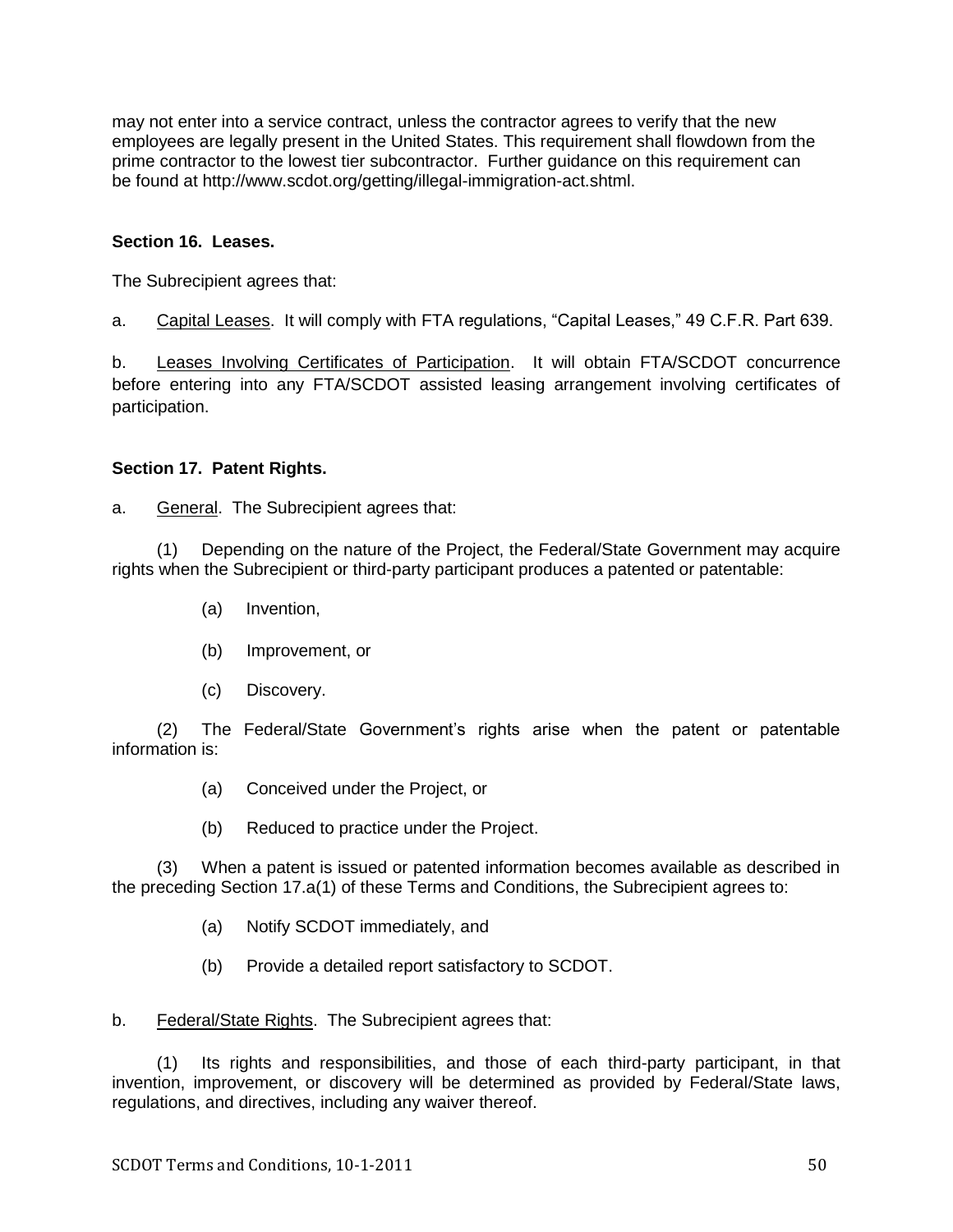(2) Unless SCDOT determines otherwise in writing, irrespective of its status or that of any third-party participant as a large business, small business, State government, State instrumentality, local government, Indian tribe, nonprofit organization, institution of higher education, or individual, the Subrecipient agrees to transmit the Federal Government's patent rights to FTA/SCDOT as specified in:

(a) 35 U.S.C. 200 *et seq*., and

(b) U.S. Department of Commerce regulations, "Rights to Inventions Made by Nonprofit Organizations and Small Business Firms Under Government Grants, Contracts and Cooperative Agreements," 37 C.F.R. Part 401.

c. License Fees and Royalties. As permitted by 49 C.F.R. Parts 18 and 19:

(1) License fees and royalties for patents, patent applications, and inventions derived from Project are program income.

(2) The Subrecipient has no obligation to the Federal Government with respect to those license fees or royalties, except:

(a) For compliance with 35 U.S.C. 200 *et seq*., which applies to patent rights developed under a federally funded research-type project, and

(b) As SCDOT determines otherwise in writing.

#### **Section 18. Rights in Data and Copyrights.**

a. Definition of "Subject Data". As used in this Section 18 of these Terms and Conditions, "subject data" means recorded information that:

- (1) Copyright. Are copyrighted or not copyrighted,
- (2) Delivery. Are delivered or specified to be delivered by the Grant Agreement, and
- (3) Examples. Include, but are not limited to:
	- (a) Computer software,
	- (b) Standards,
	- (c) Specifications,
	- (d) Engineering drawings and associated lists,
	- (e) Process sheets,
	- (f) Manuals,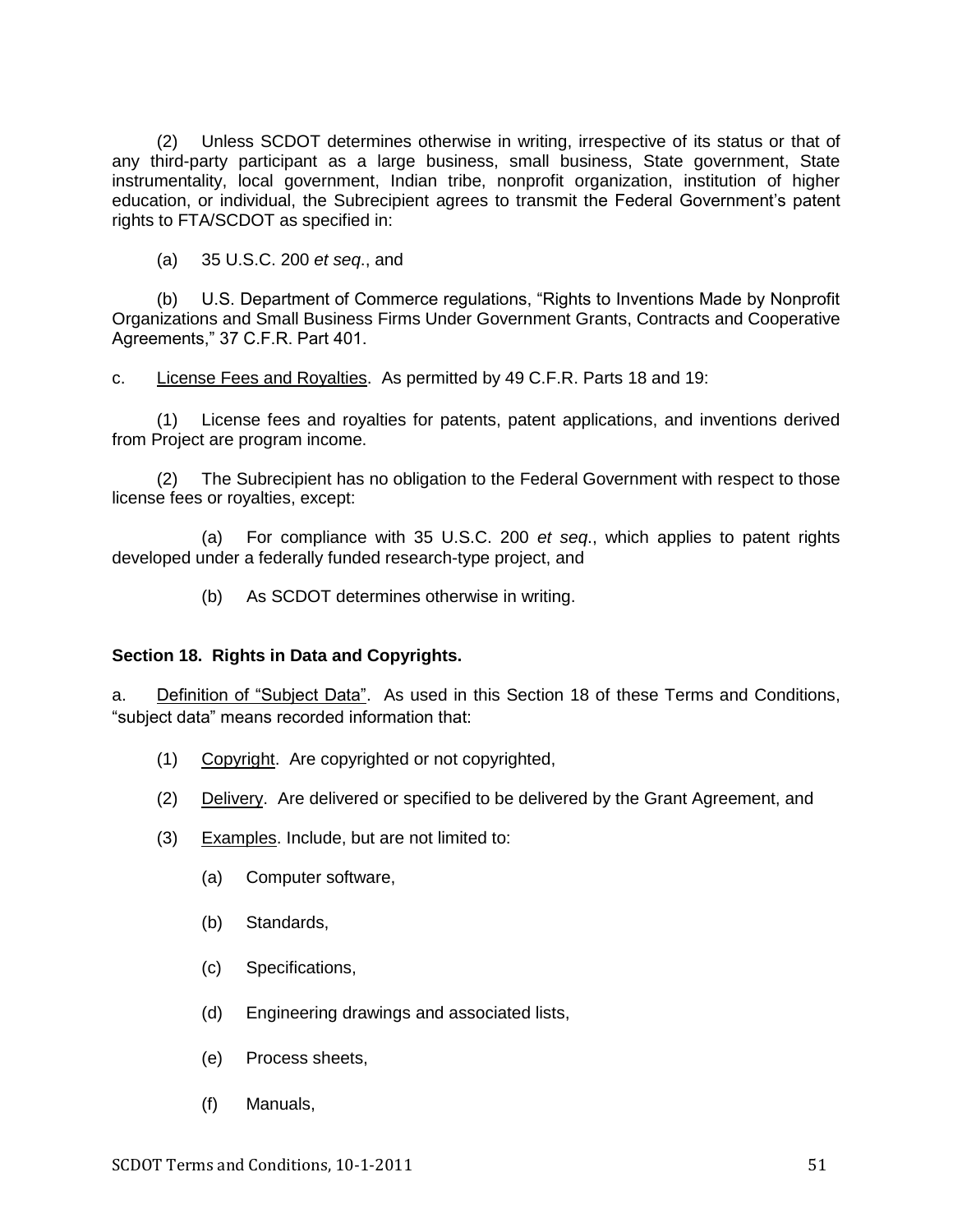- (g) Technical reports,
- (h) Catalog item identifications, and
- (i) Related information.
- (4) Exceptions. "Subject data" do not include:
	- (a Financial reports,
	- (b) Cost analyses, or
	- (c) Other similar information used for Project administration.

b. General. The following restrictions apply to all subject data first produced in the performance of the Grant Agreement:

(1) Prohibitions. The Subrecipient may not:

(a) Publish or reproduce subject data in whole or in part, or in any manner or form, or

(b) Permit others to do so.

(2) Exceptions. The prohibitions of the preceding Section 18.b(1) of these Terms and Conditions do not apply:

(a) To publications or reproductions for the Subrecipient's own internal use,

(b) To an institution of higher learning,

(c) To the portion of data that the Federal Government has previously released or approved for release to the public, or

(d) To the portion of data that has the Federal Government's prior written consent for release.

c. Federal/Statel Rights in Data and Copyrights. The Subrecipient agrees as follows:

(1) License Rights. The Subrecipient must provide the Federal/State Government a license to "subject data" that is:

- (a) Royalty-free,
- (b) Non-exclusive, and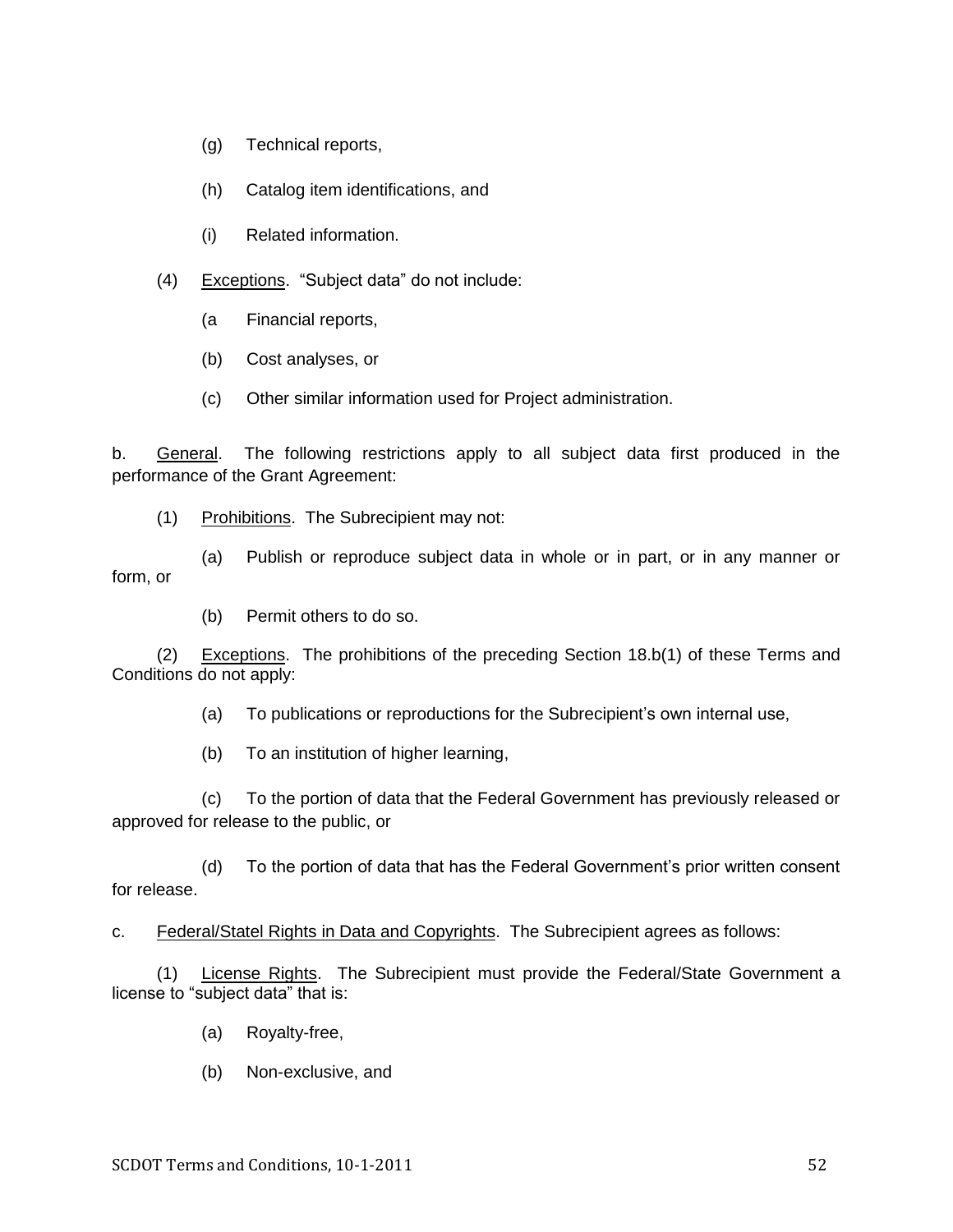- (c) Irrevocable.
- (2) Uses. The Federal/State Government's license must the permit it to:
	- (a) Reproduce the subject data,
	- (b) Publish the subject data,
	- (c) Otherwise use the subject data, and
	- (d) Permit others to use the subject data for Federal/State Government purposes.

(3) Federal/State Government Purposes. As used in this Section 18 of these Terms and Conditions, "for Federal Government purposes," means that:

(a) The Federal/State Government may use its license only for its own direct purposes, and

(b) The Federal/State Government may not provide or otherwise extend to other parties, without the copyright owner's consent, its license to:

1 Any subject data developed and funded at any tier through the Grant Agreement, and

Any rights of copyright to which the Subrecipient or third-party participant purchases ownership using Federal/State funds.

d. Special Federal/State Rights in Data for Research, Development, Demonstration, and Special Studies Projects. In general, SCDOT's purpose in providing Federal/State funds for a research, development, demonstration, or special studies Project is to increase transportation knowledge, rather than limit the benefits of the Project to the Subrecipient and its third-party participants.

Therefore, the Subrecipient agrees that:

(1) Publicly Available Report. When the Project is completed, it must provide a Project report that SCDOT or FTA may publish or make available for publication on the Internet.

(2) Other Reports. It must provide other reports pertaining to the Project that SCDOT may request.

(3) Availability of Subject Data. SCDOT may make available to FTA, any SCDOT Subrecipient or any of its third-party participants at any tier of the Project, either SCDOT's copyright license to the subject data or a copy of the subject data, except as SCDOT determines otherwise in writing.

(4) Identification of Information. It must identify clearly any specific confidential, privileged, or proprietary information submitted to SCDOT.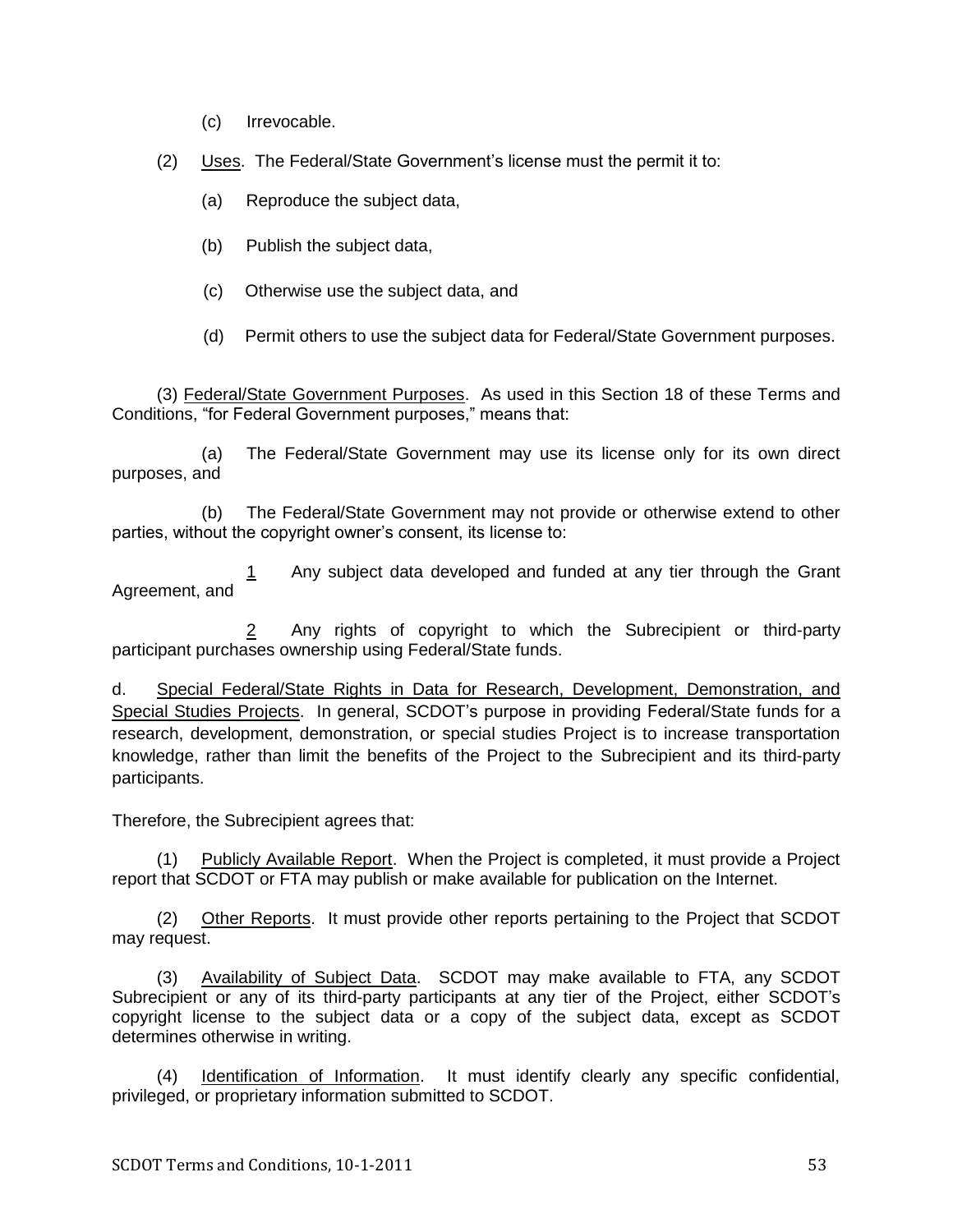(5) Incomplete Project. If the Project is not completed for any reason whatsoever, all data developed under the Project becomes "subject data" and must be delivered as SCDOT may direct.

(6) Exception. This Section 18.d does not apply to an adaptation of automatic data processing equipment or program that is both:

- (a) For the Subrecipient's use, and
- (b) Acquired with SCDOT/FTA capital program funding.

e. License Fees and Royalties. As permitted by 49 C.F.R. Parts 18 and 19:

(1) License fees and royalties for copyrighted material or trademarks derived from Project are program income.

(2) The Subrecipient has no obligation to the Federal/State Government with respect to those license fees or royalties, except:

(a) For compliance with 35 U.S.C. 200 *et seq*., which applies to patent rights developed under a federally funded research-type project, and

(c) As SCDOT determines otherwise in writing.

f. Hold Harmless. Upon request by SCDOT, the Subrecipient agrees that:

(1) Violation by Subrecipient. Except as prohibited or otherwise limited by State law, it will indemnify, save, and hold harmless the Federal/State Government's officers, employees, and agents acting within the scope of their official duties, against any liability, including costs and expenses,

- (a) If it willfully or intentionally violates:
	- 1 Any proprietary rights,
	- 2 Copyrights, or
	- 3 Right of privacy,
- (b) Occurring from any of the following uses of Project data:
	- 1 Publication,
	- 2 Translation,
	- 3 Reproduction,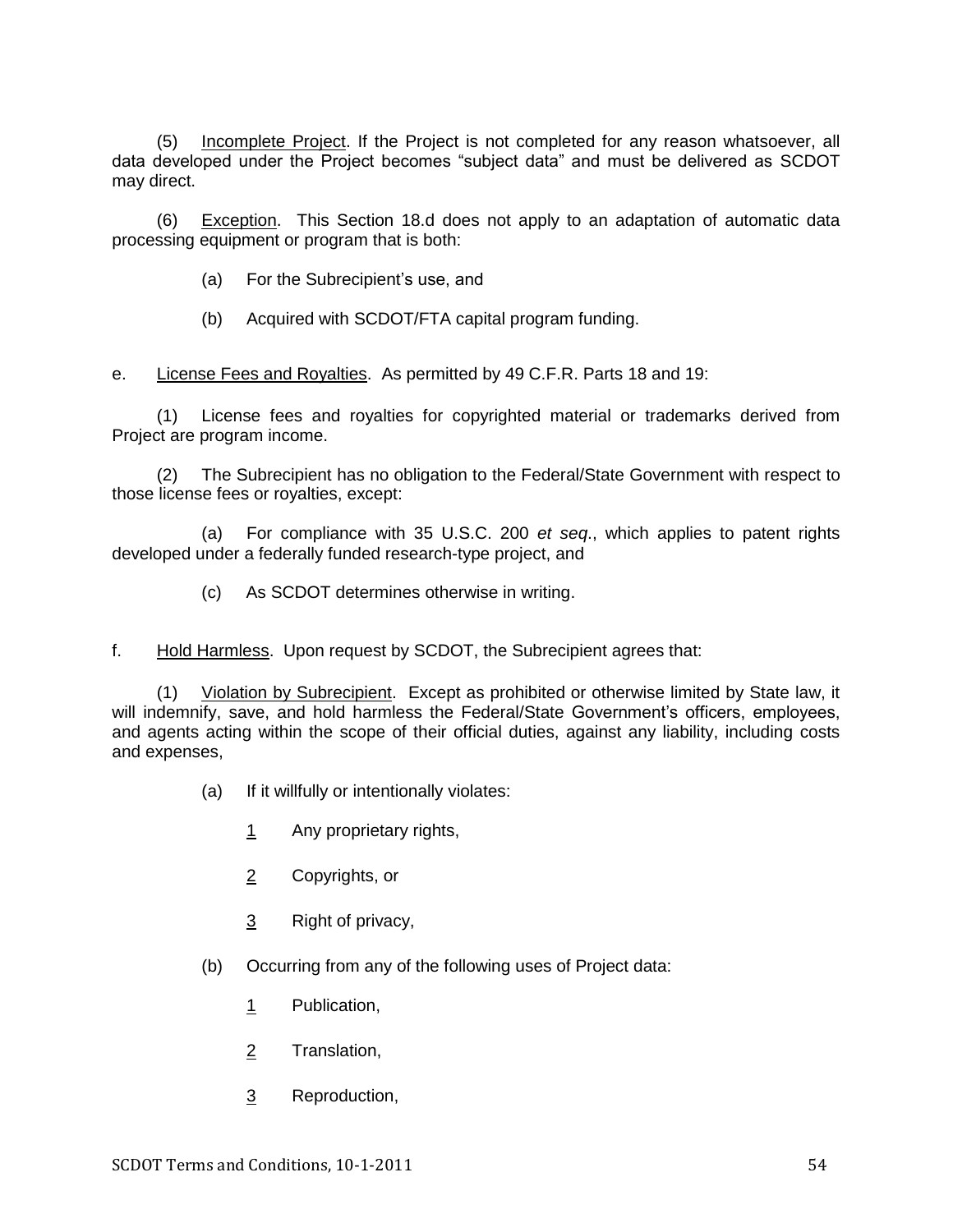4 Delivery,

5 Use, or

6 Disposition.

(2 Violation by Federal Officers, Employees or Agents. The Subrecipient will not be required to indemnify the Federal/State Government for any liability described in the preceding Section 18.f(1) caused by the wrongful acts of Federal/State employees or agents.

g. Restrictions on Access to Patent Rights. Nothing in Section 18 of these Terms and Conditions pertaining to rights in data either:

(1) Implies a license to the Federal/State Government under any patent, or

(2) May be construed to affect the scope of any license or other right otherwise granted to the Federal/State Government under any patent.

h. Data Developed Without Federal/State Funding or Support. The Subrecipient understands and agrees that it may need to provide data developed without any Federal/State funding or support to SCDOT.

(1) Protections. Sections 18.a, 18.b, 18.c, and 18.d of these Terms and Conditions do not apply to data developed without Federal/State funding, even though that data may have been used in connection with the Project.

(2) Identification of Information. The Subrecipient understands and agrees that the Federal/State Government will not be able to protect data developed without Federal/State funding or support from unauthorized disclosure unless that data is clearly marked "Proprietary" or "Confidential."

i. Requirements to Release Data. The Subrecipient understands and agrees that the Federal/State Government may be required to release Project data and information the Subrecipient submits to SCDOT as required by:

(1) The Freedom of Information Act, S.C. Code Ann. § 30-4010, *et seq*., or FTA 5 U.S.C. § 552,

(2) Another Federal/State law requiring access to Project records,

(3) U.S. DOT regulations, "Uniform Administrative Requirements for Grants and Agreements with Institutions of Higher Education, Hospitals, and Other Non-Profit Organizations,‖ specifically 49 C.F.R. § 19.36(d), or

(4) Other Federal/State regulations requiring access to Project records.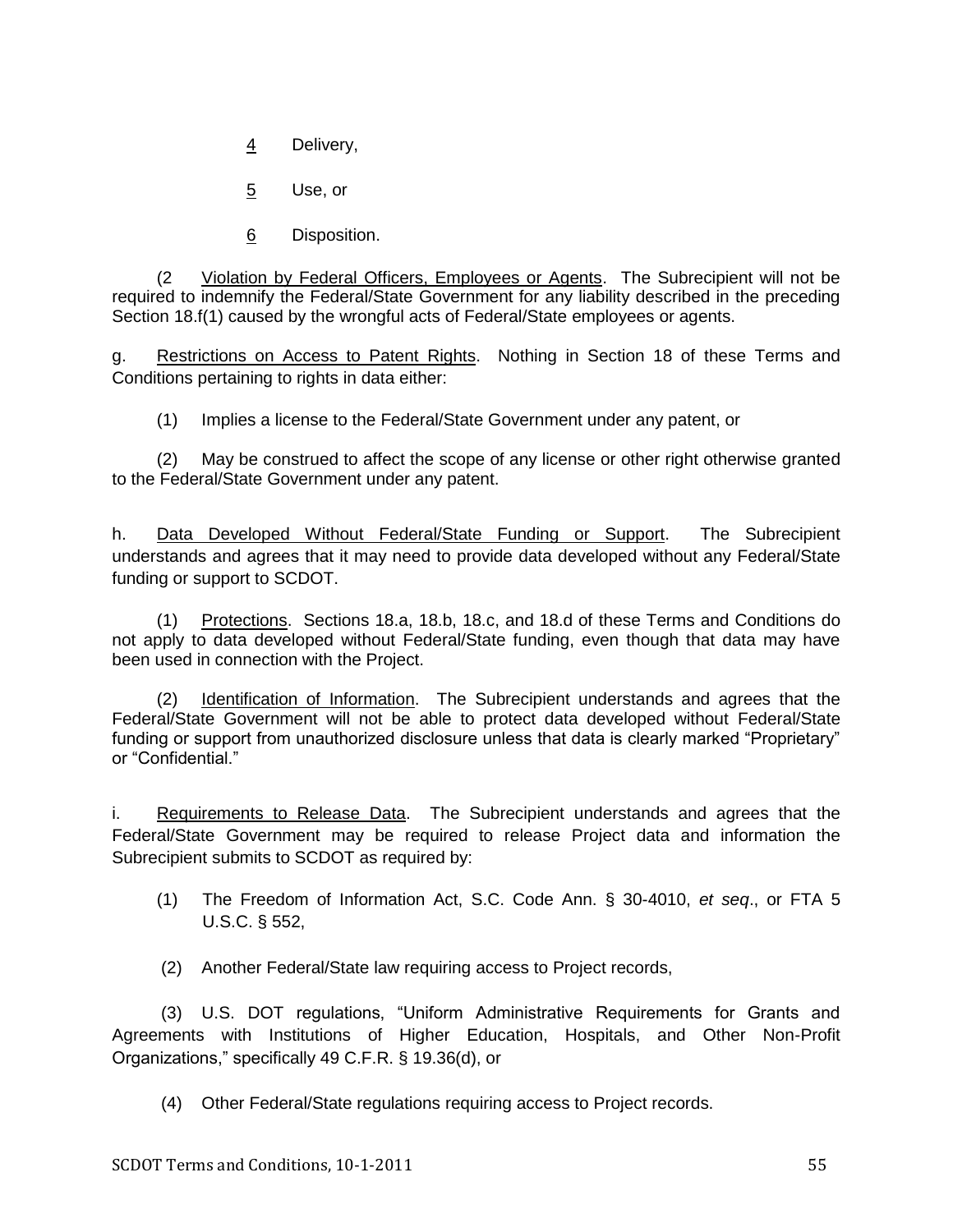## **Section 19. Use of Real Property, Equipment, and Supplies.**

The Subrecipient understands and agrees that the Federal/State Government retains a Federal/State interest in all federally/state funded real property, equipment, and supplies (Project property) until, and to the extent, SCDOT removes that Federal/State interest. Therefore:

a. Use of Project Property. The Subrecipient agrees to maintain continuing control of the use of Project property satisfactory to SCDOT.

(1) Use for Project Purposes. The Subrecipient agrees to use Project property for appropriate Project purposes (including joint development purposes as well as uses that provide program income to support public transportation):

(a) For the duration of the useful life of that property, which may extend beyond the duration of the Grant Agreement, and

(b) Consistent with other requirements SCDOT may impose.

(2) Delay or Failure to Use Project Property. The Subrecipient agrees that SCDOT may require it to return the entire amount of Federal/State funds spent on that property if, during its useful life, the Subrecipient has:

- (a) Unreasonably delayed using its Project property, or
- (b) Failed to use its Project property.
- (3) The Subrecipient further agrees to notify SCDOT immediately when:
	- (a) It uses any Project property in a manner substantially different from:

1 The representations in its Application or other documents submitted in support of the Grant Agreement, or

2 The requirements of the Grant Agreement, including these Terms and Conditions. or

(b) It withdraws any Project property from Project use.

#### b. General Federal/State Requirements.

(1) State, Local Government, or Indian Tribal Government. A Subrecipient that is a State, local government, or Indian tribal government agrees that it will:

(a) Comply with the property management standards of 49 C.F.R. §§ 18.31 – 18.34,

- (b) Comply with other Federal/State regulations as applicable, and
- (c) Follow Federal directives as applicable, except as SCDOT determines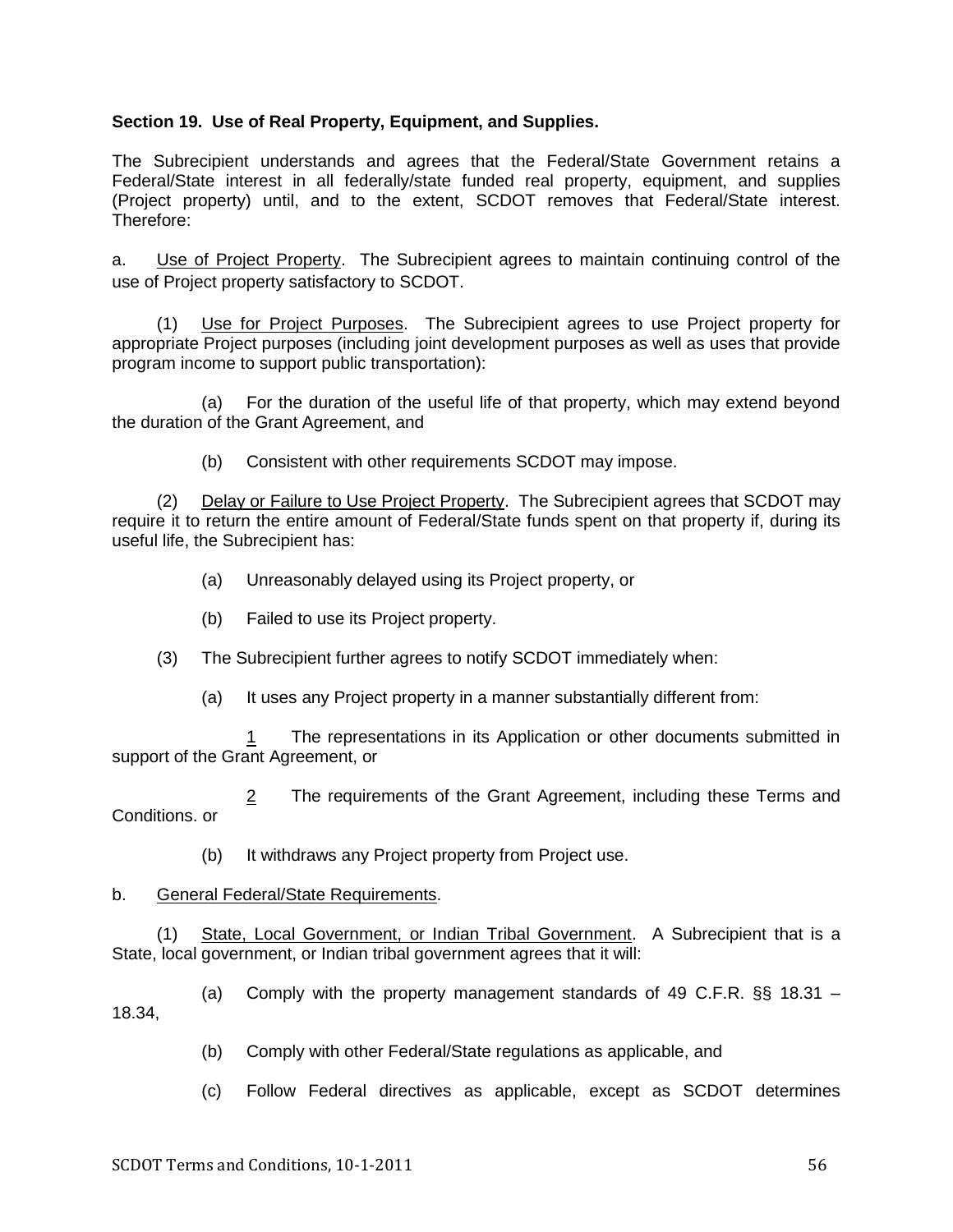otherwise in writing.

(2) Institution of Higher Education or Private Nonprofit Entity. A Subrecipient that is an institution of higher education or private nonprofit entity agrees that it will:

(a) Comply with the property management standards of 49 C.F.R. §§ 19.30 – 19.37,

(b) Comply with other Federal/State regulations as applicable, and

(c) Follow Federal directives as applicable, except as SCDOT determines otherwise in writing.

(3) For-Profit Entity. A Subrecipient that is a for-profit entity agrees that it will comply with property management standards satisfactory to SCDOT/FTA.

(4) Reimbursement. The Subrecipient also agrees that it will comply with SCDOT's reimbursement requirements for premature dispositions of certain Project equipment, as set forth in this Section 19.g of these Terms and Conditions and SCDOT/FTA directives, except as SCDOT determines otherwise in writing.

c. Maintenance. The Subrecipient agrees that it will maintain its Project property in good operating order, as required by Federal laws and regulations, and as provided in Federal/State directives, except as SCDOT determines otherwise in writing.

d. Records. The Subrecipient agrees that:

(1) Record-keeping. It will keep satisfactory records of its use of the Project property, and

(2) Provide Information. Upon request, it will provide SCDOT the information required to assure compliance with this Section 19 of these Terms and Conditions.

e. Incidental Use. The Subrecipient agrees that:

(1) General. Any incidental use of Project property will not exceed that permitted under Federal laws or regulations and as provided in Federal/State directives.

(2) Alternative Fueling Facilities. As provided in 49 U.S.C. § 5323(p), it may permit nontransit public entities and private entities to have incidental use of its federally/state funded alternative fueling facilities and equipment, only if:

(a) The incidental use does not interfere with its public transportation operations or the Project

(b) It fully recaptures all costs related to the incidental use from the nontransit public entity or private entity,

(c) It uses revenues it receives from the incidental use in excess of costs for planning, capital, and operating expenses that are incurred in providing public transportation,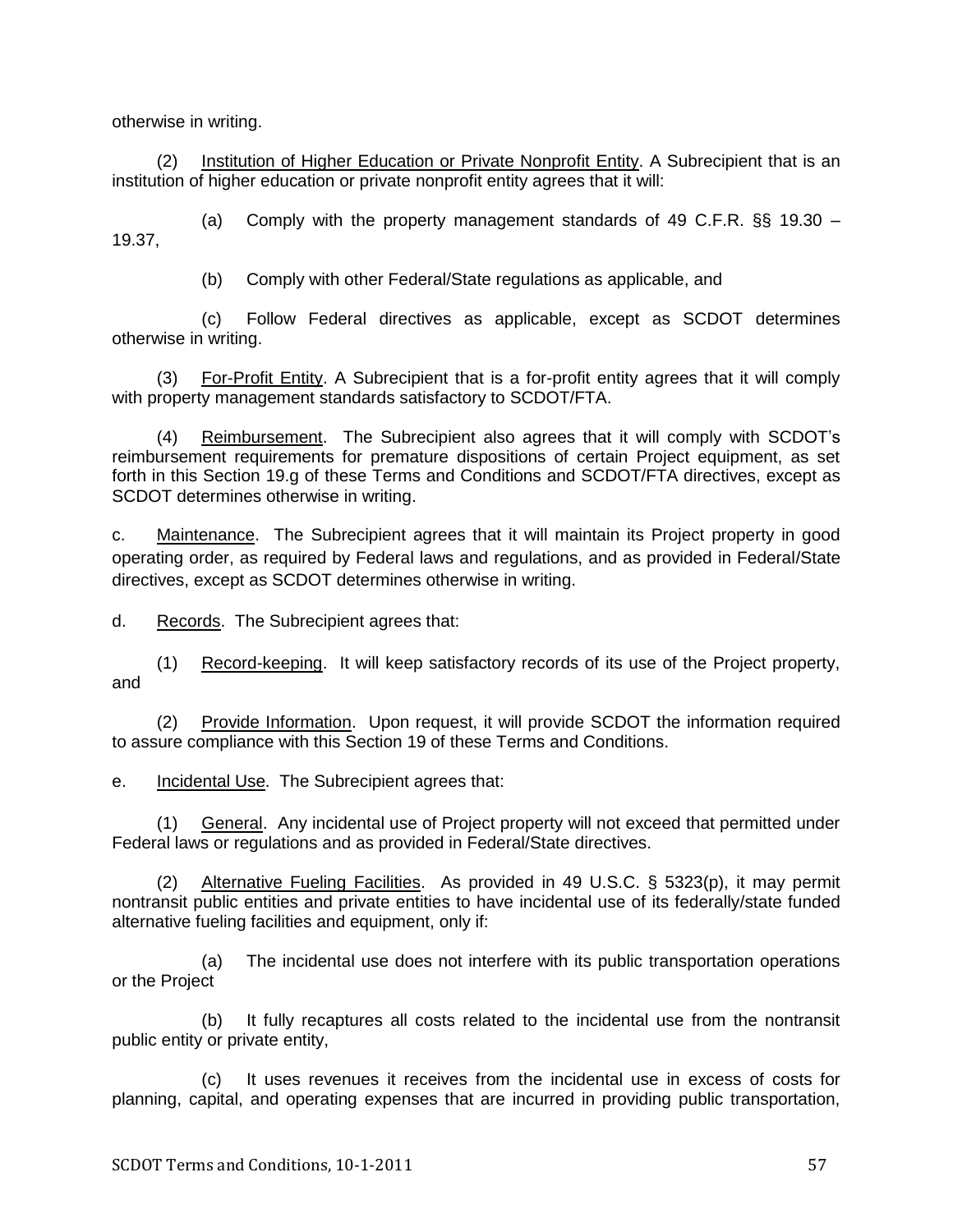and

(d) Private entities pay all applicable excise taxes on fuel.

f. Encumbrance of Project Property. Absent the express written consent of SCDOT, the Subrecipient agrees to preserve the Federal/State interest in and maintain satisfactory continuing control of its Project property as follows:

(1) Written Transactions. The Subrecipient agrees that it will not execute any of the following documents if doing so would either adversely affect the Federal/State interest in or impair its continuing control of the use of its Project property:

- (a) Transfer of title,
- (b) Lease,
- (c) Lien
- (d) Pledge,
- (e) Mortgage,
- (f) Encumbrance,
- (g) Third-party contract,
- (h) Subagreement,
- (i) Grant anticipation note,
- (j) Alienation,
- (k) Innovative finance arrangement, such as:
	- 1 A cross border lease
	- 2 A leveraged lease, or
	- 3 Otherwise, or
- (l) Any other obligation affecting the Project property.

(2) Oral Transactions. The Subrecipient agrees it will not obligate itself in any way through an oral statement to any third-party with respect to its Project property that would either adversely affect the Federal/State interest in or impair its continuing control of the use of its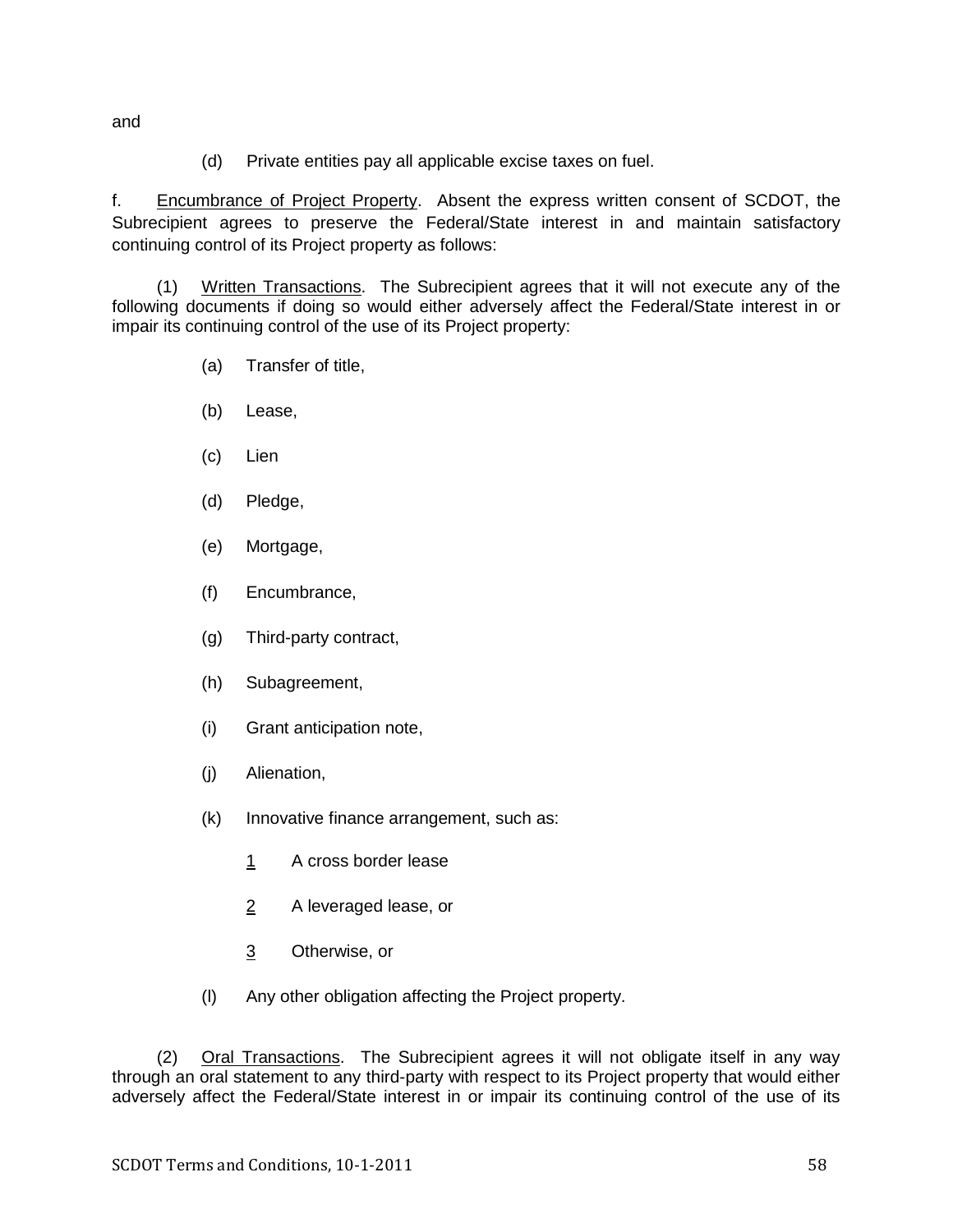Project property, and

(3) Other Actions. The Subrecipient agrees that it will not take any other action that would either adversely affect the Federal/State interest in or impair its continuing control of the use of its Project property.

g. Useful Life of Project Property. The Subrecipient agrees that:

(1) Determining the Useful Life. SCDOT may establish the useful life of Project property, and

(2) Required Use. It will use Project property continuously and appropriately throughout the useful life of that property.

(3) Expired Useful Life. When the useful life of Project property has expired, it will comply with SCDOT's disposition requirements.

(4) Premature Withdrawal. SCDOT retains a Federal/State interest in the fair market value of Project property prematurely withdrawn from appropriate use. Therefore:

(a) Notice. It will notify SCDOT immediately when any Project property is prematurely withdrawn from appropriate use, whether by:

- 1 Planned withdrawal,
- 2 Misuse, or
- 3 Casualty loss.

(b) Amount of Federal/State Interest. The Federal/State interest in the Project property will be determined on the basis of the ratio of the Federal/State funds provided for the Project property to the actual cost of that property.

(c) Financial Obligations to the Federal/State Government. Unless otherwise approved in writing by SCDOT, the Subrecipient agrees that if its Project property is prematurely withdrawn from appropriate use:

1 It will return an amount equal to the remaining Federal/State interest in the withdrawn Project property to SCDOT, or

2 With SCDOT approval, it will invest an amount equal to the remaining Federal/State interest in the withdrawn property in like-kind property that is eligible for funding within the scope of the Project that provided Federal/State funds for the property that has been prematurely withdrawn from use.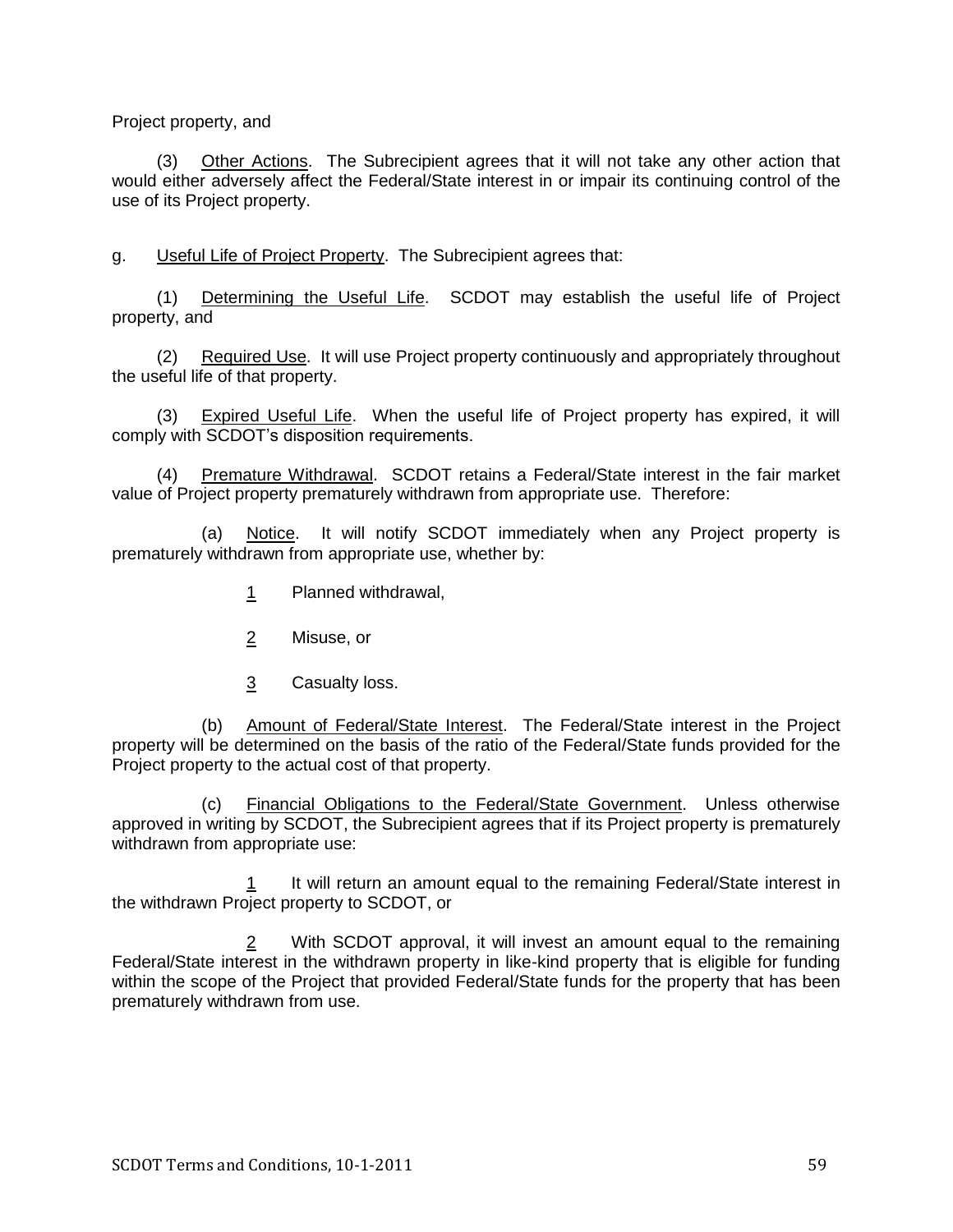h. Calculating the Value of Prematurely Withdrawn Project Property. The Subrecipient agrees that the fair market value of Project property prematurely withdrawn from Project use will be calculated as follows:

(1) Equipment and Supplies. Except as SCDOT determines otherwise in writing:

(a) The fair market value of Project equipment and supplies will be calculated by straight-line depreciation, based on the useful life of the equipment or supplies as established or approved by SCDOT.

(b) The fair market value of the withdrawn Project equipment and supplies will be based on their value immediately before the occurrence prompting their withdrawal from appropriate use,

1 Irrespective of whether the Project property was withdrawn from use due to fire, casualty, or natural disaster, and

2 Irrespective of the extent of insurance coverage.

(c) As authorized by 49 C.F.R. § 18.32(b), a State may use its own property disposition procedures, provided that those procedures comply with the laws of that State.

(2) Real Property. The Subrecipient agrees that the fair market value of real property financed under the Project shall be determined by:

(a) Competent appraisal based on an appropriate date approved by SCDOT, as provided by 49 C.F.R. Part 24,

(b) Straight line depreciation of improvements to the real property coupled with the value of the land as determined by SCDOT on the basis of appraisal, or

(c) Other applicable Federal/State law or regulations.

(3) Exceptional Circumstances. The Subrecipient agrees as follows:

(a) SCDOT may require another method to be used to determine the fair market value of Project property withdrawn from service.

(b) In unusual circumstances, the Subrecipient may request that another reasonable valuation method be used including, but not limited to:

- 1 Accelerated depreciation,
- 2 Comparable sales, or
- 3 Established market values.
- (c) In determining whether to approve such a request, SCDOT may consider any:
	- 1 Action the Subrecipient took,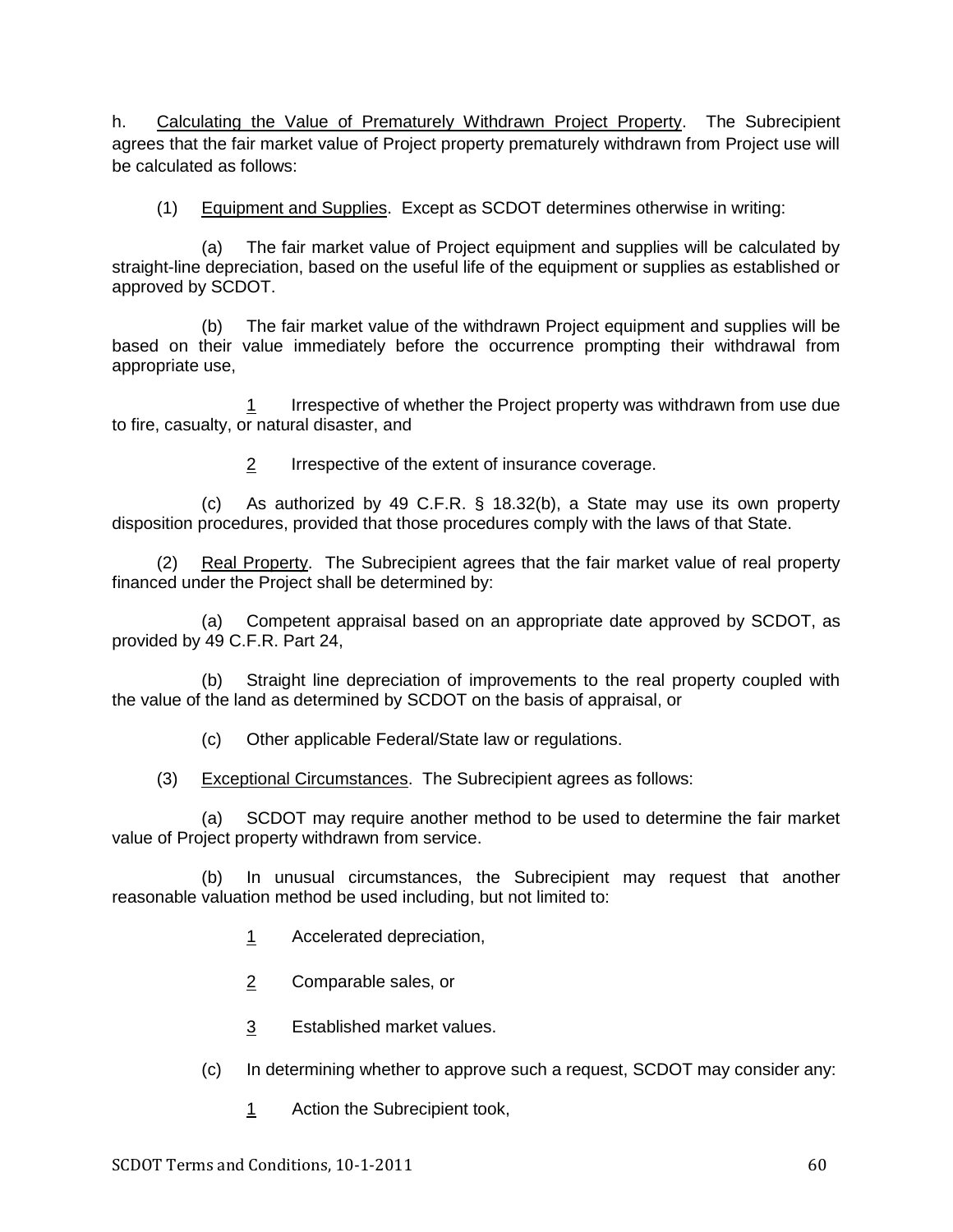- 2 Omission the Subrecipient made, or
- 3 Unfortunate occurrence the Subrecipient suffered.

i. Insurance Proceeds. The Subrecipient agrees to use any insurance proceeds it receives for the damaged or destroyed Project property as follows:

(1) Replacement. It may apply those insurance proceeds to the cost of replacing the damaged or destroyed Project property as approved by SCDOT, or

(2) Return to SCDOT. It may return to SCDOT an amount equal to the remaining Federal/State interest in the damaged or destroyed Project property.

j. Transportation - Hazardous Materials. When transporting any hazardous materials, the Subrecipient agrees to comply with U.S. Pipeline and Hazardous Materials Safety Administration regulations, "Shippers - General Requirements for Shipments and Packagings," 49 C.F.R. Part 173.

k. Misused or Damaged Project Property. If any damage to Project property results from abuse or misuse occurring with the Subrecipient's knowledge and consent, the Subrecipient agrees that:

(1) Restore. It will restore the damaged property to its original condition, or

(2) Refund. It will refund the value of the Federal/State interest in that property, as SCDOT may require.

l. Disposition of Project Property. The Subrecipient understands and agrees as follows:

(1) Methods. With prior SCDOT approval, the Subrecipient may dispose of Project property in the following ways and use the proceeds to reduce the gross project cost of other eligible capital public transportation projects as permitted by 49 U.S.C. § 5334(h)(4).

(a) Lease. Except as SCDOT has determined otherwise in writing and withwritten concurrency by SCDOT, if it leases Project property to another party, it will:

- 1 Use a written lease or another similar document to:
	- a Retain ownership of the leased property,
	- b Assure that the lessee will use the property appropriately, and

2 Provide a copy of the lease and any relevant documents to SCDOT upon request.

(b) Transfer.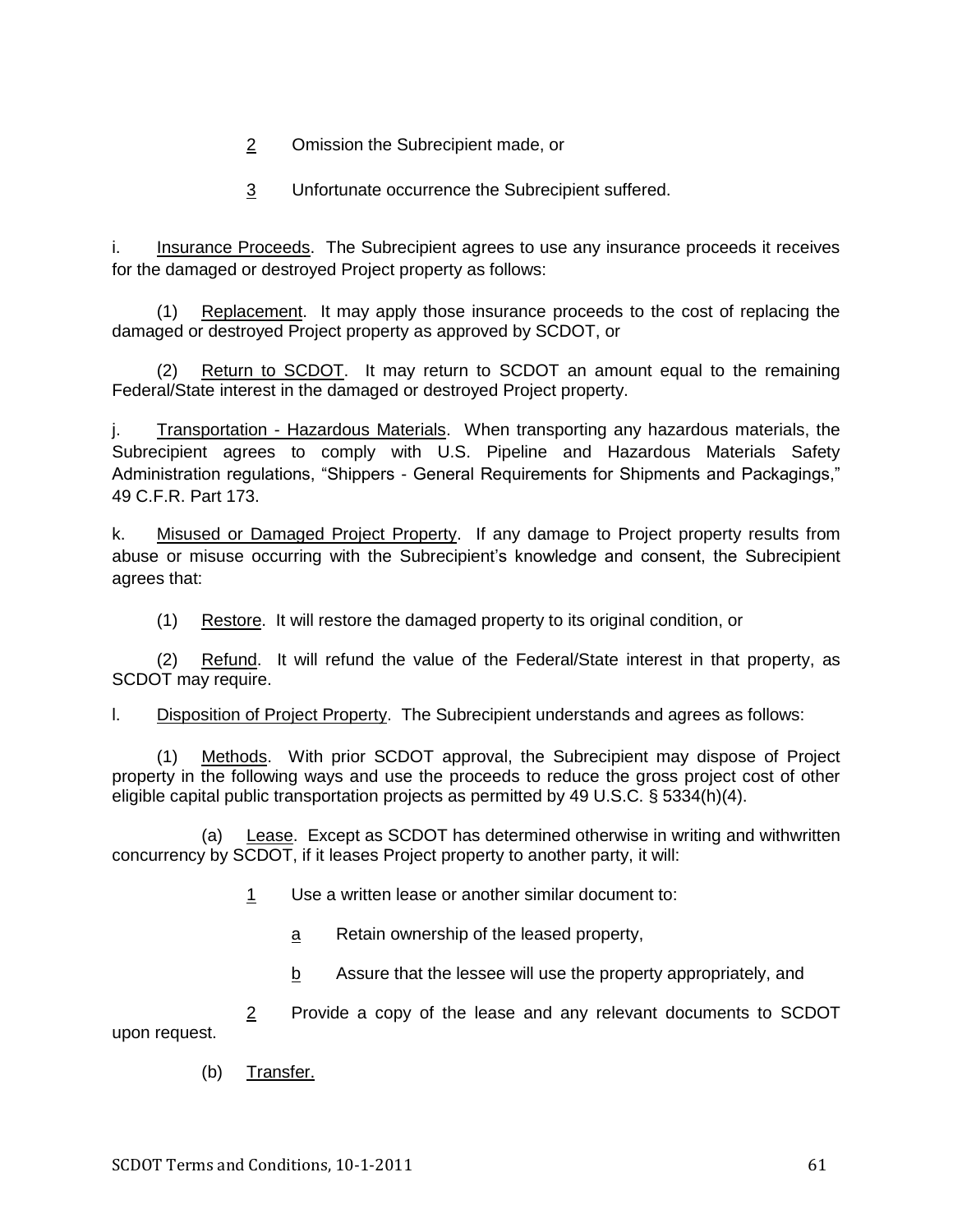Subrecipient Request. It may transfer any Project property funded under 49 U.S.C. chapter 53 to a local governmental authority provided if:

a The Project property will be used for a public purpose,

b SCDOT/FTA approves the transfer, and

<u>c</u> The transfer conforms to 49 U.S.C.  $\S$ § 5334(h)(1) – 5334(h)(3).

SCDOT Direction. The Subrecipient agrees that SCDOT may require it to transfer title to any federally funded Project property, as provided by 49 C.F.R. Parts 18 or 19.

(c) Sale. If it sells Project property, the Subrecipient agrees to use the sales procedures in 49 C.F.R. Part 18 or Part 19.

(2) Use of Proceeds. As permitted by 49 U.S.C. § 5334(h)(4), the Subrecipient may use the proceeds to reduce the gross project cost of other eligible capital public transportation projects.

m. Responsibilities After Project Closeout. Except as SCDOT determines otherwise in writing, the Subrecipient agrees that Project closeout will not change the Subrecipient's Project property management responsibilities provided in:

- (1) Federal/State laws, regulations, and directives effective now or at a later date, and
- (2) This Section 19 of these Terms and Conditions.

### **Section 20. Insurance.**

In addition to other insurance requirements that may apply, the Subrecipient agrees that:

a. Minimum Requirements. At a minimum, it will comply with the insurance requirements normally imposed by its State and local laws, regulations, and ordinances, except as SCDOT determines otherwise in writing.

b. Flood Hazards. It will comply with the flood insurance purchase provisions of section 102(a) of the Flood Disaster Protection Act of 1973, as amended, 42 U.S.C. § 4012a(a), with respect to any Project activity involving:

- (1) Construction, or
- (2) An acquisition having an insurable cost of \$10,000 or more.

# **Section 21. Relocation.**

The Subrecipient agrees to provide fair and equitable treatment to displaced people and businesses resulting from any interest in real property acquired for the Project, irrespective of whether Federal/State funding is used to pay the cost of that real property interest. The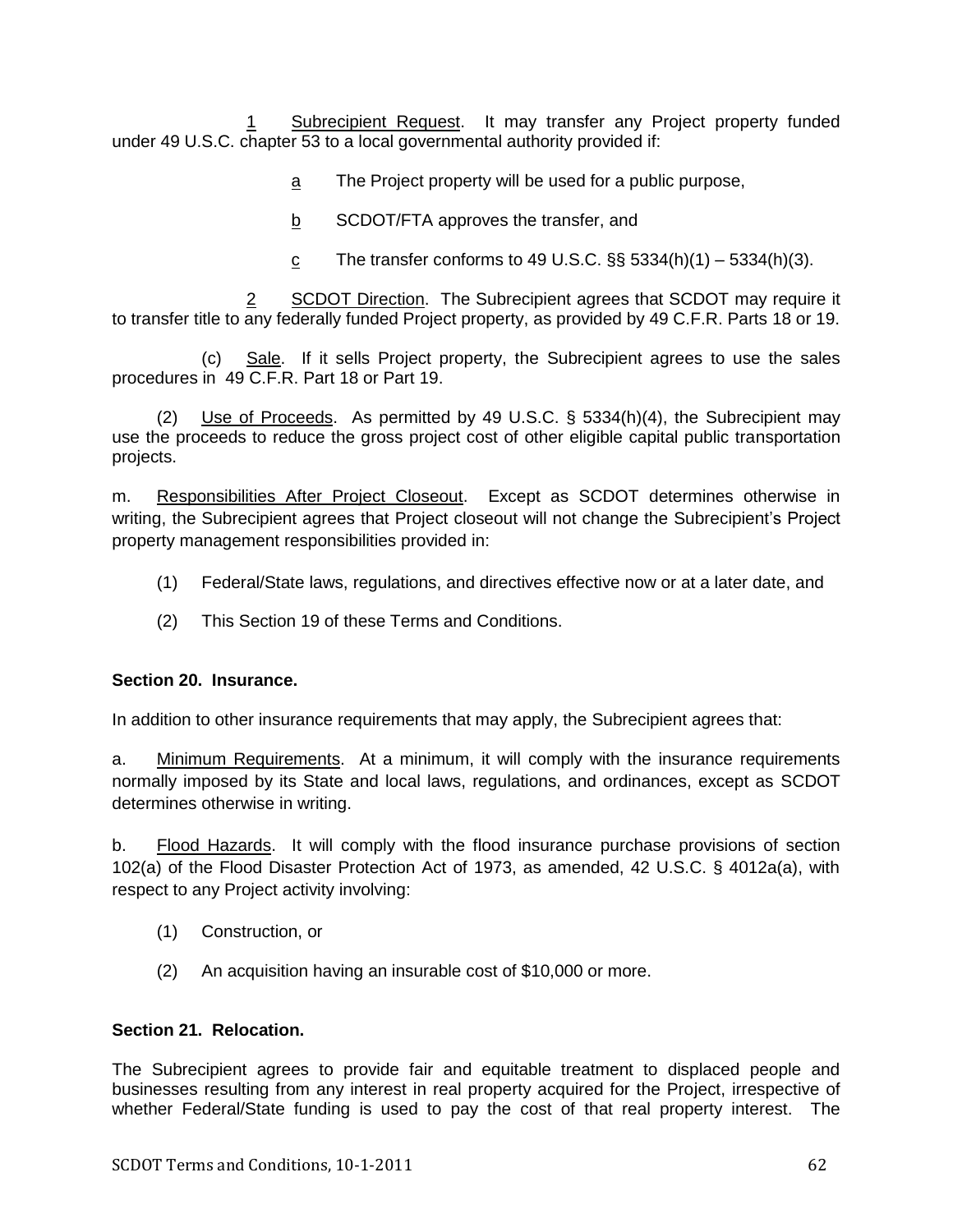Subrecipient agrees that:

a. Relocation Protections. When people or businesses must be relocated for Project purposes, it will comply with:

(1) Federal transit law, specifically 49 U.S.C. § 5324(a),

(2) The Uniform Relocation Assistance and Real Property Acquisition Policies Act of 1970, as amended, 42 U.S.C. 4601 *et seq.*, and

(3) U.S. DOT regulations, "Uniform Relocation Assistance and Real Property Acquisition for Federal and Federally Assisted Programs," 49 C.F.R. Part 24.

b. Nondiscrimination in Housing. When it must provide housing to comply with Federal relocation requirements for individuals, it will:

(1) Comply with Title VIII of the Civil Rights Act of 1968, as amended, 42 U.S.C. 3601 *et seq*., and

(2) Facilitate and follow Executive Order No. 12892, "Leadership and Coordination of Fair Housing in Federal Programs: Affirmatively Furthering Fair Housing," 42 U.S.C. § 3608 note, except as the SCDOT determines otherwise in writing.

c. Prohibition Against the Use of Lead-Based Paint. If it constructs or rehabilitates residential structures on behalf of people displaced by the Project, it will not use lead-based paint, and will comply with:

(1) Section 401(b) of the Lead-Based Paint Poisoning Prevention Act, 42 U.S.C. § 4831(b), and

(2) U.S. Housing and Urban Development regulations, "Lead-based Paint Poisoning Prevention in Certain Residential Structures," 24 C.F.R. Part 35.

### **Section 22. Real Property.**

The Subrecipient agrees to provide fair and equitable treatment to persons whose real property or interests in real property is acquired for the Project resulting from any interest in real property acquired for the Project. The Subrecipient agrees that:

a. Land Acquisition. Irrespective of Federal/State participation in the cost of real property acquired for the Project, it will comply with:

- (1) Federal transit law, specifically 49 U.S.C. § 5324(a),
- (2) The Uniform Relocation Assistance and Real Property Acquisition Policies Act of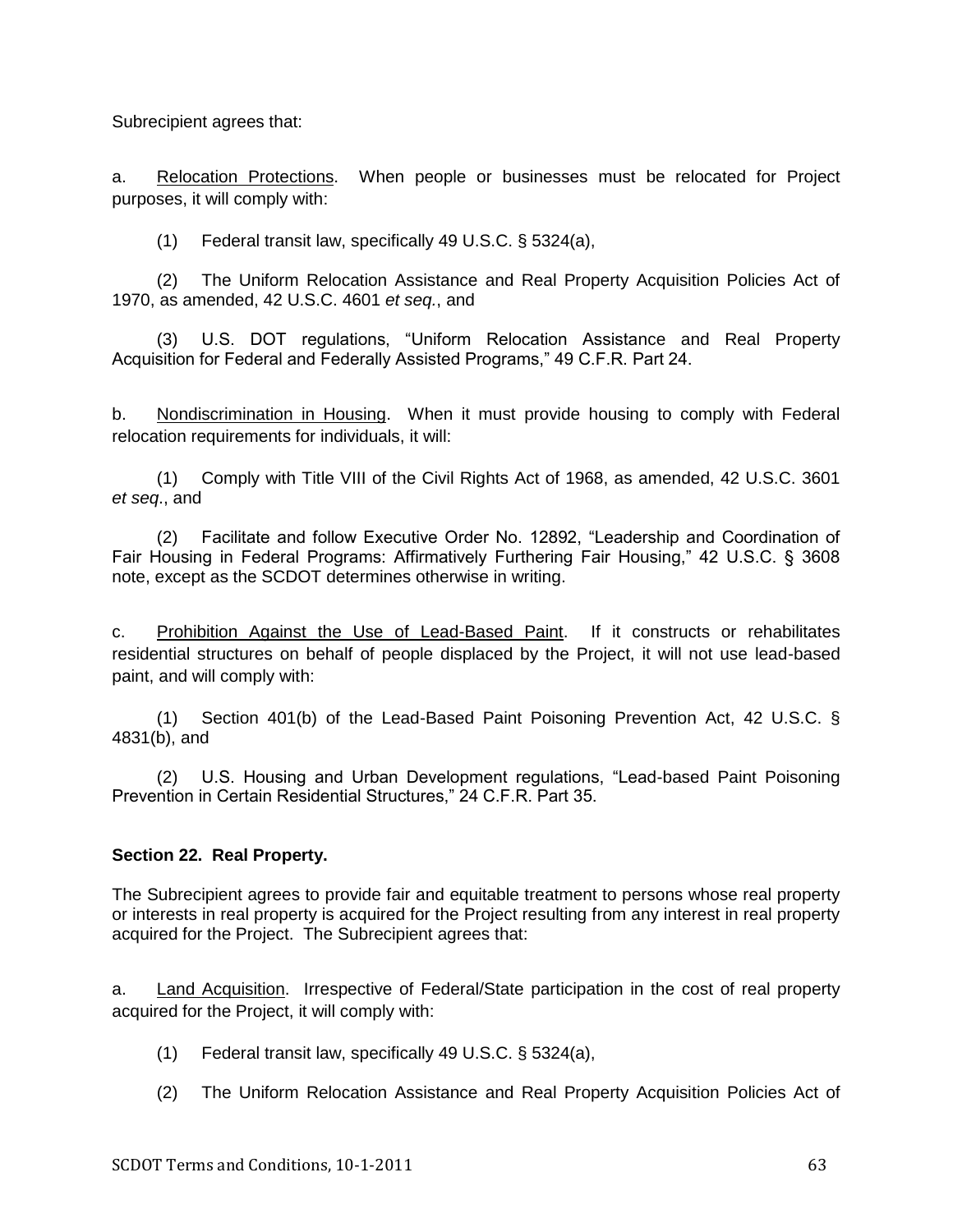1970, as amended, 42 U.S.C. 4601 *et seq*., and

(3) U.S. DOT regulations, "Uniform Relocation Assistance and Real Property Acquisition for Federal and Federally Assisted Programs," 49 C.F.R. Part 24.

b. Covenant Assuring Nondiscrimination. It will include a covenant in the title of the real property acquired for the Project to assure nondiscrimination during the useful life of the Project.

c. Recording Title to Real Property. To the extent required by SCDOT, it will record the Federal interest in title to real property used in connection with the Project.

d. SCDOT Approval of Changes in Real Property Ownership. It will not dispose of, modify the use of, or change the real property title or any other interests in the site and facilities used in the Project without permission and instructions from SCDOT.

# **Section 23. Construction.**

Except as SCDOT determines otherwise in writing, the Subrecipient agrees that:

a. Drafting, Review, and Approval of Construction Plans and Specifications. It will comply with SCDOT recommendations and determinations pertaining to the drafting, review, and approval of its construction plans and specifications.

b. Supervision of Construction. It will maintain competent and adequate engineering supervision at the construction site of the Project to ensure that the completed work conforms to the approved plans and specifications.

c. Construction Reports. It will provide progress reports, information, and other data required by SCDOT or FTA.

d. Project Management for Major Capital Projects. The Subrecipient agrees that:

(1) It will comply with FTA regulations, "Project Management Oversight," 49 C.F.R. Part 633, and any amendments to these regulations, and

(2) It will follow the most recent edition of FTA Circular 5800.1, "Safety and Security Management Guidance for Major Capital Projects" except as SCDOT determines otherwise in writing.

e. Seismic Safety. The Subrecipient agrees that:

(1) It will comply with:

(a) The Earthquake Hazards Reduction Act of 1977, as amended, 42 U.S.C. 7701 *et seq*.,

(b) U.S. DOT regulations, "Seismic Safety," 49 C.F.R. Part 41, specifically, 49 C.F.R. § 41.117, and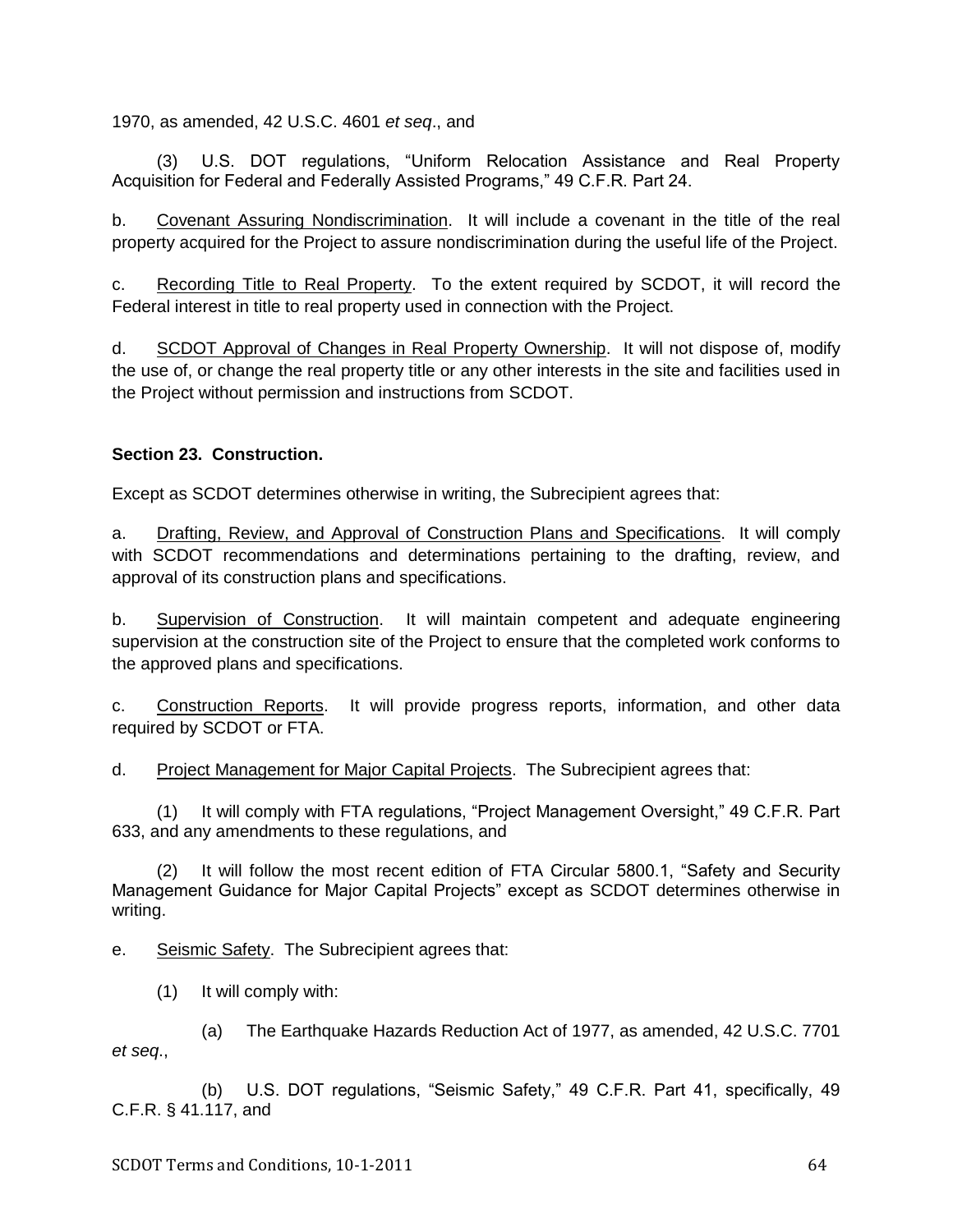(2) Except as SCDOT determines otherwise in writing, it will facilitate and follow Executive Order No. 12699, "Seismic Safety of Federal and Federally-Assisted or Regulated New Building Construction," 42 U.S.C. § 7704 note.

### **Section 24. Employee Protections.**

a. Construction Activities. The Subrecipient agrees to comply, and assures that each thirdparty participant will comply, with the following Federal laws and regulations providing protections for construction employees involved in Project activities:

- (1) Prevailing Wage Requirements.
	- (a) FTA's Davis-Bacon Related Act, specifically 49 U.S.C. § 5333(a),
	- (b) The Davis-Bacon Act, 40 U.S.C. 3141 *et seq.*, and

(c) U.S. DOL regulations, ―Labor Standards Provisions Applicable to Contracts Governing Federally Financed and Assisted Construction (also Labor Standards Provisions Applicable to Nonconstruction Contracts Subject to the Contract Work Hours and Safety Standards Act)," 29 C.F.R. Part 5,

(2) Wage and Hour Requirements.

(a) Section 102 of the Contract Work Hours and Safety Standards Act, as amended, 40 U.S.C. §§ 3702, and other relevant parts of that Act, 40 U.S.C. 3701 *et seq*., and

(b) U.S. DOL regulations, "Labor Standards Provisions Applicable to Contracts Governing Federally Financed and Assisted Construction (also Labor Standards Provisions Applicable to Nonconstruction Contracts Subject to the Contract Work Hours and Safety Standards Act)," 29 C.F.R. Part 5,

- (3) "Anti-Kickback" Prohibitions.
	- (a) Section 1 of the Copeland ―Anti-Kickback‖ Act, as amended*,* 18 U.S.C. § 874,

(b) Section 2 of the Copeland ―Anti-Kickback‖ Act, as amended*,* 40 U.S.C. § 3145, and

(c) U.S. DOL regulations, "Contractors and Subcontractors on Public Building or Public Work Financed in Whole or in part by Loans or Grants from the United States," 29 C.F.R. Part 3, and

(4) Safety at the Construction Site.

(a) Section 107 of that Contract Work Hours and Safety Standards Act, as amended, 40 U.S.C. § 3704, and other relevant parts of that Act, 40 U.S.C. 3701 *et seq*., and

(b) U.S. DOL regulations, "Safety and Health Regulations for Construction," 29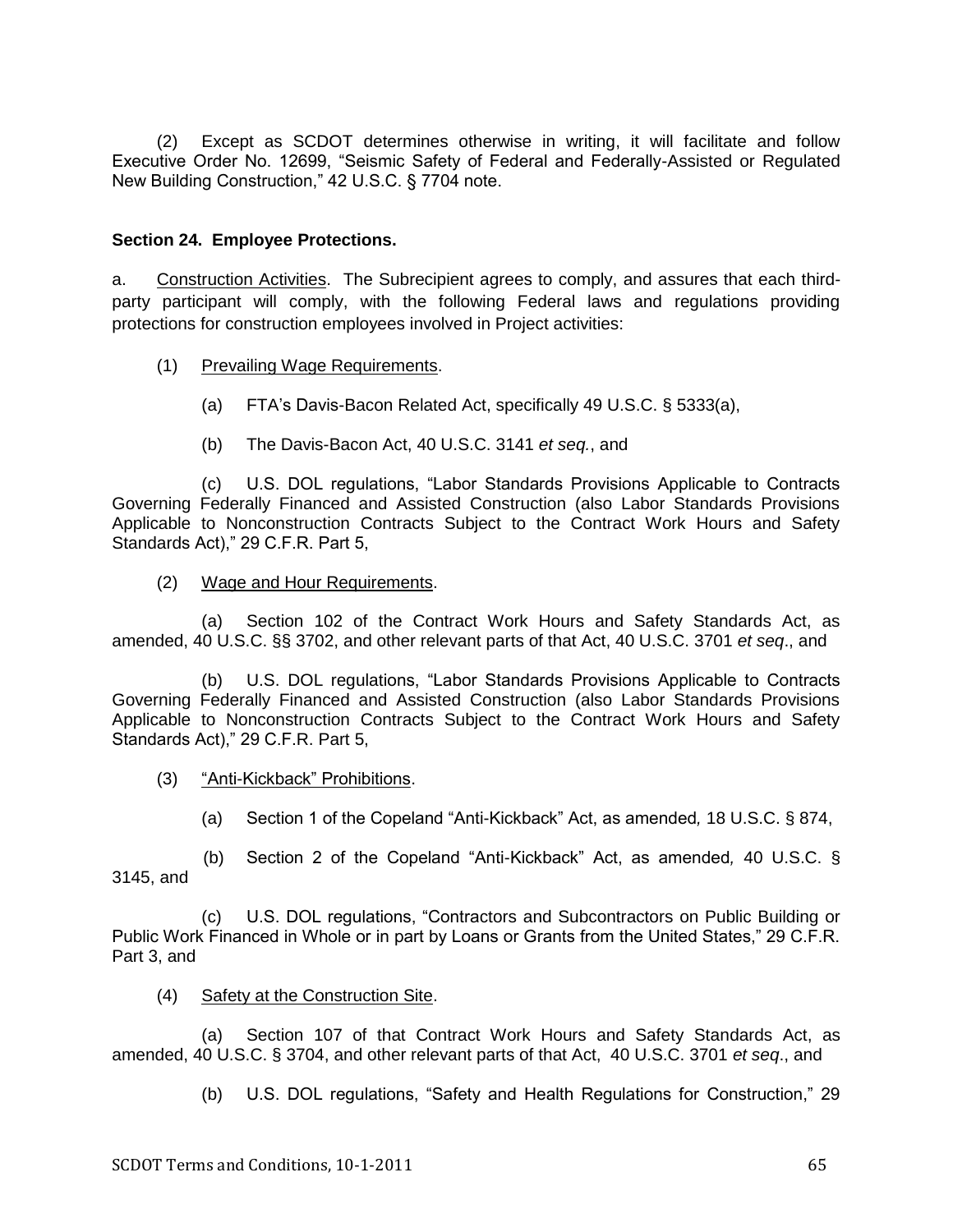C.F.R. Part 1926.

b. Activities Not Involving Construction. The Subrecipient agrees to comply, and assures that each third-party participant will comply, with the following Federal laws and regulations providing Wage and Hour protections for nonconstruction employees:

(1) Section 102 of the Contract Work Hours and Safety Standards Act, as amended, 40 U.S.C. § 3702, and other relevant parts of that Act, 40 U.S.C. 3701 *et seq*., and

U.S. DOL regulations, "Labor Standards Provisions Applicable to Contracts Governing Federally Financed and Assisted Construction (also Labor Standards Provisions Applicable to Nonconstruction Contracts Subject to the Contract Work Hours and Safety Standards Act)," 29 C.F.R. Part 5.

c. Activities Involving Commerce. The Subrecipient agrees to comply with the Fair Labor Standards Act (FLSA), 29 U.S.C. 201 *et seq*. to the extent that the FSLA applies to employees performing Project work involving commerce, and as otherwise determined applicable.

d. Public Transportation Employee Protective Arrangements. As provided by Federal law, regulations, U.S. Department of Labor guidelines, the U.S. Secretary of Labor, or the Secretary's designee, when an SCDOT/FTA funded Project involves transportation operations, the Subrecipient agrees to, and assures that its lower tier subrecipients will, provide the applicable employee protective arrangements as follows:

(1) Standard Public Transportation Employee Protective Arrangements. When the Project involves public transportation operations, the Subrecipient understands and agrees that:

(a) It will carry out the Project under the terms and conditions that the U.S. Secretary of Labor has determined to be fair and equitable to protect the interests of any employees affected by the Project,

(b) It will comply with Federal transit law, specifically 49 U.S.C. § 5333(b),

(c) It will follow U.S. DOL guidelines, "Section 5333(b), Federal Transit Law," 29 C.F.R. Part 215,

(d) It will comply with the U.S. DOL's certification of public transportation employee protective arrangements for the Project,

(e) The U.S. DOL certification is incorporated in and made part of the Grant Agreement, and

(f) The preceding Sections  $24.d(1)(a)$ , (b), (c), (d), and (e) of these Terms and Conditions do not apply to:

Projects for elderly individuals or individuals with disabilities funded under 49 U.S.C. § 5310(a)(2) or subsection 3012(b) of SAFETEA-LU (*see* Section 24.d(2) of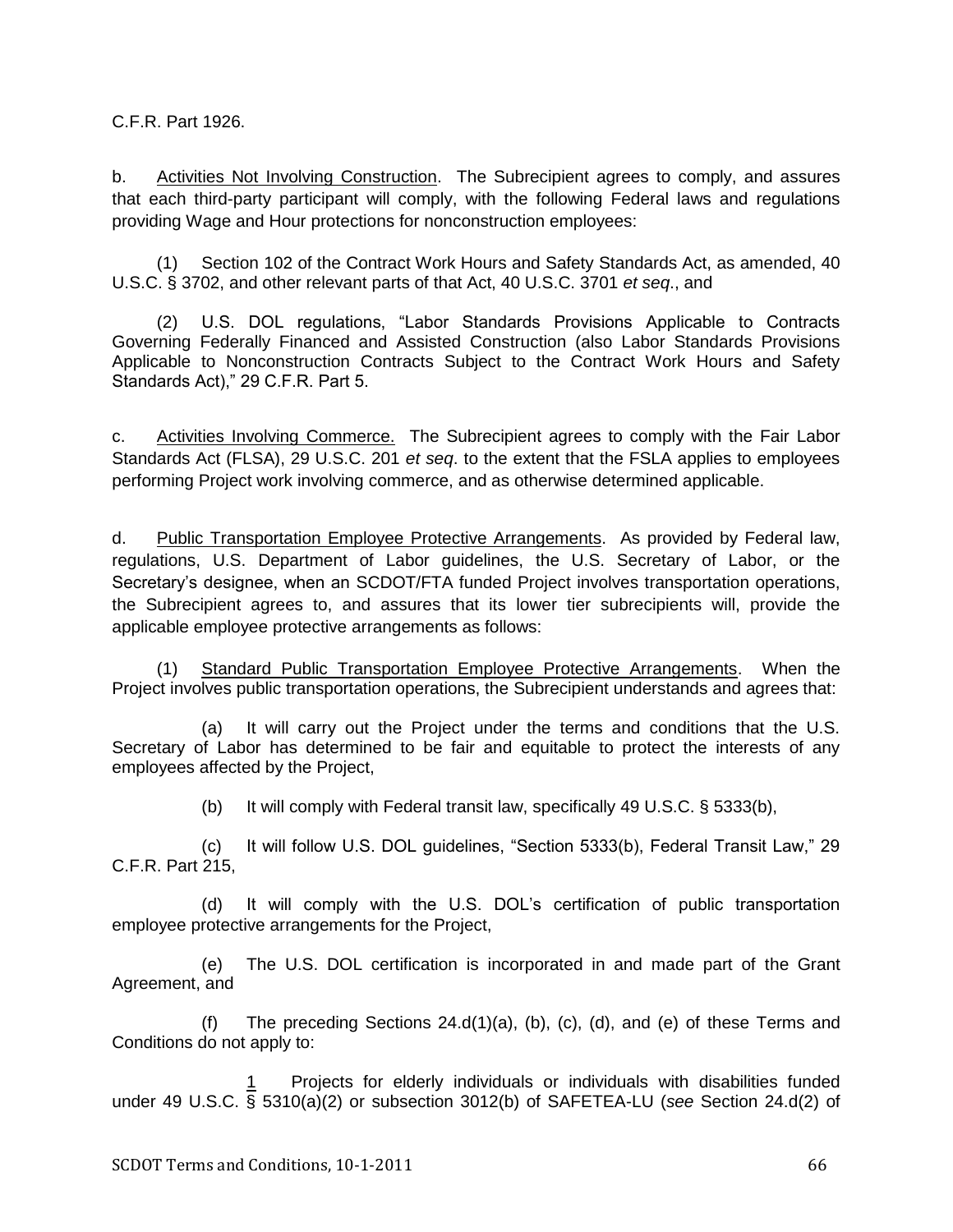these Terms and Conditions for separate employee protective requirements for these Projects),

2 Projects for nonurbanized areas funded under 49 U.S.C. § 5311 (*see*  Section 24.d(3) of these Terms and Conditions for separate employee protective requirements for these Projects), or

3 Over-the-road bus accessibility projects funded under section 3038 of TEA-21, as amended by section 3039 of SAFETEA-LU, 49 U.S.C. § 5310 note, (*see* Section 24.d(4) of these Terms and Conditions for separate employee protective requirements for these Projects).

(2) Public Transportation Employee Protective Arrangements for the Elderly Individuals and Individuals with Disabilities Formula Program and for the Elderly Individuals and Individuals with Disabilities Formula Program Pilot Program. If the U.S. Secretary of Transportation has determined or determines in the future that employee protective arrangements are necessary or appropriate for any governmental authority that is a Subrecipient participating in a Project funded under 49 U.S.C. § 5310(b)(2) or subsection 3012(b) of SAFETEA-LU, 49 U.S.C. § 5310 note, the Subrecipient understands and agrees that:

(a) It will carry out the Project under the terms and conditions that the U.S. Secretary of Labor has determined to be fair and equitable to protect the interests of any employees affected by the Project,

(b) It will comply with Federal transit law, specifically 49 U.S.C. § 5333(b),

(c) It will follow U.S. DOL guidelines, "Section 5333(b), Federal Transit Law," 29 C.F.R. Part 215,

(d) It will comply with the U.S. DOL's certification of public transportation employee protective arrangements for the Project, and

(e) That the U.S. DOL certification is incorporated in and made part of the Grant Agreement.

(3) Public Transportation Employee Protective Arrangements for Projects in Nonurbanized Areas Authorized by 49 U.S.C. § 5311. The Subrecipient and each lower-tier subrecipient understands and agrees that:

(a) It will comply with Federal transit law, specifically 49 U.S.C. § 5333(b),

(b) It will follow U.S. DOL guidelines, "Section 5333(b), Federal Transit Law," 29 C.F.R. Part 215,

(c) It will comply with the U.S. DOL's Special Warranty for the Nonurbanized Area Program and documents cited therein, that is most current on the date when it executed the Grant Agreement, including any alternative comparable arrangements, or revisions that U.S. DOL has specified for the Project, and

(d) That the U.S. DOL Special Warranty, documents cited therein, special arrangements, or revisions as described in Section 24.d(3)(c) above, are incorporated in and made part of the Grant Agreement.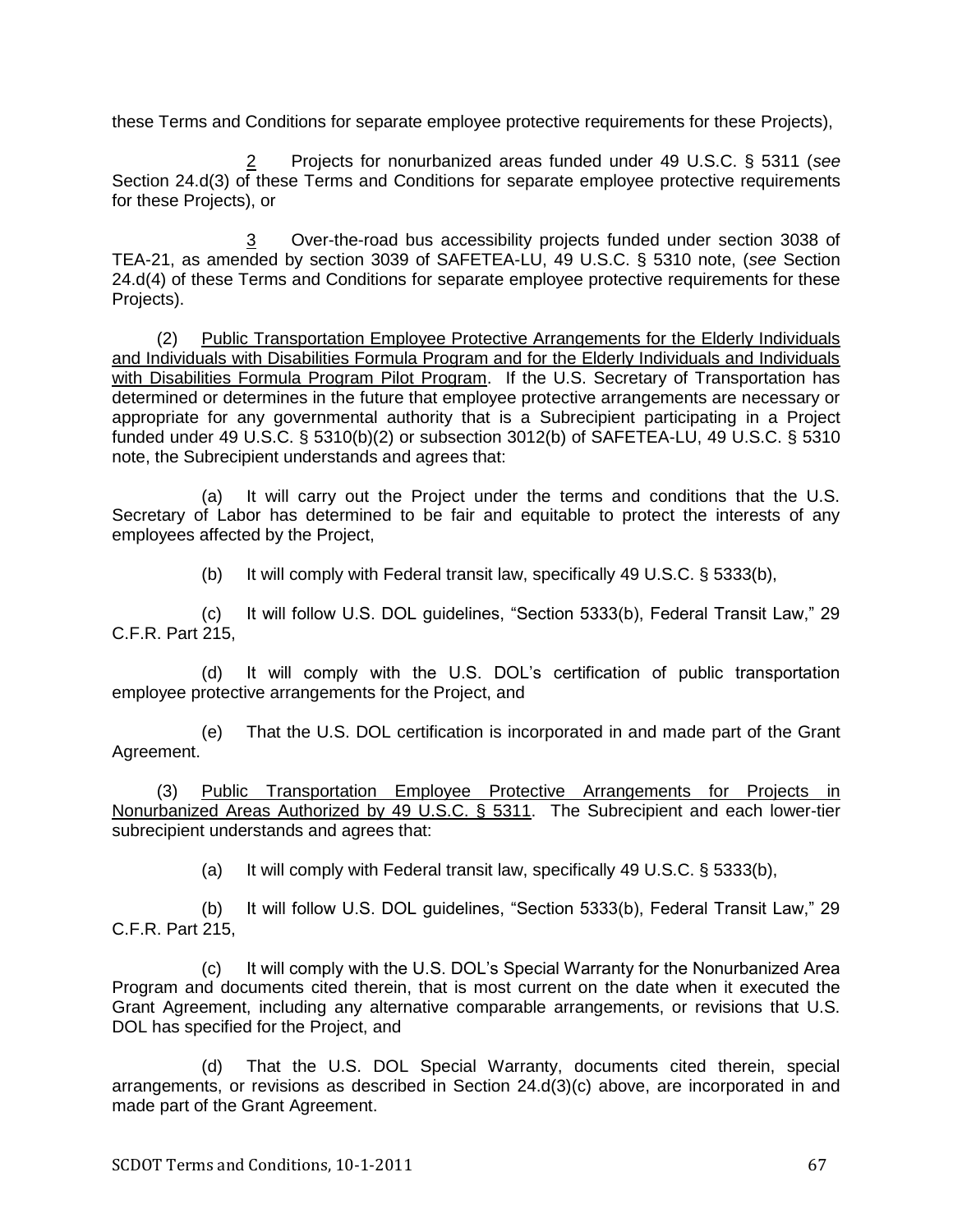(4) Employee Protective Arrangements for Projects Financed by the Over-the-Road Bus Accessibility Program. The Subrecipient understands and agrees that:

(a) It will comply with Federal transit law, specifically 49 U.S.C. § 5333(b),

(b) It will follow U.S. DOL guidelines, "Section 5333(b), Federal Transit Law," 29 C.F.R. Part 215,

(c) It will comply with the U.S. DOL's Special Warranty for the Over-the-Road Bus Accessibility Program and documents cited therein that is most current on the date when it executed the Grant Agreement, including any alternative comparable arrangements, or revisions that U.S. DOL has specified for the Project, and

(d) That the U.S. DOL Special Warranty, documents cited therein, special arrangements, or revisions as described in Section 24.d(4)(c) above, are incorporated in and made part of the Grant Agreement.

#### **Section 25. Environmental Protections.**

The Subrecipient recognizes that many Federal, State, and local environmental and resource use laws, regulations, and directives, in effect now or in the future, may apply to the Project.

These Terms and Conditions identify some of the Federal/State laws, regulations, and directives that may apply to its Project. The Subrecipient understands and agrees that those Federal laws, regulations, and directives cited in these Terms and Conditions may be an incomplete list of environmental and resource use requirements that might apply to its Project. Nor, in some cases, may Federal requirements be sufficient to meet its State and local environmental and resource use requirements.

In addition to other environmental or resource use requirements that might apply to the Subrecipient or the Project, to the extent applicable, the Subrecipient agrees to comply, and assures that its third-party participants will comply, with the following Federal laws and regulations and follow Federal directives in effect now or that become effective in the future, except as SCDOT determines otherwise in writing.

a. National Environmental Policy. Federal funding requires the full compliance with applicable environmental laws and regulations. Accordingly, the Subrecipient agrees to, and assures that its third-party participants will:

(1) Comply and facilitate compliance with the following Federal/State laws, regulations, and executive orders:

(a) Federal transit law, specifically 49 U.S.C. § 5324(b),

(b) The National Environmental Policy Act of 1969, as amended (NEPA), 42 U.S.C. §§ 4321 – 4335 (as restricted by 42 U.S.C. § 5159, if applicable),

(c) U.S. Council on Environmental Quality regulations pertaining to compliance with NEPA, 40 C.F.R. Parts 1500 through 1508,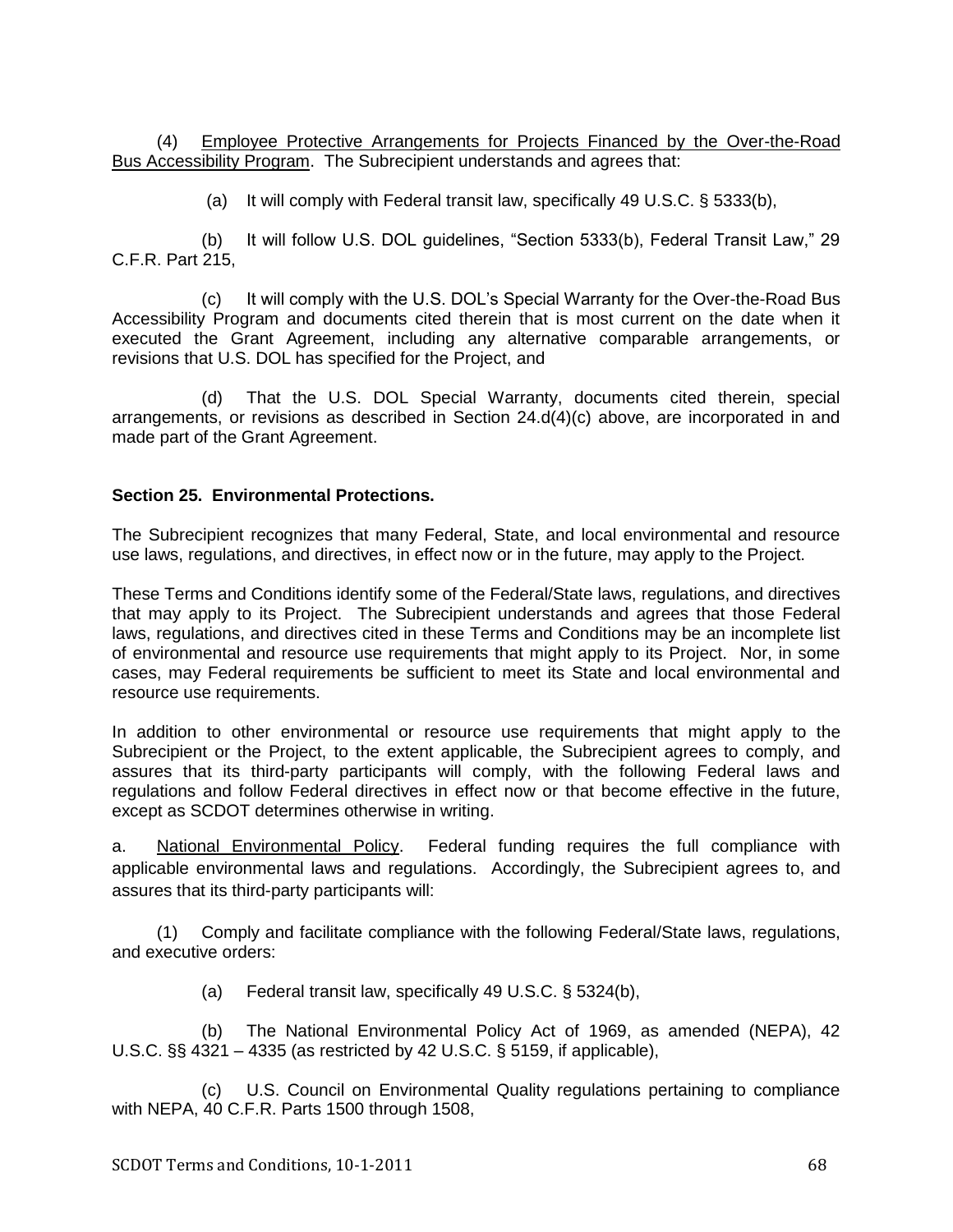(d) Joint FHWA and FTA regulations, "Environmental Impact and Related Procedures,‖ 23 C.F.R. Part 771 and 49 C.F.R. Part 622,

(e) Executive Order No. 11514, as amended, "Protection and Enhancement of Environmental Quality," 42 U.S.C. § 4321 note, and

(f) South Carolina Pollution Control Act, S.C. Code § 48-1-10, et. seq.

(g) Other Federal/State environmental protection laws, regulations, and executive orders that apply to the Project or Subrecipient.

(2) Follow the Federal/State directives stated herein, except as SCDOT determines otherwise in writing:

(a) Joint FHWA and FTA final quidance. "SAFETEA-LU Environmental Review Process (Public Law 109-59)," 71 *Fed. Reg.* 66576, November 15, 2006, especially:

1 Guidance on implementing 23 U.S.C. § 139 pertaining to environmental procedures,

2 Guidance on implementing 23 U.S.C. § 326, pertaining to State responsibility for categorical exclusions, and

(b) Other Federal/State environmental directives that apply to the Project or the Subrecipient.

b. Air Quality. The Subrecipient agrees to, and assures that its third-party participants will, comply with the Clean Air Act, as amended, 42 U.S.C. §§ 7401 – 7671q, and implementing Federal regulations, as provided in Federal directives, except as SCDOT determines otherwise in writing. Among its responsibilities, the Subrecipient agrees that:

(1) Public Transportation Operators. It will comply with:

(a) U.S. EPA regulations, "Control of Air Pollution from Mobile Sources," 40 C.F.R. Part 85,

(b) U.S. EPA regulations, "Control of Air Pollution from New and In-Use Motor Vehicles and New and In-Use Motor Vehicle Engines," 40 C.F.R. Part 86, and

(c) U.S. EPA regulations "Fuel Economy of Motor Vehicles," 40 C.F.R. Part 600, and any revisions to these regulations.

(2) State Implementation Plans. It will support South Carolina State Implementation Plans (SIP) by:

(a) Implementing each air quality mitigation or control measure incorporated in the documents accompanying the approval of the Project,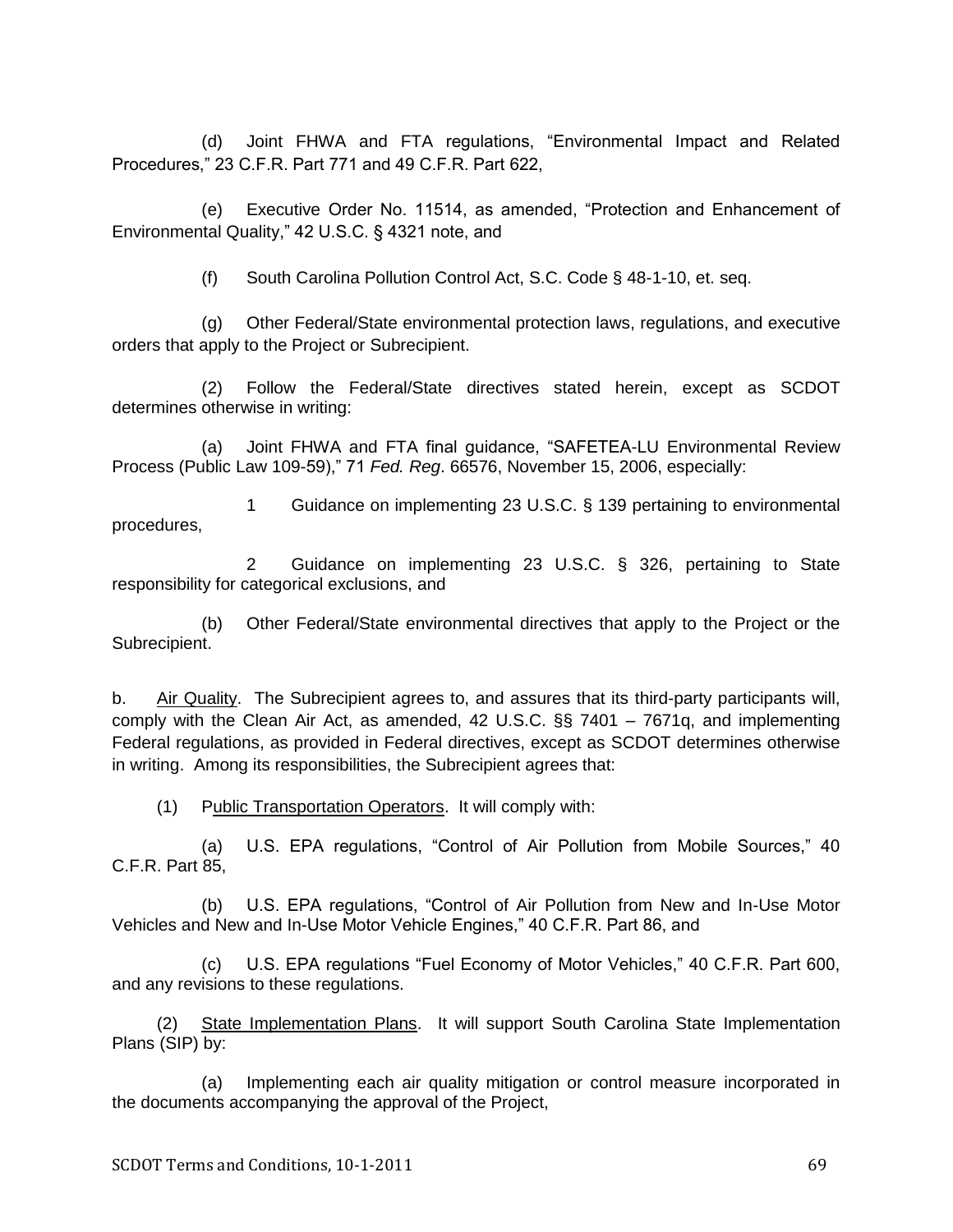(b) Assuring that any Project identified as a Transportation Control Measure in the State's SIP will be wholly consistent with the design concept and scope of the Project described in the SIP,

(c) Complying with:

1 Subsection 176(c) of the Clean Air Act, 42 U.S.C. § 7506(c),

2 U.S. EPA regulations, "Determining Conformity of Federal Actions to State or Federal Implementation Plans," 40 C.F.R. Part 93, Subpart A, and

3 Other Federal/State conformity regulations that may be promulgated at a later date.

(3) Violating Facilities. It will:

(a) Comply with the notice of violating facility provisions of section 306 in the Clean Air Act, as amended, 42 U.S.C. § 7414, and

(b) Facilitate compliance with Executive Order No. 11738, "Administration of the Clean Air Act and the Federal Water Pollution Control Act with Respect to Federal Contracts, Grants, or Loans,"  $42$  U.S.C. § 7606 note.

c. Clean Water. The Subrecipient agrees to, and assures that its third-party participants will, comply with the Clean Water Act, as amended, 33 U.S.C. §§ 1251 – 1377, and implementing Federal regulations, as provided in Federal directives, except as SCDOT determines otherwise in writing. Among its responsibilities, the Subrecipient agrees that:

(1) Drinking Water. It will protect underground sources of drinking water in compliance with the Safe Drinking Water Act of 1974, as amended, 42 U.S.C. §§ 300f – 300j-6.

(2) Violating Facilities. It will:

(b) Comply with the notice of violating facility provisions in section 508 of the Clean Water Act, as amended, 33 U.S.C. § 1368, and

(b) Facilitate compliance with Executive Order No. 11738, "Administration of the Clean Air Act and the Federal Water Pollution Control Act with Respect to Federal Contracts, Grants, or Loans," 42 U.S.C. § 7606 note.

d. Use of Certain Public Lands. The Subrecipient agrees to comply with, and assures that its third-party participants will comply with:

(1) U.S. DOT law, specifically 49 U.S.C. § 303, which requires certain findings to be made before a Project may be carried out using any publicly owned land from a:

(a) Park of: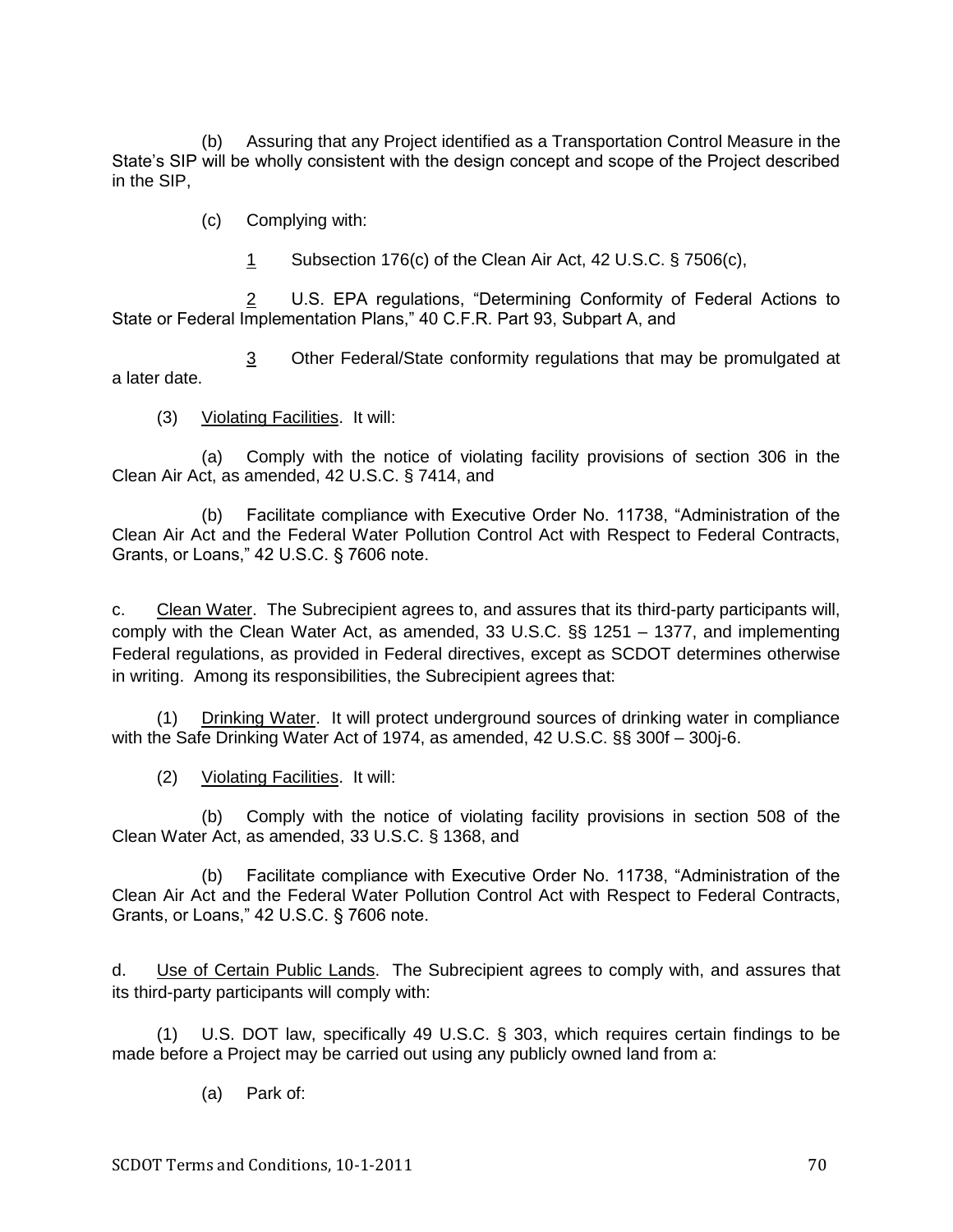| under law,                                                                                                                                                                         |     | $\overline{1}$ | National significance as determined by Federal officials authorized       |
|------------------------------------------------------------------------------------------------------------------------------------------------------------------------------------|-----|----------------|---------------------------------------------------------------------------|
| or                                                                                                                                                                                 |     | $\overline{2}$ | State significance as determined by State officials authorized under law, |
|                                                                                                                                                                                    |     | $\overline{3}$ | Local significance as determined by local officials authorized under law, |
|                                                                                                                                                                                    | (b) |                | Recreation area of:                                                       |
| under law,                                                                                                                                                                         |     | 1              | National significance as determined by Federal officials authorized       |
| or                                                                                                                                                                                 |     | $\overline{2}$ | State significance as determined by State officials authorized under law, |
|                                                                                                                                                                                    |     | $\overline{3}$ | Local significance as determined by local officials authorized under law, |
|                                                                                                                                                                                    | (c) |                | Wildlife refuge of:                                                       |
| under law,                                                                                                                                                                         |     | $\overline{1}$ | National significance as determined by Federal officials authorized       |
| or                                                                                                                                                                                 |     | $\overline{2}$ | State significance as determined by State officials authorized under law, |
| or                                                                                                                                                                                 |     | $\overline{3}$ | Local significance as determined by local officials authorized under law, |
|                                                                                                                                                                                    | (d) |                | Waterfowl refuge of:                                                      |
| under law,                                                                                                                                                                         |     | $\overline{1}$ | National significance as determined by Federal officials authorized       |
| or                                                                                                                                                                                 |     | $\overline{2}$ | State significance as determined by State officials authorized under law, |
|                                                                                                                                                                                    |     | $\overline{3}$ | Local significance as determined by local officials authorized under law. |
| Joint FHWA and FTA regulations, "Parks, Recreation Areas, Wildlife and Waterfowl<br>(2)<br>Refuges, and Historic Sites," 23 C.F.R. Part 774, and referenced in 49 C.F.R. Part 622. |     |                |                                                                           |

e. Wild and Scenic Rivers. The Subrecipient agrees to comply with, and assures that its third-party participants will comply with, Federal/State protections for the national wild and scenic rivers system of:

(1) The Wild and Scenic Rivers Act of 1968, as amended, 16 U.S.C. §§ 1271 – 1287, relating to protecting components of the national wild and scenic rivers system,

(2) U.S. Forest Service regulations, "Wild and Scenic Rivers," 36 C.F.R. Part 297,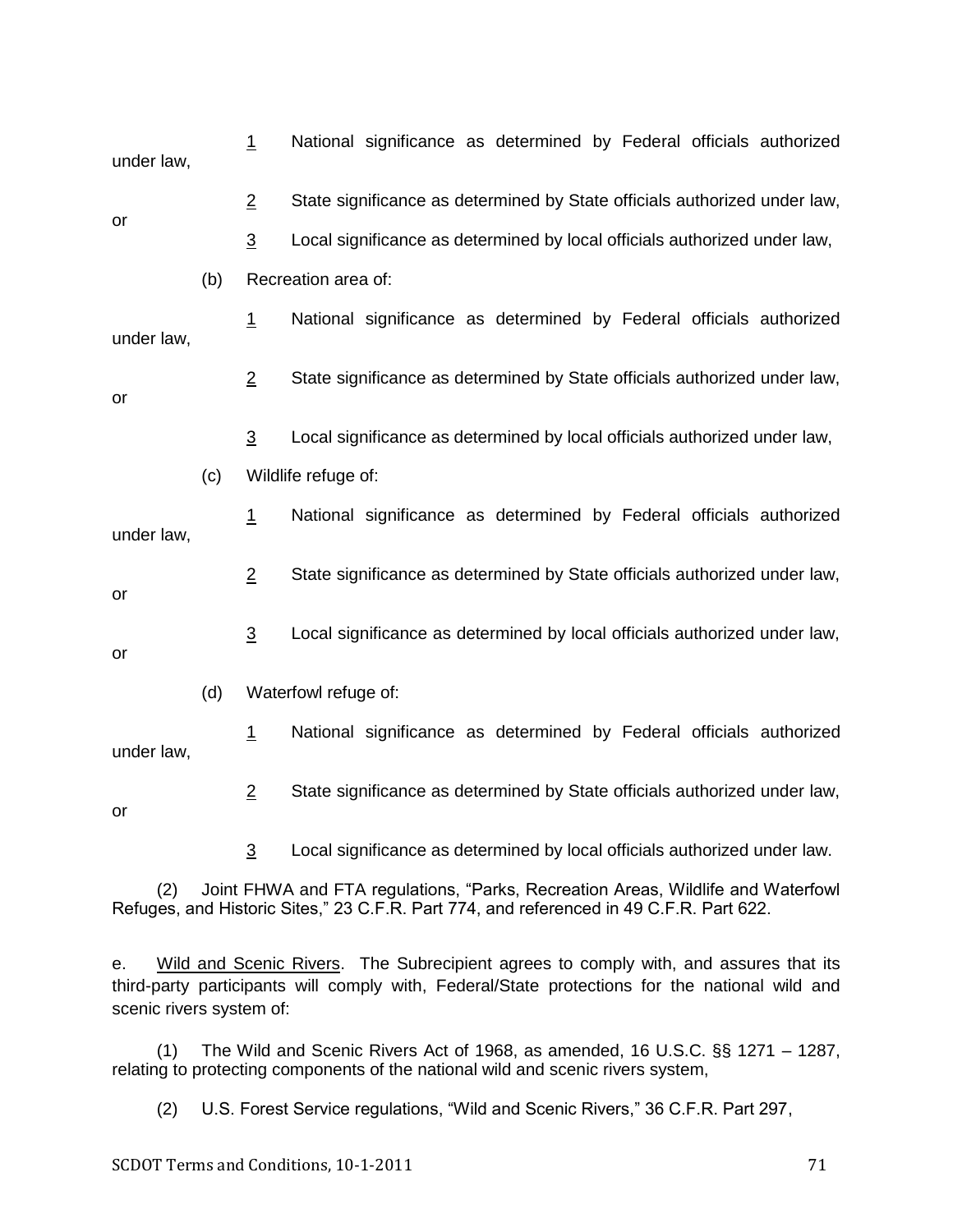(3) U.S. Bureau of Land Management regulations, "Management Areas," 43 C.F.R. Part 8350, and

(5) The South Carolina Scenic Rivers Act of 1989 , S.C. Code Ann., § 49-29-10, *et seq*., as amended.

f. Coastal Zone Management. The Subrecipient agrees to assure Project consistency with the approved State management program (See S.C. Code Ann. § 48-39-10, *et seq*.) developed under the Coastal Zone Management Act of 1972, as amended, 16 U.S.C. §§ 1451 – 1465.

g. Wetlands. The Subrecipient agrees to, and assures that its third-party participants will, facilitate compliance with the protections for wetlands provided in Executive Order No. 11990, as amended, "Protection of Wetlands," 42 U.S.C. § 4321 note.

h. Floodplains. The Subrecipient agrees to, and assures that its third-party participants will, facilitate compliance with the flood hazards protections in floodplains provided in Executive Order No. 11988, as amended, "Floodplain Management," 42 U.S.C. § 4321 note.

i. Endangered Species and Fishery Conservation. The Subrecipient agrees to comply with, and assures that its third-party participants will comply with, the protections for endangered species of:

(1) The Endangered Species Act of 1973, as amended, 16 U.S.C. §§ 1531 – 1544, and

(2) The Magnuson Stevens Fishery Conservation and Management Act, as amended, 16 U.S.C. 1801 *et seq*.

j. Waste Management. The Subrecipient agrees to comply with, and assures that its thirdparty participants will comply with, the Resource Conservation and Recovery Act, as amended, 42 U.S.C. §§ 6901 – 6992k.

k. Hazardous Waste. The Subrecipient agrees to, and assures that its third-party participants will, facilitate compliance with the Comprehensive Environmental Response, Compensation, and Liability Act, as amended, 42 U.S.C. §§ 9601 – 9675, which establishes requirements for the treatment of areas affected by hazardous waste.

l. Historic Preservation. The Subrecipient agrees to, and assures that its third-party participants will:

(1) Comply with U.S. DOT law, specifically 49 U.S.C. § 303, which requires certain findings to be made before a Project may be carried out using any land from a historic site that is on or eligible for inclusion on the National Register of Historic Places.

(2) Encourage compliance with the Federal historic and archaeological preservation requirements of section 106 of the National Historic Preservation Act, as amended, 16 U.S.C. § 470f,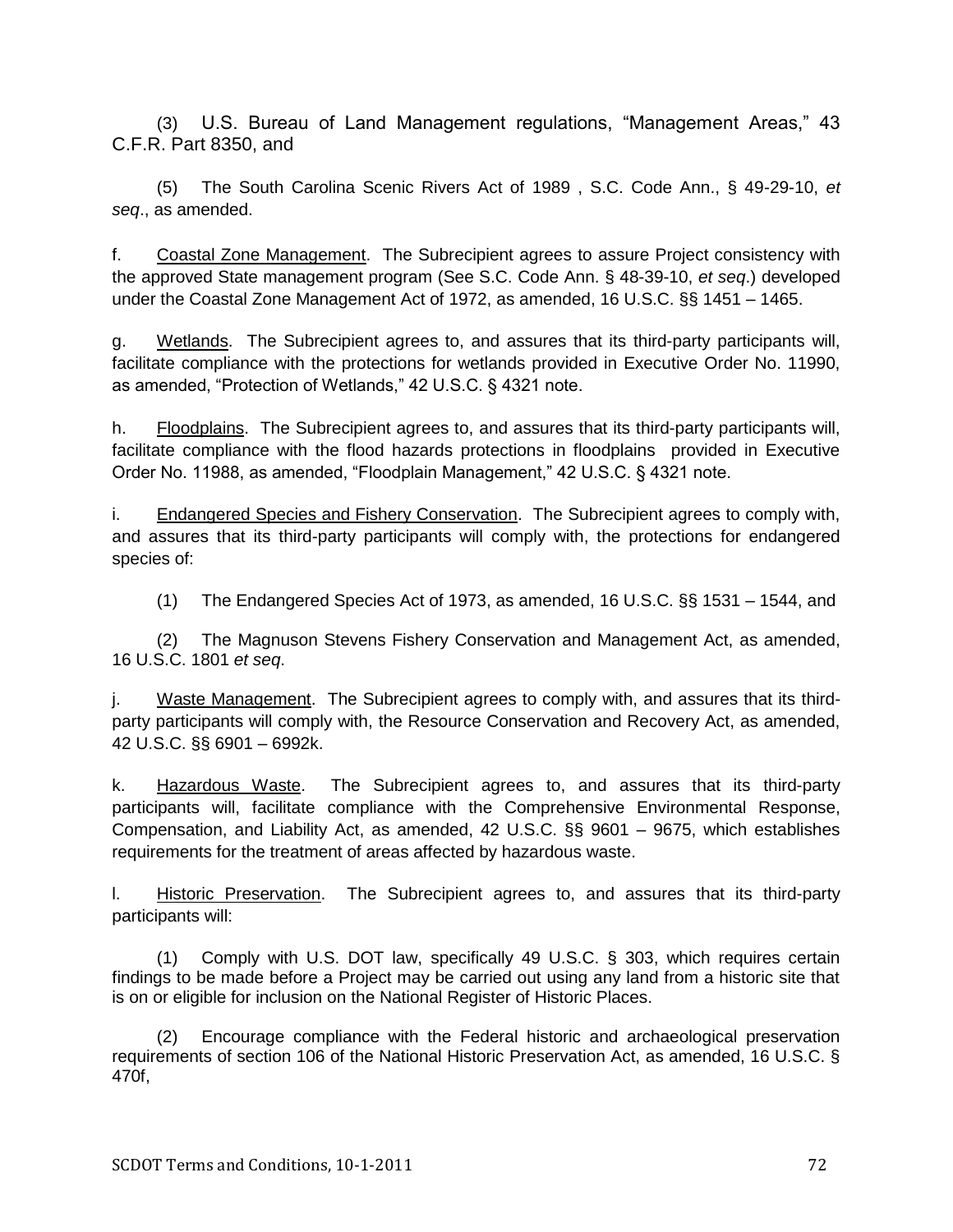(3) Facilitate compliance with Executive Order No. 11593, "Protection and Enhancement of the Cultural Environment," 16 U.S.C. § 470 note, and

(4) Comply with the Archaeological and Historic Preservation Act of 1974, as amended, 16 U.S.C. §§ 469a – 469c,

(5) Comply with U.S. Advisory Council on Historic Preservation regulations, "Protection of Historic and Cultural Properties," 36 C.F.R. Part 800, which requires, among other things, the Subrecipient to:

(a) Consult with the State Historic Preservation Officer concerning investigations to identify properties and resources included in or eligible for inclusion in the National Register of Historic Places that may be affected by the Project, and

(b) Notify SCDOT of affected properties, and

(6) Comply with Federal/State regulations and follow Federal/State directives to avoid or mitigate adverse effects on those historic properties, except as the Federal Government determines otherwise in writing.

m. Indian Sacred Sites. The Subrecipient agrees to, and assures that its third-party participants will, facilitate compliance with Federal efforts to promote the preservation of places and objects of religious importance to American Indians, Eskimos, Aleuts, and Native Hawaiians, as provided in the:

(1) The American Indian Religious Freedom Act, 42 U.S.C. § 1996, and

(2) Executive Order No. 13007, "Indian Sacred Sites," 42 U.S.C. § 1996 note, except as the Federal Government determines otherwise in writing.

n. Mitigation of Adverse Environmental Effects. If the Project causes or results in any adverse environmental effect, the Subrecipient agrees to, and assures its third-party participants will, make reasonable efforts to minimize the impact of every adverse effect by:

(1) Complying with:

(a) All environmental mitigation measures that may be identified as commitments in applicable environmental documents, such as:

- 1 Environmental assessments,
- 2 Environmental impact statements,
- 3 Memoranda of agreement,
- 4 Documents required by 49 U.S.C. § 303, and
- 5 Other applicable environmental documents, and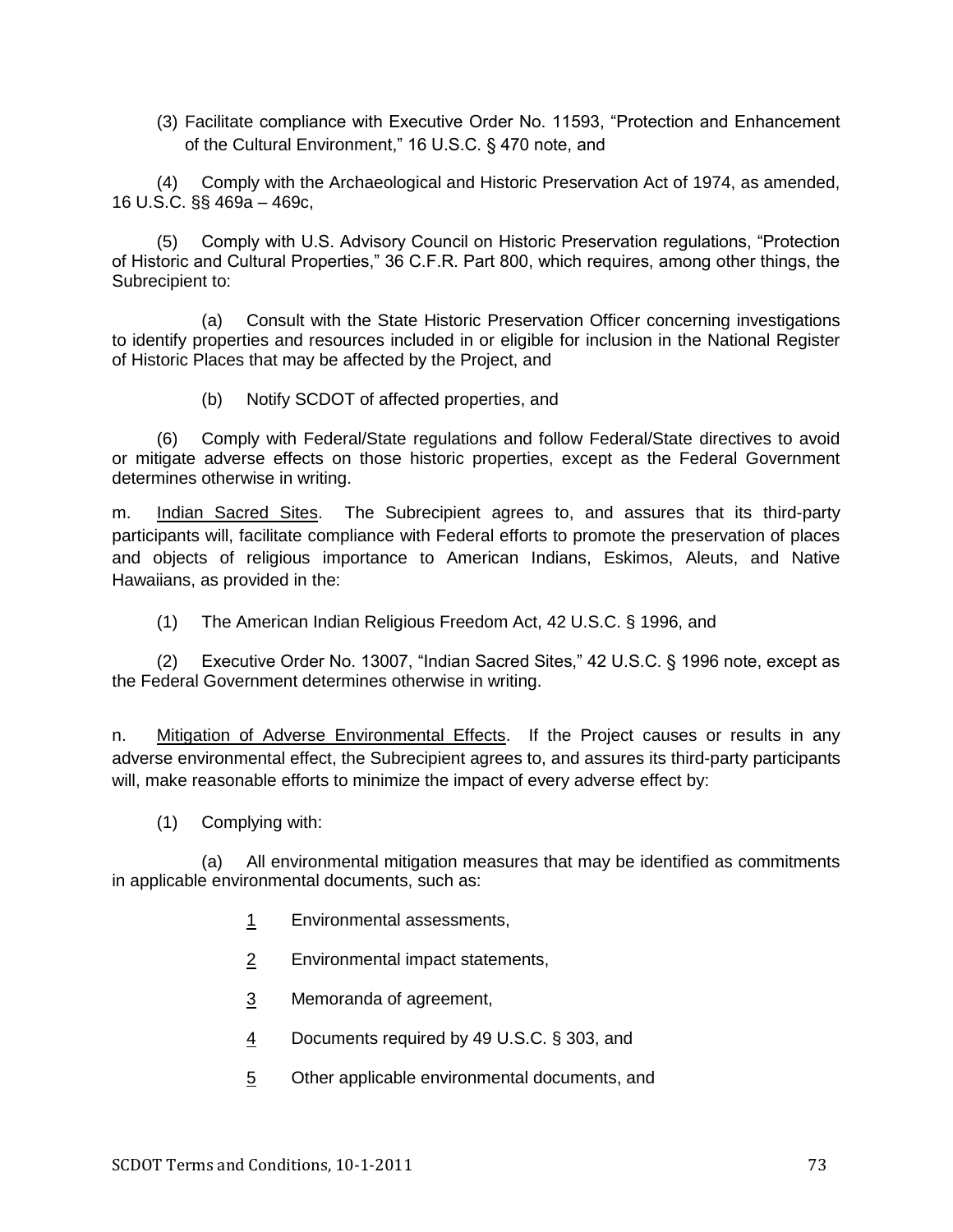(b) Any conditions the Federal/State Government might impose in a finding of no significant impact or record of decision, and

(2) Assuring that:

(a) Any mitigation measures agreed on will be incorporated by reference and made part of the Grant Agreement:

(b) Any deferred mitigation measures will be incorporated by reference and made part of the Grant Agreement as soon as agreement with the Federal/State Government is reached, and

(c) Any mitigation measures agreed on will not be modified or withdrawn without the written approval of SCDOT and the Federal Government.

# **Section 26. Energy Conservation.**

The Subrecipient agrees to, and assures its lower-tier subrecipients will:

a. State Energy Conservation Plans. Comply with the mandatory energy standards and policies of its State energy conservation plans (See S.C. Code Ann. § 48-52-630) under the Energy Policy and Conservation Act, as amended, 42 U.S.C. 6321 *et seq.,* except as SCDOT determines otherwise in writing.

b. Energy Assessment. Perform an energy assessment for any building constructed, reconstructed, or modified with Federal/State funds FTA regulations, "Requirements for Energy Assessments," 49 C.F.R. Part 622, Subpart C.

### **Section 27. State Management and Monitoring Systems.**

The Subrecipient agrees to comply with:

a. Joint FHWA and FTA regulations, "Management and Monitoring Systems," 23 C.F.R. Part 500, and

b. FTA regulations, "Transportation Infrastructure Management," 49 C.F.R. Part 614.

### **Section 28. Charter Service Operations. The Subrecipient understands and agrees that:**

a. Applicability. To the extent required by Federal law and regulations, FTA's "Charter Service" requirements apply to it and any third-party participant involved in a Project funded under:

(1) Federal transit laws, 49 U.S.C. chapter 53,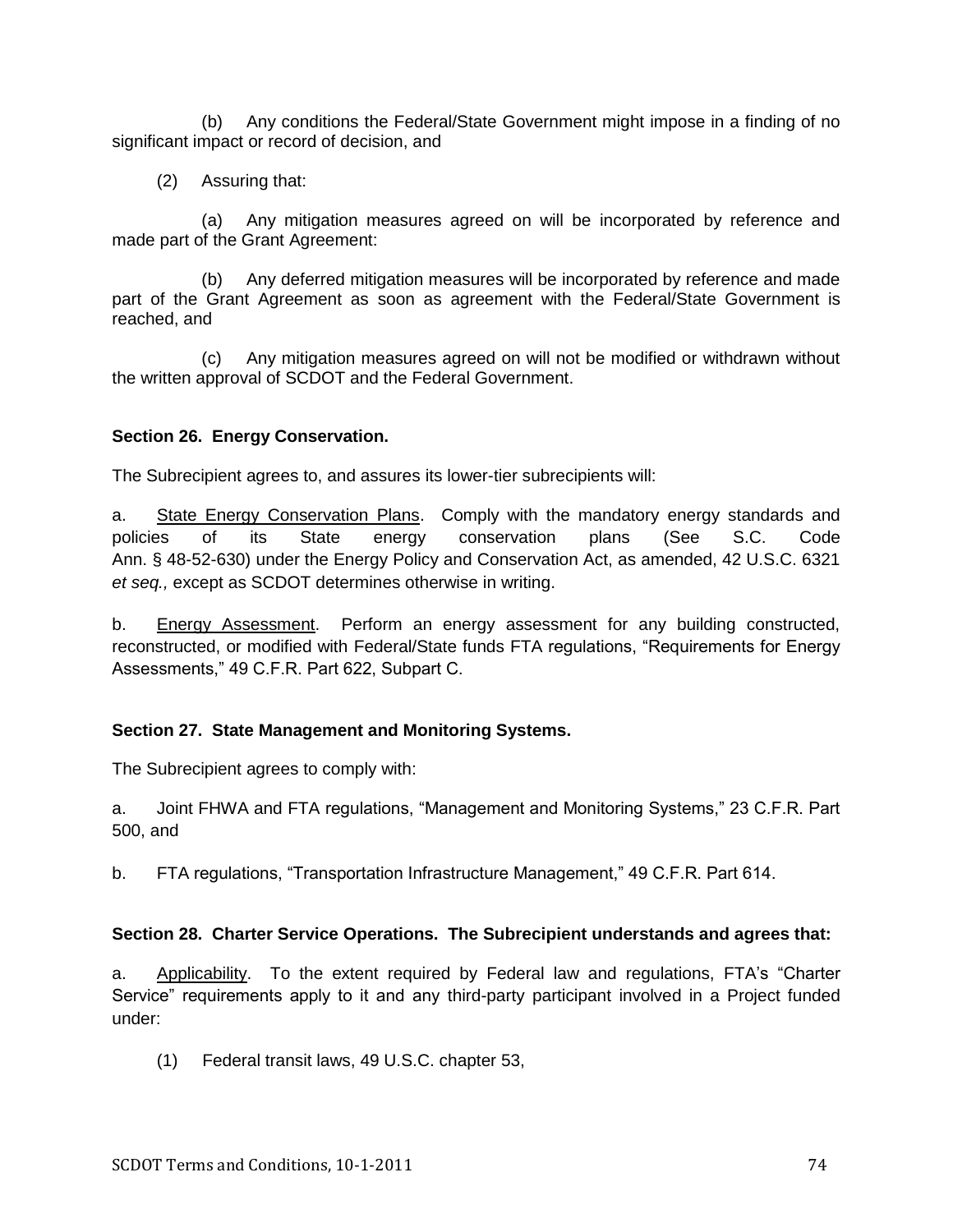- (2) 23 U.S.C. § 133, or
- (3) 23 U.S.C. § 142.

b. Prohibition. Neither it nor any third-party participant involved in its Project will engage in charter service operations, except as permitted under:

- (1) Federal transit law, specifically 49 U.S.C. § 5323(d),
- (2) FTA regulations, "Charter Service," 49 C.F.R. Part 604,
- (3) Any other Federal Charter Service regulations, or
- (4) Federal directives, except as SCDOT determines otherwise in writing.

c. Charter Service Agreement. The Charter Service Agreement it has selected in its latest annual Certifications and Assurances is incorporated by reference and made part of the Grant Agreement.

- d. Violations.
	- $(1)$  If:

(a) It has failed to select the Charter Service Agreement in its latest annual Certifications and Assurances, and

(b) It or any Subrecipient has conducted charter service operations prohibited by FTA's Charter Service regulations:

(2) Then:

(a) FTA's Charter Service regulations and any amendments to these regulations will apply to any charter service it or its third-party participants provide,

(b) The definitions in FTA's Charter Service regulations will apply to it and its thirdparty participants that conduct charter operations, and

(c) A pattern of violations of FTA's Charter Service regulations may require corrective measures and imposition of remedies, including:

Barring it or any third-party participant operating public transportation under the Project that has provided prohibited charter service from receiving SCDOT/FTA funds, or

2 Withholding an amount of Federal/State funds as provided by Appendix D to SCDOT's Charter Service regulations.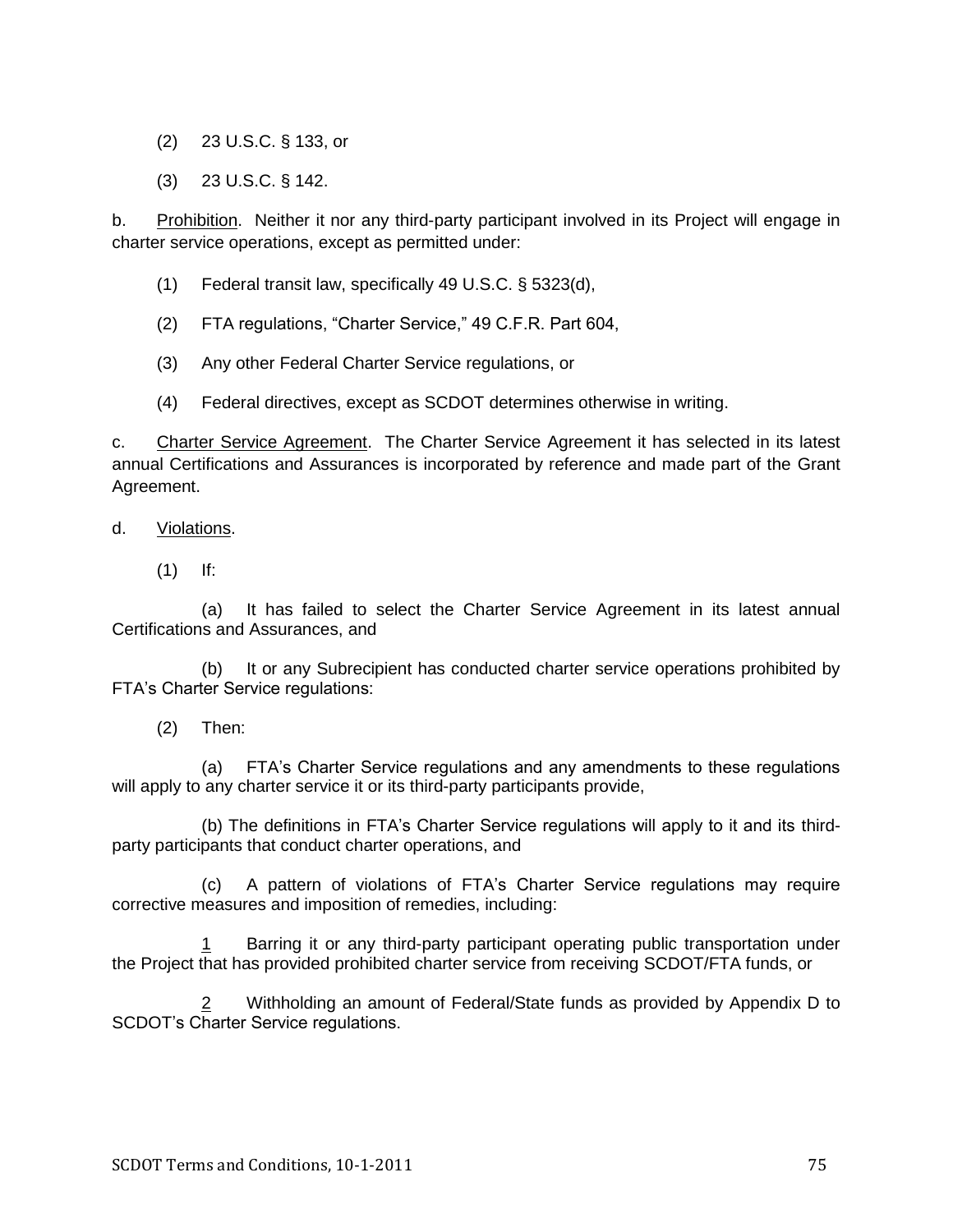e. Notification. Subrecipient shall notify SCDOT that a request for Charter Services exception is being submitted to FTA. The request will be reviewed and coordinated through SCDOT, prior to submittal to FTA.

# **Section 29. School Transportation Operations.**

The Subrecipient understands and agrees that:

a. Applicability. To the extent required by Federal/State law and regulations, Federal/State ―School Operations‖ requirements apply to it and any third-party participant in a Project funded under:

- (1) 49 U.S.C. chapter 53, or
- (2) 23 U.S.C. § 133, or
- (4) 23 U.S.C. § 142.
- (5) Jacob's Law, as amended, S.C. Code Ann. § 56-5-195.

b. Prohibition. Neither it nor any third-party participant that is participating in its Project will engage in school transportation service exclusively for the transportation of students or school personnel in competition with private school transportation operators, except as permitted under:

(1) Federal transit law, specifically 49 U.S.C. § 5323(f) or (g),

(2) FTA regulations, "School Bus Operations," 49 C.F.R. Part 605, to the extent those regulations are consistent with 49 U.S.C. § 5323(f) or (g),

(3) Any other Federal "School Operations" regulations, or

4) Federal directives, except as SCDOT determines otherwise in writing.

c. School Transportation Agreement. The School Transportation Agreement it has selected in its latest annual Certifications and Assurances is incorporated by reference and made part of the Grant Agreement.

### d. Violations.

(1) If:

(a) It has failed to select the School Transportation Agreement in its latest annual Certifications and Assurances to SCDOT, and

(b) It or any Subrecipient has conducted school transportation service prohibited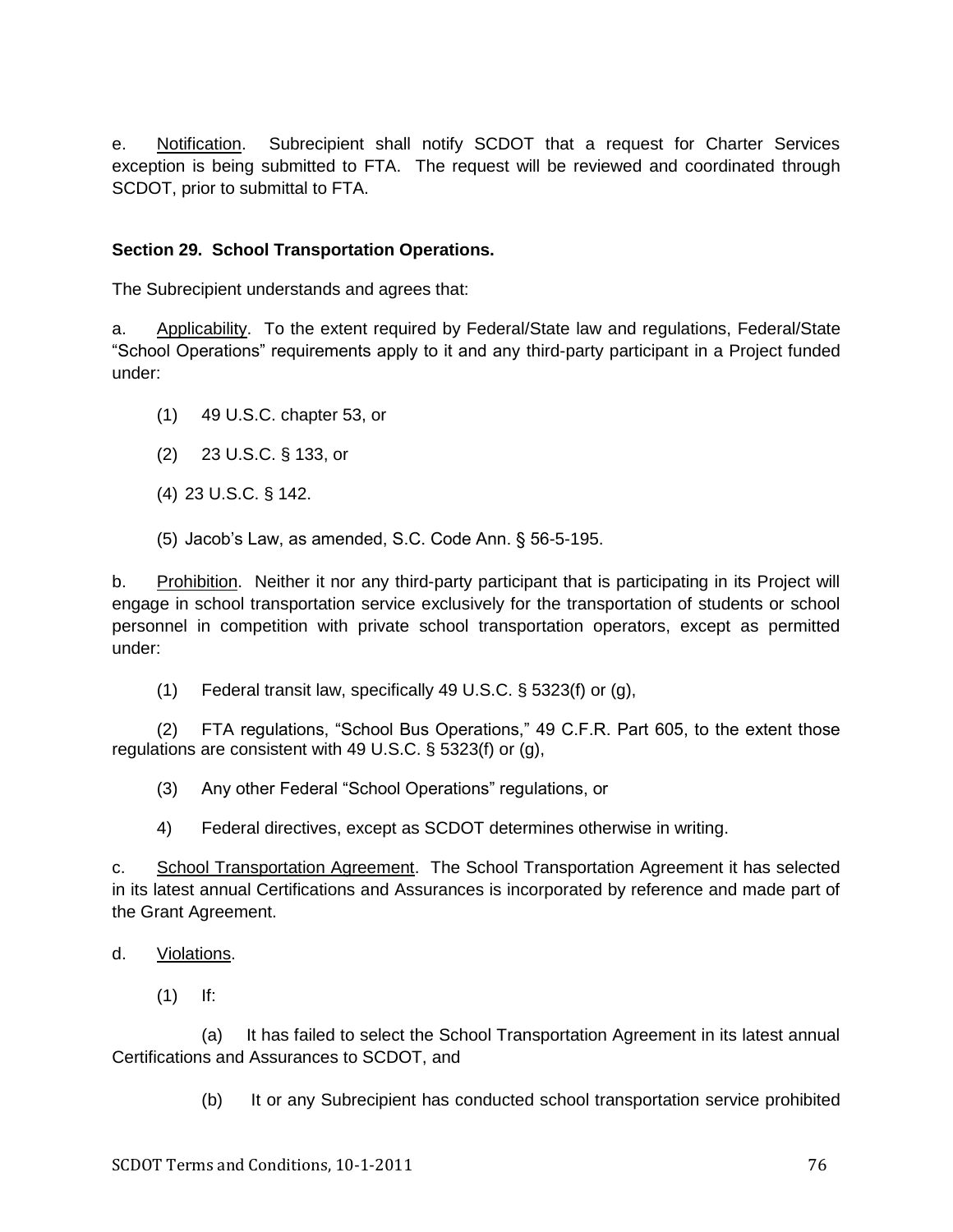by FTA's School Bus Operations regulations, 49 C.F.R. Part 605, to the extent those regulations are consistent with 49 U.S.C. §§ 5323(f) or (g):

(2) Then:

(a) FTA's School Bus Operations regulations, 49 C.F.R. Part 605, to the extent consistent with 49 U.S.C. §§ 5323(f) or (g), will apply to any school transportation service it or its third-party participants provide,

(b) The definitions in FTA's School Bus Operations regulations will apply to it and any third-party participant that conducts school transportation operations, and

(c) SCDOT will bar a Subrecipient or any third-party participant that has operated school transportation service in violation of FTA's School Transportation laws and regulations from receiving Federal/State transit funds in an amount SCDOT considers appropriate.

# **Section 30. Metric System.**

As U.S. DOT, FTA or SCDOT may direct, the Subrecipient agrees that:

a. Use. It will use metric measurements for the Project, as provided by:

(1) The Metric Conversion Act, as amended by the Omnibus Trade and Competitiveness Act, 15 U.S.C. 205a *et seq.,* and other applicable Federal law,

(2) Executive Order No. 12770, "Metric Usage in Federal Government Programs," 15 U.S.C. § 205a note, and

(3) Other applicable U.S. DOT or FTA Federal directives, except as the SCDOT determines otherwise in writing, and

b. Deliverables. It will accept products and services with dimensions expressed in metric measurement.

# **Section 31. Geographic Information and Related Spatial Data.**

Except as SCDOT determines otherwise in writing, the Subrecipient agrees that any Project activities directly or indirectly involving spatial data or geographic information systems will conform to the Federal Geographic Data Committee's National Spatial Data Infrastructure, consistent with:

a. U.S. OMB Circular A-16, "Coordination of Geographic Information and Related Spatial Data Activities," August 19, 2002, and

b. OMB Circular A-16 Supplemental Guidance, "Geospatial Line of Business," November 10, 2010.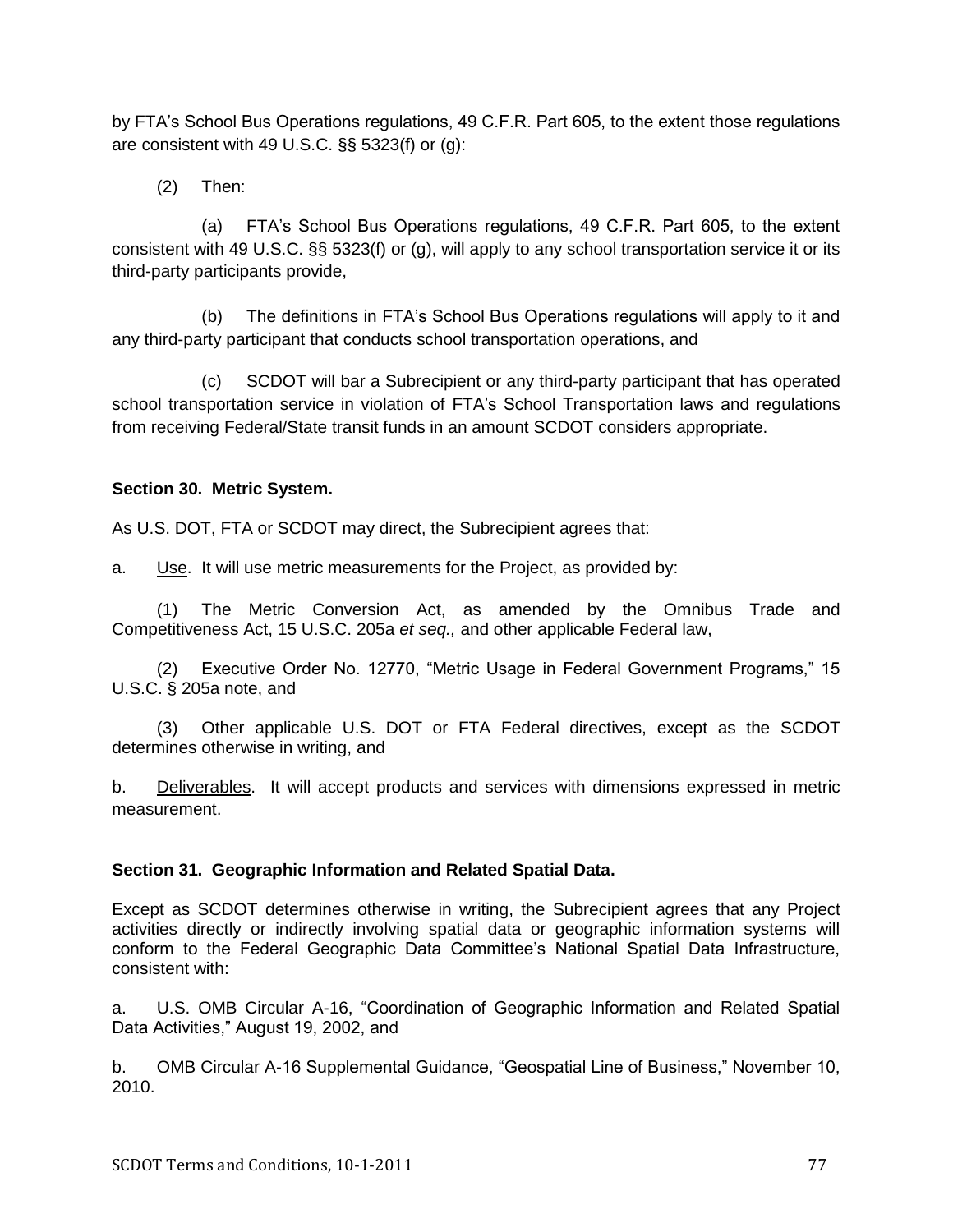#### **Section 32. Substance Abuse.**

a. Drug-Free Workplace. The Subrecipient agrees to:

(1) Comply with the Drug-Free Workplace Act of 1988, as amended, 41 U.S.C. 8103 *et seq*.,

(2) Facilitate compliance with U.S. OMB guidance, "Governmentwide Requirements for Drug-Free Workplace (Financial Assistance)," 2 C.F.R. Part 182, and

(3) Comply with U.S. DOT regulations, "Governmentwide Requirements for Drug-Free Workplace (Financial Assistance), 49 C.F.R. Part 32, and any amendments to those regulations when they are issued.

b. Alcohol Misuse and Prohibited Drug Use. The Subrecipient agrees to comply with, and assures its third-party participants will comply with:

(1) Federal transit law, specifically 49 U.S.C. § 5331, and

(2) FTA regulations, "Prevention of Alcohol Misuse and Prohibited Drug Use in Transit Operations,‖ 49 C.F.R. Part 655.

#### **Section 33. Federal "\$1 Coin" Requirements.**

As required by the Federal Government, the Subrecipient agrees that:

a. It will comply with section 104 of the Presidential \$1 Coin Act of 2005, 31 U.S.C. § 5112(p),

b. Its equipment and facilities will be fully capable of accepting and dispensing \$1 coins when coins or currency are required for their use, and

c. It will display signs and notices of the \$1 coin capability of the equipment and facilities on its premises, including vending machines, where coins or currency are used.

### **Section 34. State Safety Oversight of Rail Fixed Guideway Public Systems.**

The Subrecipient agrees that:

a. It will comply with Federal transit law, specifically 49 U.S.C. § 5330, and

b. It will comply with FTA regulations, "Rail Fixed Guideway Systems; State Safety Oversight,‖ 49 C.F.R. Part 659, and

c. It will follow Federal directives, except as SCDOT determines otherwise in writing.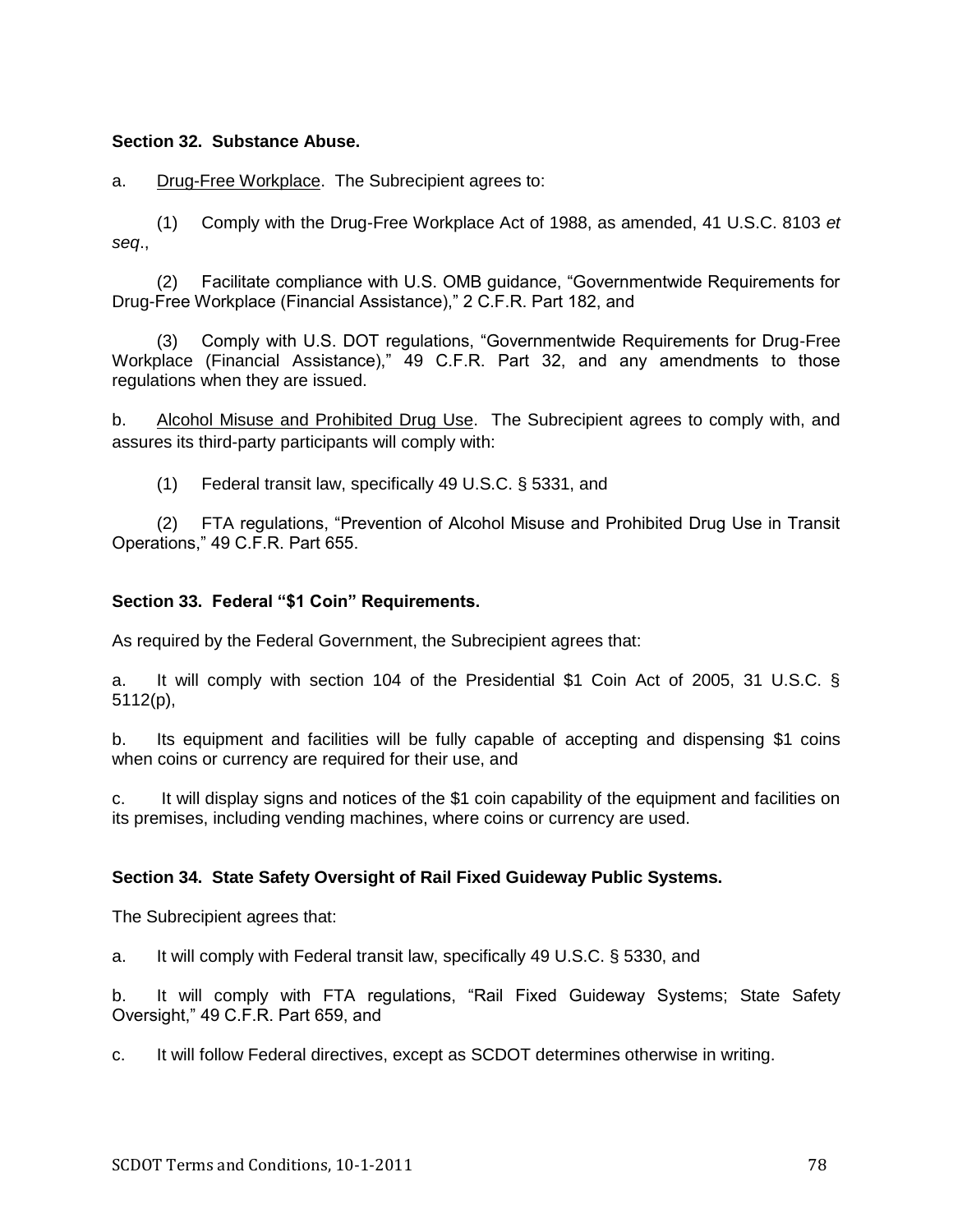### **Section 35. Motor Carrier Safety.**

The Subrecipient agrees to comply with, and assures its third-party participants will comply with, the following U.S. Federal Motor Carrier Safety Administration (U.S. FMCSA) regulations, as applicable:

a. Financial Responsibility. The economic and insurance registration requirements of:

(1) The economic registration and insurance requirements of U.S. FMCSA regulations, "Minimum Levels of Financial Responsibility for Motor Carriers," 49 C.F.R. Part 387, if it:

(a) Is engaged in operations requiring compliance with 49 C.F.R. Part 387,

- (b) Is engaged in interstate commerce, and
- (c) Is not within a defined commercial zone, and

(2) 49 U.S.C. § 31138(e)(4), which modifies 49 C.F.R. Part 387 by reducing the amount of insurance that must be provided to the highest amount required by any State in which the transit provider operates, if it:

- (a) Operates within a transit service area,
- (b) Is engaged in interstate commerce, and
- (c) Receives Federal funding under 49 U.S.C. §§ 5307, 5310, and 5311.

b. Safety Requirements. The safety requirements of U.S. FMCSA requiations, "Federal Motor Carrier Safety Regulations." 49 C.F.R. Parts 390 through 396, if it:

(1) Is engaged in operations by the requiring compliance with 49 C.F.R. Parts 390 through 396,

- (2) Is engaged in interstate commerce,
- (3) Is not within a defined commercial zone, and

(4) Is not a unit of government (defined as the Federal Government, a State, any political subdivision of a State or any agency established under a compact between States),

c. Driver Qualifications. The driver's license requirements of U.S. FMCSA's regulations, ―Commercial Driver's License Standards, Requirements, and Penalties,‖ 49 C.F.R. Part 383, and

d. Substance Abuse Rules for Motor Carriers. The substance abuse requirements and guidance of U.S. FMCSA's regulations, "Drug and Alcohol Use and Testing Requirements," 49 C.F.R. Part 382, and implementing Federal guidance, if it, including a transit provider, operates a commercial motor vehicle that: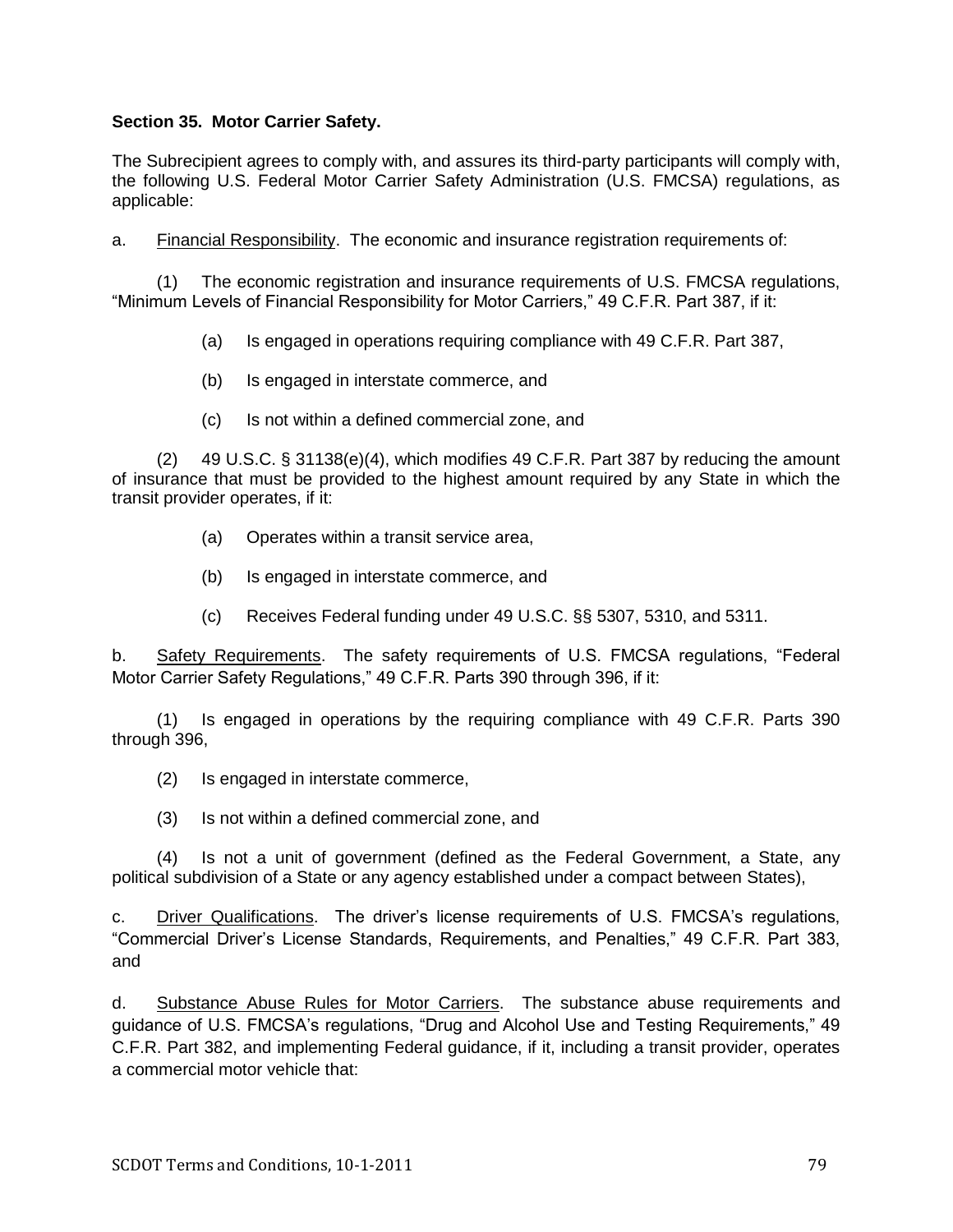- (1) Has a gross vehicle weight rating of more than 26,000 pounds, or
- (2) Is designed to transport sixteen (16) or more passengers, including the driver.

### **Section 36. Safe Operation of Motor Vehicles.**

a. Seat Belt Use. SCDOT encourages the Subrecipient to facilitate compliance with Executive Order No. 13043, "Increasing Seat Belt Use in the United States," April 16, 1997, 23 U.S.C. § 402 note, by:

(1) Adopting and promoting on-the-job seat belt use policies and programs for its employees and other personnel that operate:

- (a) Company-owned vehicles,
- (b) Company-rented vehicles, or
- (c) Personally operated vehicles, and

(2) Including a "Seat Belt Use" provision in each third-party agreement related to the Project.

b. Distracted Driving, Including Text Messaging While Driving. SCDOT encourages the Subrecipient to facilitate compliance with:

(1) Executive Order No. 13513, "Federal Leadership on Reducing Text Messaging While Driving," October 1, 2009, 23 U.S.C. § 402 note,

(2) DOT Order 3902.10, "Text Messaging While Driving," December 30, 2009,

- (3) The following Special Provision:
	- (a) Definitions. As used in this Special Provision:
		- 1 
		"Driving":

a Means operating a motor vehicle on a roadway, including while temporarily stationary because of traffic, a traffic light, stop sign, or otherwise.

 $b$  Does not include being in your vehicle (with or without the motor running) in a location off the roadway where it is safe and legal to remain stationary.

2 "Text Messaging":

a Means reading from or entering data into any handheld or other electronic device, including a device for the purpose of short message service texting, e-mailing, instant messaging, obtaining navigational information, or engaging in any other form of electronic data retrieval or electronic data communication.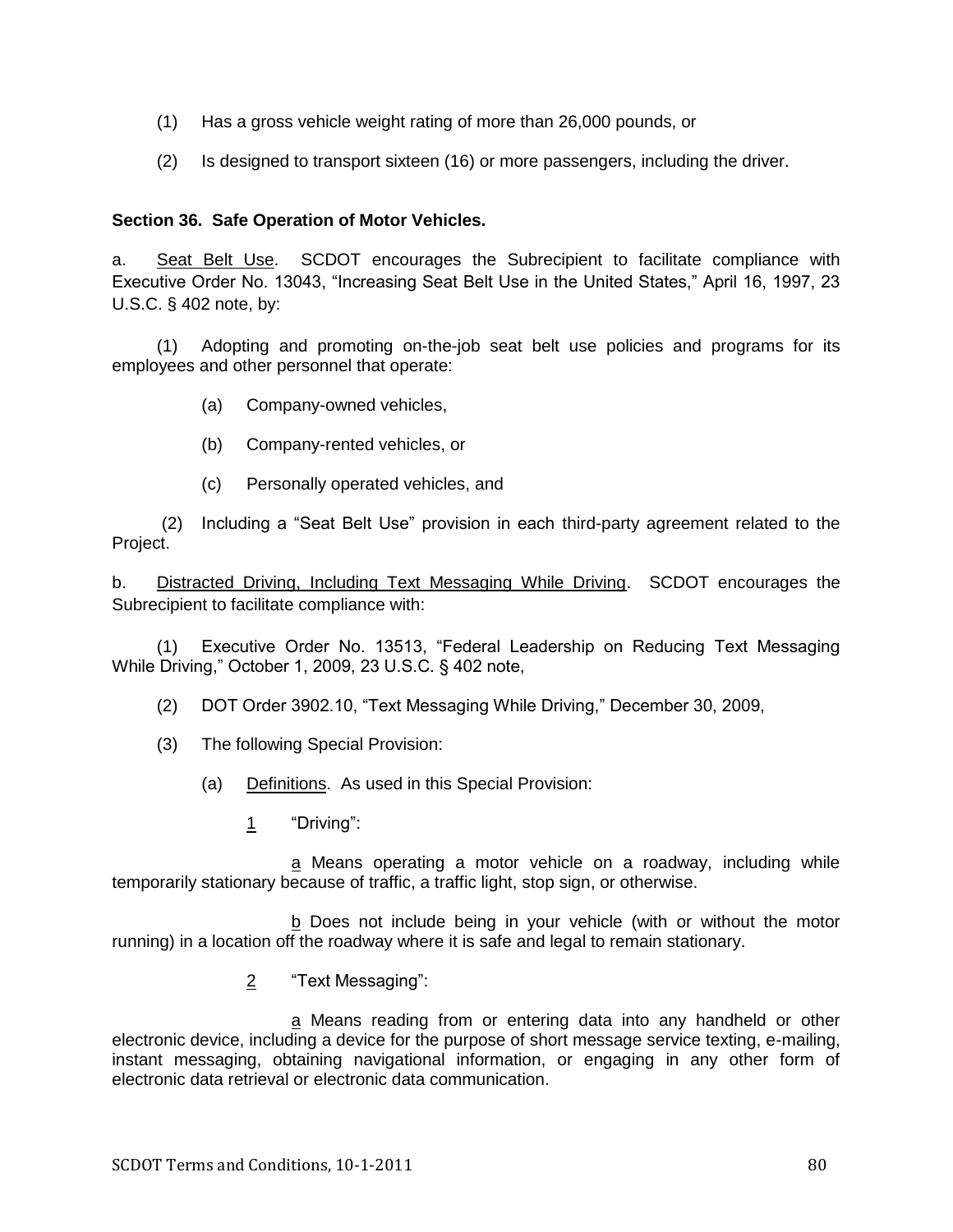b Does not include the use of a cell phone or other electronic device for the limited purpose of entering a telephone number to make an outgoing call or answering an incoming call, unless the practice is prohibited by State or local law.

(b) Safety. The Subrecipient agrees to adopt and enforce workplace safety policies to decrease crashes caused by distracted drivers, including policies to ban text messaging while:

- 1 Using an employer supplied electronic device, and
- 2 Driving:
	- a A vehicle you own or rent,
	- b A vehicle the Government owns, leases or rents,

c A privately-owned vehicle when on official Project-related business or when performing any work for or on behalf of the Project, or

d Any vehicle, on or off duty.

 (c) Subrecipient Size. The Subrecipient agrees to conduct workplace safety initiatives in a manner commensurate with its size, such as establishing:

1 New rules and programs or re-evaluating existing programs to prohibit text messaging while driving, and

Education, awareness, and other outreach to employees about the safety risks associated with texting while driving.

- (d) Extension of Provision. The Subrecipient agrees:
	- 1 To include this Special Provision in its third-party agreements, and
	- 2 To encourage its third-party participants:
		- a To comply with this Special Provision, and

b Include this Special Condition in each third-party subagreement at each tier financed with Federal funds.

### **Section 37. Protection of Sensitive Security Information.**

The Subrecipient agrees to comply with the protections for sensitive security information of:

- a. 49 U.S.C. § 40119(b),
- b. 49 U.S.C. § 114(r),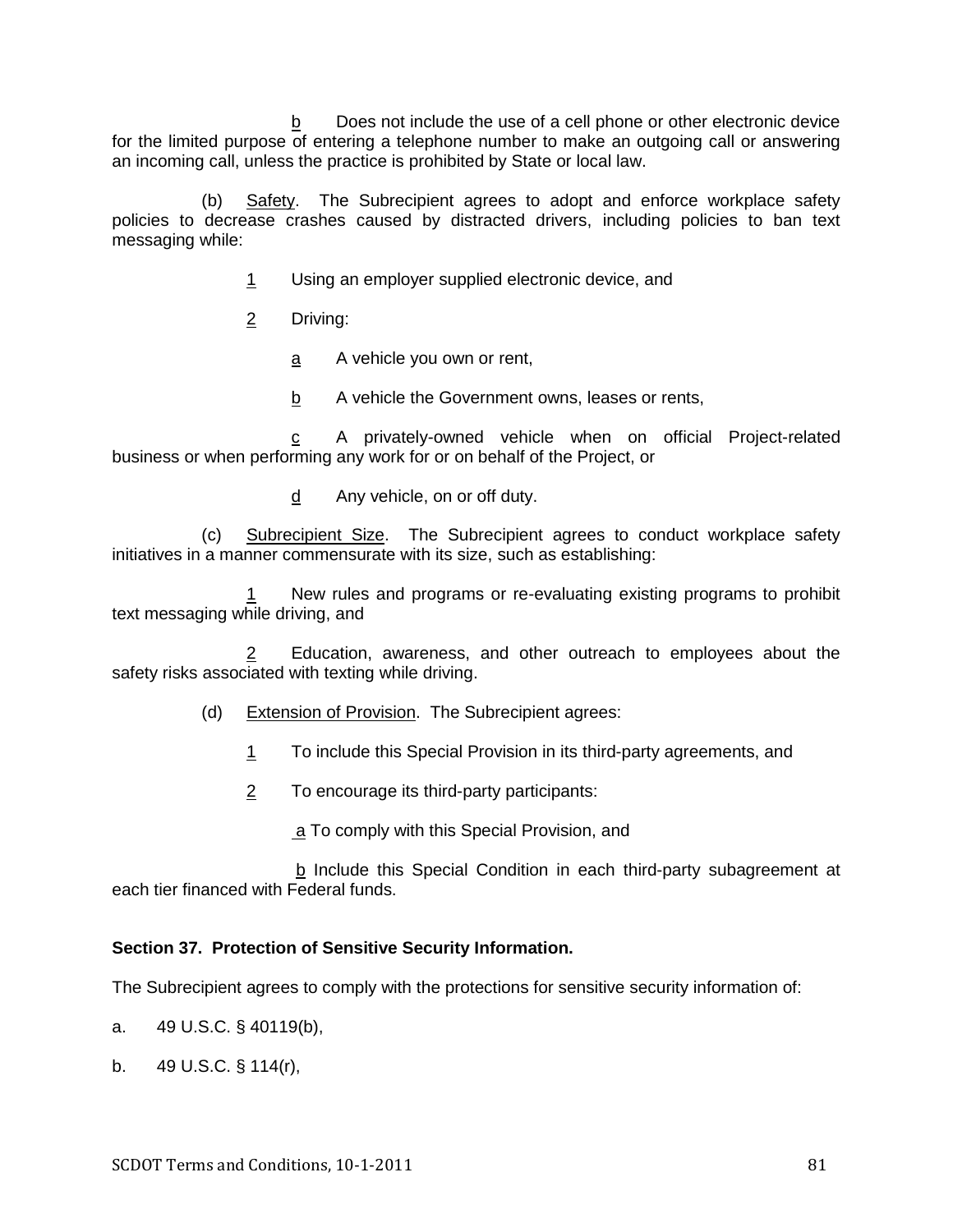c. U.S. DOT regulations, "Protection of Sensitive Security Information," 49 C.F.R. Part 15, and

d. U.S. Department of Homeland Security, Transportation Security Administration regulations, "Protection of Sensitive Security Information," 49 C.F.R. Part 1520.

### **Section 38. Special Notification Requirements for Subrecipients.**

As required by Federal law, the Subrecipient agrees that:

a. Required Information. It will provide the following information about FTA/SCDOT funding for its Programs or Projects:

(1) FTA is the Federal agency providing the Federal funds for the Program or Project,

(2) The Catalog of Federal Domestic Assistance Number of the Program from which the Federal funding is authorized, and

(3) The amount of Federal funds provided by SCDOT for the Program or Project.

b. Documents Affected. It will provide the information about FTA/SCDOT funding provided by SCDOT in the following documents related to the Program or Project:

- (1) Requests for proposals,
- (2) Solicitations,
- (3) Grant or cooperative agreement applications,
- (4) Forms;
- (5) Notifications,
- (6) Press releases, and
- (7) Other publications.

#### **Section 39. Special Provisions for the Urbanized Area Formula Program.**

The Subrecipient agrees that the following Special Provisions apply to the Urbanized Area Formula Program (Section 5307 Program), and agrees that:

- a. General. In administering its Section 5307 Program:
	- (1) Conform to:
		- (a) FTA's National Transit Database reporting system, and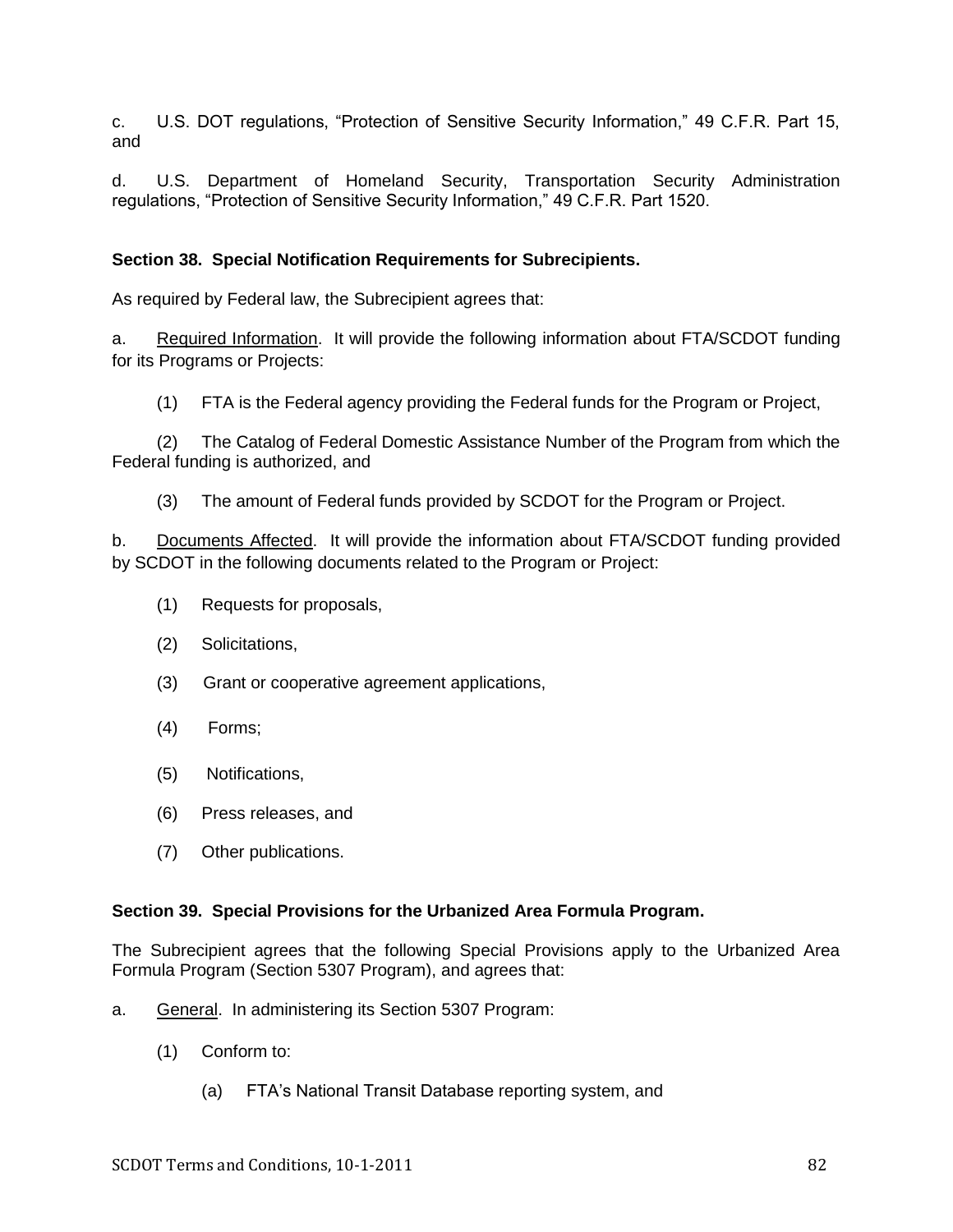(b) FTA's uniform system of accounts and records,

(2) Facilitate compliance with 49 U.S.C. § 5335(a) that established FTA's national transit database,

(3) Comply with FTA regulations, "Uniform System of Accounts and Records and Reporting System," 49 C.F.R. Part 630,

(4) Comply with any other reporting regulations as provided in FTA directives, and

(5) Follow FTA directives, except as SCDOT determines otherwise in writing.

b. Participation of Lower-Tier Subrecipients. It will enter into a written agreement with each lower-tier subrecipient, which agreement will include provisions:

(1) Describing the lower-tier subrecipient' s responsibilities, and

(2) Assuring that the lower-tier subrecipient will not compromise the Subrecipient's compliance with:

(a) Any Federal requirements that apply to the Project, and

 (b) The Subrecipient's obligations under the Grant Agreement and these Terms and Conditions.

### **Section 40. Special Provisions for the Elderly Individuals and Individuals with Disabilities Formula Program and Pilot Program.**

The State, as the Subrecipient, agrees that:

a. Programs. Special Provisions apply to:

(1) The Elderly Individuals and Individuals with Disabilities Formula Program (Section 5310 Program) funded by 49 U.S.C. § 5310 (Section 5310), and

(2) The Elderly Individuals and Individuals with Disabilities Pilot Program (Section 5310 Pilot Program) funded by subsection 3012(b) of SAFETEA-LU, 49 U.S.C. § 5310 note (Subsection 3012(b) of SAFETEA-LU):

b. General. In administering its Section 5310 Program and any Section 5310 Pilot Program:

- (1) It will comply with:
	- (a) Section 5310,
	- (b) Subsection 3012(b) of SAFETEA-LU, and
	- (c) Other applicable Federal laws and regulations.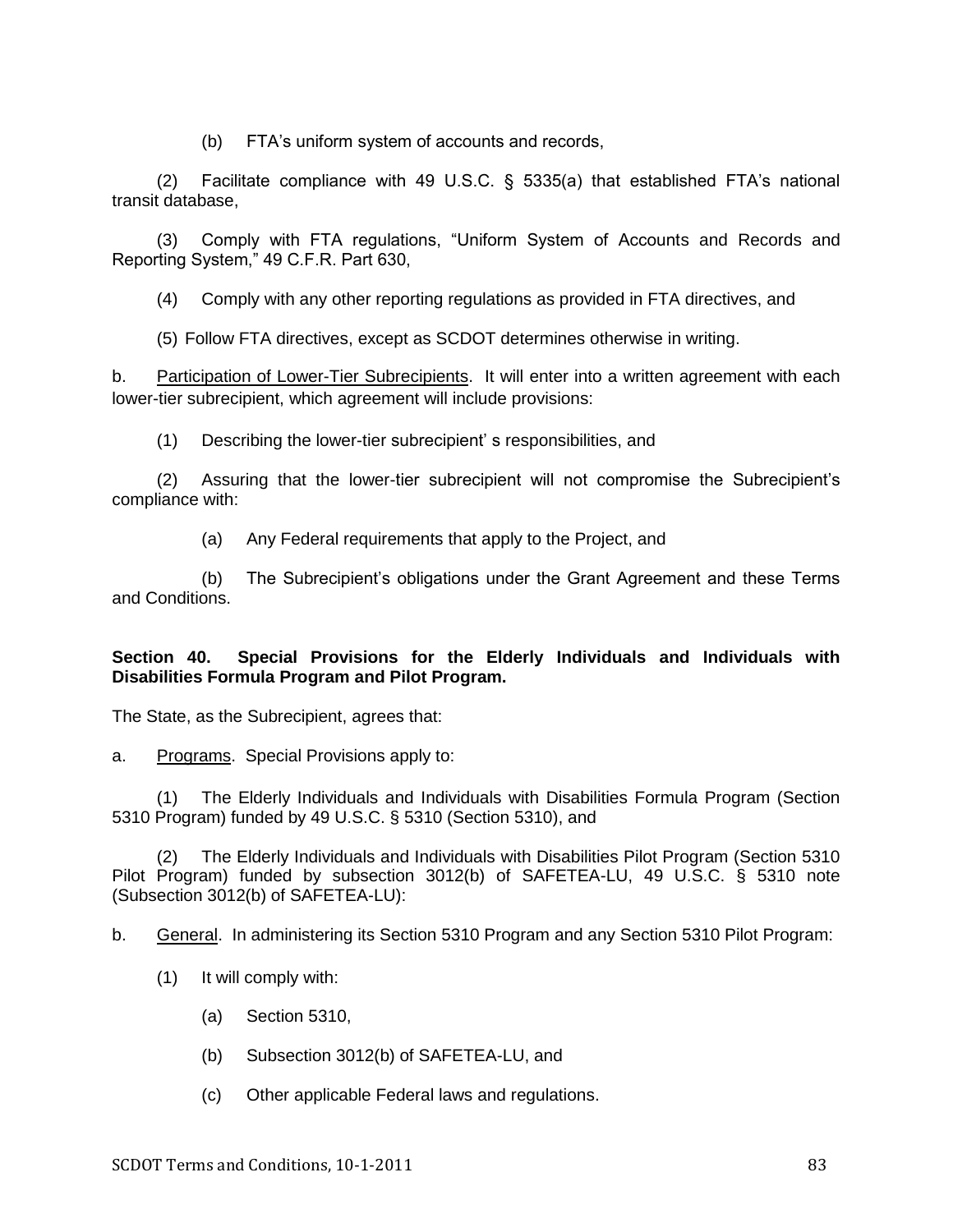(2) Except as SCDOT determines otherwise in writing, it will follow:

(a) The latest edition of FTA Circular 9070.1F, "Elderly Individuals and Individuals with Disabilities Program Guidance and Application Instructions," and

(b) Other applicable Federal directives and guidance.

c. Participation of Subrecipients. It will enter into a written agreement with each lower-tier subrecipient, including provisions that:

(1) Describe the lower-tier subrecipient' s responsibilities, and

(2) Assure that the lower-tier subrecipient will not compromise the State's compliance with:

(a) Any Federal requirements that apply to the Project, and

 (b) The Subrecipient's obligations under the Grant Agreement, and these Terms and **Conditions** 

d. Eligible Subrecipients. It will provide Section 5310 funds only to a lower-tier subrecipient that qualifies as:

(1) A private nonprofit organization meeting the public transportation service needs of elderly individuals and individuals with disabilities for whom public transportation services are:

- (a) Unavailable,
- (b) Insufficient, or
- (c) Inappropriate,

(2) A governmental authority approved by the State to coordinate services for elderly individuals, and individuals with disabilities, or

(3) A governmental authority that certifies to the chief executive officer of its State that its area does not have any nonprofit organizations readily available to provide public transportation services meeting the special needs of elderly individuals and individuals with disabilities.

e. Eligible Project Activities. It will use Federal funds provided for the Grant Agreement and subagreements for projects that support the public transportation needs of elderly individuals and individuals with disabilities, as described in Section 5310 or subsection 3012(b) of SAFETEA-LU.

- (1) Projects eligible for Section 5310 funding include:
	- (a) Capital projects,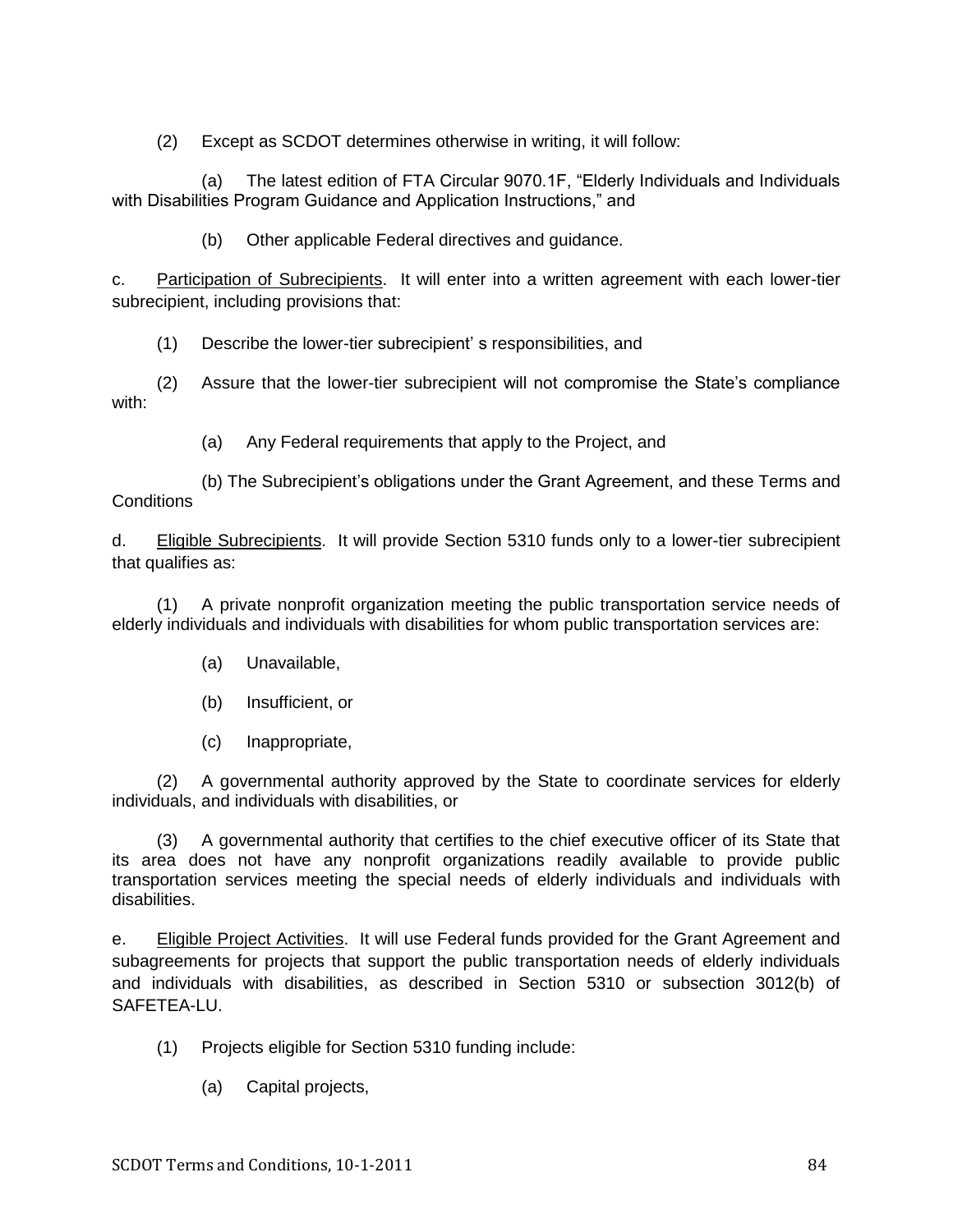(b) Operations assistance, but only if:

1 The State is selected to participate in the Section 5310 Pilot Program,

and

 2 It uses no more than 33 percent of its Section 5310 fiscal year apportionment for operations, and

(c) Meal delivery service, as permitted by 49 U.S.C. § 5310(g).

(2) Funds transferred from other Federal programs must be used for projects eligible for Section 5310 funding.

f. Leasing of Vehicles. It and its lower-tier subrecipients may lease Section 5310 funded vehicles to local governmental authorities to improve transportation services to meet the special needs of elderly individuals or individuals with disabilities.

g. Transfer of Project Property. As provided by 49 U.S.C. § 5310(h), SCDOT may transfer Section 5310 funded property to another entity eligible to receive funding under 49 U.S.C. chapter 53, provided that:

(1) The Subrecipient possessing the property consents to the transfer, and

(2) The transferred property will continue to be used to meet the special needs of elderly individuals or individuals with disabilities for public transportation service.

# **Section 41. Special Provisions for the New Freedom Program.**

The Subrecipient agrees that the following special provisions apply to the New Freedom Program funded by 49 U.S.C. § 5317 (Section 5317):

a. General. In administering its New Freedom program:

- (1) It will comply with:
	- (a) Section 5317, and
	- (b) Other applicable Federal laws and regulations,
- (2) Except as SCDOT determines otherwise in writing, it will follow:

(a) The latest edition of FTA Circular 9045.1, "New Freedom Program Guidance and Application Instructions," and

(b) Other applicable Federal directives and guidance.

b. Participation of Lower Tier Subrecipients. It agrees to enter into a written agreement with each lower-tier subrecipient, including provisions that: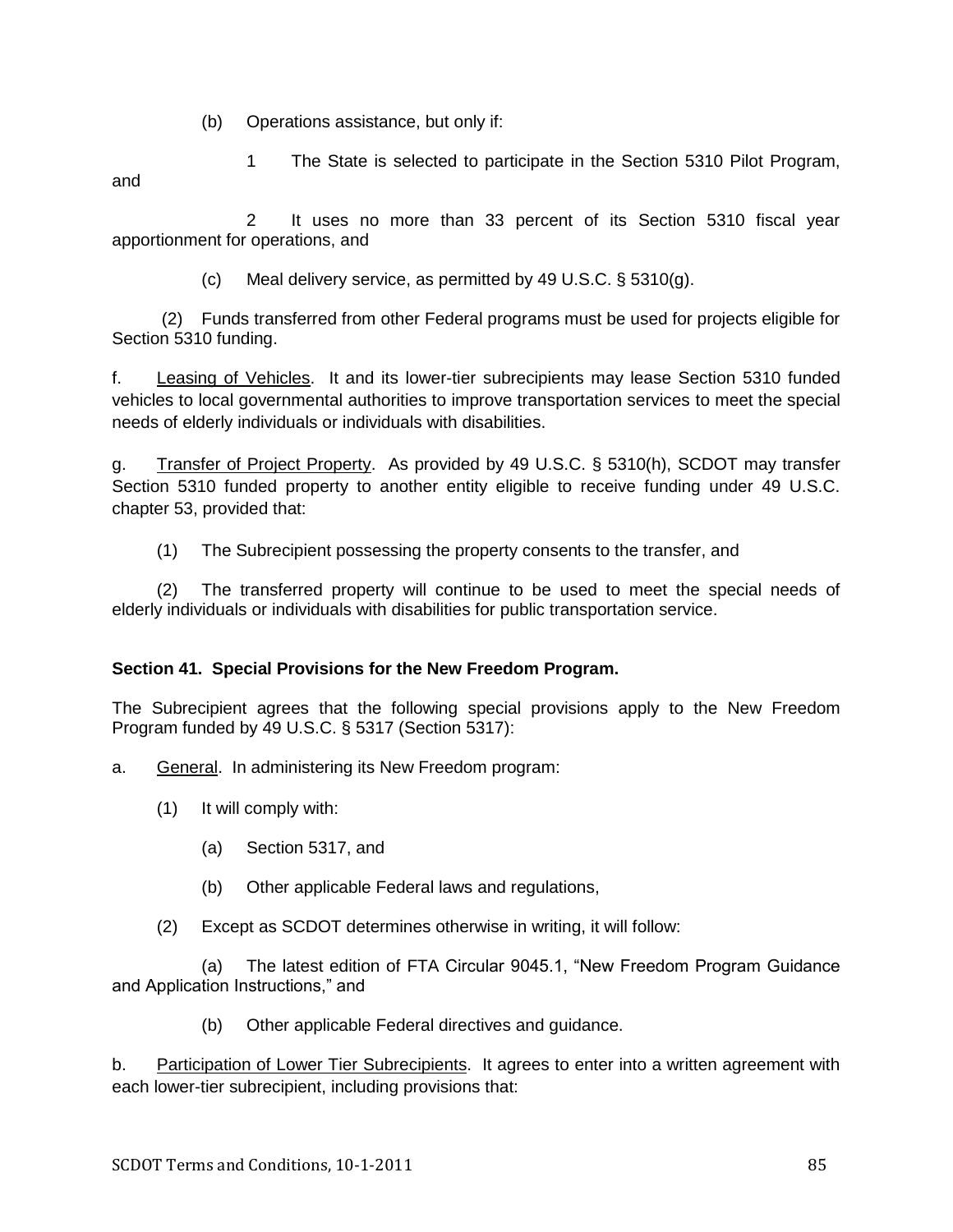(1) Describe the lower tier subrecipient's responsibilities, and

(2) Assure that the lower tier subrecipient will not compromise the Subrecipient's compliance with:

(a) Any Federal requirements that apply to the Project, and

 (b) The Subrecipient's obligations under the underlying Grant Agreement and these Terms and Conditions.

# **Section 42. Special Provisions for the Nonurbanized Area Formula Program.**

The Subrecipient, agrees that the following special provisions apply to the Nonurbanized Area Formula Program (Section 5311 Program) funded for 49 U.S.C. § 5311(b) (Section 5311(b)):

- a. General. In administering its Section 5311(b) program:
	- (1) It will comply with:
		- (a) Section 5311(b), and
		- (b) Other Federal laws and regulations.
	- (2) Except as SCDOT determines otherwise in writing, it will follow:

(a) The latest edition of FTA Circular 9040.1F, "Nonurbanized Area Formula Program Guidance and Grant Application Instructions," and

(b) Other applicable Federal directives and guidance.

b. Participation of Lower Tier Subrecipients. It agrees to enter into a written agreement with each lower-tier subrecipient, including provisions that:

(1) Describe the lower-tier subrecipient' s responsibilities, and

(2) Assure that the lower-tier subrecipient will not compromise the Subrecipient's compliance with:

(a) Any Federal requirements that apply to the Project, and

 (b) The Subrecipient's obligations under the Grant Agreement, and these Terms and Conditions.

c. Eligible Project Activities. Federal funds provided for the Grant Agreement and subagreements may be used for public transportation Projects in areas other than urbanized areas.

(1) Projects eligible for funding under Section 5311(b) include: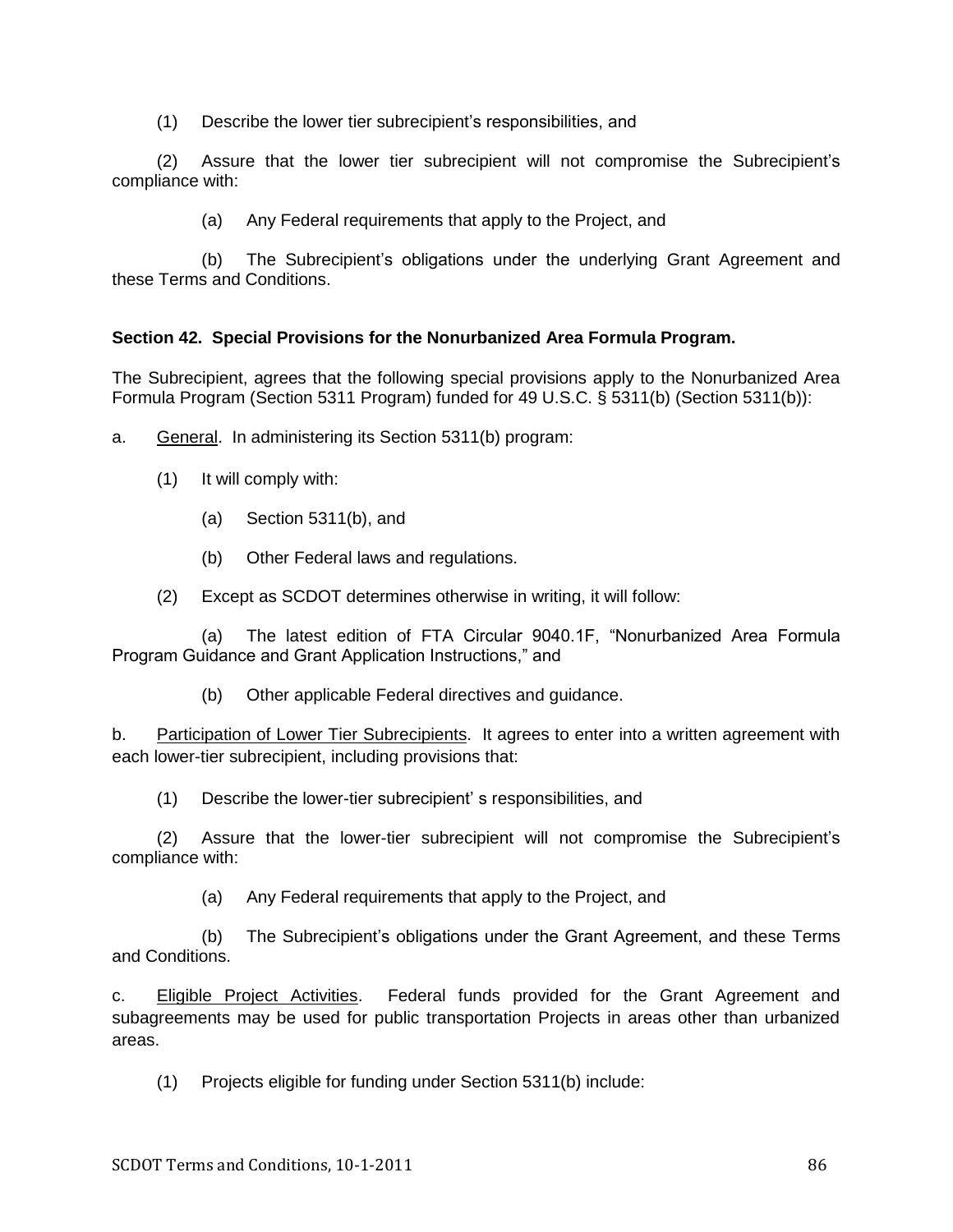(a) Purchase of service agreements with private providers of public transportation service,

- (b) Capital assistance,
- (c) Operating assistance, and
- (d) Meal delivery service, as permitted by 49 U.S.C. § 5310(g).

(2) Funds transferred from other Federal programs must be used for Projects eligible for Section 5311(b) funding.

d. Transfer of Project Property. As provided by 49 U.S.C. § 5311(h), the SCDOT may transfer Section 5311 funded property to another entity eligible to receive funding under 49 U.S.C. chapter 53, provided that:

- (1) The Subrecipient possessing the property consents to the transfer, and
- (2) The transferred property will continue to be used for public transportation services in nonurbanized areas, as provided in Section 5311(b).

e. Reporting Requirements. It will, and assures that for each fiscal year it provides Section 5311 funding to any public transportation operator, that public transportation operator will:

- (1) Conform to:
	- (a) The National Transit Database reporting system,
	- (b) The uniform system of accounts and records,

(2) Facilitate compliance with 49 U.S.C. § 5335(a) that established FTA's national transit database,

(3) Comply with FTA regulations, "Uniform System of Accounts and Records and Reporting System," 49 C.F.R. Part 630,

(4) Comply with any other applicable reporting regulations as provided in FTA directives, and

(3) Follow FTA directives, except as SCDOT determines otherwise in writing.

### f. Provisions Applicable to Indian Tribes.

(1) Nonurbanized Area Program. An Indian tribe Subrecipient that receives funds authorized under 49 U.S.C. § 5311(c)(2) for the Nonurbanized Area Formula Program agrees to comply with the requirements of this Section 42 of these Terms and Conditions when using its Nonurbanized Area Formula funding, except as SCDOT determines otherwise in writing.

(2) Tribal Transit Program. Sections 42.a, 42.b, 42.c, 42.d, 42.e, 42.f, and 42.g(1) of these Terms and Conditions do not apply to a Tribal Transit Project financed with Federal funds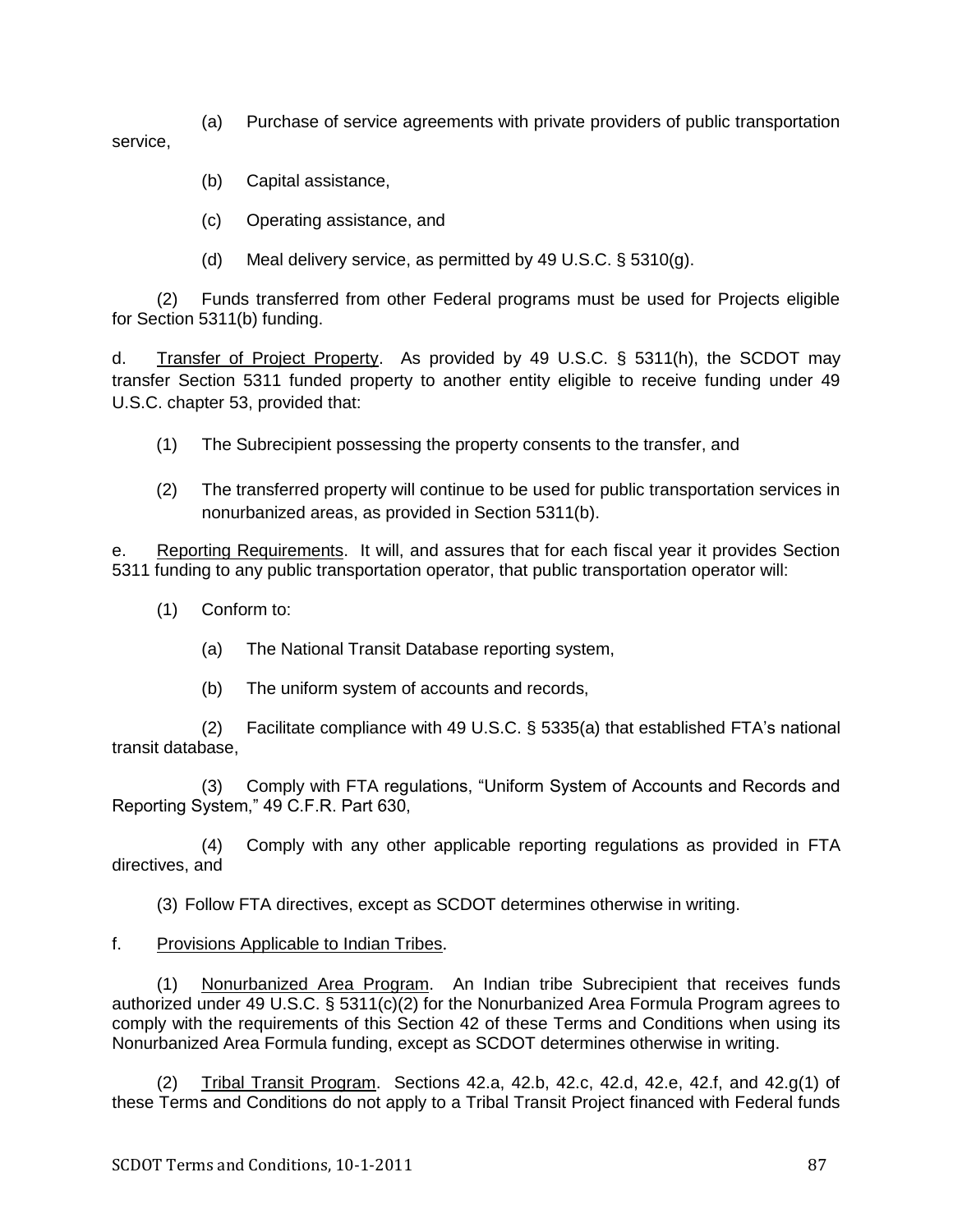authorized under 49 U.S.C. § 5311(c)(1).

# **Section 43. Special Provisions for the Clean Fuels Grant Program.**

The Subrecipient of Clean Fuels Grant Program funds under 49 U.S.C. § 5308 agrees to:

- a. Comply with:
	- (1) 49 U.S.C. § 5308,
	- (2) 49 U.S.C. § 5307,
	- (3) FTA regulations, "Clean Fuels Grant Program," 49 C.F.R. Part 624, and
	- (4) Other applicable Federal laws and regulations, and
- b. Follow Federal directives, except as SCDOT determines otherwise in writing.

### **Section 44. Special Provisions for Research, Development, Demonstration, and Special Studies Projects.**

The Subrecipient agrees to comply with the following provisions pertaining to Projects financed with Federal funds authorized for research, development, demonstration, or special studies, except as SCDOT determines otherwise in writing:

a. General. In administering research, development, demonstration, and special studies projects funded under 49 U.S.C. § 5314, the Subrecipient agrees to:

- (1) Comply with:
	- (a) 49 U.S.C. § 5314,
	- (b) 49 U.S.C. § 5312, as applicable and
	- (c) Other applicable Federal laws and regulations, and
- (2) Except as SCDOT determines otherwise in writing, follow:

(a) FTA Circular 6100.1D, "Research, Technical Assistance, and Training Programs Application and Program Management Guidelines," and

(b) Other applicable Federal directives.

b. Project Report. The Subrecipient agrees to prepare and make available a Project Report, in addition to any other Report SCDOT may require, that:

(1) Describes: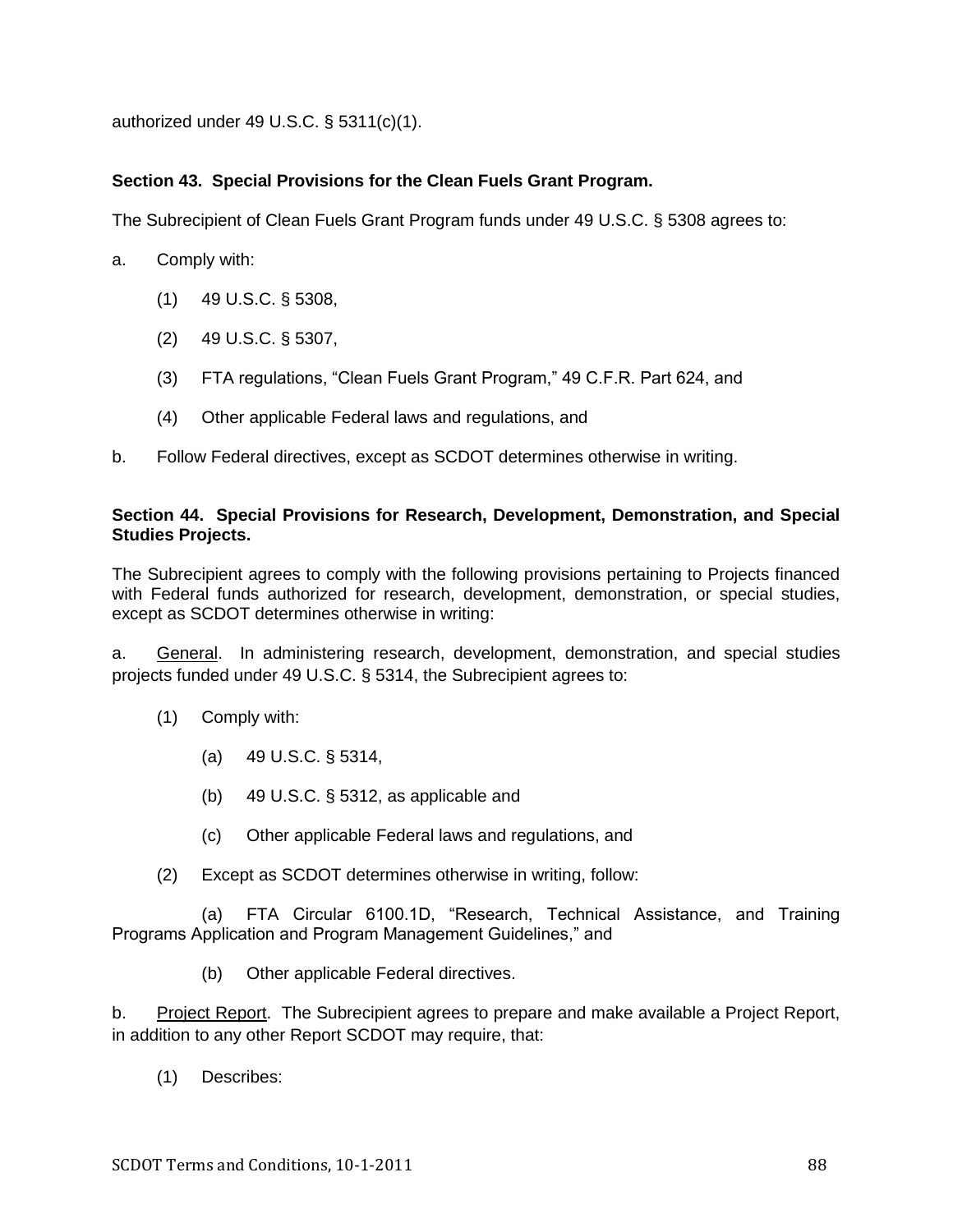- (a) The subject (or subjects) investigated,
- (b) The methods used,
- (c) The Project results, and
- (d) The conclusions reached,
- (2) Excepting confidential, privileged, or proprietary information, SCDOT may:
	- (a) Publish, and
	- (b) Make available for publication on the Internet.
- (3) To the extent SCDOT deems satisfactory, is sufficiently:
	- (a) Organized,
	- (b) Well written, and
	- (c) Comprehensive,
- (4) Complies with:
	- (a) The accessibility requirements of:
- 1 Section 508 of the Rehabilitation Act of 1973, as amended, 29 U.S.C. § 794d, and

2 U.S. ATBCB regulations, "Electronic and Information Technology Accessibility Standards," 36 C.F.R. Part 1194, and

 (b) The specific publication elements and report style guide at [http://www.FTA.dot.gov/research/program\\_requirements,](http://www.fta.dot.gov/research/program_requirements)

- (5) Identifies clearly and precisely any specific information or data that is:
	- (a) Confidential,
	- (b) Privileged, or
	- (c) Proprietary information or data contained within any report or document, and
- (6) Contains the following disclaimer:

*This document is disseminated under the sponsorship of the United States Department of Transportation, Federal Transit Administration, and South Carolina Department of Transportation in the interest of information exchange. The United States government and the State of South Carolina government assume no liability for the contents or use thereof.*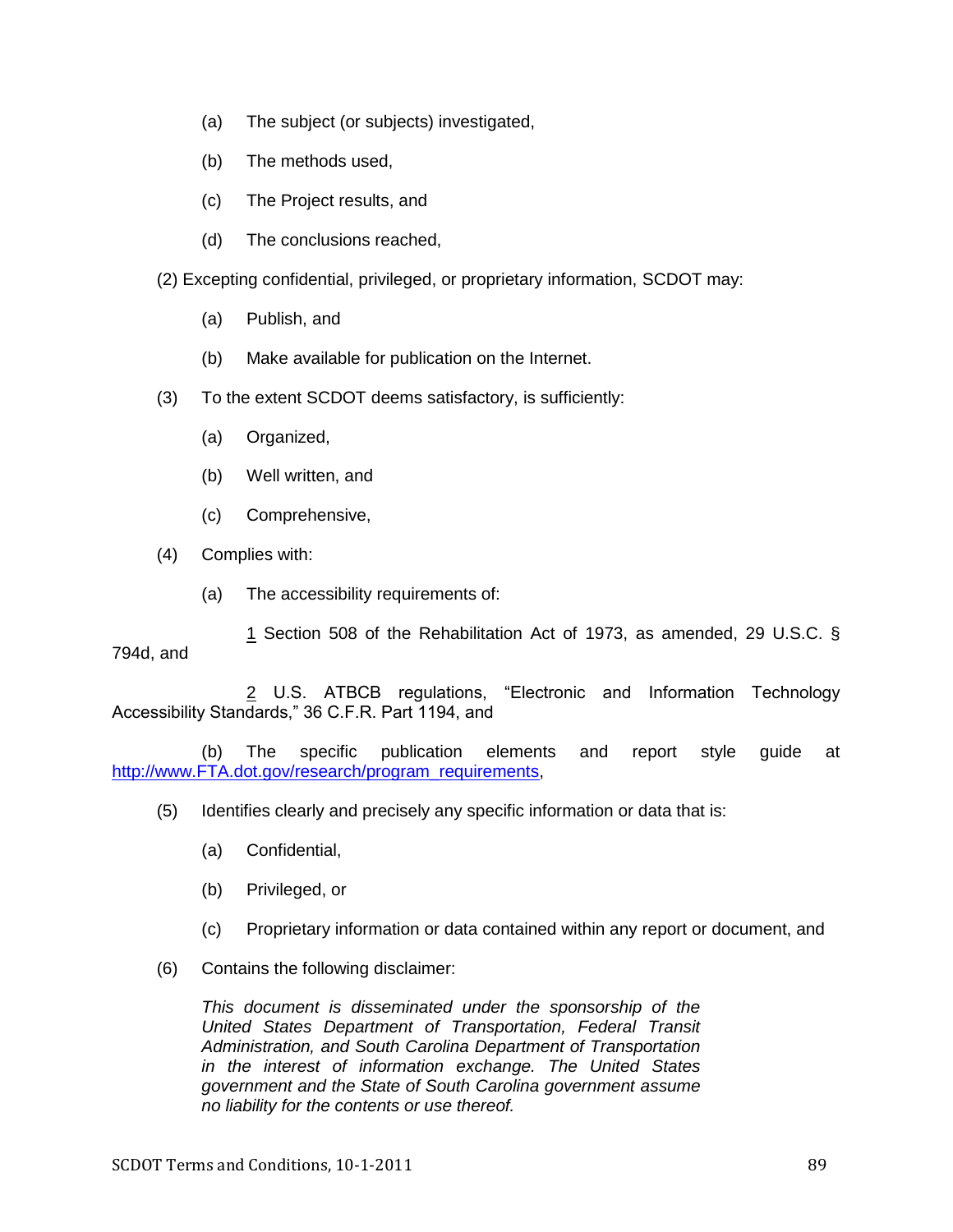*The United States government and the State of South Carolina government do not endorse products or manufacturers. Trade or manufacturers' names appear herein solely because they are considered essential to the contents of the report*.

c. Project Identification. Unless SCDOT determines otherwise in writing, the Subrecipient agrees that any product developed with Section 5314 funding will incorporate an appropriate sign, designation, or notice that the U.S. DOT, FTA, through SCDOT, provided Federal/State funds to develop the product if the product:

- (1) Is Tangible and:
	- (a) Is produced from the Project, or
	- (b) Is a result of the Project, and
- (2) Is a Project deliverable,
- (3) Is visible to the public, or
- (4) Is or will be made available to:
	- (a) Other research organizations, or
	- (b) Public transportation providers, and
- (5) Consists of:
	- (a) Equipment,
	- (b) A prototype,
	- (c) Hardware,
	- (d) Construction,
	- (e) Reports,
	- (f) Data,
	- (g) Software,
	- (h) Internet pages, or
	- (i) Any similar item.

d. Protection of Human Subjects. The Subrecipient agrees to comply with protections for human subjects involved in Project activities as required by: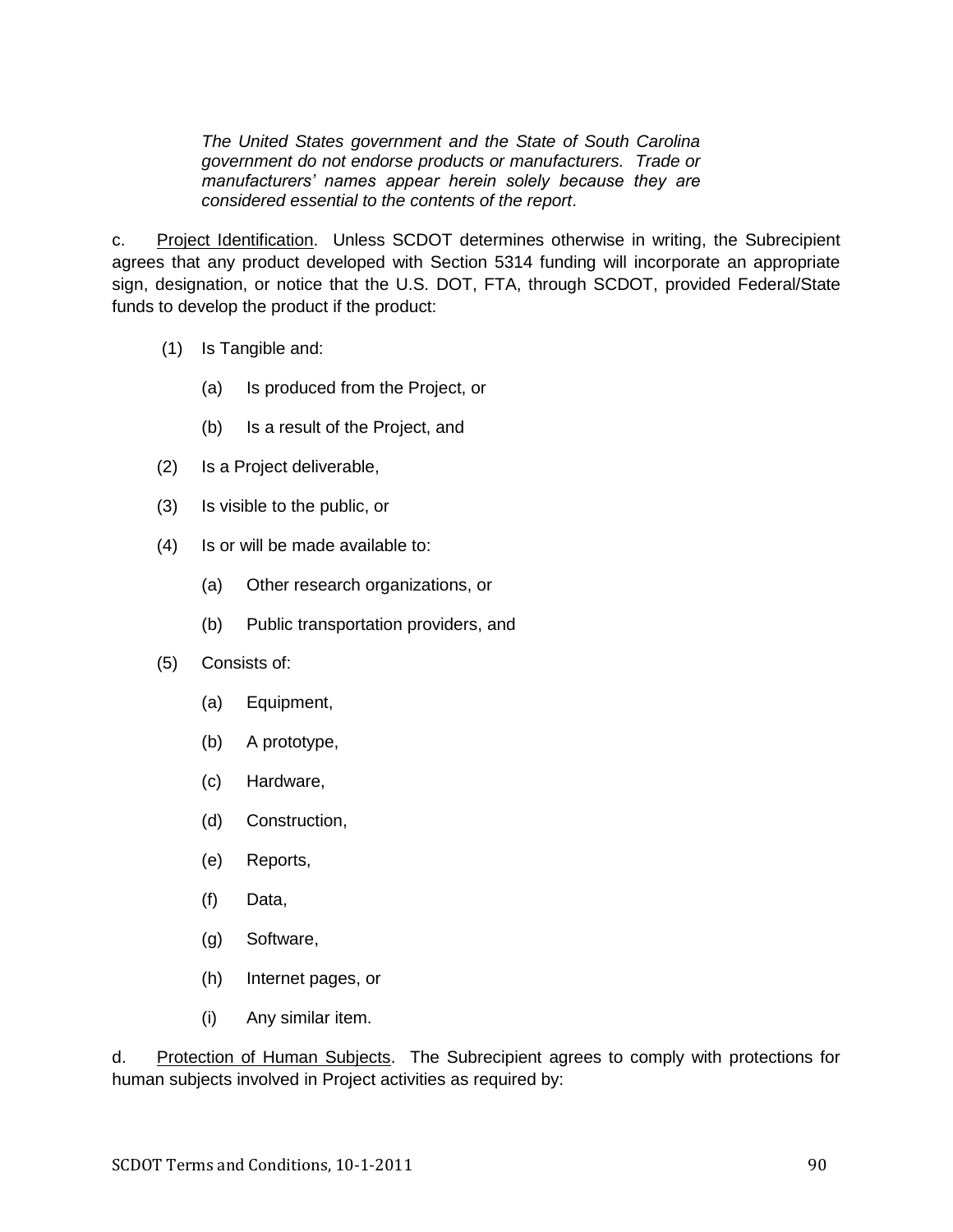(1) The National Research Act, as amended, 42 U.S.C. 289 *et seq*., and

(2) U.S. DOT regulations, "Protection of Human Subjects," 49 C.F.R. Part 11.

e. Protection of Animals. The Subrecipient agrees to comply with protections for animals involved in Project activities as required by:

(1) The Animal Welfare Act, as amended, 7 U.S.C. 2131 *et seq*., and

(2) U.S. Department of Agriculture regulations, "Animal Welfare," 9 C.F.R. Chapter I, Subchapter A, Parts 1, 2, 3, and 4.

f. Export Control. The Subrecipient understands and agrees that before exporting any information or direct product of information that is subject to Federal export requirements, it must first:

- (1) Obtain the necessary Federal license(s), and
- (2) Comply with the applicable Federal export control regulations of the:

(a) U.S. Department of Commerce, Bureau of Export Administration, "Export Administration Regulations,‖ specifically, 15 C.F.R. Parts 730 *et seq*., or

- (b) U.S. Department of State,
- (c) U.S. Department of the Treasury, or
- (d) U.S. Department of Defense.

### **Section 45. Special Provisions for the Medical Transportation Demonstration Projects.**

The Subrecipient of Federal funding for the Medical Transportation Demonstration Program agrees to:

- a. Comply with:
	- (1) Federal transit law, specifically 49 U.S.C. § 5314(a)(6), and
	- (2) Other applicable Federal laws and regulations, and
- b. Except as SCDOT determines otherwise in writing, follow:

(1) FTA Circular 6100.1D, "Research, Technical Assistance, and Training Programs Application and Program Management Guidelines," and

(2) Other applicable Federal directives.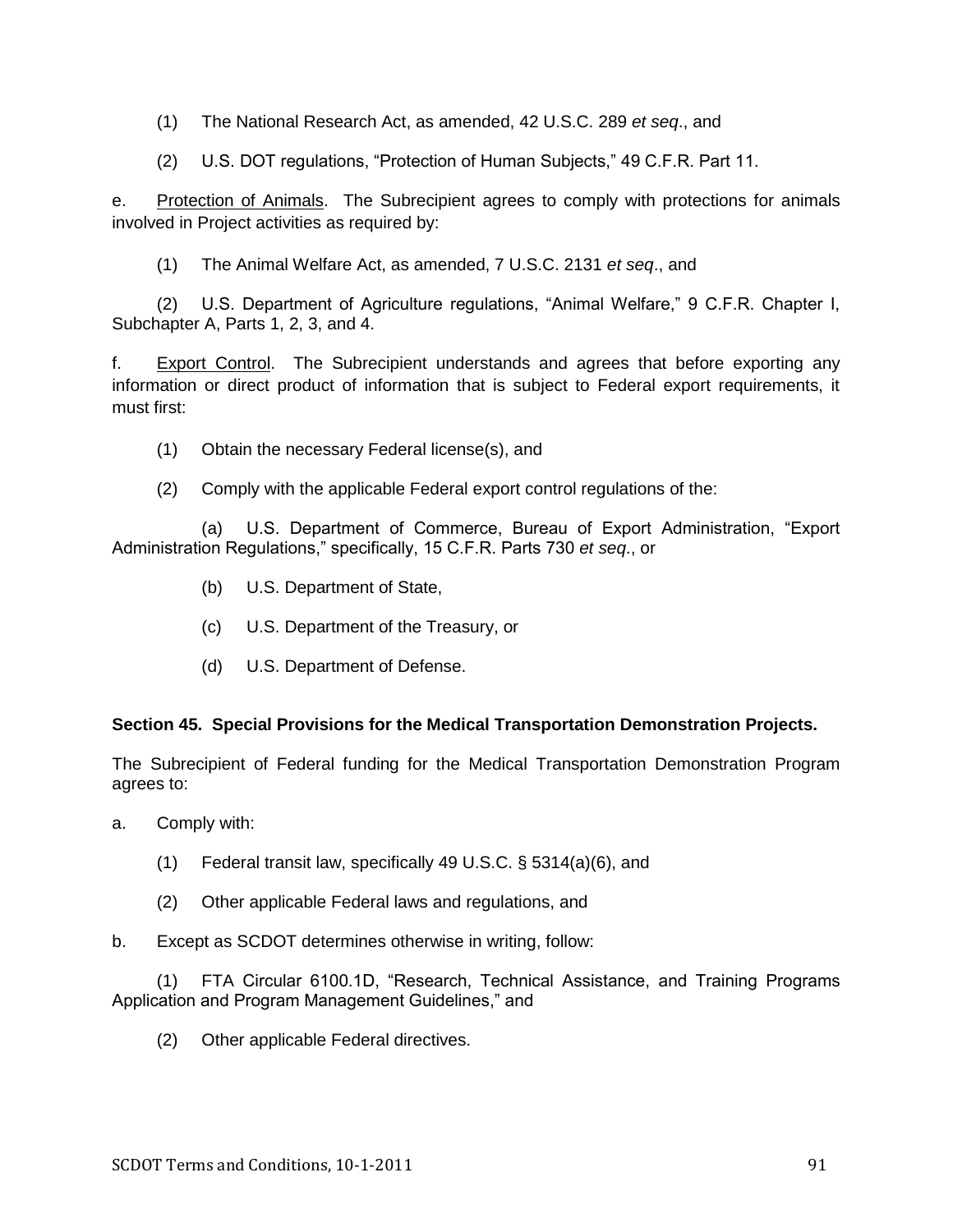### **Section 46. Special Provisions for the National Technical Assistance Center for Senior Transportation.**

The Subrecipient of Federal funding for the National Technical Assistance Center for the Senior Transportation Program agrees to:

- a. Comply with:
	- (1) Federal transit law, specifically 49 U.S.C. § 5314(c), and
	- (2) Other applicable Federal laws and regulations, and
- b. Except as SCDOT determines otherwise in writing, follow:

(1) FTA Circular 6100.1D, "Research, Technical Assistance, and Training Programs Application and Program Management Guidelines," and

(2) Other applicable Federal directives.

#### **Section 47. Special Provisions for Human Resources Fellowships.**

The Subrecipient of funding for the Human Resources Fellowships Program agrees that:

- a. General. It will:
	- (1) Comply with:
		- (a) Federal transit law, specifically 49 U.S.C. § 5322(b), and
		- (b) Other applicable Federal/State laws and regulations, and
	- (2) Except as SCDOT determines otherwise in writing, follow:

(a) FTA Circular 6100.1D, "Research, Technical Assistance, and Training Programs Application and Program Management Guidelines," and

(b) Other applicable Federal directives.

b. Fellowship Awards. Any person who receives a fellowship financial and Federal funds provided for the Human Resources Fellowships Program may be selected on the basis of:

(1) That person's demonstrated ability, and

(2) The contribution that person can reasonably be expected to make for an efficient public transportation operation.

### **Section 48. Special Provisions for Job Access and Reverse Commute (JARC) Formula Grant Program.**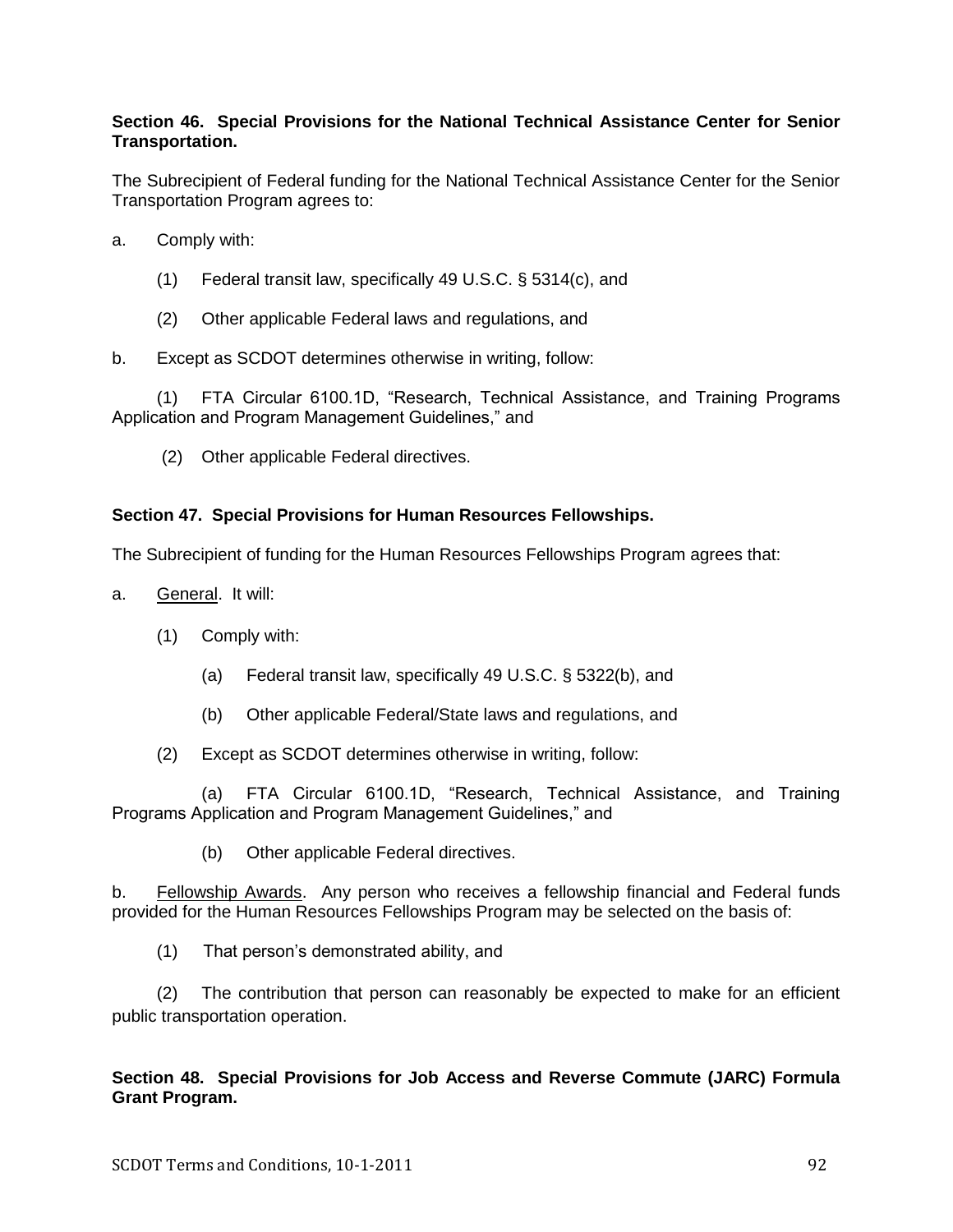The Subrecipient agrees that the following provisions apply to Job Access and Reverse Commute (JARC) Formula Grant Program funds authorized under 49 U.S.C. § 5316, except as SCDOT determines otherwise in writing:

- a. General. It agrees to:
	- (1) Comply with:
		- (a) 49 U.S.C. § 5316,
		- (b) 49 U.S.C. § 5307, and
		- (c) Other applicable Federal/State laws and regulations, and

(2) Follow the most recent edition of FTA Circular, 9050.1, "The Job Access And Reverse Commute (JARC) Program Guidance And Application Instructions," except as SCDOT determines otherwise in writing.

b. Participation of Lower Tier Subrecipients. It agrees to enter into a written agreement with each lower tier subrecipient, including provisions that:

(1) Describe the lower tier subrecipient's responsibilities, and

(2) Assure that the lower tier subrecipient will not compromise the Subrecipient's compliance with:

(a) Any Federal/State requirements that apply to the Project, and

 (b) The Subrecipient's obligations under the Grant Agreement, and these Terms and Conditions.

### **Section 49. Special Provisions for the Paul S. Sarbanes Transit in Parks Program.**

The Subrecipient agrees to carry out any Project funded under the Paul S. Sarbanes Transit in Parks Program, 49 U.S.C. § 5320, as follows:

a. General. It agrees to comply with:

- (1) 49 U.S.C. § 5320,
- (2) 49 U.S.C. § 5307, and
- (3) Other applicable Federal laws and regulations.

b. FTA Notice. It agrees to follow:

(1) The most recent FTA Notice pertaining to the Paul S. Sarbanes Transit in Parks Program (Parks Program), and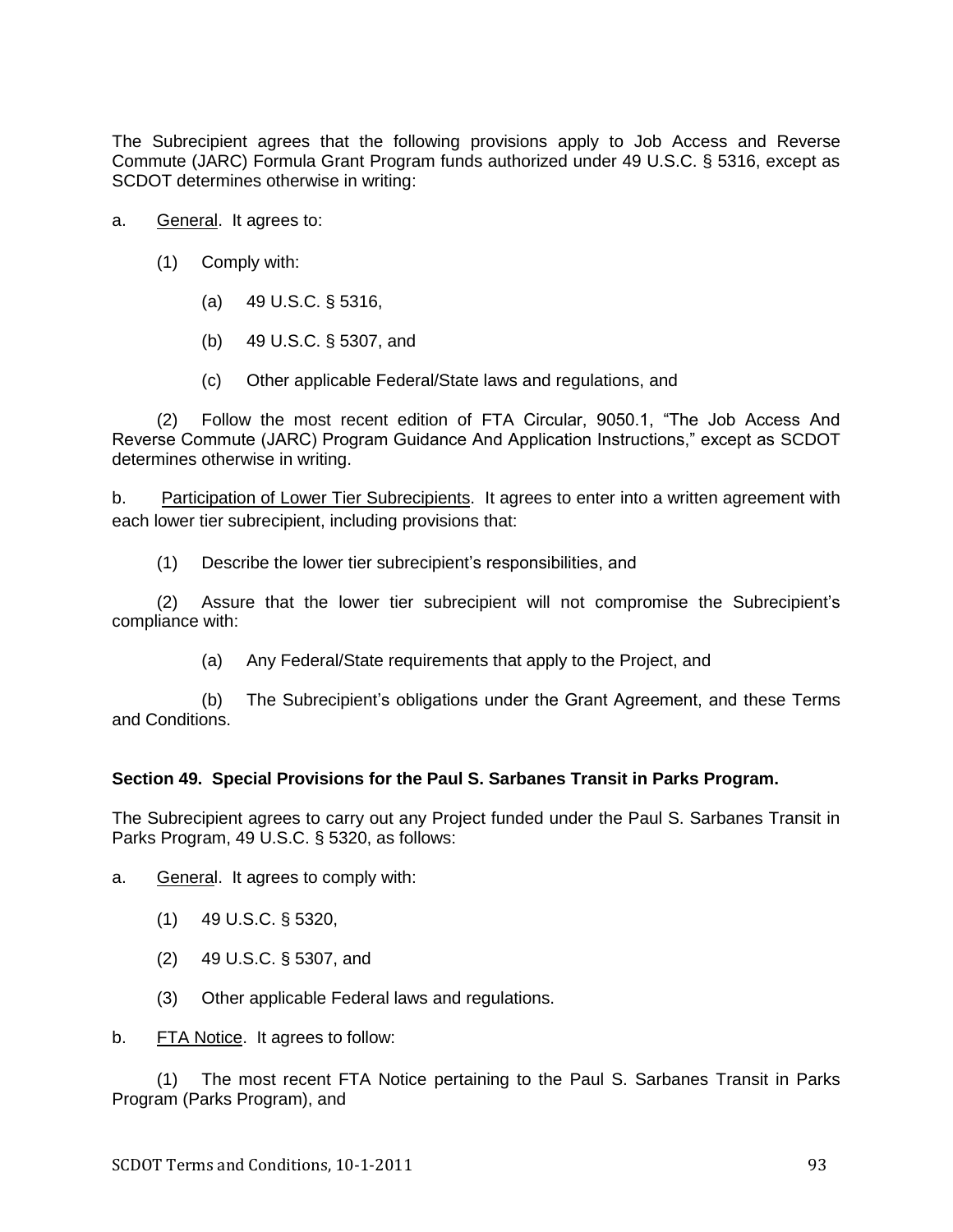(2) Other FTA/SCDOT directives, except as SCDOT determines otherwise in writing.

c. Order of Precedence. SCDOT and the Subrecipient agree that the latest FTA Parks Program Notice supersedes conflicting provisions of these Terms and Conditions.

# **Section 50. Special Provisions for Over-the-Road Bus Accessibility Projects.**

The Subrecipient agrees that the following provisions apply to Federal funds for the Over-the-Road Bus Accessibility Program, except as SCDOT determines otherwise in writing:

a. General. The Subrecipient agrees to comply with:

(1) Section 3038 of TEA-21, as amended by section 3039 of SAFETEA-LU, 49 U.S.C. § 5310 note, and

(2) Other Federal laws and regulations that apply to the Over-the-Road Bus Accessibility Program, as provided in Federal directives, when issued.

b. Accessibility. The Subrecipient agrees to comply with:

(1) The "Over-the-Road Buses" regulations in U.S. DOT regulations, "Transportation Services for Individuals with Disabilities (ADA)," 49 C.F.R. Part 37, Subpart H, and

(2) Joint U.S. ATBCB and U.S. DOT regulations, "Americans With Disabilities (ADA) Accessibility Specifications for Transportation Vehicles," 36 C.F.R. Part 1192 and 49 C.F.R. Part 38.

c. Employee Protective Arrangements. The Subrecipient agrees that it will comply with Section 24.d(4) of these Terms and Conditions, which applies the employee protections of the U.S. DOL Special Warranty for Projects funded under the Over-the-Road Bus Accessibility Program.

d. FTA Notice. The Subrecipient agrees to follow the most recent FTA Notice pertaining to Over-the-Road Bus Accessibility Program Grants, and any later revision of the Notice, except as SCDOT determines otherwise in writing.

e. Order of Precedence. SCDOT and the Subrecipient agree that the most recent FTA Notice pertaining to the Over-the-Road Bus Accessibility Program supersedes conflicting provisions of these Terms and Conditions.

# **Section 51. Special Provisions for State Infrastructure Bank Projects.**

The Subrecipient agrees that the following provisions apply to a Project financed with Federal funds deposited in a State Infrastructure Bank (SIB), and agrees to comply with the following requirements: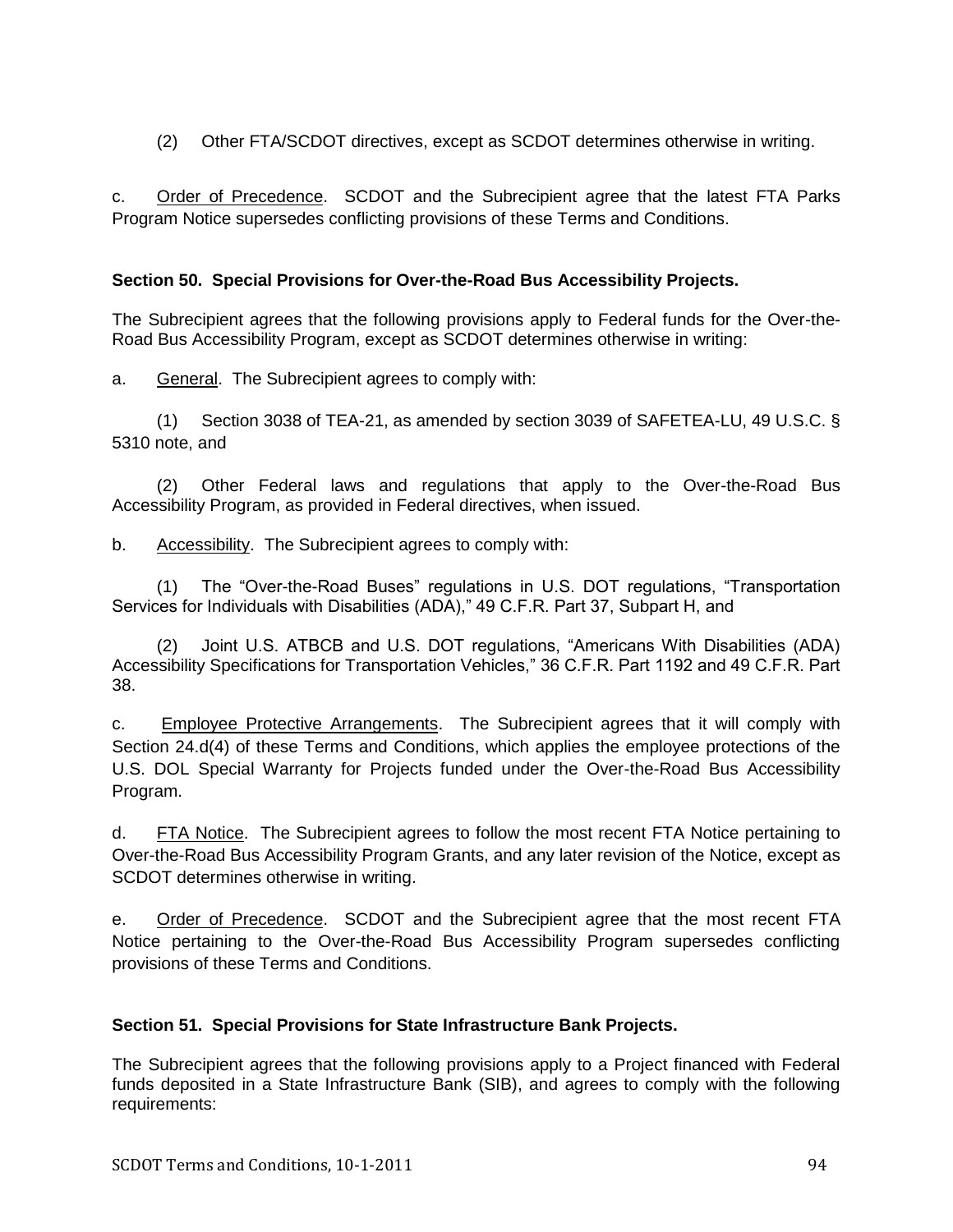a. General. The Subrecipient agrees to administer its SIB funded Project consistent with Federal laws and regulations as provided in Federal directives, that apply to the SIB providing Federal funds for the Project, which may include:

(1) 23 U.S.C. § 610,

(2) Section 1511 of TEA-21, 23 U.S.C. § 181 note, to the extent this section has not been superseded by 23 U.S.C. § 610,

(3) Section 350 of the National Highway System Designation Act of 1995, as amended, (NHS Act), 23 U.S.C. § 101 note, to the extent this section has not been superseded by 23 U.S.C. § 610,

(4) Any Federal law amending the laws listed in the preceding Sections  $51.a(1) - (3)$  of these Terms and Conditions,

(5) Any Federal law enacted and regulations promulgated at a later date applicable to the Project,

(6) Any other applicable Federal directives that may be issued, except as SCDOT determines otherwise in writing,

(7) The terms and conditions of any U.S. DOL Certification(s) of Public Transportation Employee Protective Arrangements,

The Cooperative Agreement establishing the SIB program in the State, entered into by the Federal Highway Administrator, Federal Transit Administrator, and authorized State official(s), and

(9) The FTA Grant Agreement providing Federal funds for the SIB Project, except to the extent the SIB program is involved, except that:

 (a) Any provision of these Terms and Conditions does not apply to the Grant Agreement or the Project if it conflicts with:

- 1 Federal law,
- 2 Federal SIB Guidelines,
- 3 The Cooperative Agreement establishing the SIB program within the

State, or

4 The underlying Grant Agreement

 (b) Except that the conflicting provision of these Terms and Conditions will prevail, however, if SCDOT expressly determines so in writing.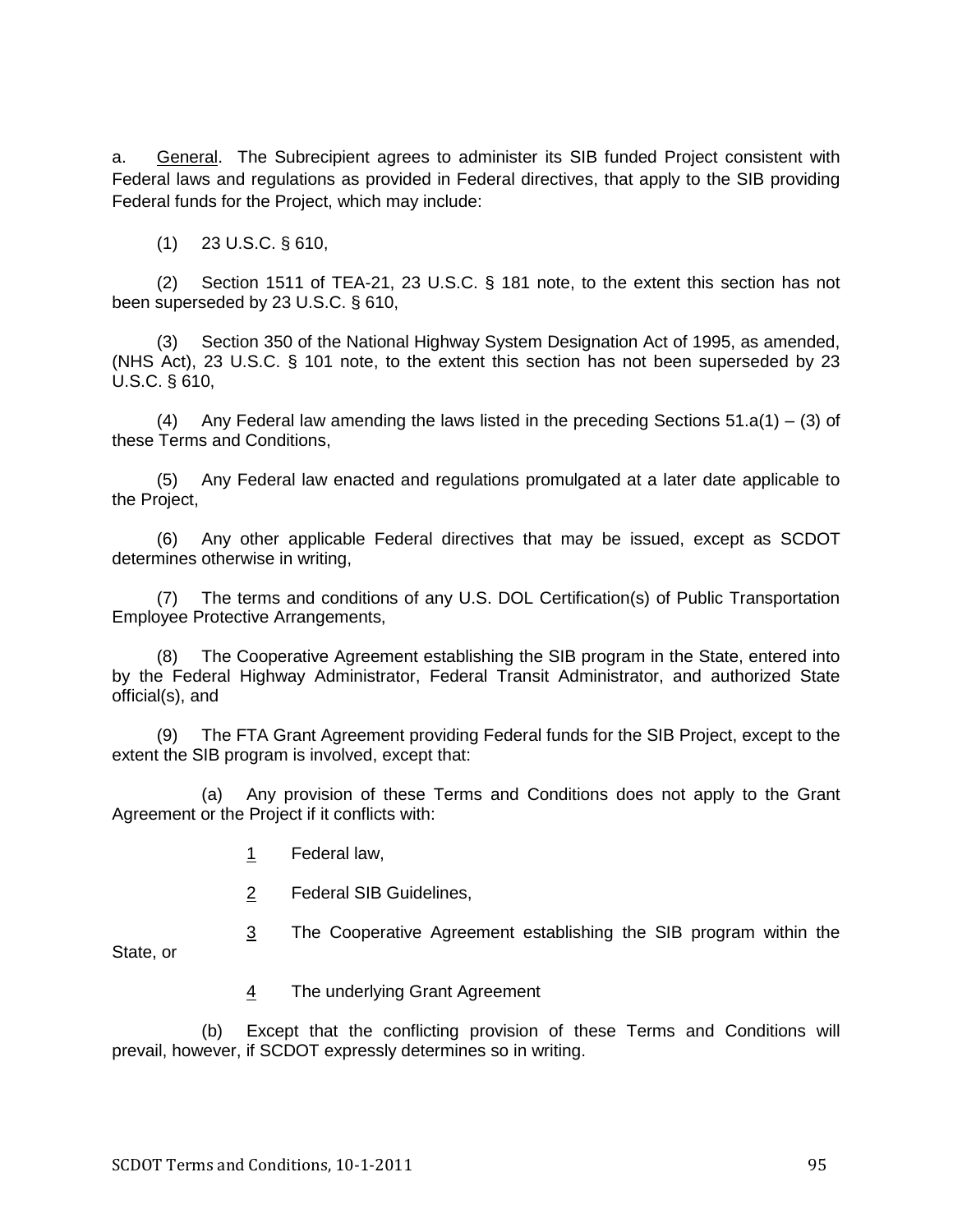### b. Limitations on Accessing Federal Funds in the Transit Account.

(1) The Subrecipient understands that the total amount of Federal funds awarded under the Grant Agreement for the Project to be supported under the SIB may not be available for immediate withdrawal, and

(2) Therefore, the State agrees to restrict the amount of Federal funds it withdraws to an amount not exceeding the limits specified in its Grant Agreement for the SIB Project or the Approved Project Budget for that Grant Agreement.

# **Section 52. Special Provisions for TIFIA Projects.**

a. General. The Subrecipient agrees to administer each Project financed with Federal credit assistance authorized by the Transportation Infrastructure Finance and Innovation Act, as amended (TIFIA), as required by:

- (1) 23 U.S.C. §§ 601 609, including any later amendments to these provisions,
- (2) 49 U.S.C. §§ 5307, 5309, and 5323(o), and

(3) Joint U.S. DOT and SCDOT regulations, "Credit Assistance for Surface Transportation Projects," 49 C.F.R. Parts 80 and 640, that have not been superseded by SAFFTFA-LU.

(4) Any Federal law enacted and regulations promulgated at a later date applicable to the Project.

b. Default. The Subrecipient agrees that SCDOT may declare the Subrecipient in violation of the Terms and Conditions if:

- (1) It has defaulted on a TIFIA Loan, Loan Guarantee, or Line of Credit, and
- (2) That default has not been cured within 90 days.

c. Order of Precedence. Any provision of these Terms and Conditions that conflicts with the laws and regulations identified in this Section 52.a of the Terms and Conditions will not apply to the TIFIA Loan, Loan Guarantee, or Line of Credit made available for the Project, unless SCDOT determines otherwise in writing.

### **Section 53. Special Provisions for Recovery Act Projects.**

The Subrecipient agrees that the following provisions apply to funds made available under the American Recovery and Reinvestment Act of 2009 ("Recovery Act"), Pub. L. 111-5, February 17, 2009, and agrees to comply with the requirements under the Recovery Act, except as SCDOT determines otherwise in writing: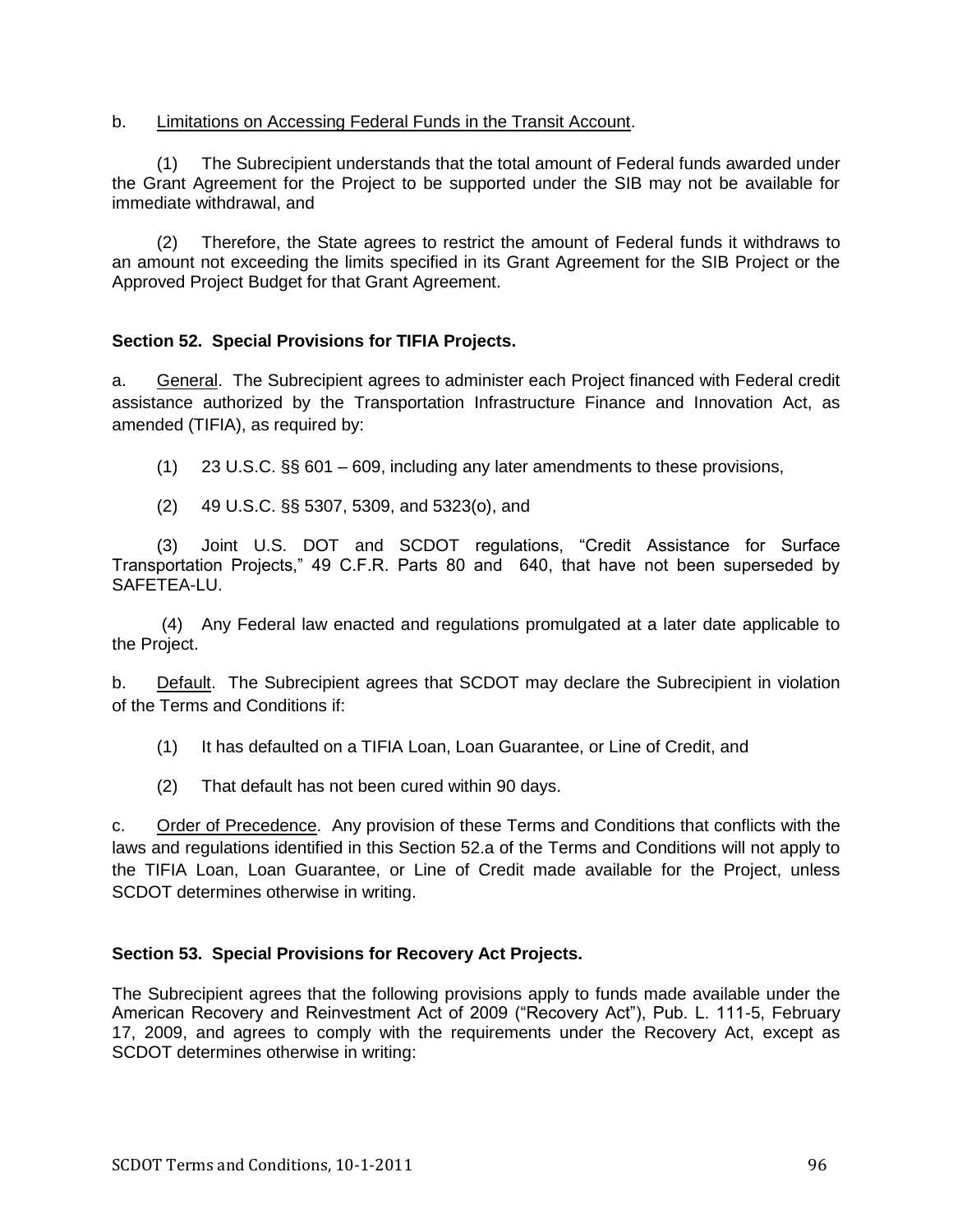a. Identification of Recovery Act Funding. An underlying Agreement financed with Recovery Act funds will indicate that the Recovery Act is the source of funding as follows:

(1) If the statute(s) authorizing the Project in the Grant Agreement is  $49$  USC 5307 – Urbanized Area - Economic Recovery," the Project or Projects are financed with Recovery Act funds appropriated for the Transit Capital Assistance for the Urbanized Area Formula Grant Program authorized by 49 U.S.C. § 5307.

(2) If the statute(s) authorizing the Project in the Grant Agreement is  $49$  USC 5307 – Urbanized Area - Economic Recovery Flex," the Project or Projects are financed with Recovery Act funds appropriated for highways transferred to support the FTA Urbanized Area Formula Grant Program authorized by 49 U.S.C. § 5307.

(3) If the statute(s) authorizing the Project in the Grant Agreement is  $49$  USC 5309 – New Starts - Economic Recovery," the Project is financed with Recovery Act funds appropriated for Capital Investment Grants authorized for Small Starts or New Starts by 49 U.S.C. § 5309(d) or (e), respectively.

 $(4)$  If the statute(s) authorizing the Project in the Grant Agreement is "49 USC 5309 – Fixed Guideway - Economic Recovery," the Project is financed with Recovery Act funds appropriated for Fixed Guideway Infrastructure Investment for Modernization, authorized by 49 U.S.C. § 5309(b)(2).

 $(5)$  If the statute(s) authorizing the Project in the Grant Agreement is "49 USC 5311 – Nonurbanized Area - Economic Recovery," the Project is financed with Recovery Act funds appropriated for Transit Capital Assistance for the Nonurbanized Area Formula Program authorized by 49 U.S.C. § 5311.

(6) If the statute(s) authorizing the Project in the Grant Agreement is  $49$  USC 5311 – Nonurbanized Area - Economic Recovery Flex," the Project or Projects are financed with Recovery Act funds appropriated for highways transferred to support the Nonurbanized Area Formula Grant Program authorized by 49 U.S.C. § 5311.

(7) If the statute(s) authorizing the Project in the Grant Agreement is "PL 111-5 – Transp. Invest/Greenhouse Gas & Energy Red. Economic Recovery," the Project is financed with Recovery Act funds specified in Title XII for Federal Transit Administration capital investments that will assist in reducing the energy consumption or greenhouse gas emissions of the Subrecipient's public transportation systems.

(8) If the statute(s) authorizing the Project in the Grant Agreement is  $P_{\text{PL}}$  111-5 – OST Surface Transportation – Economic Recovery," the Project is financed with Recovery Act funds specified in Title XII for the U.S. DOT Office of the Secretary Supplemental Discretionary Grants for a National Surface Transportation System, also referred to as the "TIGER Discretionary Grant Program."

b. Identification of Project(s). The Project or Projects financed with Recovery Act funds are identified in the Subrecipient's Project application and reflected in the Approved Project Budget.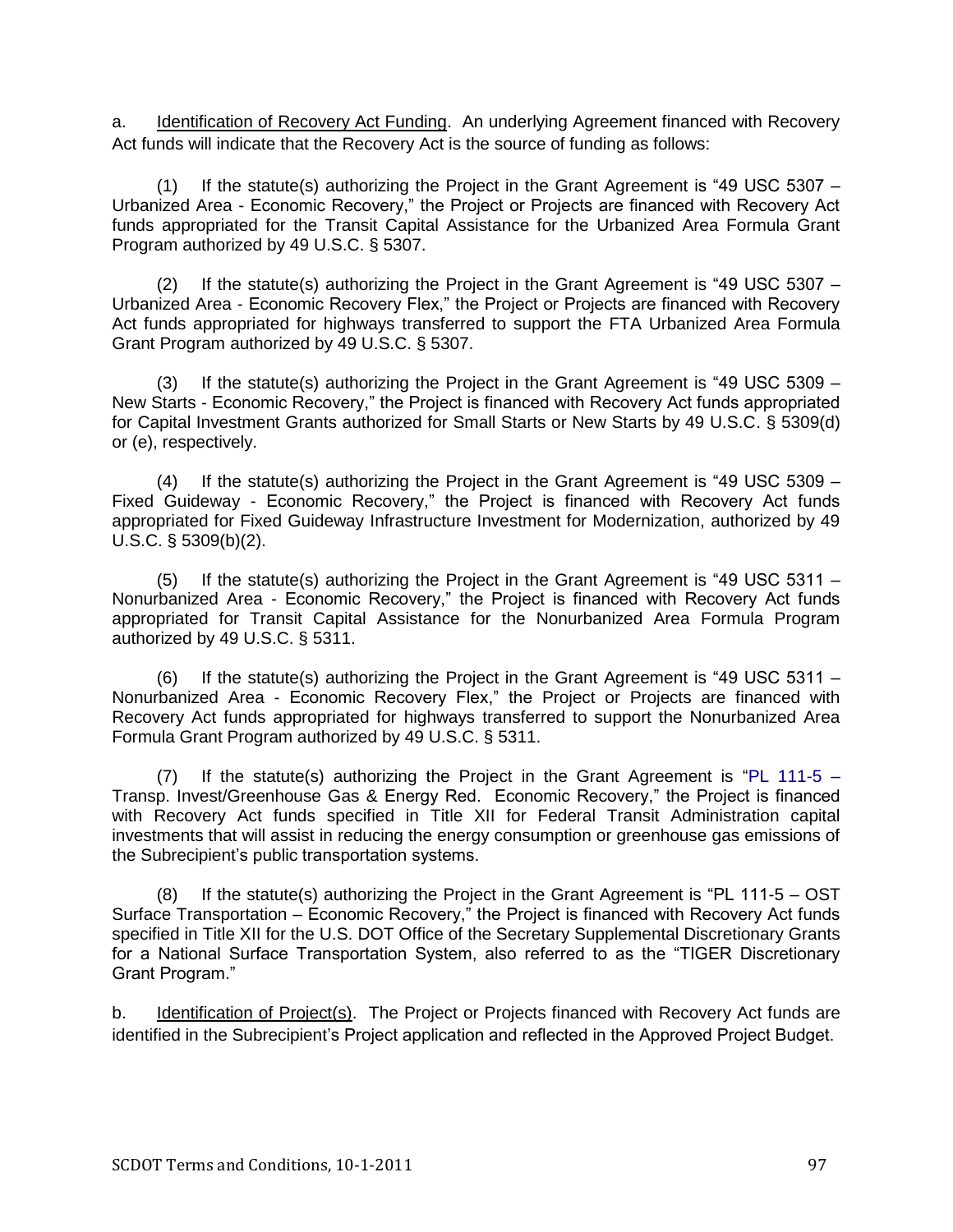c. Prompt Implementation. The Subrecipient agrees to begin work on its Recovery Act Project promptly after SCDOT has awarded Recovery Act funds for that Project, and agrees to continue to expend those Recovery Act funds expeditiously for Project purposes.

d. Federal Requirements. In addition to Recovery Act statutory and regulatory requirements, the Subrecipient agrees that applicable requirements of 49 U.S.C. chapter 53 apply to each federally assisted public transportation Project financed with Recovery Act funds, except that the Federal share of the costs for which any Recovery Act award is made under this heading shall be, at the option of the Subrecipient, up to 100 percent of the cost of the Project.

e. U.S. OMB Provisions. The Subrecipient agrees to comply with U.S. OMB, "Requirements for Implementing Sections 1512, 1605, and 1606 of the American Recovery and Reinvestment Act of 2009 for Financial Assistance Awards,‖ 2 C.F.R. Part 176, 74 *Fed. Reg*. 18449, April 23, 2009. Specifically, the Subrecipient acknowledges and agrees that:

# (1) Reporting Requirements under Section 1512 of the Recovery Act.

(a) This award requires it to complete projects or activities funded under the Recovery Act and to report on its use of Recovery Act funds provided through this award. Information from these reports will be made available to the public.

 (b) It will submit the requisite reports no later than five calendar days after each calendar quarter in which it receives the Federal award funded in whole or in part by the Recovery Act.

 (c) It will have, and require its lower-tier subrecipients to have, a Dun and Bradstreet Data Universal Numbering System (DUNS) Number [\(http://www.dnb.com\)](http://www.dnb.com/).

 (d) It will report the information described in section 1512(c) of the Recovery Act using the reporting instructions and data elements that will be provided by SCDOT and ensure that any information that is pre-filled is corrected or updated as needed.

(2) Buy America Requirements under Section 1605 of the Recovery Act. Statutory provisions of 49 U.S.C. chapter 53 impose Buy America requirements sufficient for compliance with Section 1605 of the Recovery Act.

(3) Wage Rate Requirements under Section 1606 of the Recovery Act. Statutory provisions of 49 U.S.C. chapter 53 impose Wage Rate requirements involving construction, alteration, maintenance, or repair sufficient for compliance with Section 1606 of the Recovery Act.

(4) Recovery Act Transactions Listed in Schedule of Expenditures of Federal Awards and Subrecipient Responsibilities for Informing Lower-Tier Subrecipients.

 (a) To maximize the transparency and accountability of funds authorized under the Recovery Act, as required by Congress and as provided in 49 C.F.R. § 18.20 and 49 C.F.R. § 19.21, it will maintain records that identify adequately the source and application of Recovery Act funds.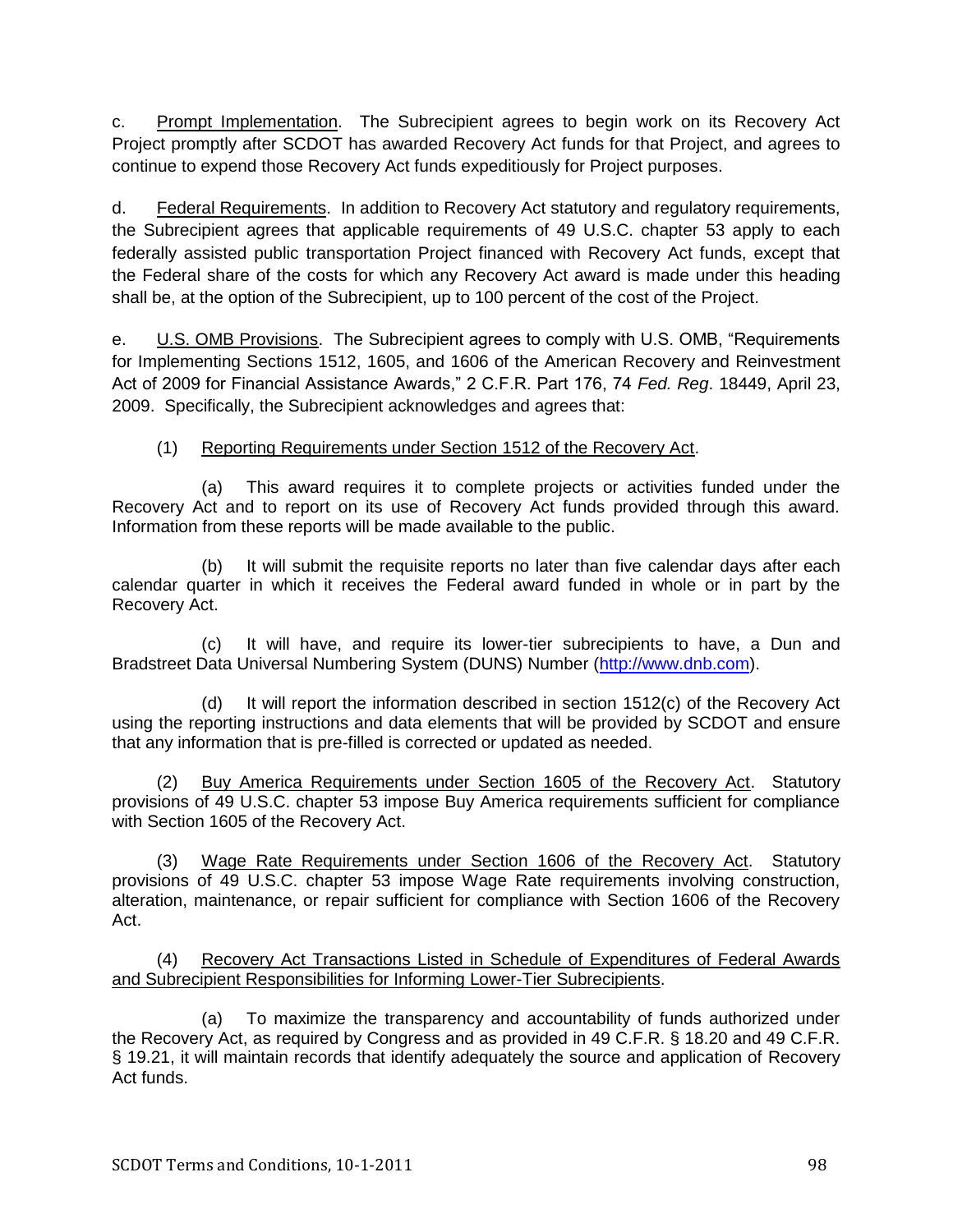(b) If it must comply with the Single Audit Act Amendments of 1996, and U.S. OMB Circular A-133, "Audits of States, Local Governments, and Non-Profit Organizations," it will separately identify its Recovery Act expenditures on the Schedule of Expenditures of Federal Awards (SEFA) and the Data Collection Form (SF-SAC) required by U.S. OMB Circular A-133, by:

1 Identifying Recovery Act expenditures separately on the SEFA, and

 2 Identifying Recovery Act expenditures as separate rows under Item 9 of  $\frac{2}{2}$  Identifying Recovery A<br>Part III on the SF-SAC by CFDA number, and

 $\frac{3}{2}$  Including the prefix "ARRA-" in identifying the name of the Federal program on the SEFA and as the first characters in Item 9d of Part III on the SF-SAC.

(c) It will:

1 Separately identify to each lower-tier subrecipient, and document at the time of subaward, and at the time of disbursement of funds, the Federal award number, CFDA number, and amount of Recovery Act funds.

2 Furnish sufficient information to each lower-tier subrecipient that distinguishes the subawards of incremental Recovery Act funds from regular subawards under the existing program, when it awards funds for an existing program.

 (d) It will require each lower-tier subrecipient to include on its SEFA information to identify specifically Recovery Act funding similar to the requirements for the Subrecipient's SEFA described above. This information is needed to permit the Subrecipient to monitor lowertier subrecipient expenditures of Recovery Act funds properly as well as permit oversight by SCDOT, FTA, U.S. DOT, Offices of Inspector General and the Government Accountability Office.

f. One-Time Funding. It acknowledges that receipt of Recovery Act funds is a "one-time" disbursement that does not create any future obligation by SCDOT to advance similar funding amounts.

g. Funding Limits.

(1) The total amount of Recovery Act funds for the entire period of Project performance is the amount displayed in the Grant Agreement, including the latest amendment to the Grant Agreement.

(2) SCDOT's liability to make payments to the Subrecipient is limited to the eligible Project costs that can be financed with those Recovery Act funds as displayed on the Grant Agreement, including the latest amendment to that Grant Agreement.

h. Integrity. All data it submits to SCDOT in compliance with Recovery Act requirements will be accurate, objective, and of the highest integrity.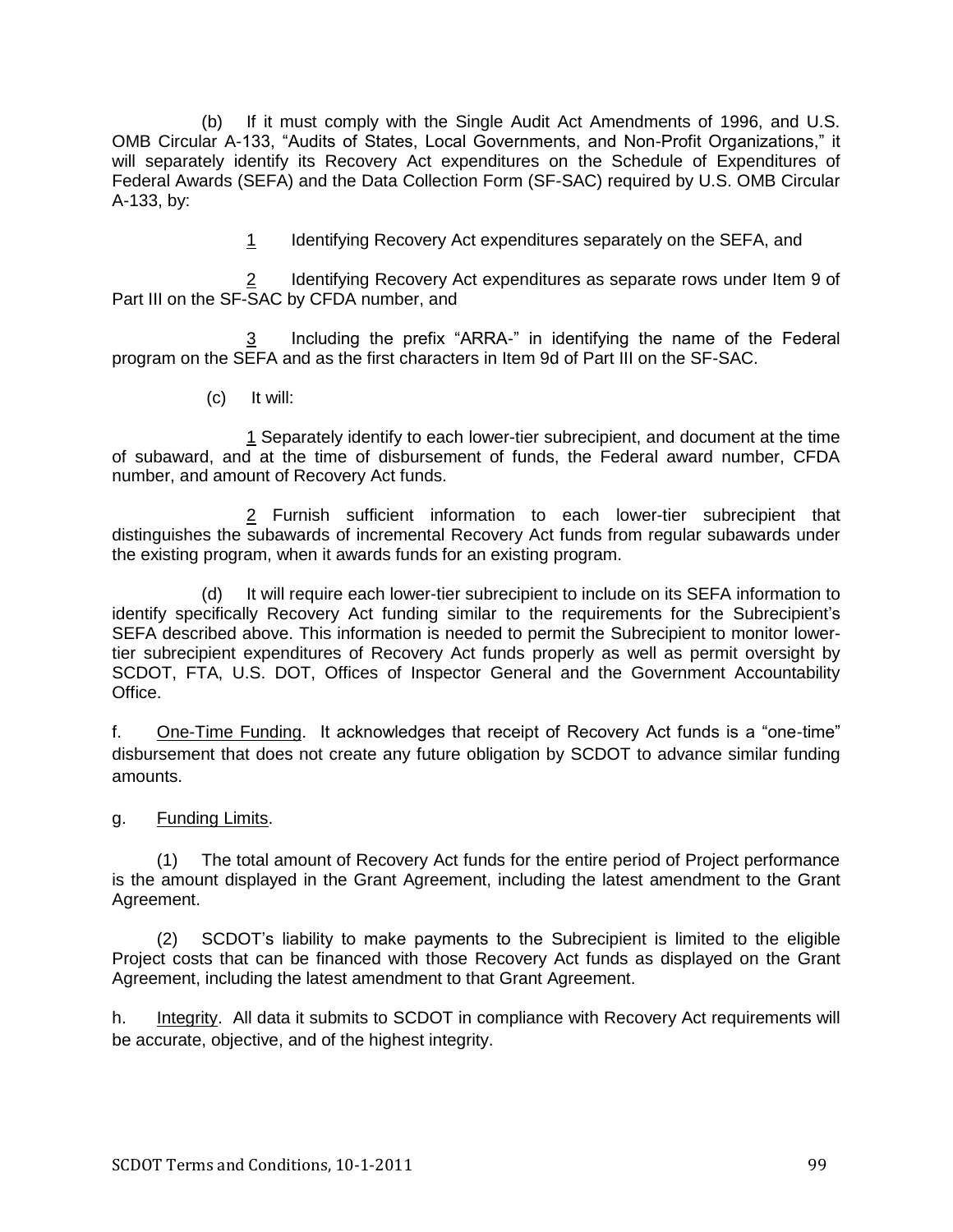i. Violations of Law. It and each of its lower-tier subrecipients must report to the U.S. DOT Inspector General or other appropriate Inspector General any credible evidence that a principal, employee, agent, contractor, lower-tier subrecipient, subcontractor, or other person:

(1) Has submitted a false claim under the False Claims Act, 31 U.S.C. 3729 *et seq*., or

(2) Has committed a criminal or civil violation of law pertaining to fraud, conflict of interest, bribery, gratuity, or similar misconduct involving Recovery Act funds.

j. Maintenance of Effort. If it is a State, it will comply with the maintenance of effort certification it has made in compliance with Section 1201 of the Recovery Act.

k. Emblems. U.S. DOT encourages it to use signs and materials that display both the American Recovery and Reinvestment Act (Recovery Act) emblem, the Transportation Investment Generating Economic Recovery (TIGER) program emblem, and SCDOT emblem to identify its Project(s) financed with Recovery Act funds that are provided by U.S. DOT in a manner consistent with Federal guidance, and to include this provision in each third-party agreement used in connection with its Recovery Act Project(s).

l. Contracts Financed With Recovery Act Funds. In compliance with Section 1554 of the Recovery Act, it will:

(1) Award contracts financed under this Act as fixed-price contracts through the use of competitive procedures to the maximum extent possible, and

(2) Submit a summary of the contract to SCDOT to update the Recovery Act website maintained by the Recovery Accountability and Transparency Board when it does not award fixed price contracts or does not use competitive procedures.

#### m. Future Federal/State Requirements and Directives. It will:

(1) Comply with future Federal/State requirements that may be imposed on the use of Recovery Act funds, and

(2) Follow Federal/State directives that may be issued, except as SCDOT determines otherwise in writing.

## **Section 54. Special Provisions for Joint FTA - FRA Recovery Act Projects.**

The Subrecipient agrees that the following provisions of these Terms and Conditions apply when both the Federal Transit Administration and the U.S. Federal Railroad Administration (FRA) make funding appropriated for their projects available for the same Project, including any project that FRA has funded under the American Recovery and Reinvestment Act of 2009 ("Recovery Act"), Pub. L. 111-5, February 17, 2009, and SCDOT/FTA has also funded under 49 U.S.C. chapter 53.

a. General Legal Requirements: The Subrecipient agrees that: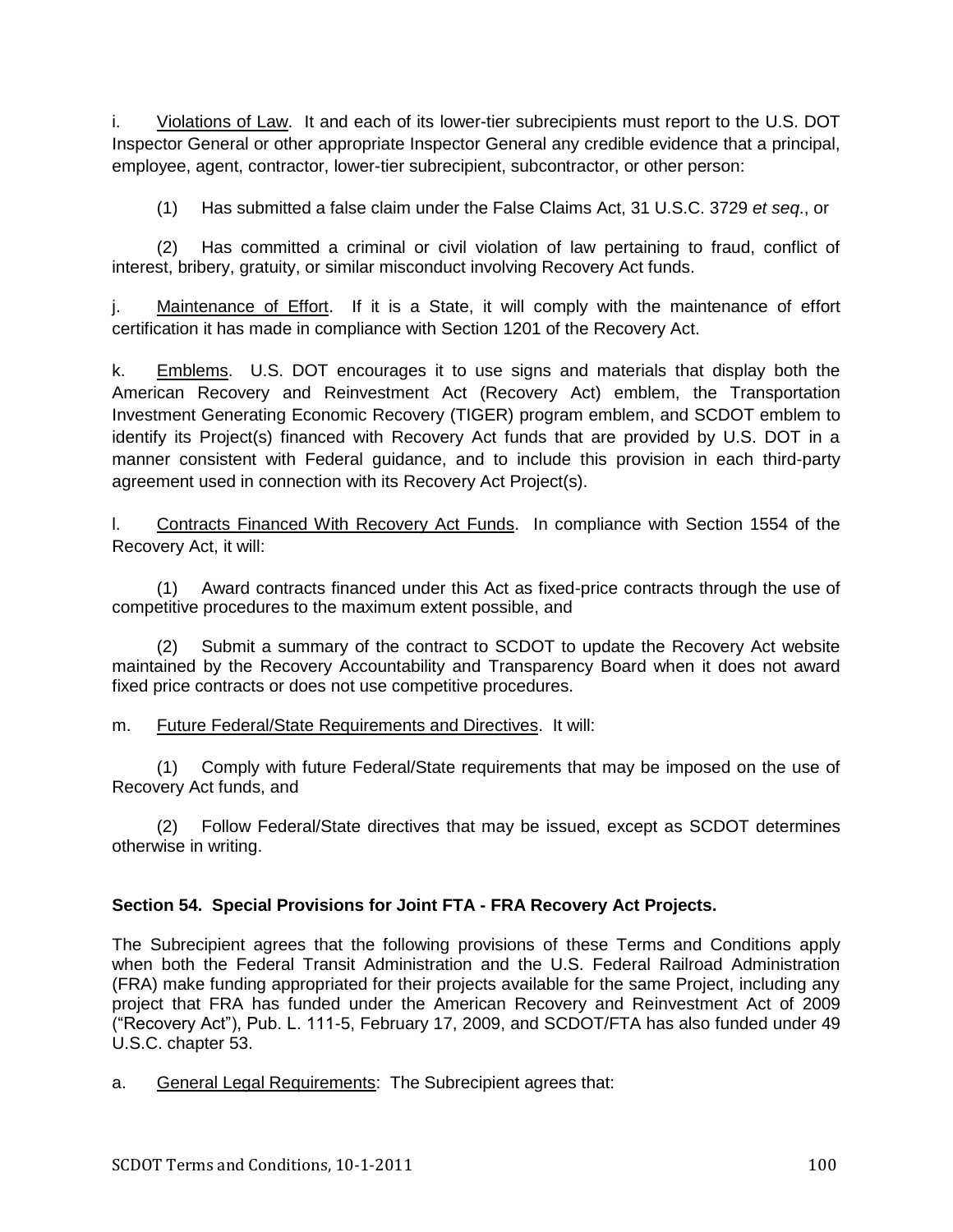(1) It will administer the Project to achieve maximum compliance with:

- (a) FTA's statutory and regulatory requirements,
- (b) FRA's statutory and regulatory requirements, and
- (c) Recovery Act requirements, if applicable.

(2) It will carry out the jointly funded Project as described in the following Sections 54.b through 54.j of these Terms and Conditions, which address conflicting legal and regulatory requirements imposed on FTA and FRA projects.

b. Disadvantaged Business Enterprises. The statutory and regulatory provisions relating to disadvantaged business enterprises (DBE) differ significantly between FTA and FRA.

(1) Section 1101(b) of SAFETEA-LU (23 U.S.C. § 101 note) and the HIRE Act apply to FTA, but not to FRA.

(2) U.S. DOT regulations, "Participation by Disadvantaged Business Enterprises in Department of Transportation Financial Assistance Programs," 49 C.F.R. Part 26, which implement Section 1101(b) of SAFETEA-LU and the HIRE Act, apply to FTA, but not to FRA.

- (3) FRA is not authorized to use FTA's DBE regulations.
- (4) Consequently, the Subrecipient agrees that:

 (a) It will comply with the statutory and regulatory DBE provisions that apply to FTA funds when using FTA funds for purchases, and

(b) It will use the "contracting with small and minority firms, women's business enterprise" provisions of 49 C.F.R. § 18.36(e) or 49 C.F.R. § 19.44(b), when using FRA funds.

c. Buy America. The statutory and regulatory Buy America provisions that apply to FTA funds differ from those that apply to FRA funds. The Subrecipient agrees that:

(1) It will comply with the statutory and regulatory Buy America provisions that apply to FTA funds when using FTA funds for purchases.

(2) It will use the Buy American statutory provisions and regulatory that apply to FRA funds, specifically section 301(a) of the Passenger Rail Investment and Improvement Act of 2008 (PRIIA), Pub L. 110-432, October 16, 2008, 49 U.S.C. § 24405(a), when using FRA funds for purchases.

(3) If it uses both FTA and FRA funds to finance a purchase, the Subrecipient agrees to comply with the most restrictive statutory and regulatory provisions that apply to either FTA or FRA funds.

d. Force Account – Procurement. SCDOT deems Subsection 15(h) of these Terms and Conditions to be satisfied if the work is performed by the railroad's force account employees if: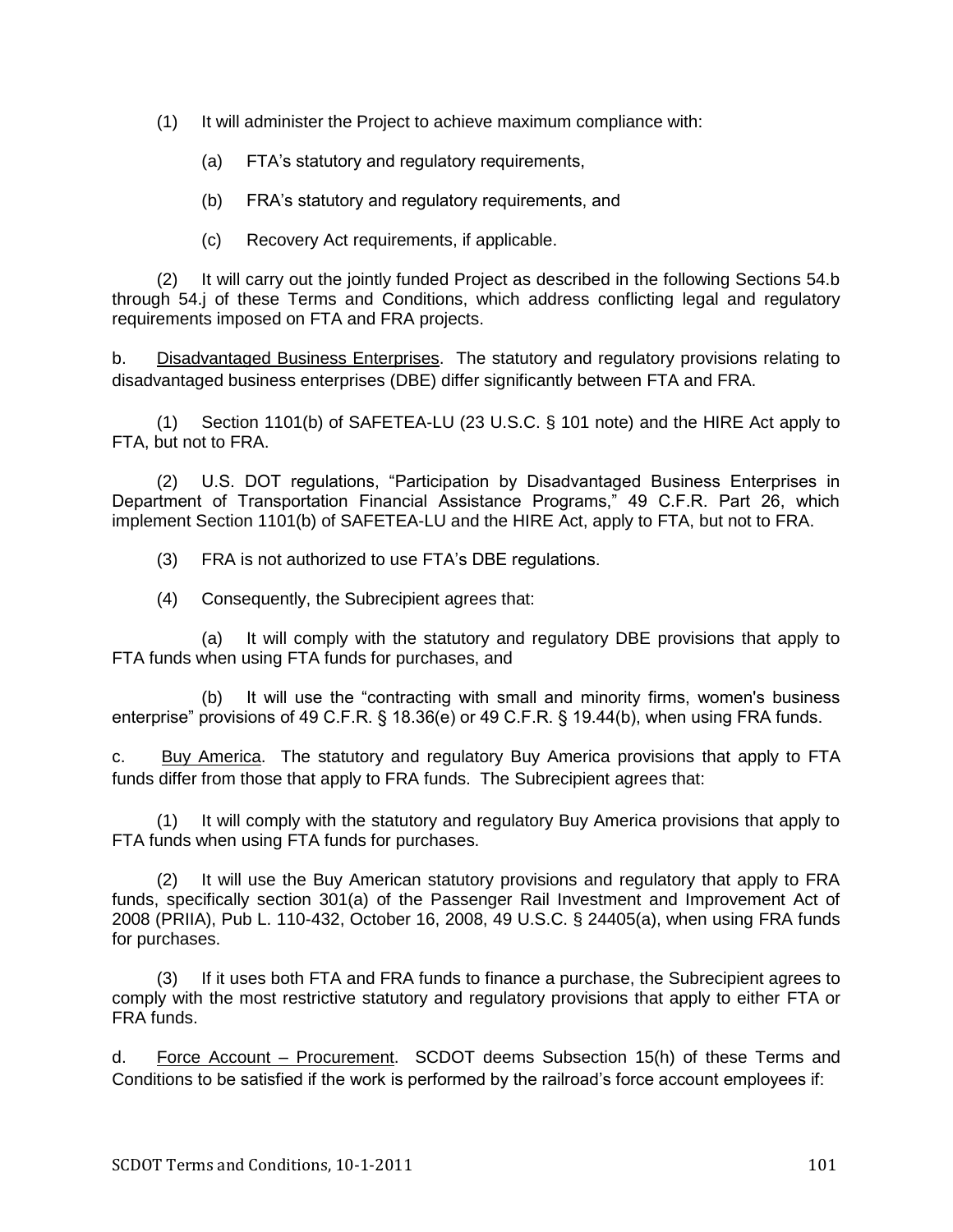(1) The project is being conducted on the property of a railroad, and

(2) Under the railroad's collective bargaining agreements with its employees, certain work to be performed for the Subrecipient must be performed by force account employees.

e. Procurement of Rolling Stock. If FRA requires the Subrecipient to acquire any rolling stock for the Project from the Next Generation Corridor Equipment Pool Committee that has been established under section 305 of PRIIA, SCDOT deems Section 15(n)(1) of these Terms and Conditions to be satisfied.

f. Use of Real Property, Equipment, and Supplies. Application of Section 19 of these Terms and Conditions is reserved pending resolution by the U.S. Internal Revenue Service of whether Recovery Act grant funds invested in railroad property constitute non-taxable contributions to equity.

g. Davis-Bacon. As provided in 49 U.S.C. § 24312, wages paid to railroad employees at rates provided in a collective bargaining agreement negotiated under the Railway Labor Act, 45 U.S.C. 151 *et seq*., are deemed to comply with the Davis-Bacon Act, 40 U.S.C. §§ 3141-3144, 3146, and 3147.

h. Employee Protective Arrangements. The Subrecipient will:

(1) Pass down to a railroad employee subject to the Railway Labor Act, 45 U.S.C. 151 *et seq*., protective arrangements as provided in a special Attachment to FTA's Grant Agreement or Cooperative Agreement with the SCDOT.

(2) Not pass down employee protective arrangements provided in Section 24(d) of these Terms and Conditions.

#### i. Motor Carrier Safety.

(1) Railroad signal employees and their employers must comply with the hours of service requirements of:

- (a) 49 U.S.C. § 21104, *see* 49 U.S.C. § 21104(e), and
- (b) FRA's hours of service regulation, specifically 49 C.F.R. Part 228.

(2) Section 24(b) of these Terms and Conditions does not apply to railroad signal employees concerning hours of service.

j. Railroad Safety. A railroad subject to FRA's safety jurisdiction must comply with the Federal railroad safety laws.

#### **Section 55. Freedom of Information Act.**

The Subrecipient understands and agrees that: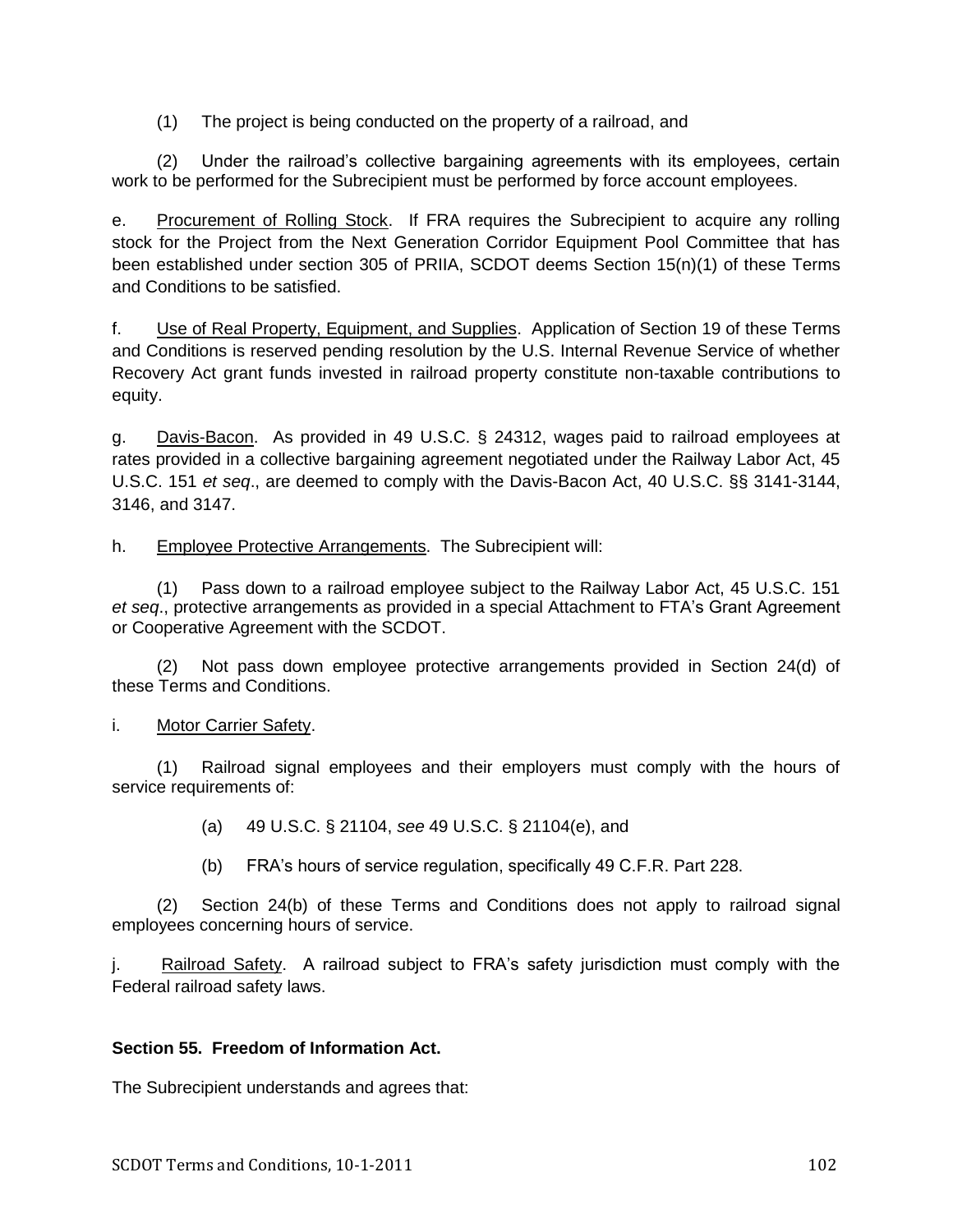a. Applicability. The State Freedom of Information Act (FOIA), S.C. Code Ann. § 30-4-10, *et seq*., applies to information submitted to SCDOT, on typewritten hard copy or electronically. The Freedom of Information Act (FOIA), 5 U.S.C. § 552, applies to information submitted to FTA and U.S. DOT, by SCDOT, on typewritten hard copy or electronically.

b. Project Records. All applications and materials submitted to SCDOT related to its Project:

(1) Will become SCDOT agency records, and

(2) Are or will be subject to FOIA and to public release through individual FOIA requests, unless SCDOT determines that a valid exemption under FOIA or another statute applies.

c. Confidentiality. President Obama's January 21, 2009, Memorandum for the Heads of Executive Departments and Agencies on the Freedom of Information Act directs Federal agencies to adopt a presumption of disclosure. Therefore:

(1) SCDOT does not consent to honor any "routine" confidentiality statements that may appear on any typewritten hard copy or electronic information or that accompanies submission of Project information, unless a Federal/State law or regulation requires that the information or document must be kept confidential.

(2) As permitted by State law and regulations, SCDOT will review information and documents that is the subject of each FOIA request to determine the extent to which SCDOT must or should exercise its discretion to withhold the information or those documents.

(3) Any genuinely confidential or privileged information should be:

- (a) Marked clearly and specifically, and
- (b) Justified as confidential or privileged under FOIA standards.

## **Section 56. Disputes, Breaches, Defaults, or Other Litigation.**

The Subrecipient agrees that SCDOT has a vested interest in the settlement of any dispute, breach, default, or litigation involving the Project. Accordingly, the Subrecipient agrees that:

a. Notification to SCDOT. It will notify the SCDOT Chief Counsel immediately of any current or prospective legal matter:

- (1) Such as:
	- (a) A major dispute,
	- (b) A breach,
	- (c) A default,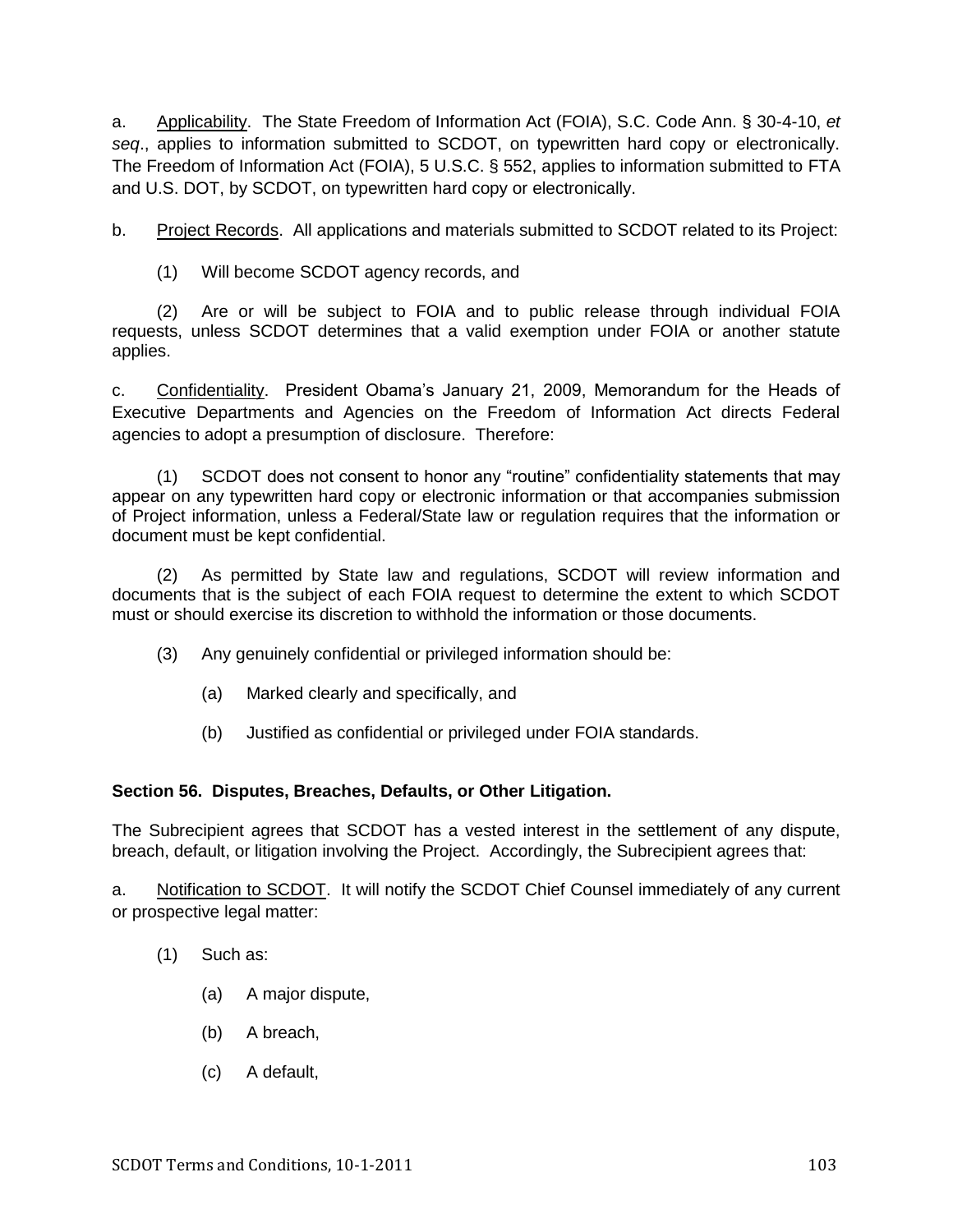(d) Litigation, or

 (e) Naming the Federal/State Government as a party to litigation or a legal disagreement in any forum for any reason,

(2) That may affect the Federal/State Government's:

- (a) Interests in the Project, or
- (b) Administration or enforcement of Federal/State laws or regulations.

#### b. Federal/State Interest in Recovery.

(1) General. The Federal/State Government retains the right to a proportionate share of any proceeds recovered from any third-party, based on the percentage of the Federal/State share for the Project.

(2) Liquidated Damages. However, the Subrecipient may return all liquidated damages it receives to its Project Account rather than return the Federal/State share of those liquidated damages to SCDOT.

c. Enforcement. It will pursue its legal rights and remedies available under any third-party agreement or available under Federal, State, or local laws or regulations.

d. SCDOT Concurrence. SCDOT reserves the right to concur in any compromise or settlement of any claim involving the Project and the Subrecipient.

e. Alternative Dispute Resolution. SCDOT encourages the Subrecipient to use alternative dispute resolution procedures, as may be appropriate.

#### **Section 57. Amendments to the Project.**

The Subrecipient agrees that:

a. Changed Circumstances. It will execute an Amendment to the Grant Agreement when a change in Project circumstances causes an inconsistency with:

- (1) The Grant Agreement, or
- (2) These Terms and Conditions.

b. Changed Information. When the fundamental information in its Application has changed, it will:

(1) Amend its Application if the change takes place before SCDOT awards funding for the Project, and if necessary,

(2) Execute an amendment to the Grant Agreement if the change takes place after